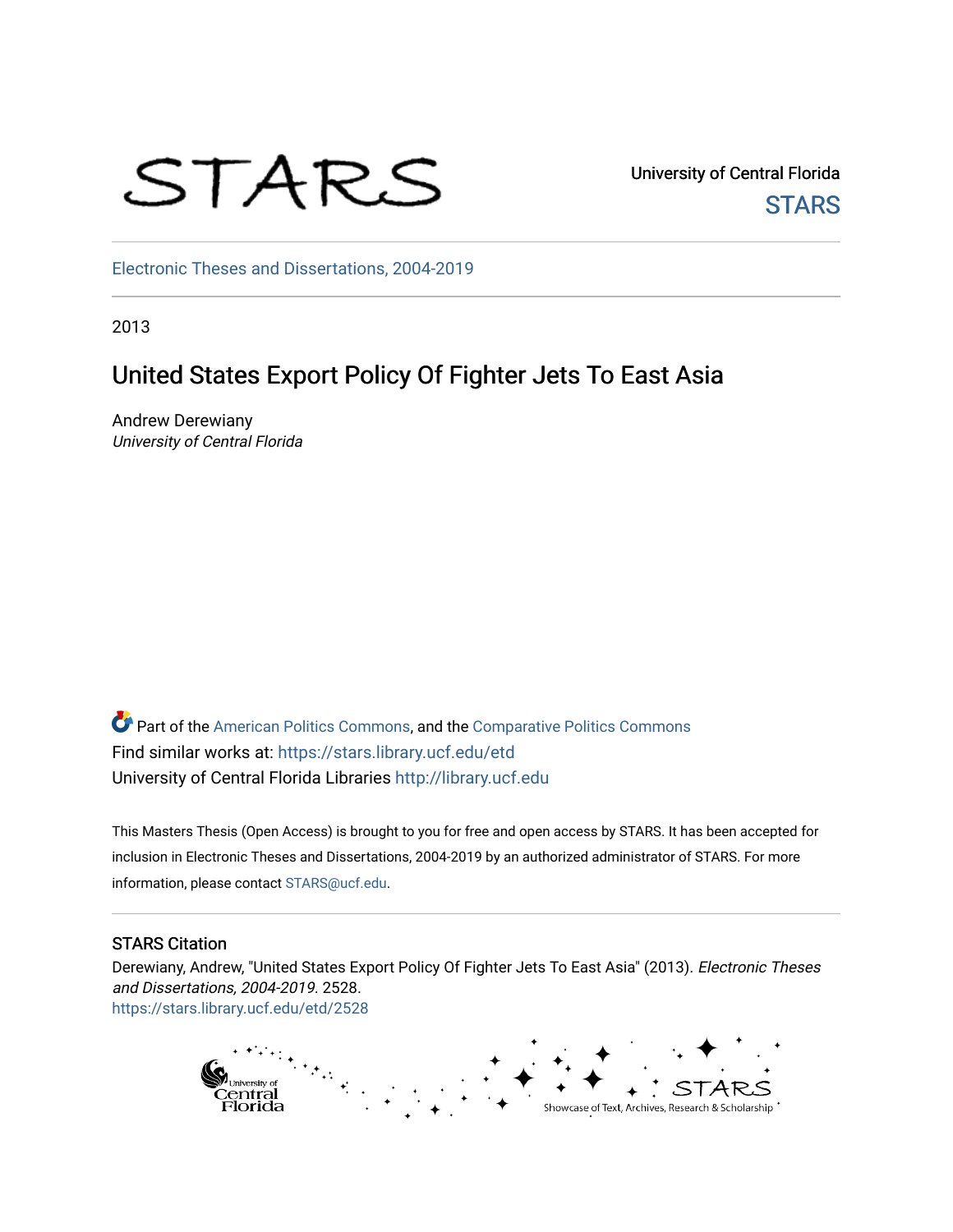## UNITED STATES EXPORT POLICY OF FIGHTER JETS TO EAST ASIA

by

## ANDREW DEREWIANY B.A. University of Central Florida, 2011

A thesis submitted in partial fulfillment of the requirements for the degree of Master of Arts in the Department of Political Science in the College of Sciences at the University of Central Florida Orlando, Florida

> Spring Term 2013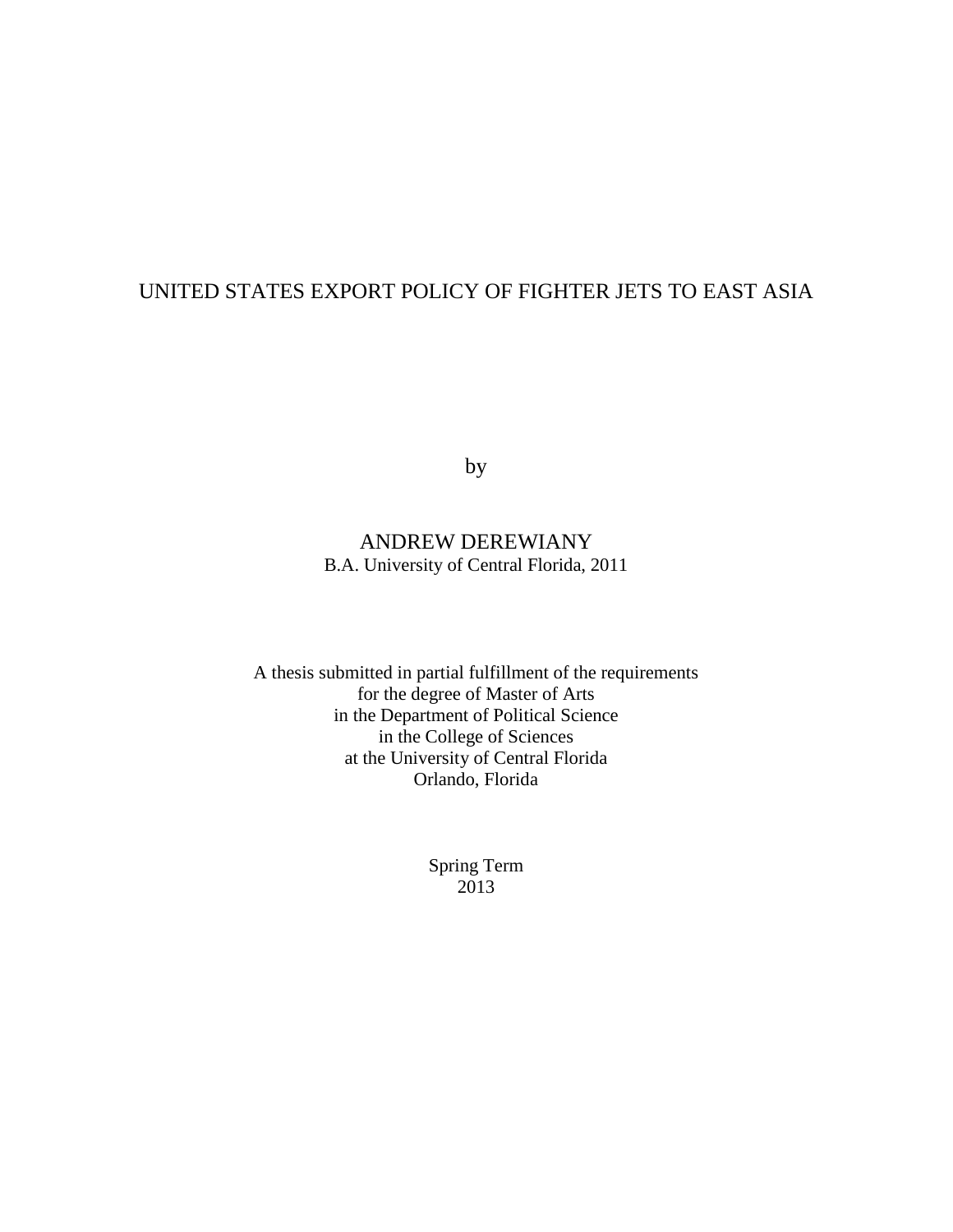© 2013 Andrew Derewiany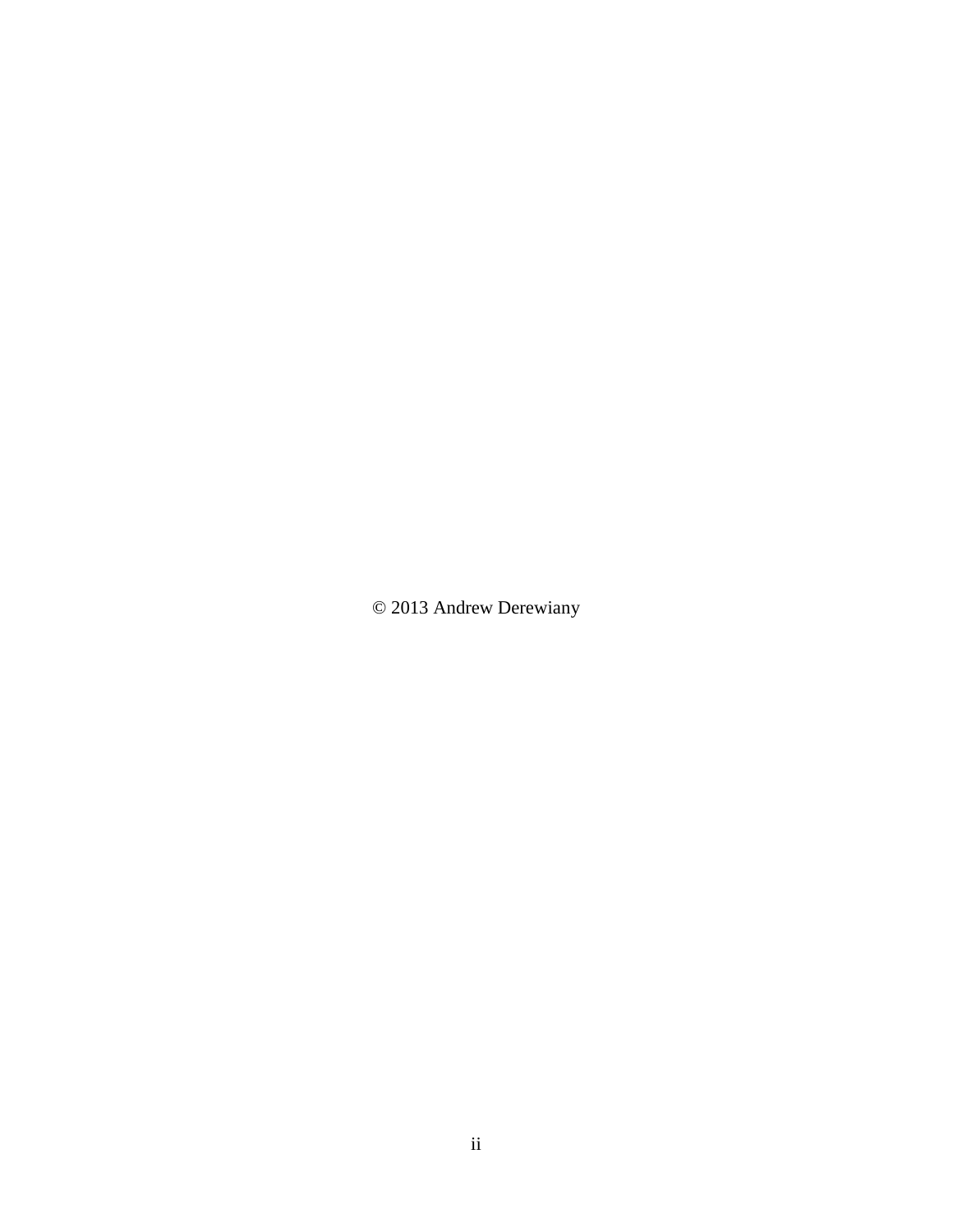### **ABSTRACT**

What explains fighter jet export policy to East Asia? The decision to export fighter jets from the United States (U.S.) to foreign countries is an important part of domestic and foreign policy. James Rosenau's theory of linkage politics suggests that domestic and international variables may work together in complex ways to develop U.S. export policy of fighter jets. This thesis uses a comparative case study approach to examine the domestic and international factors that are influential in determining U.S. export policy of fighter jets to Japan, South Korea and Taiwan. The political actors involved in making U.S. fighter jet export policy include the Executive Branch (primarily the president and Defense Department), Congress, and interest groups representing defense companies and foreign countries. Decisions regarding U.S. export policy of fighter jets to East Asia are influenced by international factors including the need for defense cooperation and diplomacy to enhance the security of the United States and its allies against the perceived threats posed by China and North Korea. These decisions are also impacted by domestic concerns including the desire of politicians to create high paying jobs for U.S. workers, increase contracts and profits for U.S. companies, and improve their chance for reelection. Overall, domestic concerns seems as important or even more important than international concerns when it comes to making decisions about exporting fighter jets to East Asia.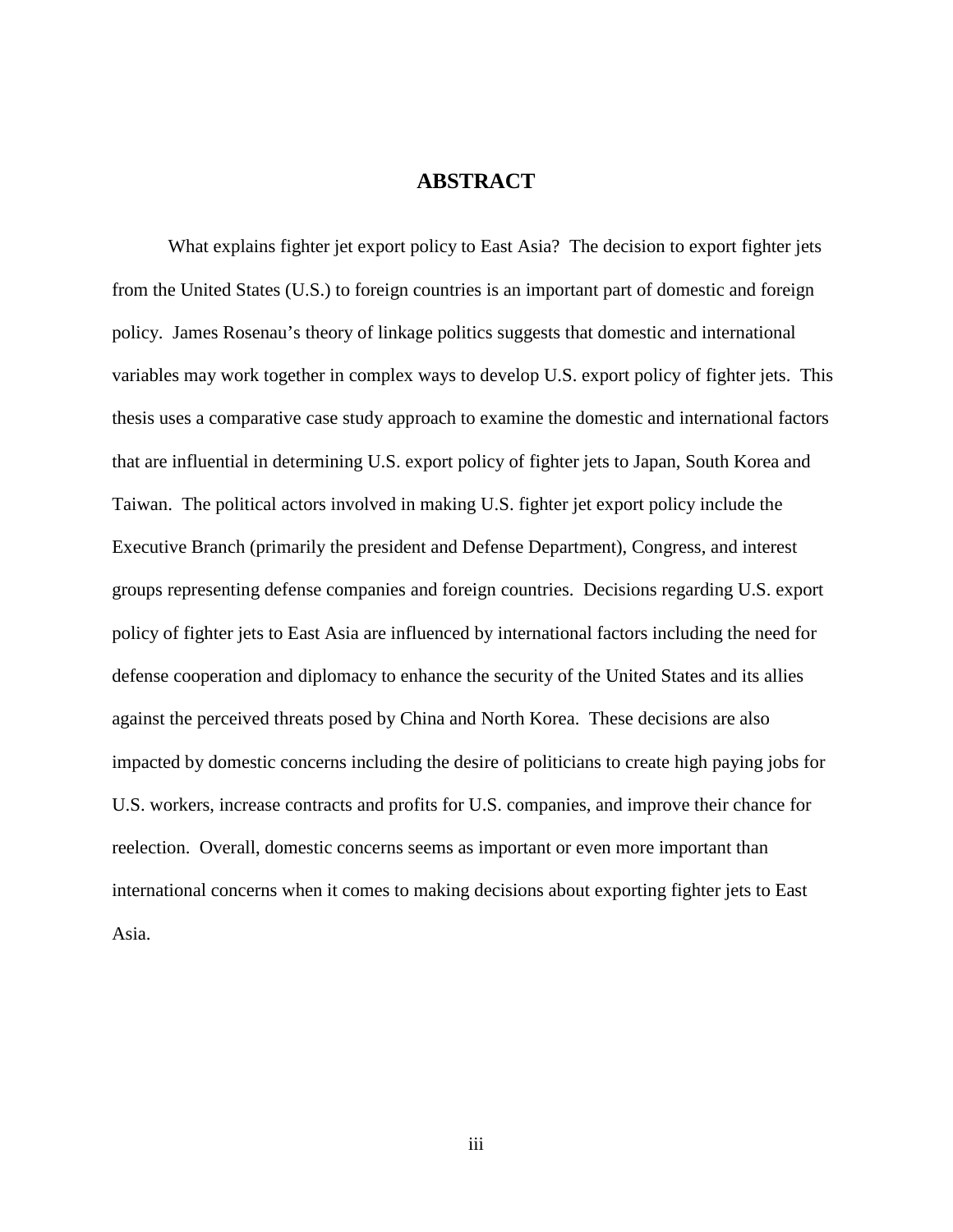### **ACKNOWLEDGMENTS**

I deeply thank my thesis chair, Dr. Aubrey Jewett, for his dedication throughout the writing process. I have enjoyed working with Dr. Jewett on my undergraduate and graduate theses because of his excellent organizational skills and suggestions for improvement. I also express my deep thanks to Dr. Houman Sadri for his insight of international relations and U.S. defense policy. Finally, I express my sincere thanks to Dr. Waltraud Morales for her proofreading and methodology suggestions. I could not have written this thesis without each member of my thesis committee.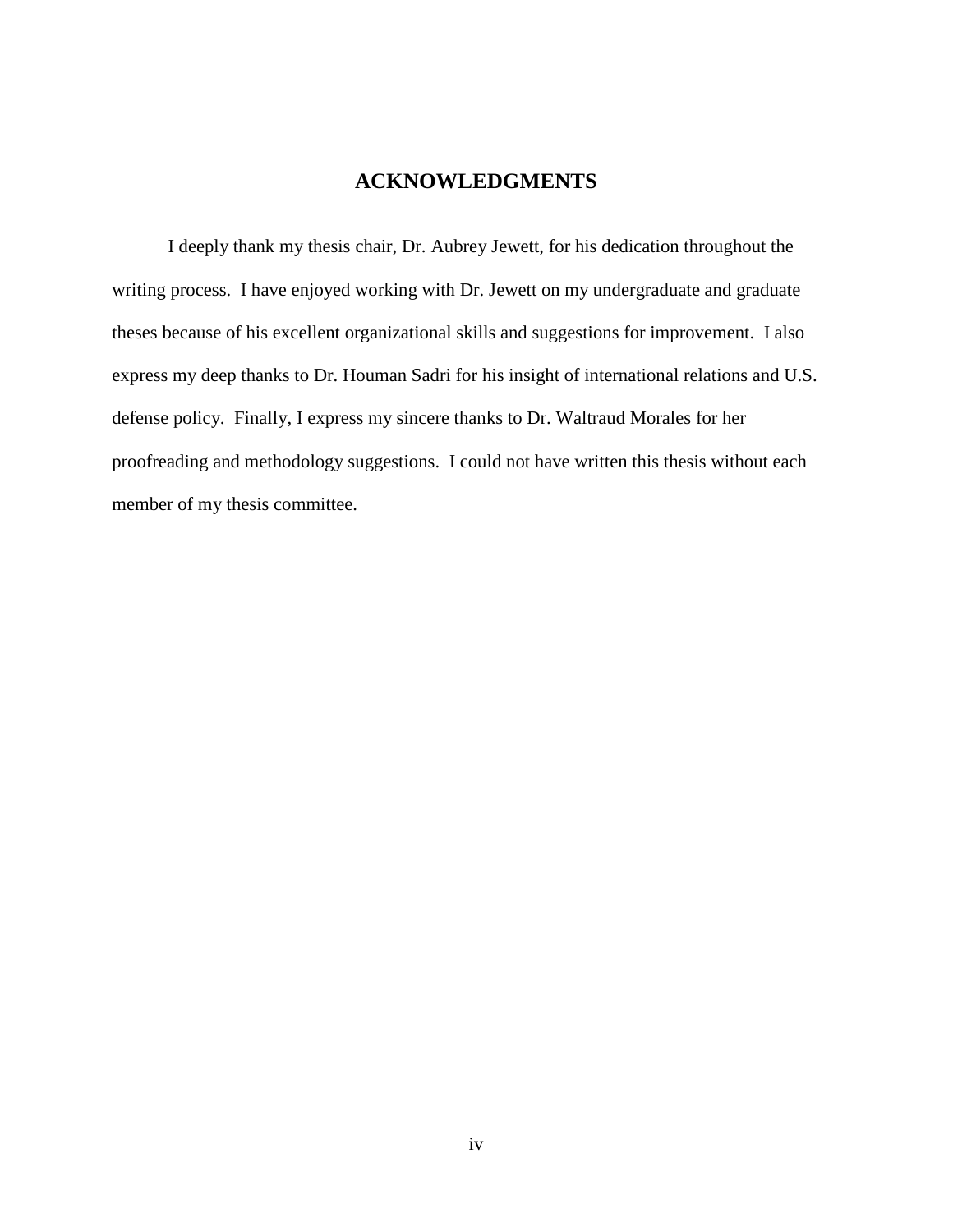# **TABLE OF CONTENTS**

| CHAPTER ONE - EXPLAINING FIGHTER JET EXPORT POLICY TO EAST ASIA 1 |  |
|-------------------------------------------------------------------|--|
|                                                                   |  |
|                                                                   |  |
|                                                                   |  |
|                                                                   |  |
|                                                                   |  |
|                                                                   |  |
|                                                                   |  |
|                                                                   |  |
|                                                                   |  |
|                                                                   |  |
|                                                                   |  |
|                                                                   |  |
|                                                                   |  |
|                                                                   |  |
|                                                                   |  |
|                                                                   |  |
|                                                                   |  |
|                                                                   |  |
|                                                                   |  |
|                                                                   |  |
|                                                                   |  |
|                                                                   |  |
|                                                                   |  |
|                                                                   |  |
|                                                                   |  |
|                                                                   |  |
|                                                                   |  |
|                                                                   |  |
|                                                                   |  |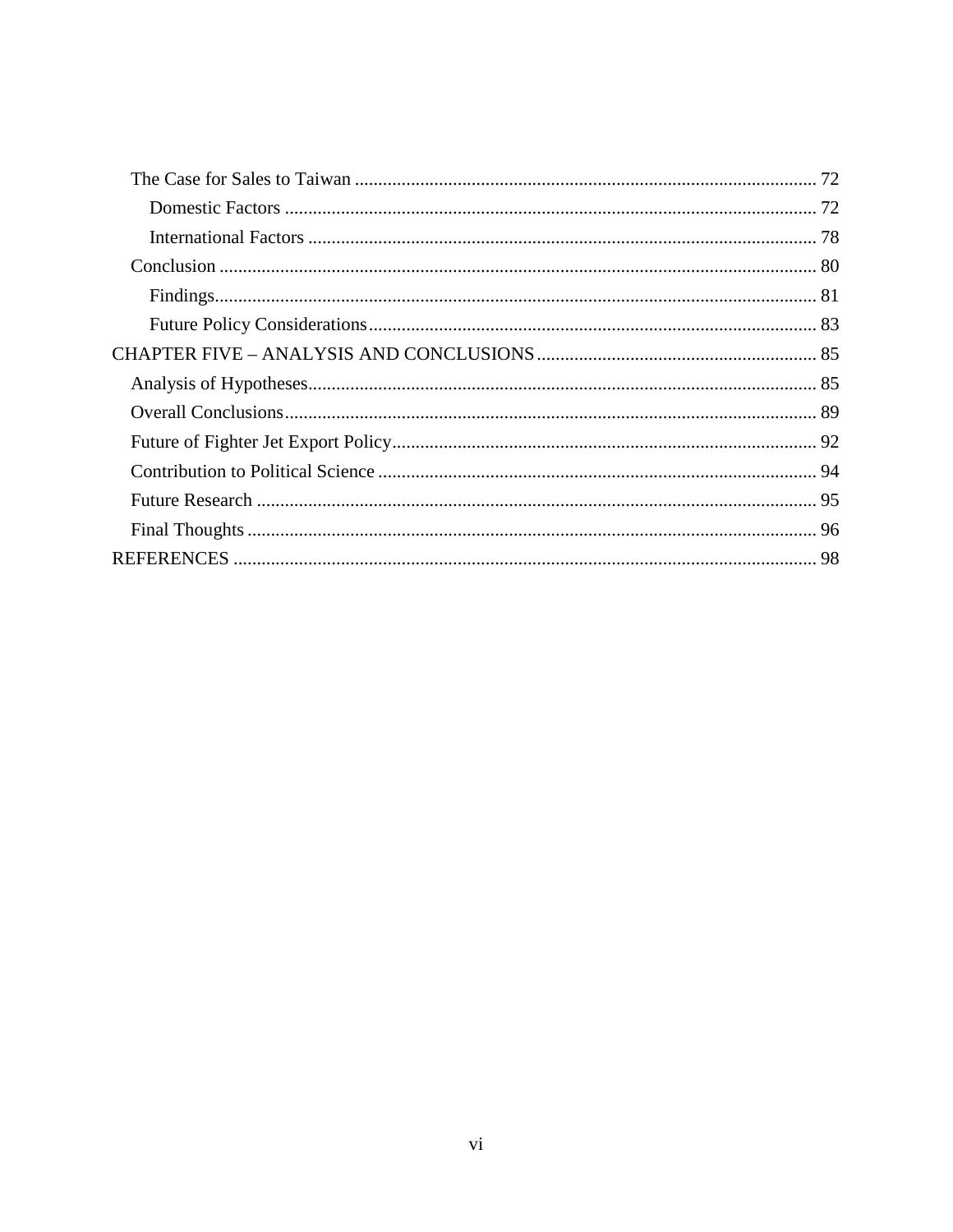### <span id="page-7-0"></span>**CHAPTER ONE – EXPLAINING FIGHTER JET EXPORT POLICY TO EAST ASIA**

The export of fighter jets to East Asia is an important part of United States (U.S.) domestic and foreign policy. The U.S. aerospace industry is one of the largest in the world, and the U.S. has some of the most advanced fighter jet technology in the world. As the global market for fighter jets is becoming increasingly competitive, the U.S. Government and U.S. defense companies are looking for ways to extend the reach of its fighter jets through the enactment of government policies regarding exports. On the domestic policy front, defense companies vie for government contracts for advanced fighter jets like the F-22 and F-35. Domestic orders for fighter jets are an important part of the U.S. economy; however, the cost of research and development for new fighter jets is very high. The research and development of new fighter jets is a painstaking and costly process as defense companies compete to build the next generation jets. For example, research and development costs for the F-22 are approximately \$28 billion through 2006 ("Sticker Shock" 2006). Exporting fighter jets appears to be an appealing way for defense companies to offset these costs since the U.S. Government is limited in purchasing new aircraft. An example of the high costs involved with purchasing new aircraft is the Lockheed Martin F-16C/D, which has a unit cost of \$18.8 million ("Factsheet" 2012). Due to the high costs, U.S. defense companies like the Boeing Company and Lockheed Martin are looking overseas to sell its advanced and expensive aircraft. The export of one fighter jet to a foreign country can generate income for U.S. defense companies and maintain jobs for Americans. The defense companies may lobby Washington lawmakers to allow for the export of fighter jet and related technologies to foreign countries. Congressional leaders may debate the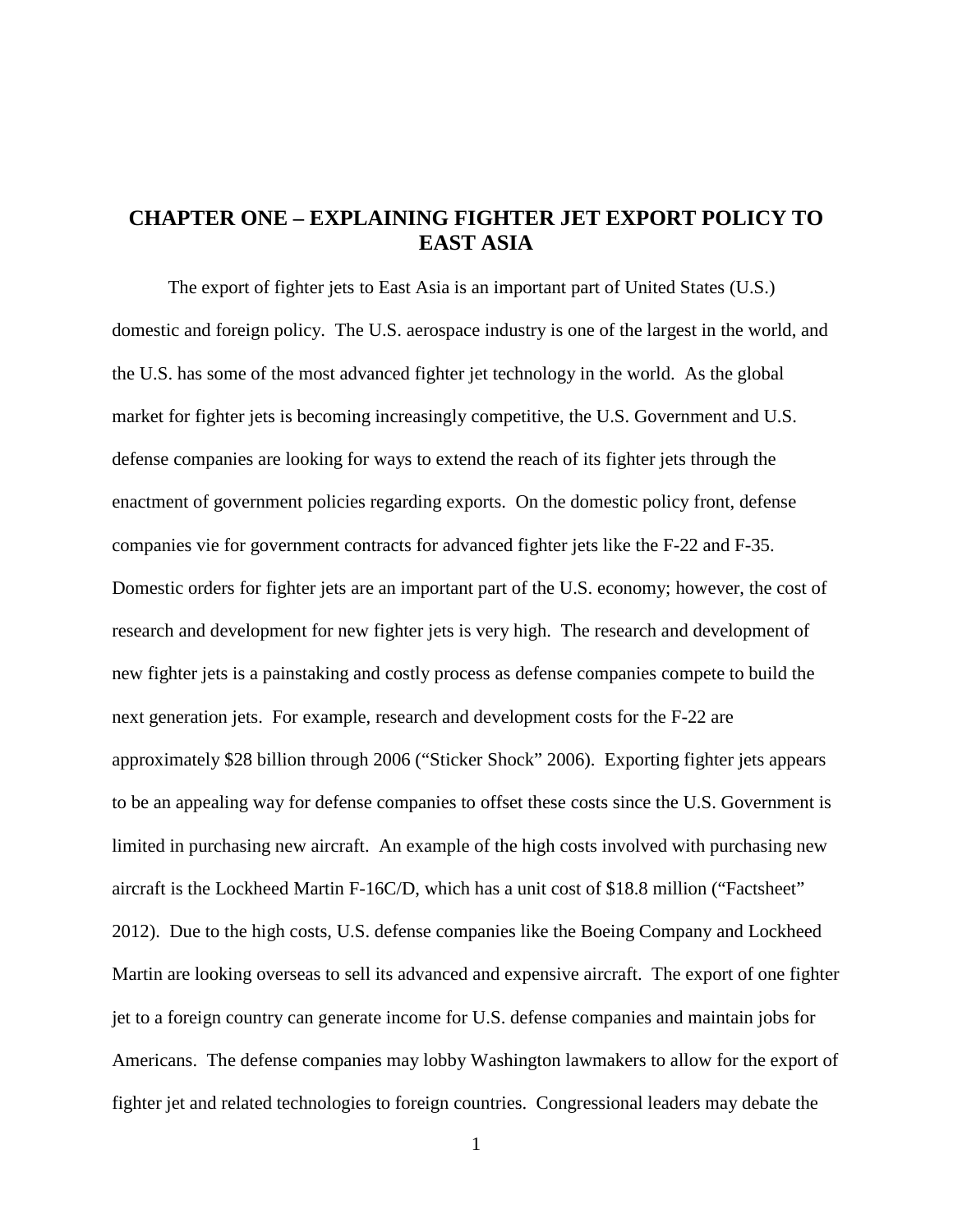issues in the form of committee hearings or floor debates. The president and the executive offices offer opinions about the issue in terms of national security and economic matters. Congressional leaders and the Executive Branch then develop and implement policies regarding the export of fighter jets to foreign countries.

In addition to domestic policy issues, foreign policy factors enter the topic of U.S. fighter jet export policy. Regional security is one factor that may be especially prevalent within Asia. The continued threat of North Korea and the rise of China are creating security implications for U.S. defense policy in the region. Exporting fighter jets to Japan, South Korea, and Taiwan may reinforce existing diplomatic relations and defense cooperation. U.S. policymakers, especially the Executive Branch, may take into account these international factors when developing and implementing the export policy for fighter jets.

Why focus on the export of fighter jets to East Asia? The short answer is that this region is heavily dependent on U.S. exports, presents serious potential threats to U.S. national security, and has sufficient region-specific conditions to warrant a detailed case study. That being said, the U.S. is also heavily involved in exporting fighter jets to Europe, the Middle East, and South America.

While certain European countries like Norway or the United Kingdom import U.S. fighter jets, Europe has its own defense companies that develop advanced fighter jets that can rival its U.S. counterparts. The European Aeronautic and Defence Space Company (EADS) oversees the manufacturing of fighter jets under its Eurofighter and Dassault Aviation units. In Sweden, Saab develops and manufactures most of the country's fighter jets. Thus, Europe is not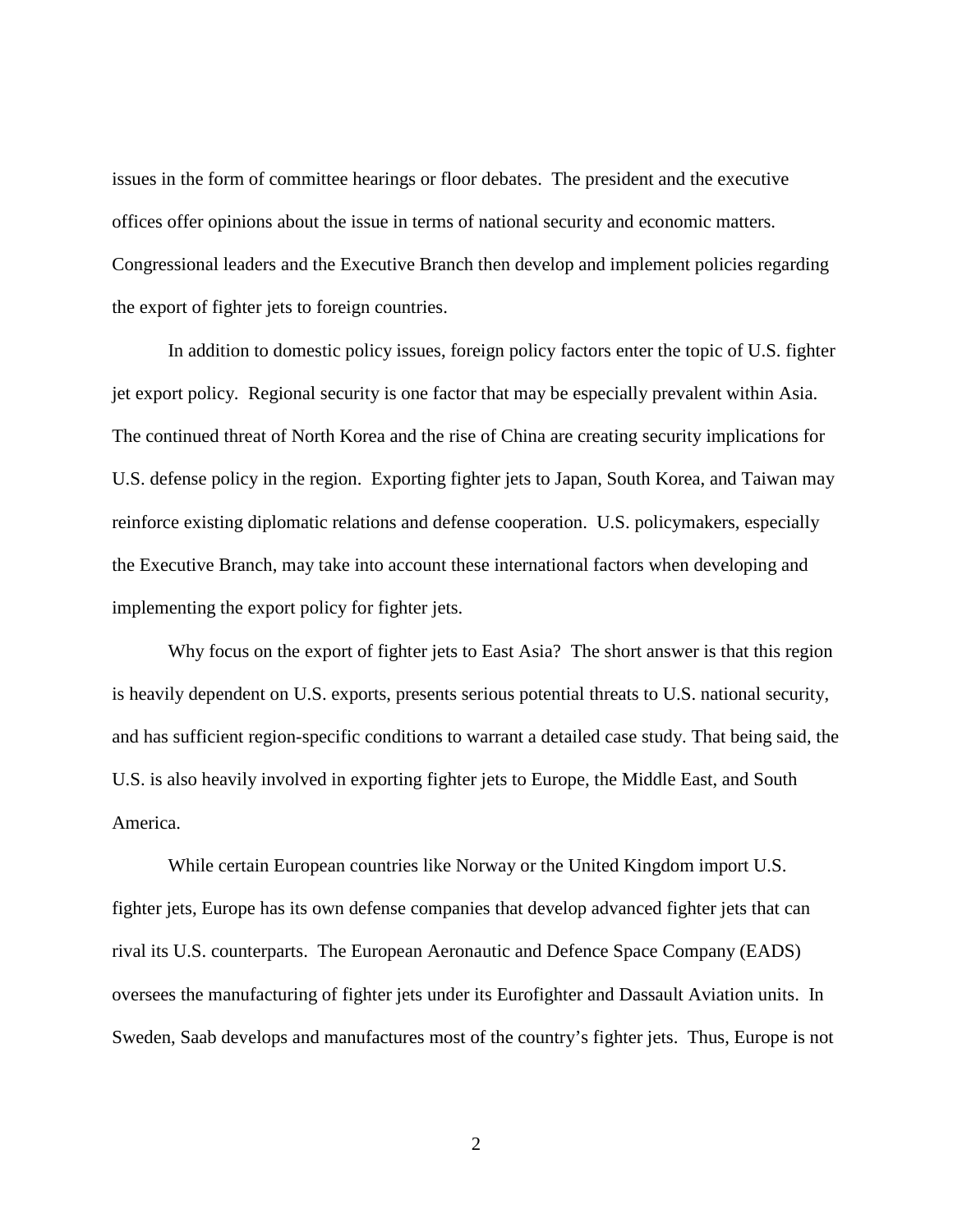entirely reliant on U.S. fighter jet technology for its respective air forces. Further, since the collapse of the Soviet Union, the threat to U.S. security in Europe is greatly reduced.

The Middle East is another major area that the U.S. defense companies have marketed fighter jets. Egypt, Israel, and Saudi Arabia operate U.S. manufactured fighters along with European-made fighters. The U.S. also has important national security concerns in the region given its reliance on oil, the threat of terrorism, and hostilities with Iran. The intricacies of politics in the region along with instability make the Middle East an important destination for U.S. fighter jets and suggest that this region would need a separate case study in order to provide adequate coverage.

Finally, the U.S. exports fighter jets to South American countries like Brazil, which is currently in a position to place orders for new fighter jets. Although Brazil has a wellestablished aerospace industry under Embraer, the country does not build a fighter jet with similar capabilities to foreign models. Thus, Brazil relies on foreign imports for its fleet of fighter jets. However, South America presents a relatively low security threat to the U.S.

Each of these world regions has complex factors surrounding the export of U.S. fighter jets; therefore, each region deserves its own research project in the form of case studies. While exporting U.S. fighter jets to other regions is important, East Asia is in a unique situation due to a relative lack of military aerospace industries and the serious security threat posed by China and North Korea. As a result, East Asia is one of the primary customers of foreign-developed fighter jet technology. This provides the U.S. with an opportunity to sell its fighter jet technology to East Asia for a variety of domestic and international reasons.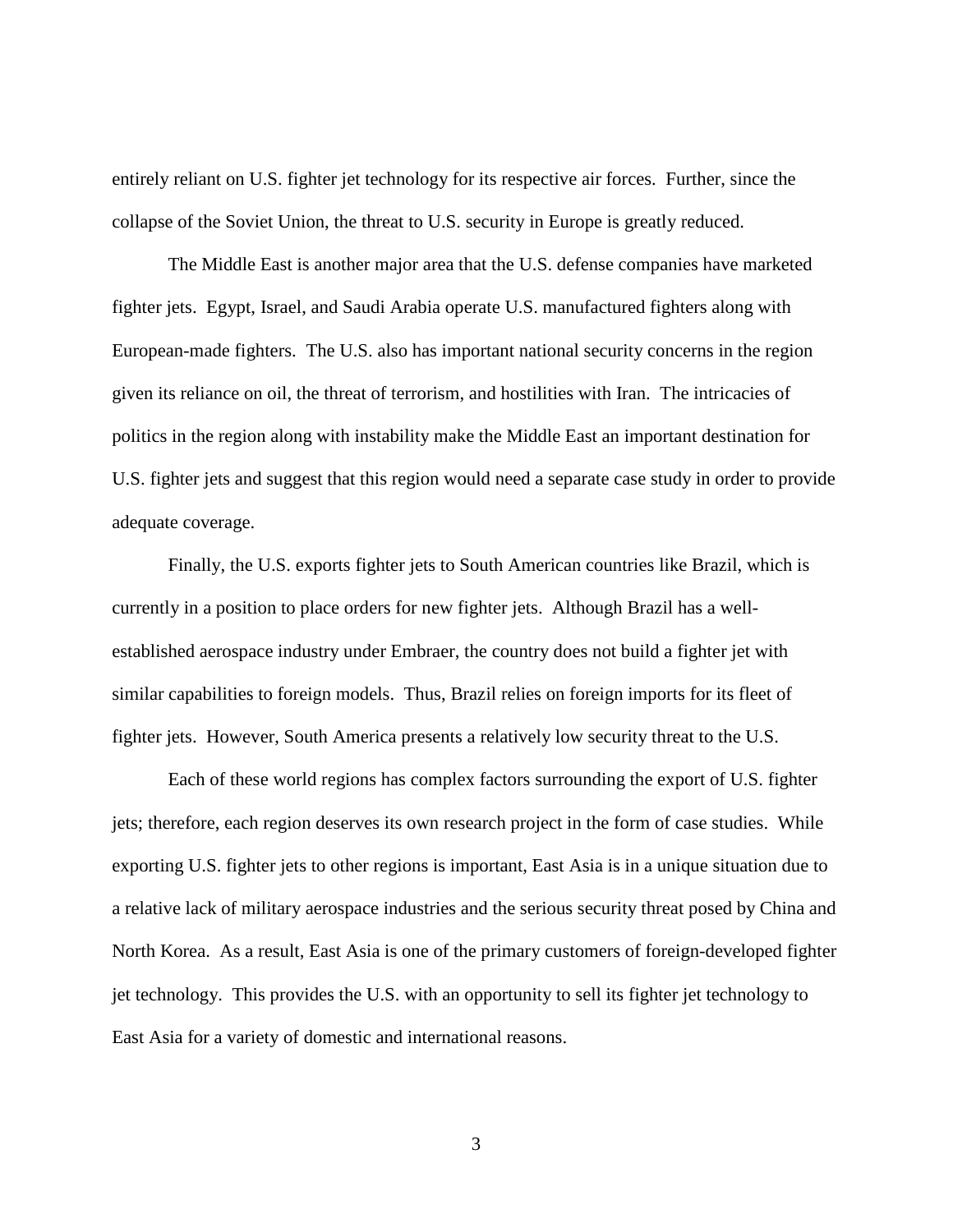#### Literature Review

<span id="page-10-0"></span>As with other types of public policy, the policy of exporting fighter jets goes through the traditional U.S. policymaking process. Thomas Dye uses the process model to explain the formation of legislation. The first step is identifying the problem, which would be the export of fighter jets (Dye 2011, 29). The rise of interest groups that lobby legislators for the export of fighter jets may be one way of acknowledging the problem. Most interest groups that lobby for fighter jet exports are the defense companies such as Boeing and Lockheed, which are listed in the top twenty biggest spenders on Capitol Hill (Dye 2011, 39). The next step of the policymaking process is agenda setting, which the president and congressional leaders perform (Dye 2011, 29). Agenda setting goes beyond acknowledging the problem by ensuring it will be discussed in the next step of the process. Then the Executive Branch and congressional committees begin the process of formulating legislation regarding fighter jet exports (Dye 2011, 29). The involvement of the defense companies in the form of interest groups may persuade members of Congress and the President to formulate legislation in favor of fighter jet exports. Within the Executive Branch, the Department of Defense and Department of State must weigh the advantages and disadvantages of the export of fighter jets. The Department of Defense may have reservations about national security issues involving the export of advanced military technologies to foreign countries. The Department of Defense may express its reservations to the president and congressional leaders. Once the decision-makers formulate the policy, it enters what Dye (2011, 29) calls the policy legitimation step. This step involves all parties responsible for the development of policy (executive, Congress, and interest groups) to finalize exact terms and pass legislation about fighter jet exports. Following the passage of legislation, the President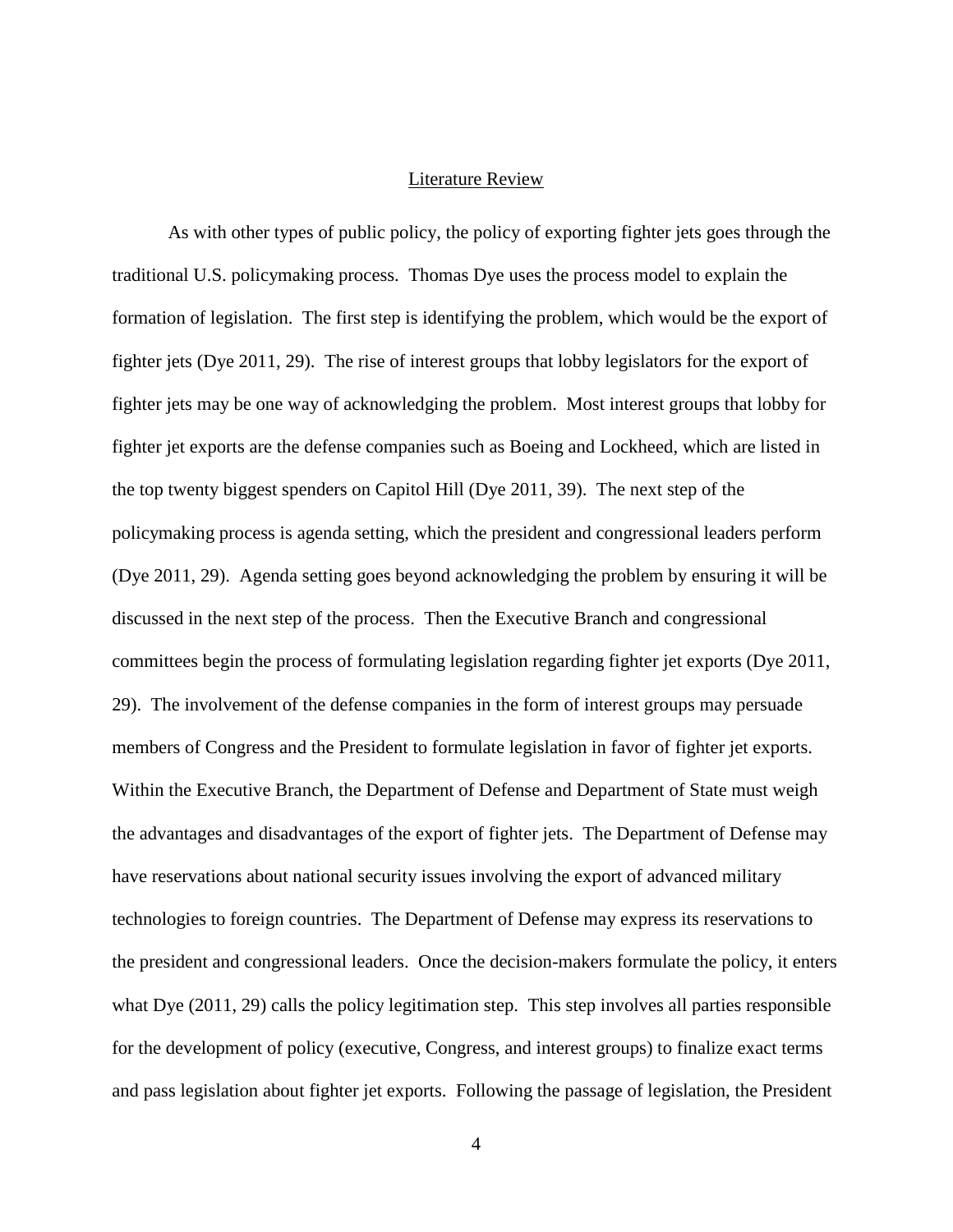and the executive departments oversee the implementation of the export policy of fighter jets (Dye 2011, 29). Some possible factors would be the costs and timeline involved with exporting the aircraft. If the defense companies face rising costs due to program problems, then it could impact the foreign customers monetarily. Furthermore, program problems may mean delays to the customers of the fighter jets. The Executive Branch helps to ensure the policies are carried out the way the legislation states. Finally, the last step in the policymaking process is the evaluation stage (Dye 2011, 29). What were the benefits of the policy? What were the drawbacks of the policy? How could future policy in the area of fighter jet exports be improved? These are just some of the questions that may arise during the evaluation stage. The effectiveness of the policies depends on who is evaluating the policy. The Executive Branch may view the policy as effective if it was implemented as planned. Congress may view effectiveness as passing legislation that influences America beneficially (in terms of the economy). Interest groups from the defense companies may see the policy's effectiveness as bringing more revenue and jobs from the accumulation of aircraft orders by foreign countries. Dye's process model is a straightforward way of describing the creation, passage, and implementation of public policy, specifically policy relating to fighter jet exports.

The export of fighter jets typically falls under the topic of arms exports. The export of arms from the U.S. to foreign countries has a history dating back to World War I. The Arms Export Control and Neutrality Act passed by Congress in 1935 allowed the U.S. Government, specifically the President, to establish and control arms exports (Molloy 2000, 30). This continued throughout World War II with the Lend-Lease Act, which Congress passed in 1940. The act allowed the President to export arms-related equipment to Allied countries in Europe,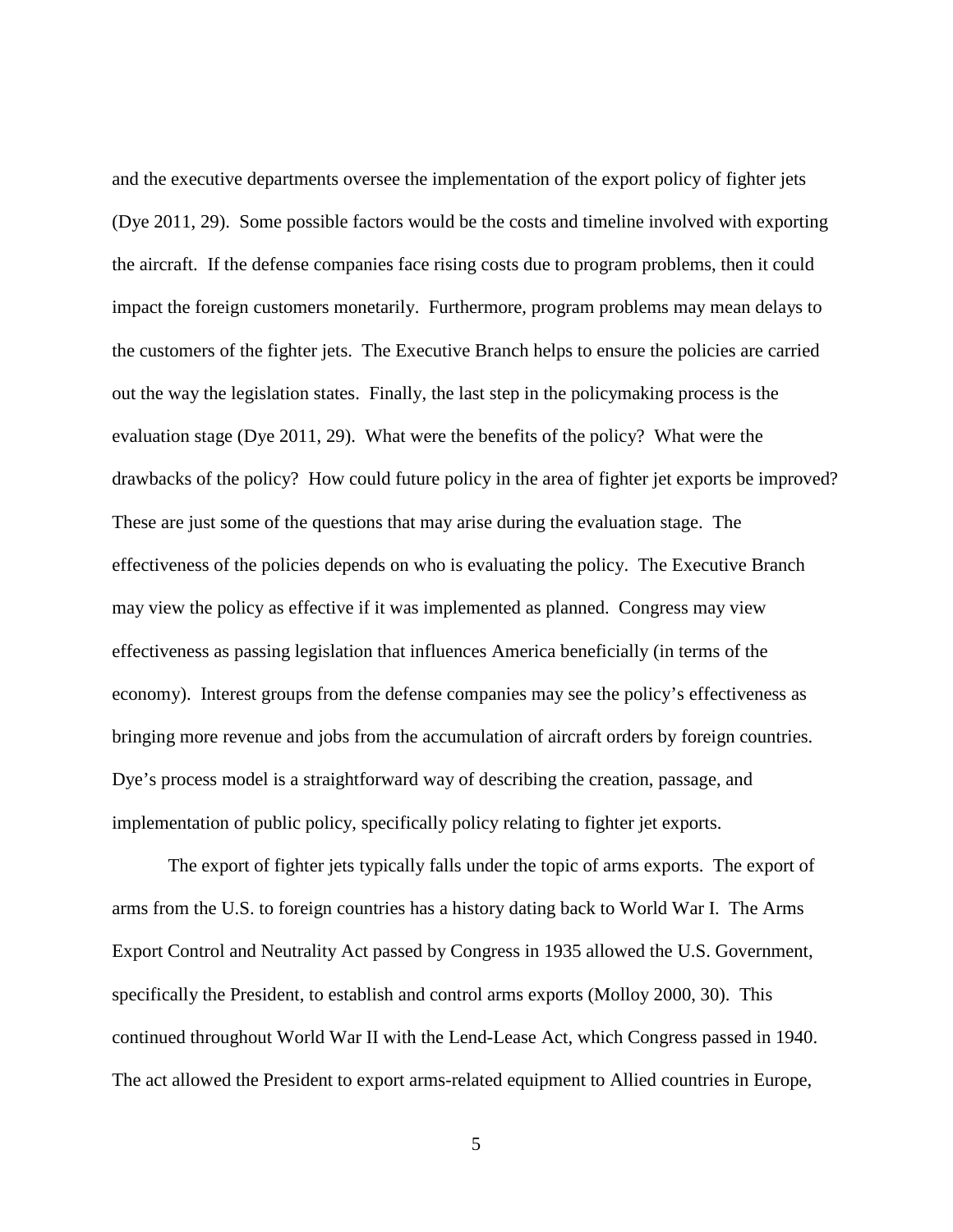specifically Great Britain. Although fighter jets did not exist at the time, fighter aircraft powered by propellers were a substantial part of the Lend-Lease Act's accomplishments, which included the export of the P-39 Airacobra and P-51 Mustang to Great Britain. The next milestone in the history of arms exports is the passage of the Mutual Security Act in 1951, which appropriated \$7.5 billion of foreign aid to Western Europe ("Mutual Security Act"). The foreign aid included military exports to protect Western Europe from the threat of the Soviet Union. Building upon the Mutual Security Act, the passage of the Arms Export Control Act (AECA) of 1976 was one of the most important acts in terms of arms exports. The AECA allowed the President to not only authorize the sale of arms to foreign countries, it also allowed for the control of arms exports (Molloy 2000, 32). Within the acts pertaining to arms exports, Congress normally deferred decisions to the President as the traditional leader of foreign policy. However, the AECA had a provision calling the President to notify Congress of foreign arms sales 30 days before a final agreement is reached between the U.S. and the foreign buyer (Grimmett 2012, 1). One exception to this rule is arms exports to NATO states, Japan, South Korea, New Zealand, Israel, and Australia. In these cases, the President has 15 days to notify Congress before a final agreement is signed (Grimmett 2012, 1). Due to this provision, Congress retained the right to disapprove of the President's decisions regarding arms exports if it deemed necessary (Molloy 2000, 33). The best example in recent history of Congress opposing foreign arms sales was the case of Saudi Arabia in 1990. The Bush administration was interested in selling Saudi Arabia \$20 billion worth of arms, but Congress disapproved of the sale. As a result, the Bush administration removed a substantial amount of the arms in the original deal and submitted a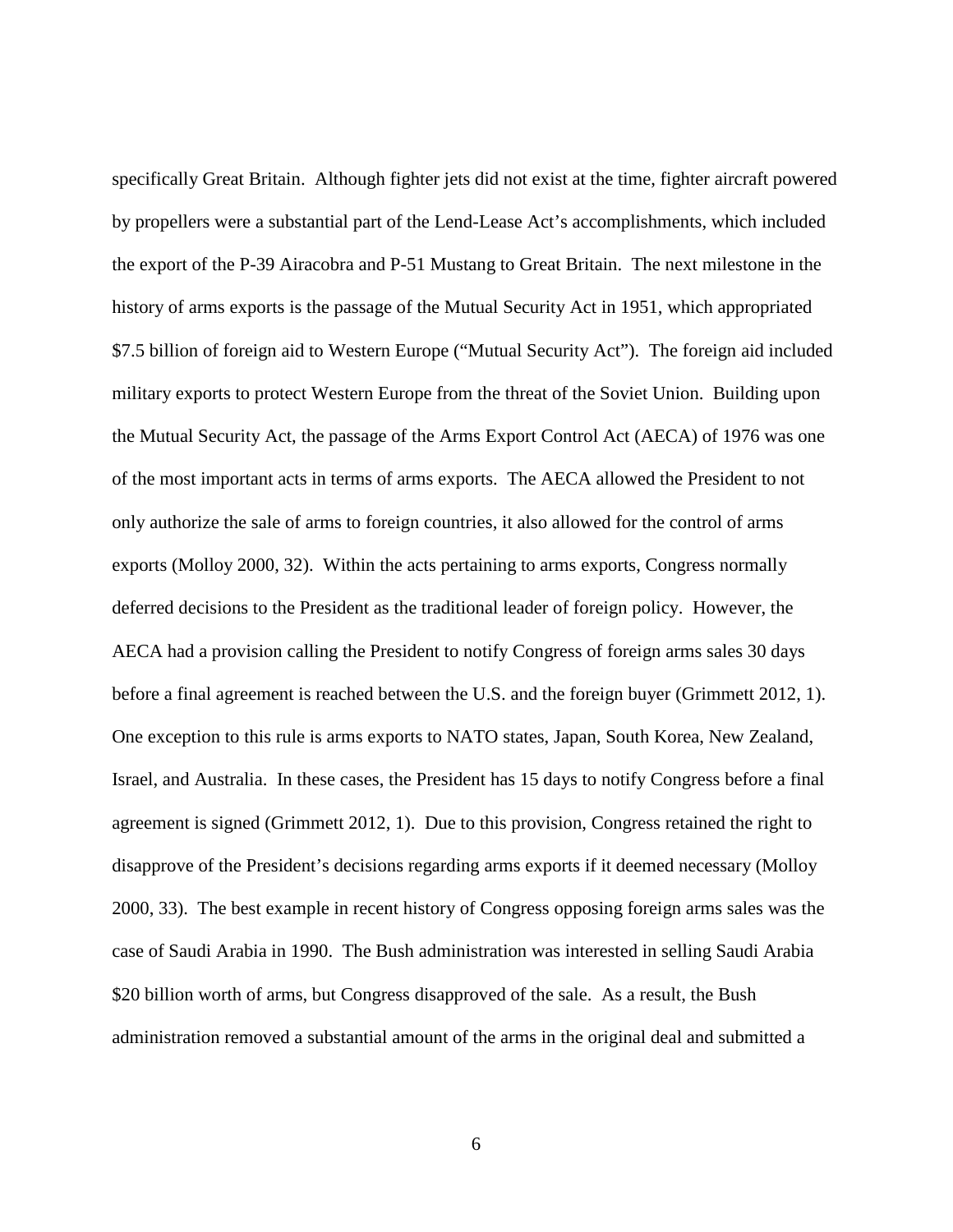new deal to Congress worth \$7 billion. Congress approved of the arms sale to Saudi Arabia in 1991 (Grimmett 2012, 6).

Even without the passage of acts, hearings before congressional committees contain discussions of the nature of U.S. arms sales to foreign countries. For instance, the House Committee on Foreign Affairs holds regular meetings to discuss reforms to foreign arms sales based on U.S. interests (U.S. House 2011). Much of the discussions focus on export controls with the goal of preventing arms transfers from becoming a threat to U.S. national security. This threat may be caused directly from arms exports falling into the wrong hands, but more likely, it is caused by sensitive technologies that fall into the wrong hands. Indeed, fighter jets are particularly vulnerable to breaches in technology that could lead rogue entities to develop technologies that threaten the U.S. The congressional hearings are a part of the policymaking process that includes the actions of the Executive Branch. In spite of the debate surrounding arms exports on Capitol Hill, the U.S. remains the world's largest exporter of arms with global sales reaching \$66 billion (Grimmett 2012, 1).

Historically, decisions by the Executive Branch of government have shown signs of being influential in fighter jet export policy. Some even argue that decisions by the Executive Branch are more influential than congressional decisions about arms exports (Molloy 2000, 33). Nevertheless, the Executive Branch has plenty of power to influence the nature of U.S. arms exports. Throughout history, presidential administrations exported arms to allies as a counterweight to competing powers including the Axis Powers in World War II or the rise of communism in later years (Molloy 2000, 30). With the fall of a major communist stronghold, the Soviet Union, presidential administrations began to shift in strategy from the traditional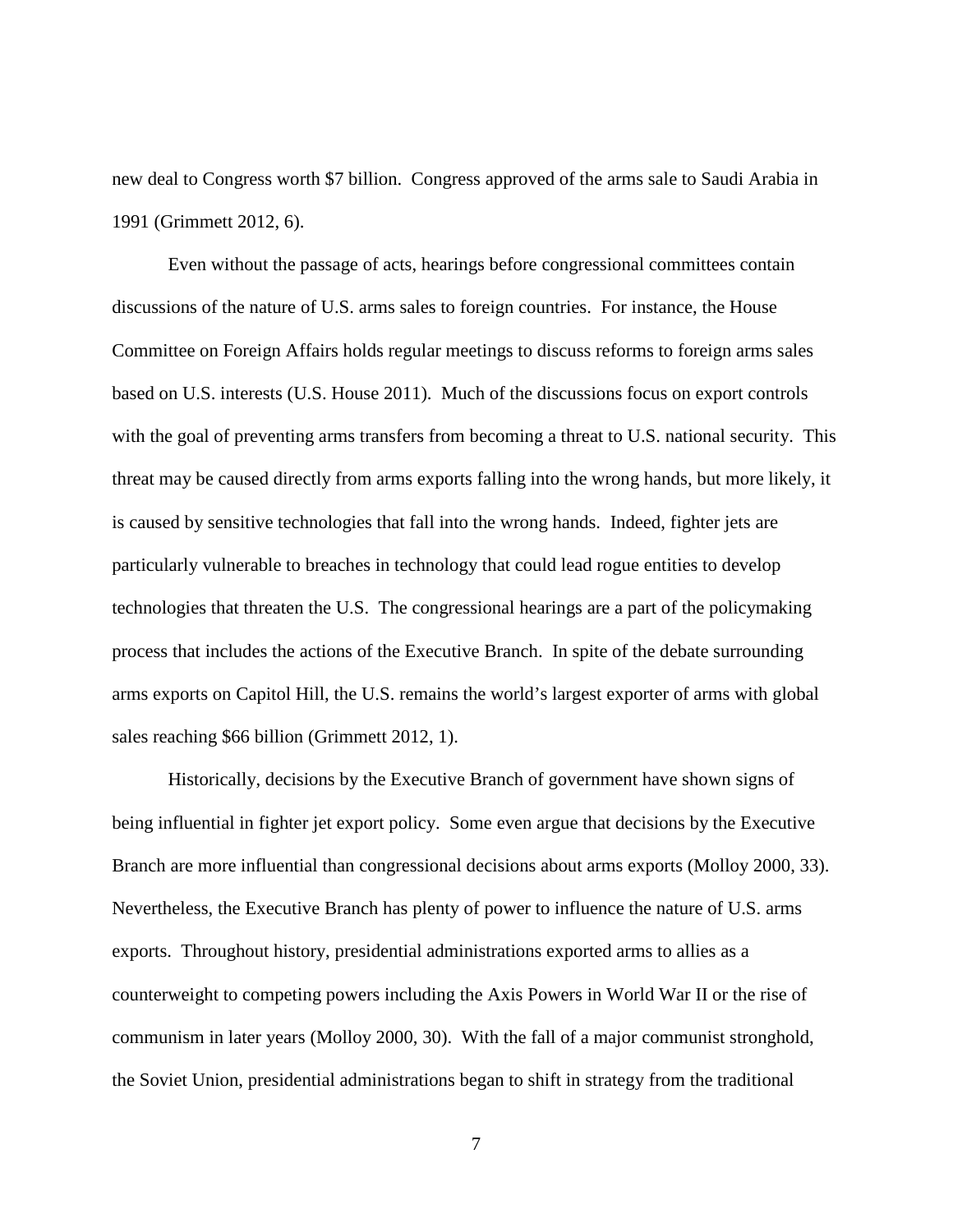notion of containment. In the 1990s, the Clinton administration emphasized the importance of arms exports in its foreign policy strategy (Blanton 1997, 33). Clinton expressed his willingness to "enlarge" democracy around the world, and one way to accomplish this goal was through arms exports. In addition to the pursuit of democracy, another important goal of Clinton's arms export strategy was economic benefits to America (Blanton 1997, 33). Clinton realized that exporting arms to foreign countries could provide monetary benefits to the U.S. As foreign countries order American-made arms, defense companies can make profit and employ thousands of Americans. Clinton took the democratic and economic aspects of arms sales into account when formulating his foreign policy. In 2000, the Bush administration campaigned for reforms to arms exports (Klamper 2004, 2). While Congress dealt with much of the reforms relating to arms exports, the president had a role with getting the discussion started and setting the agenda. As the years progressed, the Obama administration and the Commerce Department worked together to reform existing export controls on arms (Burke 2012, 49). Presidential administrations also have other ways of influencing the policy of fighter jet exports such as the threat of a veto. In 2009, the Obama administration threatened to veto a military authorization bill if it included additional funding for the F-22 program. The threat of the veto caused the Senate to remove the provision calling for additional funds for the F-22 (Drew 2009, 10). Despite the threat of a veto, the U.S. policymaking process allows Congress to override the president's veto by a two-thirds majority if it deems necessary.

Congress has shown some signs of influencing policies regarding fighter jet exports. While lobbying and local constituencies may influence congressional decisions, literature in this area of research portrays Congress as taking both pessimistic and optimistic views of exporting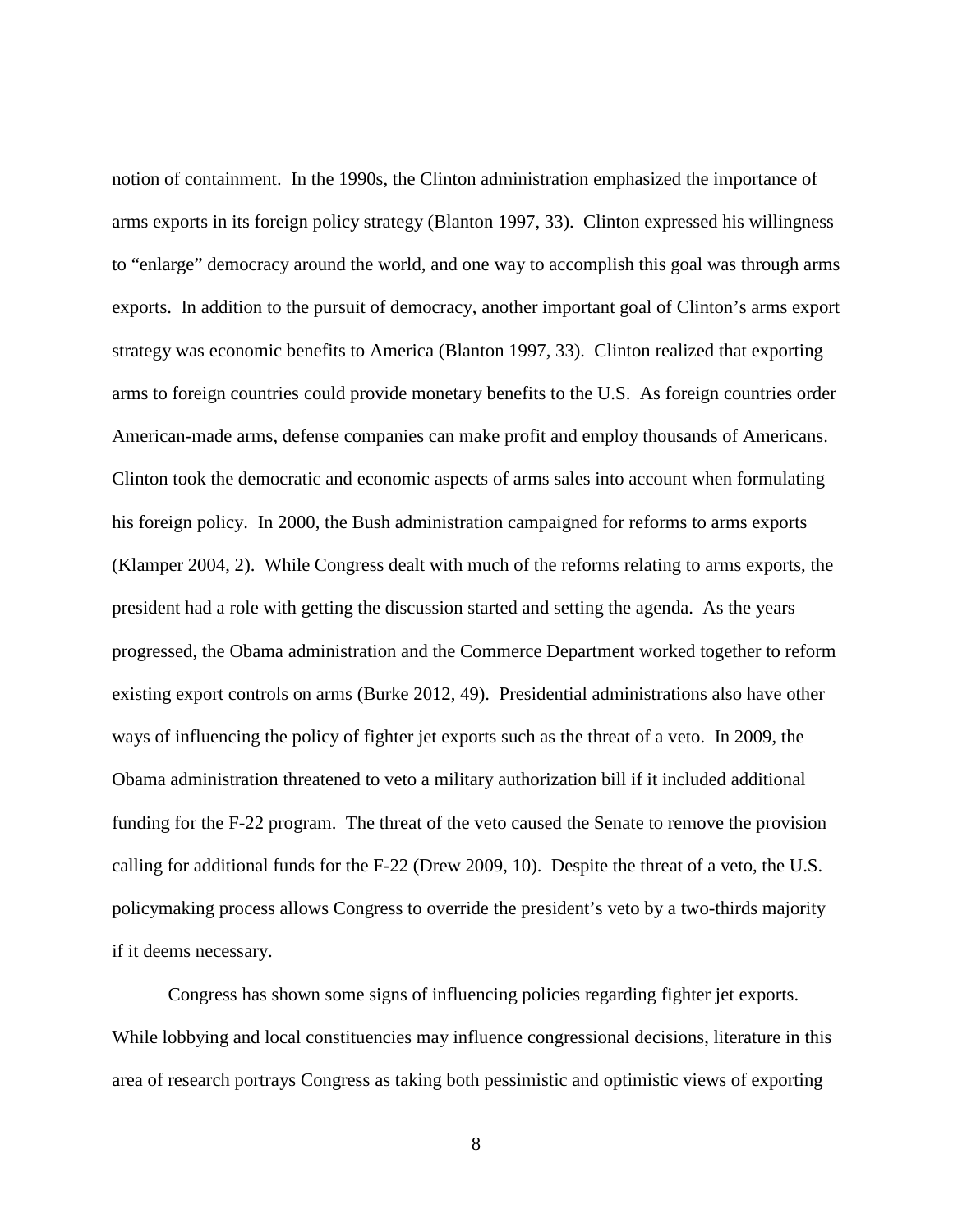U.S. military technology. Fighter jets, especially stealth fighter jets, are a highly coveted technology by many countries around the world. Some of the past writings emphasize possible negative uses of the technologies and the consequences to U.S. national security. This raises the notion that the U.S. Government has to maintain a certain level of trust in the foreign countries that receive the fighter jet technology. However, this trust can be broken if the foreign countries allow the technology to fall into the wrong hands or modify the technology covertly. Information leaks from Japan's Ministry of Defense raised concerns among U.S. congressional leaders during debates about exporting the F-22 (Konishi 2009). Due to the nature of information leaks, the U.S. Senate-House Conference Committee convened to discuss solutions surrounding the F-22 export controversy (Wilson and O'Neill 1999, 2728). Shortly after the meeting, Representative David Obey sponsored a bill in Congress calling for the blockage of F-22 exports (" $105<sup>th</sup> Congress$ "). Members of Congress showed hesitancy regarding the lifting of the F-22 export ban. In addition to congressional leaders, the U.S. Government Accounting Office (GAO) also raised concerns about exporting the F-35 Joint Strike Fighter and the related technologies due to the possibilities of data leaks (Rivers 2003, 31). Much of the writings about congressional matters raise questions concerning national security from a U.S. standpoint.

The lobbying of lawmakers on Capitol Hill may influence decision-making regarding the export policy of fighter jets. Defense companies and foreign governments employ lobbyists to persuade members of Congress and the President to vote in favor of arms sales. The Aerospace Industries Association (AIA), a consortium of aerospace companies including Lockheed Martin, has lobbying power in both the Executive Branch and Congress. In 2004, John Douglass, the president of the AIA, pressured the Bush administration to ease arms exports relating to the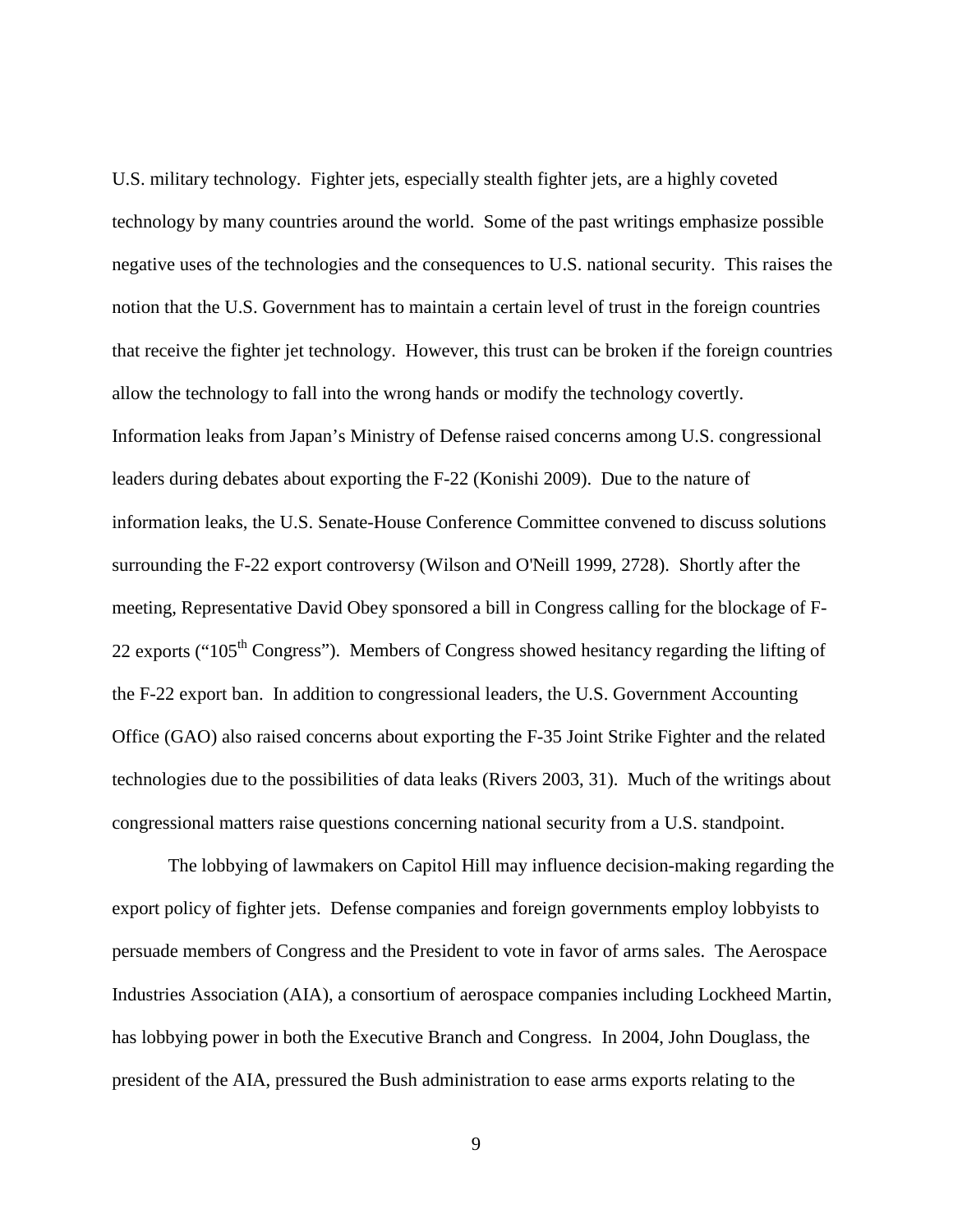aerospace industry (Klamper 2004, 2). Douglass said the existing arms export controls add obstacles to the aerospace companies in exporting parts to foreign countries. Although the AIA aimed its lobbying on the president, it realized that members of Congress were influential in blocking legislation regarding reforms to arms exports. Nevertheless, the AIA lobbied the president, who in turn would persuade members of Congress to vote in favor of arms export reforms. In addition to consortiums like the AIA, manufacturers of fighter jets also have a key role in lobbying efforts. Lockheed Martin, the manufacturer of the F-35, claims it can decrease the unit cost by selling the aircraft to countries like Japan and South Korea (Sweetman 2011, 29; Butler 2012, 24). The lowering of costs is one of the selling points that it may tell lawmakers through lobbying. In addition to costs, the defense companies may point to the number of jobs that would be maintained by keeping the fighter jet production lines open for export. An example of this is the hotly contested issue of exporting the F-22 Raptor, which is arguably the most advanced fighter jet in U.S. history. The combination of stealth, firepower, and performance make it an attractive aircraft to foreign governments. Lockheed Martin, the F-22's primary manufacturer, may argue that approving the export of the F-22 would allow about 3,351 American assembly line workers and thousands of employees from subcontractors and parts suppliers to maintain their jobs (Bolkom and Chanlett-Avery 2009, 2). Indeed, subcontractors account for the final important part of lobbying lawmakers in favor of arms exports. Pratt & Whitney and Hamilton Sundstrand, two companies with significant stakes in fighter jet programs, have lobbyists in Washington to help persuade members of Congress to vote in favor of exports. One type of lobbying employed by both defense companies and subcontractors is direct campaign contributions to members of Congress. For instance, Lockheed Martin contributed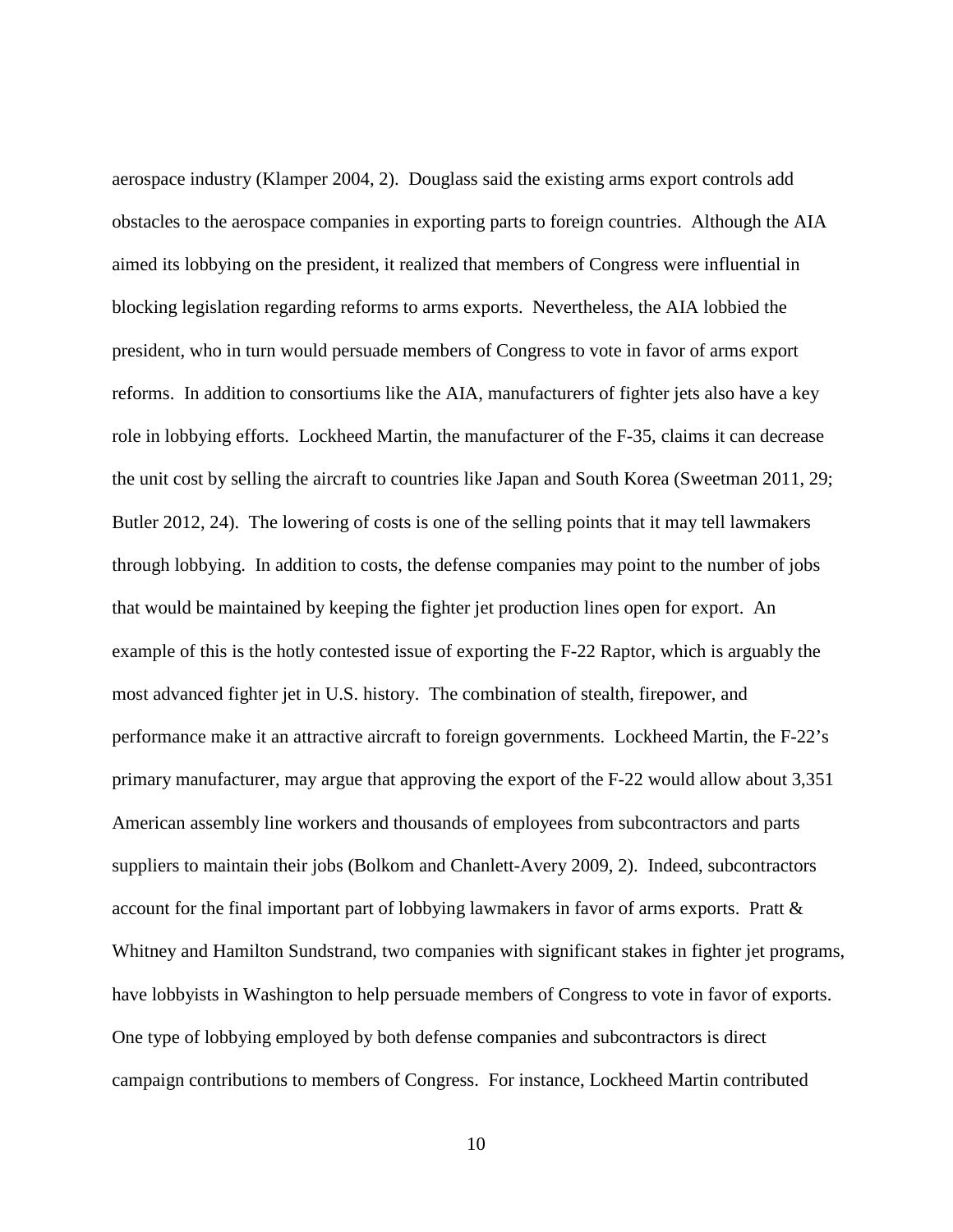nearly \$200,000 to the campaign of Howard McKeon, R-CA, since 1993 ("Howard McKeon Campaign Fund" 2012). Rep. McKeon became Chairman of the House Armed Services Committee and has substantial clout on defense-related issues. Therefore, the defense companies lobby lawmakers about the additional revenue and thousands of American jobs if the U.S. Government allows for the export of fighter jets.

The topic of defense cooperation between the U.S. and its East Asia allies is another factor that may influence fighter jet export policy. Both Japan and South Korea face external threats from North Korea, and the two countries are willing to pay for the stealth capabilities of the F-35 (Doyle, Fulghum, and Barrie 2006, 31). On a similar topic, other scholars argue that defense cooperation between the U.S. and its allies in East Asia could improve through the export of advanced fighter jets like the F-22 or F-35 (Fulghum 2009, 39). Fulghum (2009, 39) notes that the United States Air Force has bases in both Japan and South Korea where the new fighter jets could conduct joint training. Scholars from the Congressional Research Service argue that interoperability with foreign militaries is a key advantage with allowing fighter jet exports (Bolkom and Chanlett-Avery 2009, 2).

There is plenty of debate regarding how much of a fighter jet and its onboard technologies to export. One argument calls for exporting the entire aircraft and all related weapons technology, but opposing arguments call for only the export of the aircraft and allowing the foreign countries to develop its own technology (Cook 1996, 43). The latter argument protects vital U.S. technology while providing the foreign country with a base model aircraft to use. Countries like Japan and South Korea are interested in taking the issue a step further by manufacturing aircraft components domestically (Perrett 2010, 53). This is a logical step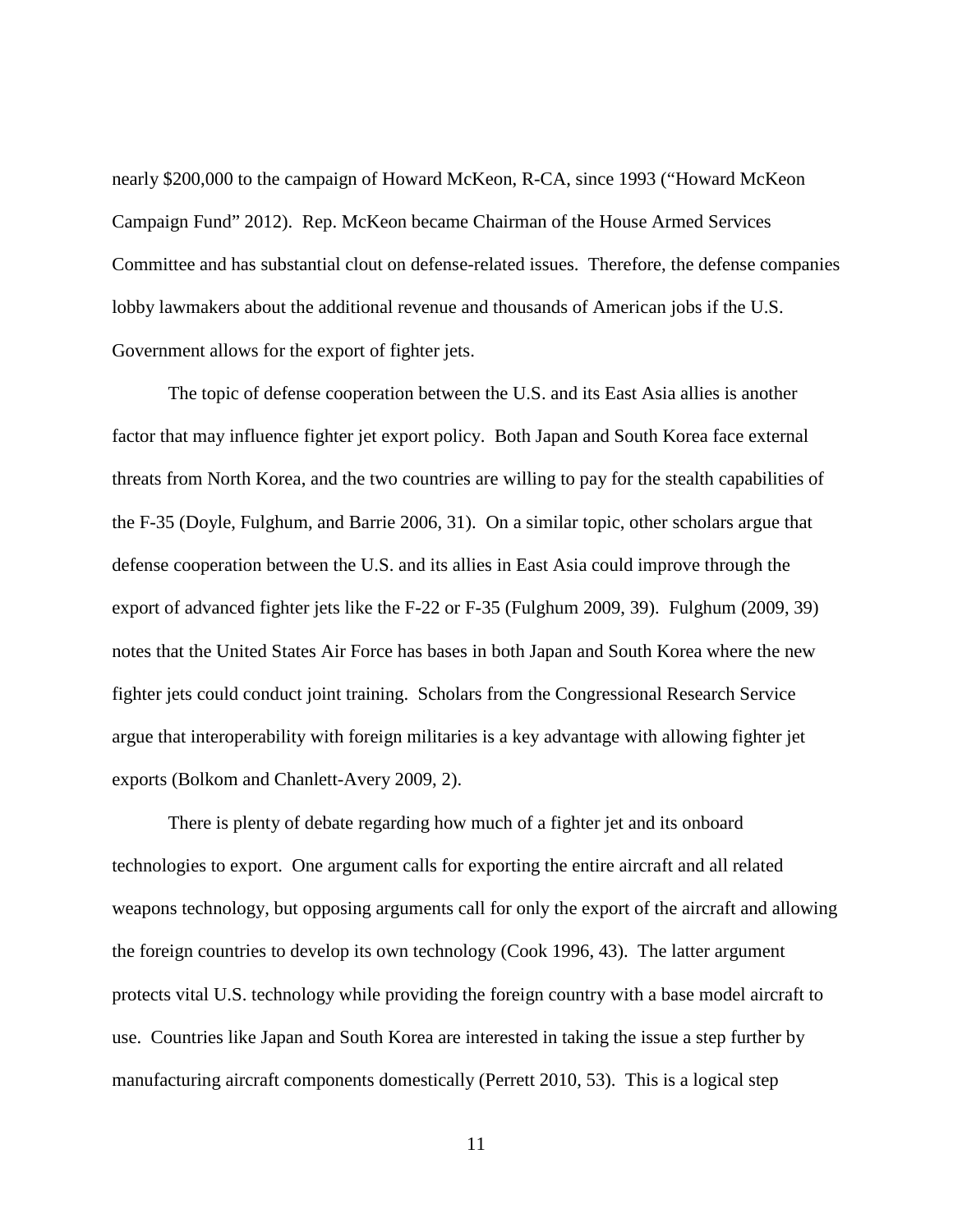because the original aircraft manufacturer in the U.S. will continue producing a substantial portion of the aircraft, but local companies in Japan and South Korea will also get involved in the production process (Perrett 2010, 53). This could strengthen ties between U.S. defense companies and the heavy industries in Japan and South Korea.

The existing literature also acknowledges the competitive international environment of fighter jet exports. With U.S. budget cuts looming, defense companies are looking overseas for other sources of revenue due to a decline in domestic orders. However, the fighter jet market is becoming increasingly competitive with companies from Europe and Russia competing with U.S. defense companies for new aircraft orders (Wall 2012, 102). With the exception of Taiwan that operates Dassault fighter jets, the remaining two case studies in this thesis tend to purchase mostly American-made fighter jets. However, it is important to note that European companies are competing for new aircraft orders in South Korea and Japan (Wall 2012, 102). Thus, competition in the aerospace industry is an emerging aspect of U.S. fighter jet export policy.

#### Research Questions and Hypotheses

<span id="page-18-0"></span>The thesis attempts to answer several questions regarding the state of U.S. fighter jet export policy since 1990. The main research question states: What explains U.S. export policy of fighter jets to East Asia? This question is analyzed in terms of the dependent and independent variables listed in the next section. Once the basis for the first research question is set, other relevant research questions arise. Are domestic factors important in the export of fighter jets, if so, which ones? Are international factors important in the export of fighter jets, if so, which ones? The final research question is whether domestic factors are more important than international factors in terms of explaining U.S. policy of fighter jet exports. In order to answer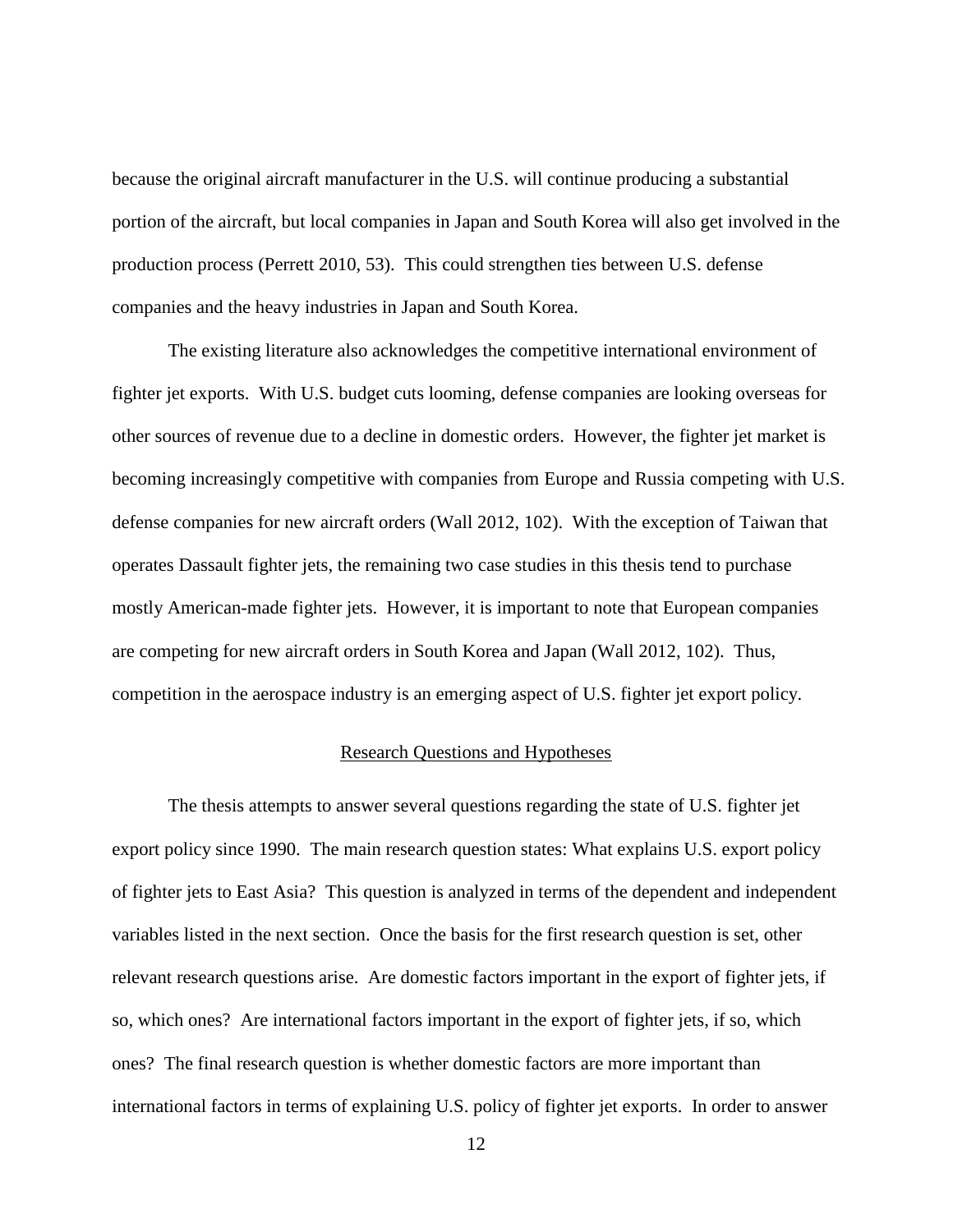each of the research questions, evidence from academic journal articles, government sources, newspapers, and books will be presented.

The thesis tests several hypotheses relating to the U.S. policy of exporting fighter jets. The theory of linkage politics by Rosenau serves as an inspiration for the thesis, but the theory is not tested in the thesis. Rather, in the spirit of linkage politics, the hypotheses are divided between domestic and international factors. The first three hypotheses focus on the domestic issues facing the export policy of fighter jets, while the remaining three hypotheses focus on international factors. The final hypothesis is a general hypothesis based on determining whether domestic factors are more important than international factors in the development of fighter jet export policy.

The first hypothesis states that the decisions of the Executive Branch, specifically those of the President and executive departments, influences U.S. policy of fighter jet exports. Presidential administrations, whether Democratic or Republican, have an important say in the development of foreign policy. The extent of the implications on fighter jet export policy is examined in the three case studies.

The second hypothesis states that decisions by members of Congress impact U.S. policy of fighter jet exports. Congressional committees like the House and Senate Armed Services Committees may have a role in developing the export policy of fighter jets. Individual members of Congress may also have interests in pursuing the development of fighter jet export policy. Whether a legislator lives in a district with a large constituency in the defense industry may also play a role in the development of policy.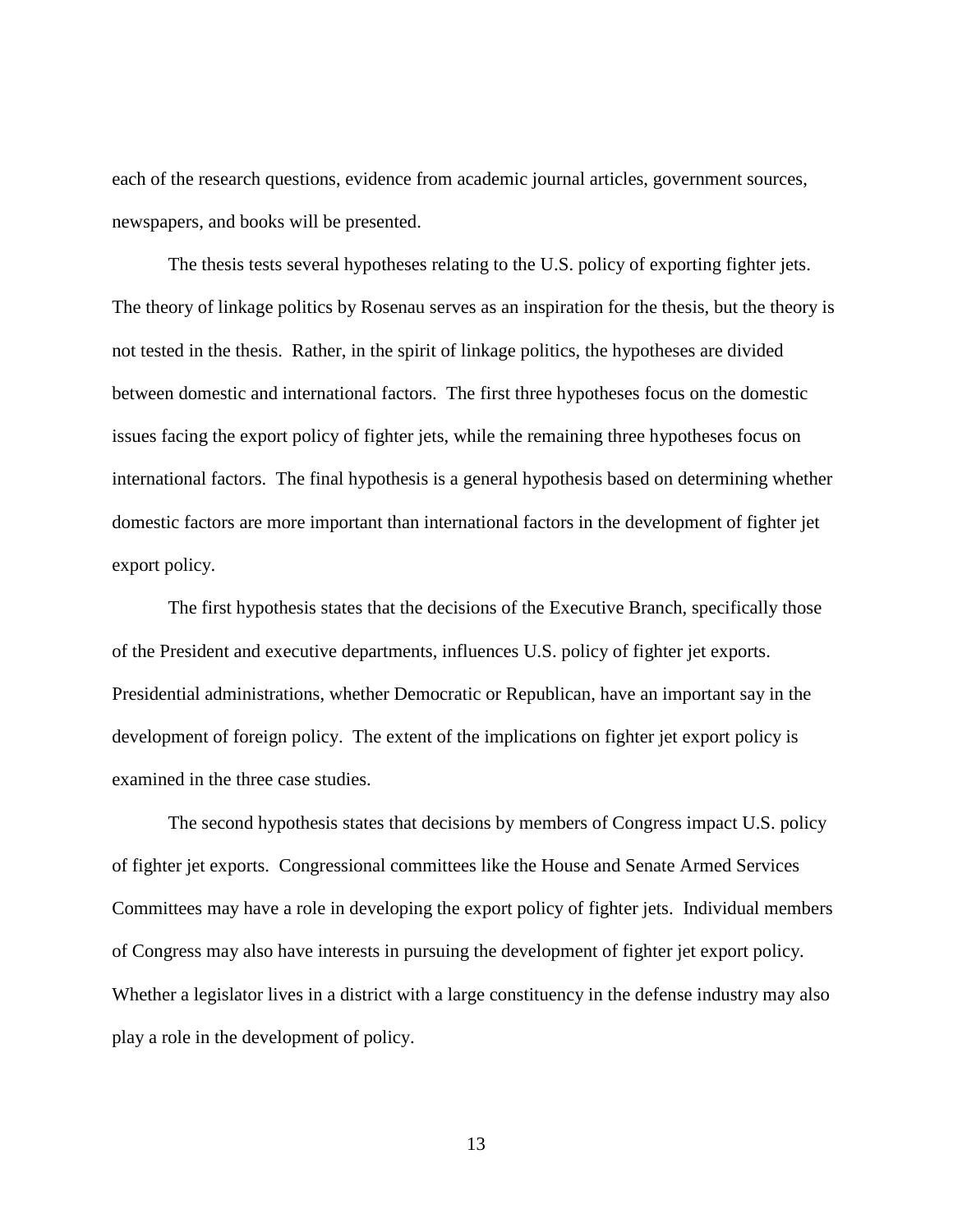The third hypothesis states that defense company lobbying impacts U.S. policy of fighter jet exports. Defense companies spend large amounts of money to lobby the government regarding their goals. The goals of the defense company lobbyists may be to continue exporting fighter jets because of the revenue and jobs it brings to America.

The fourth hypothesis states that the rise of China increases U.S. fighter jet exports to Japan and Taiwan. China's increasing economic and military power coupled with long standing tensions with Japan make the country a logical place for U.S. fighter jet exports. The U.S. already has a long-term alliance with Japan, and fighter jet exports would reinforce this notion. A possible explanation for Taiwan's case would be the U.S. de-emphasizing the traditional one-China policy, which states there is only a single country of China. Therefore, the one-China policy does not recognize Taiwan as a sovereign government, but the U.S. is careful not to legitimatize China's sovereignty over Taiwan either. By exporting fighter jets to Taiwan, the U.S. Government may be recognizing Taiwan's role in Asia as increasingly independent of China.

The fifth hypothesis states that the perceived threat of North Korea increases U.S. fighter jet exports to South Korea and Japan. North Korea's close proximity to South Korea creates an immediate threat as military forces from both countries stand guard along the Demilitarized Zone (DMZ). Tensions between the two countries remain high, and any skirmishes have a risk of escalation. North Korea is also a threat to the island nation of Japan for several reasons. North Korea tests short-range ballistic missiles by aiming it into the Sea of Japan, and long-range or intercontinental ballistic missiles pass over Japan during tests. This signifies that Japan is in the immediate sphere of North Korea's military influence. North Korea's development of a nuclear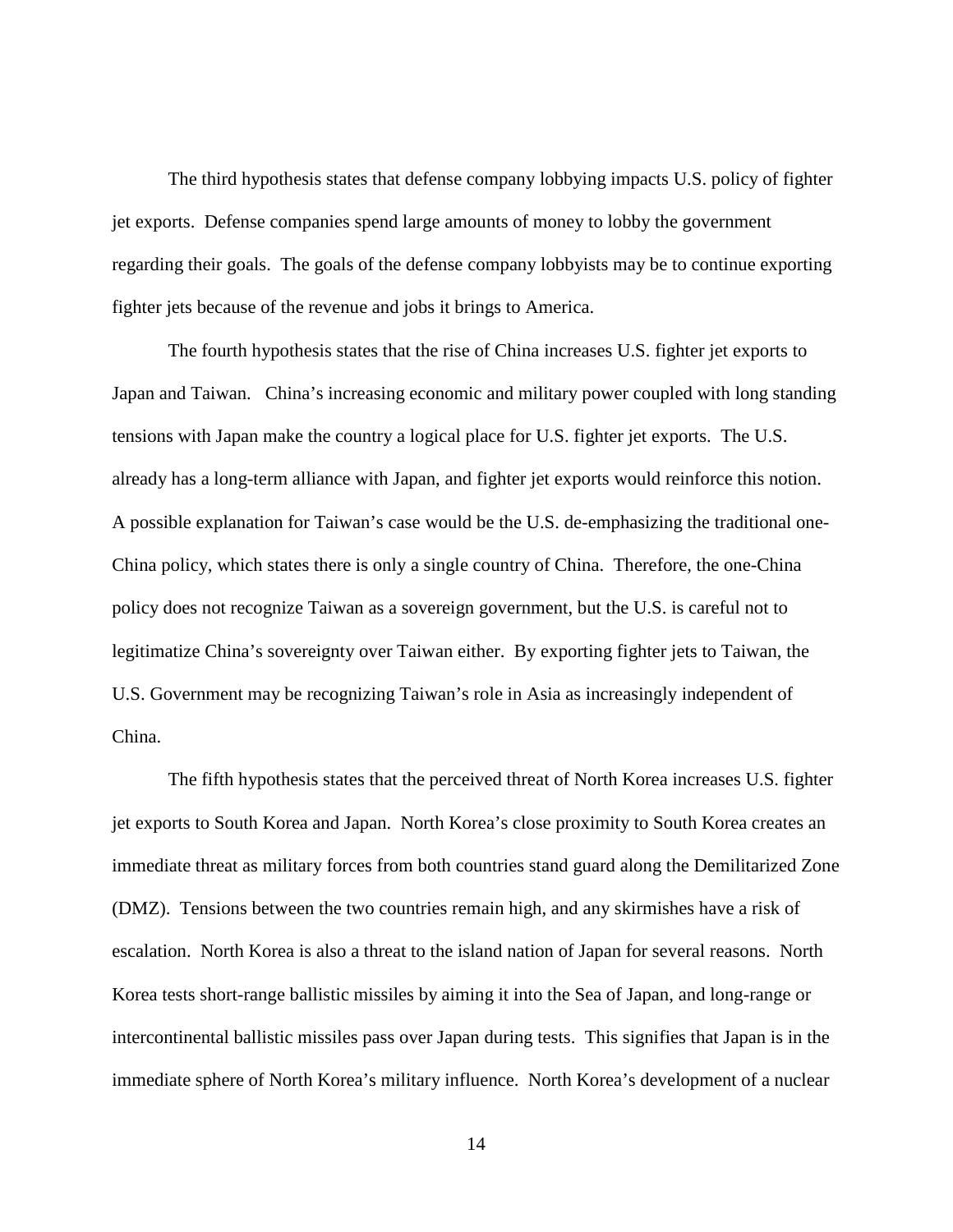program also plays a factor in the threat to both Japan and South Korea. Whether the military threats have a role in U.S. fighter jet export policy are examined in the Japan and South Korea case studies.

The sixth hypothesis states that the desire for defense cooperation with Japan, South Korea, and Taiwan encourages U.S. fighter jet exports. This hypothesis requires an examination of the relationship between the U.S. Government and the foreign governments. Military cooperation, especially in terms of air force cooperation, is one factor that is important in determining the extent that it affects the export policy of fighter jets. A presentation and analysis of joint military exercises between U.S. and foreign air forces is used to show its relevance to U.S. policy.

The seventh and final hypothesis states that domestic factors are more influential than international factors in determining U.S. export policy of fighter jets. To examine this hypothesis, an overall understanding of the outcome from the dependent and independent variables is necessary. The analysis of the previous six hypotheses will shed light on the differences, if any, between domestic and international factors in terms of U.S. fighter jet export policy.

#### Methodology

<span id="page-21-0"></span>This thesis uses comparative case studies and theories of international relations as the bases for the methodology. During the analysis of U.S. policies, case studies of Japan, South Korea, and Taiwan are used to highlight the significance of policies relating to the export of fighter jets since 1990. The complex issues involving fighter jet exports on the domestic and foreign policy levels make it a good candidate for a case study. Case studies provide a useful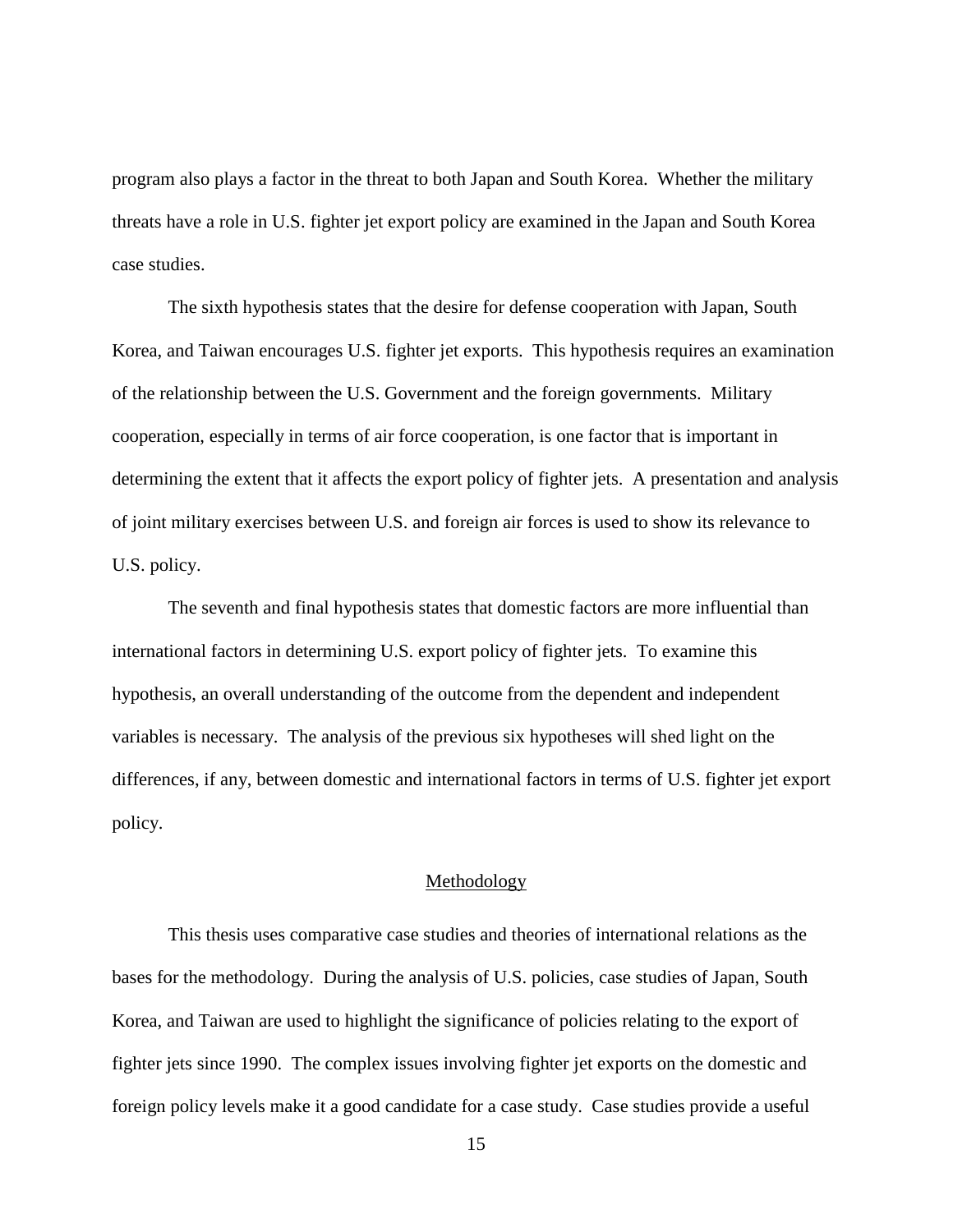way of describing the intricate nature of U.S. fighter jet exports to the three Asian countries. A comparative examination of each country will be conducted with possibly different results. However, each case study contributes to the overall conclusion of the thesis by determining whether domestic or international factors are more important in the development fighter jet export policy.

The dependent variable is U.S. export policy of fighter jets to East Asia. The independent variables consist of domestic and external factors. Domestic factors include decisions by the Executive Branch, which comprises the President and the executive offices such as the Department of Defense and Department of State. Decisions by Congress and its committees may be another important domestic factor in the policymaking process. Lobbying by U.S. defense companies like Boeing and Lockheed Martin is a possible domestic factor that aims at persuading government leaders to formulate legislation in the companies' favor. External factors may include international issues such as China and North Korea's role in East Asia. The rise of China may influence Taiwan in terms of defense policy and Japan in terms of diplomacy and regional security. North Korea, although a small power within East Asia, is a regional security threat to both Japan and South Korea. Other external factors may consist of defense cooperation, which refers to joint training programs with foreign countries. Having identical or similar military equipment, especially fighter jets, may allow better integration in terms of international defense cooperation among the U.S. and its partners in East Asia.

The data collection consists of mostly qualitative sources including books, journal articles, newspaper articles, and government documents. The thesis relies on books written by prominent authors in the field like Eric Bloch. Some journal titles include the following: *Aviation Week &*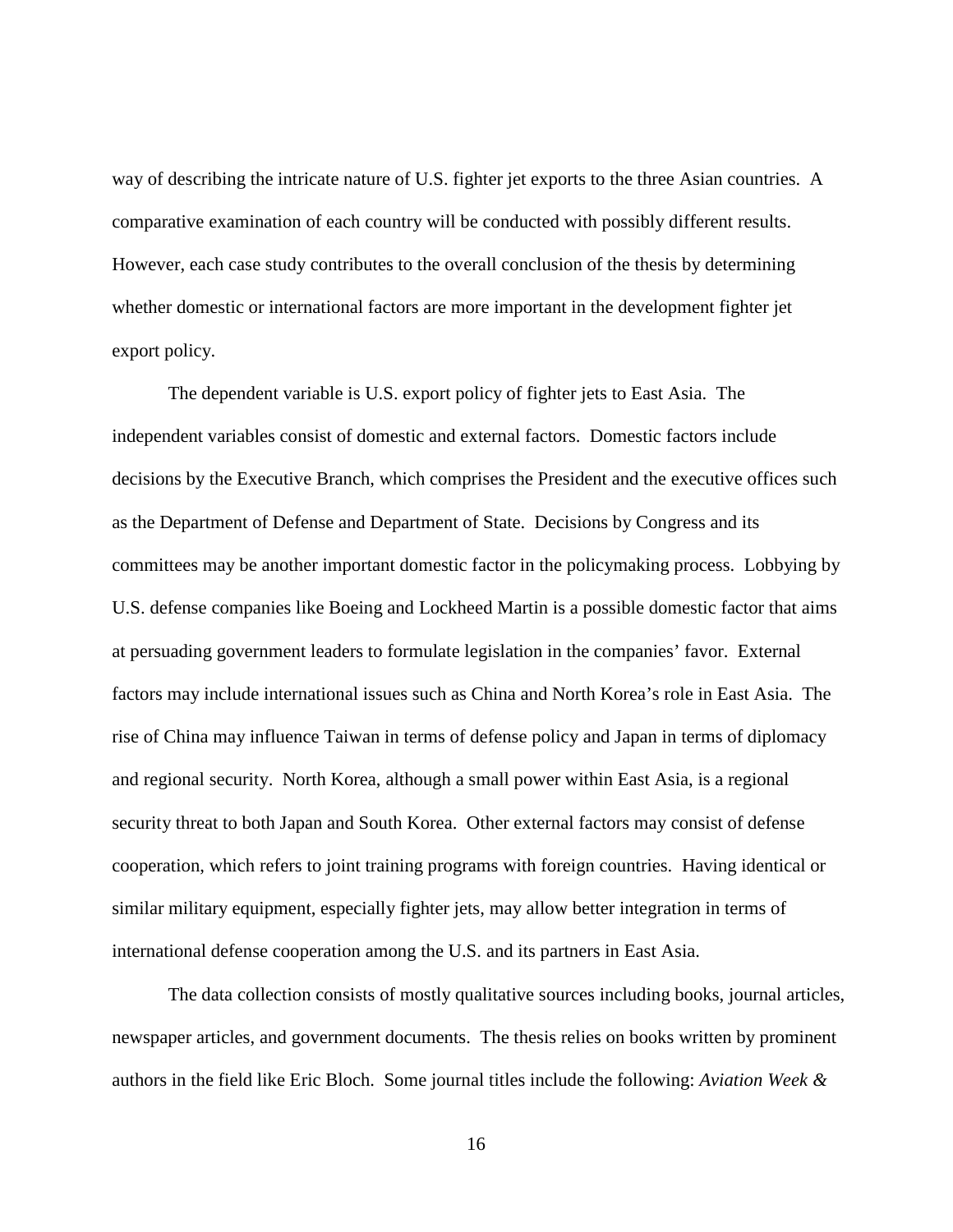*Space Technology, CQ Weekly, Jane's Defence Weekly,* and the *National Journal.* Information about aircraft orders may come directly from the manufacturer in terms of press releases or newspaper articles. Where applicable, small portions of statistics are presented to give the reader a clear overview of the numbers of exports and the costs involved. Nevertheless, qualitative sources comprise the majority of the thesis. Peer-reviewed political science journals, defense policy journals, and military journals are the main sources for journal articles.

The thesis applies theories from international relations such as the theory of linkage politics. James N. Rosenau developed the linkage theory to describe the interaction between foreign and domestic policies in the field of international relations (Rosenau 1969, 2). The organization of the thesis lends itself to incorporating linkage to demonstrate how domestic policy and foreign policy relate to each other. Fighter jet exports influence domestic policy through interactions between the federal government and the defense companies. Lobbyists from the defense companies may tell federal lawmakers that the export of fighter jets contributes to the economy of the U.S. through increasing revenue and maintaining American jobs. As lawmakers hear from the lobbyists and contemplate decisions regarding the export policy of fighter jets, they may also take into account international factors ranging from foreign threats to defense cooperation. Therefore, policymakers may take into account both domestic and international factors in the development of fighter jet export policy. Once the policy is developed, it may influence both domestic policy in terms of revenue and American jobs as well as foreign policy issues like regional defense in Asia.

Before analyzing the export policies, there must be a clear understanding of the terminology used in this thesis. Fighter jets are a type of aircraft used by the military for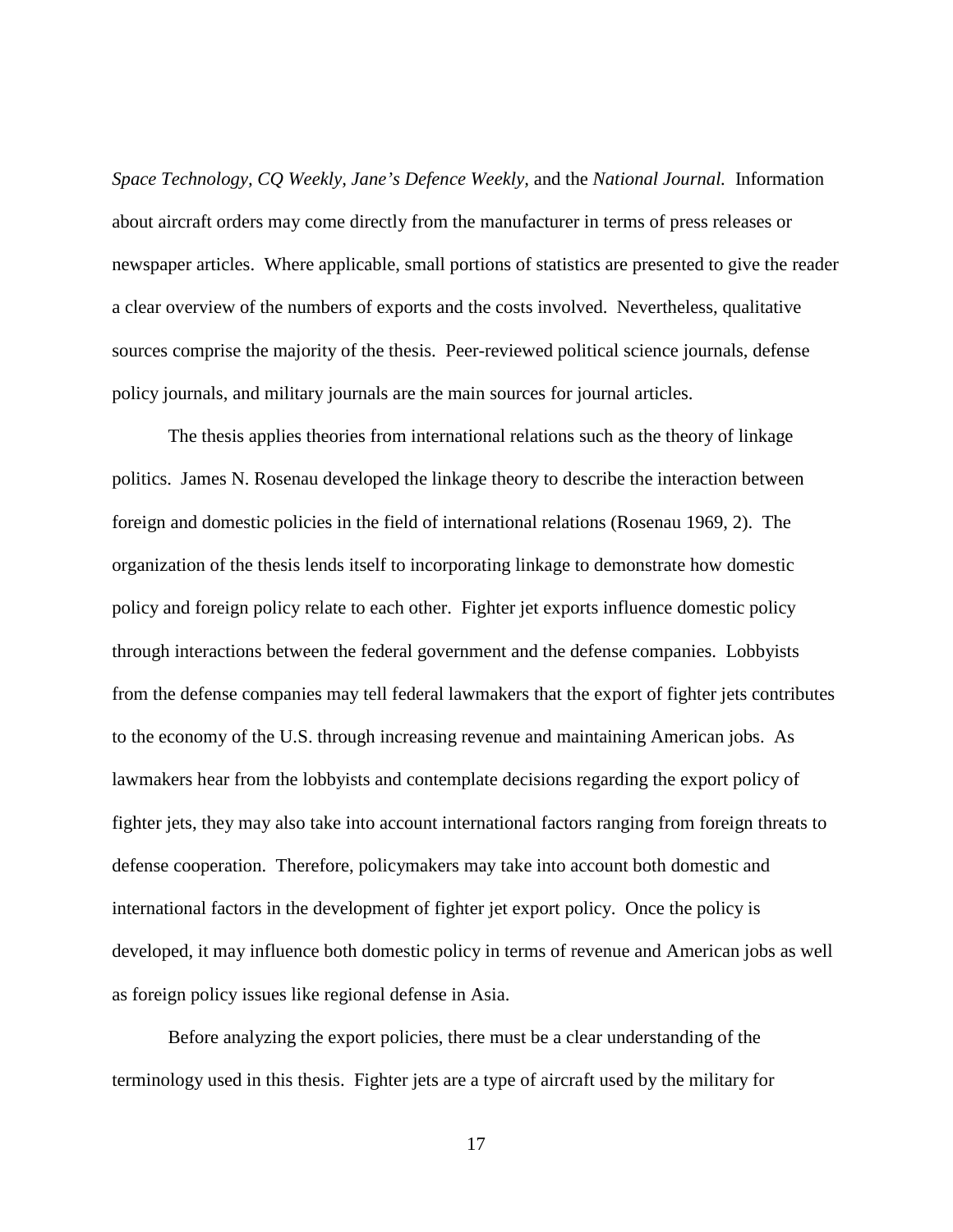defending a country's airspace or attacking hostile aircraft primarily in the air, but sometimes on the ground (Bloch 1994, 2). These types of aircraft are commonly known as multirole fighter jets because of the combination of air and ground-based targets. The F-35 is the latest example of a multirole fighter because its primary roles are air-to-ground attacks, aerial observation, and air-to-air defense. In some cases, a particular fighter jet may be designed with primarily one type of target in mind, such as the F-22's emphasis on air-to-air combat. The F-16 also serves a role as an interceptor along with the F-22. Although it can be argued that these aircraft serve different roles, for simplicity the thesis uses a generalized view of fighter aircraft regardless of its primary mission. In contrast to fighter jets, bombers tend to be larger aircraft with larger payloads than fighter jets and target ground-based forces within foreign countries. Foreign countries are sovereign states, other than the U.S., with established governments that are recognized as legitimate by other states.

#### Limitations

<span id="page-24-0"></span>The thesis limits itself to only U.S. export policy of fighter jets to East Asia. In contrast to other regions in the world, East Asia faces unique international factors that may influence U.S. export policy of fighter jets. The rise of China in the past decade raises implications to U.S. defense policy in the region. Therefore, any decisions to export fighter jets to East Asia face the rising influence of China in the region. Furthermore, East Asia is growing in importance as the U.S. refocuses military forces from the Middle East to Asia. Asia's relevance in the world deserves a complete, independent study of the influences on the export policy of fighter jets even though some of the factors could apply to other regions of the world.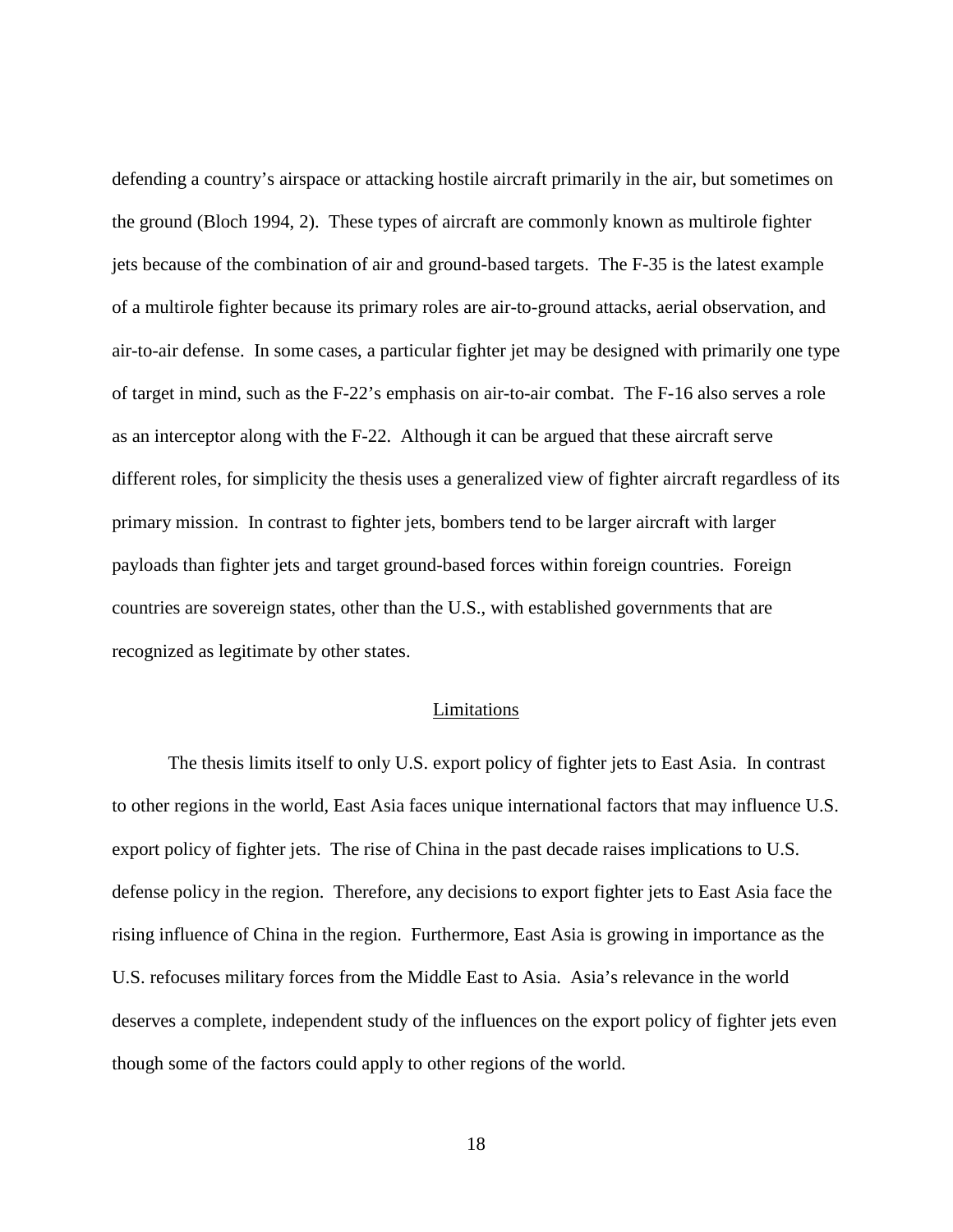The thesis limits itself to only policies dating back to 1990, which leaves an approximately two-decade period for study. It can be argued that the export policy of fighter jets dates back to the 1950s following World War II and the Korean War, but the time period would be difficult to manage. A large period of study may cause other world events such as the Vietnam War and Cold War to affect the outcome of the case studies. The policies from the last twenty years offer enough historical insight about previous U.S. policy in the area of fighter jet exports. Furthermore, 1990 provides a convenient starting point following the end of the Cold War and the collapse of the Soviet Union in 1991. Thus, the Cold War would no longer be an external factor influencing the export policy of fighter jets.

This thesis focuses solely on the export of fighter jets and not other military aircraft like helicopters, transport jets, or aerial refueling tankers. Although the other forms of aircraft are important militarily and economically, there are too many complexities involved with analyzing different types of aircraft exports. Other types of aircraft provide crucial support to a military, but the aircraft are often not equipped with advanced weaponry and capabilities like fighter jets. Fighter jets contain some of the most up-to-date technology with a clear armament that serves defensive and offensive roles. Some may ask about the inclusion of bombers with its substantially larger arsenal compared to fighter jets. While it is true that some bombers like the B-2 offer advanced stealth capabilities along with a substantial onboard arsenal, bombers generally do not get exported to foreign countries for a variety of reasons. A topic regarding the lack of bomber exports would be a good research project, but this thesis only analyzes the role of fighter jets because of its defensive and offensive capabilities to the U.S. and its East Asian allies.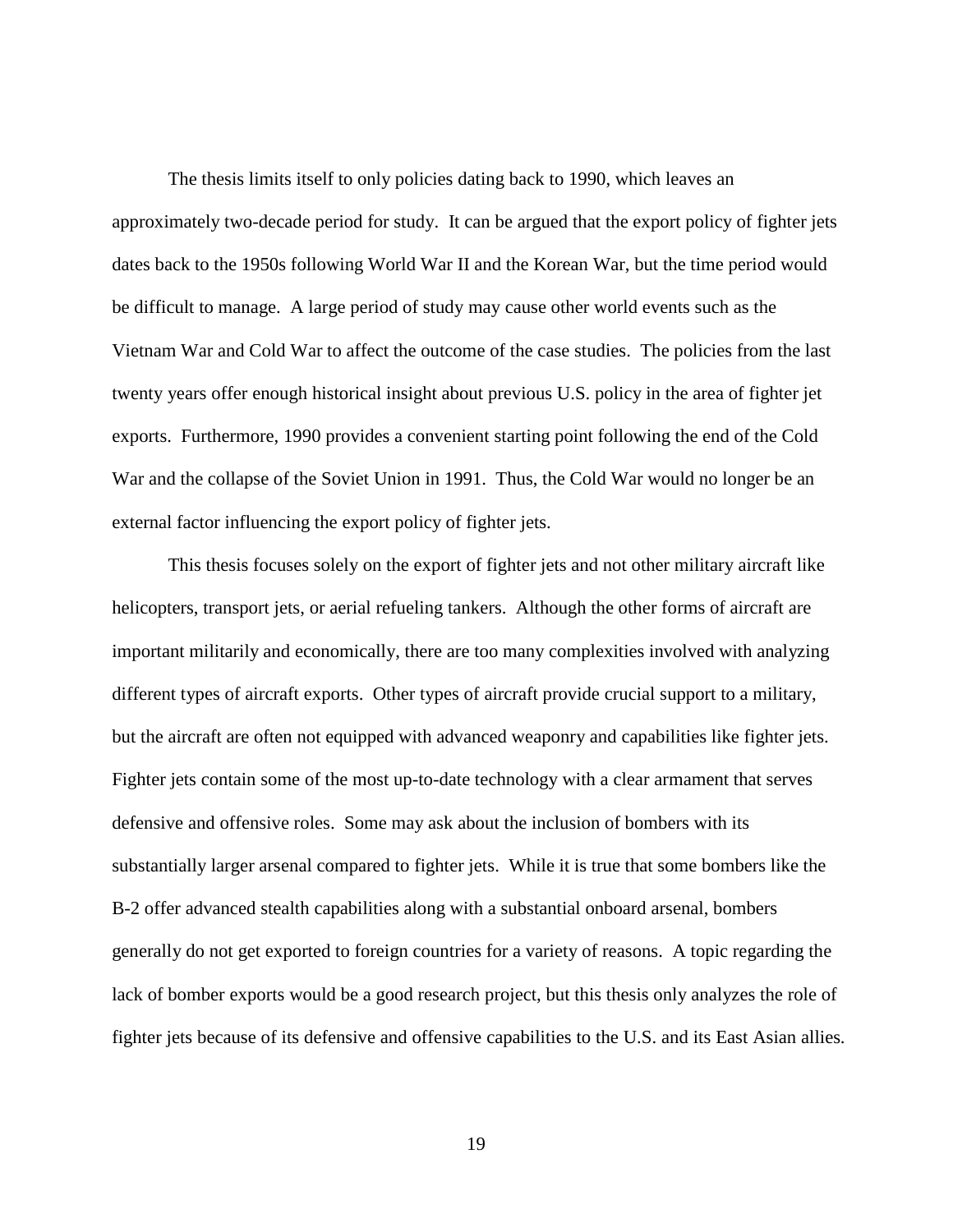Due to the implications of a fighter jet's onboard arsenal, the aircraft may carry more political and military connotations than other aircraft.

The variables pertaining to decisions made by the Executive Branch and members of Congress are examined as collective entities in this thesis. Some may point out that the Executive Branch could be studied separately in terms of the President and the executive departments. In order to simplify the division between domestic and international factors, the thesis treats the President and the executive departments as a single element of the domestic factors influencing U.S. policy. Additionally, it can be argued that the body of Congress could be divided between the House, Senate, and the accompanying committees. Congressional decisions, whether made by the House, Senate, or committees, are viewed collectively in this thesis in order to simplify the domestic factors.

#### Findings

<span id="page-26-0"></span>The first hypothesis states that the decisions of the Executive Branch, specifically those of the President and executive departments, influences U.S. policy of fighter jet exports. In Japan and Taiwan's cases, this hypothesis exhibited significance. In South Korea's case, there is not enough evidence to prove the hypothesis as significant.

The second hypothesis states that decisions by members of Congress impact U.S. policy of fighter jet exports. In all three cases, there was enough evidence to conclude the significance of congressional decisions in the outcome of U.S. fighter jet export policy.

The third hypothesis states that defense company lobbying impacts U.S. policy of fighter jet exports. Once again, all three cases showed significant monetary contributions from interest groups representing defense companies to members of Congress.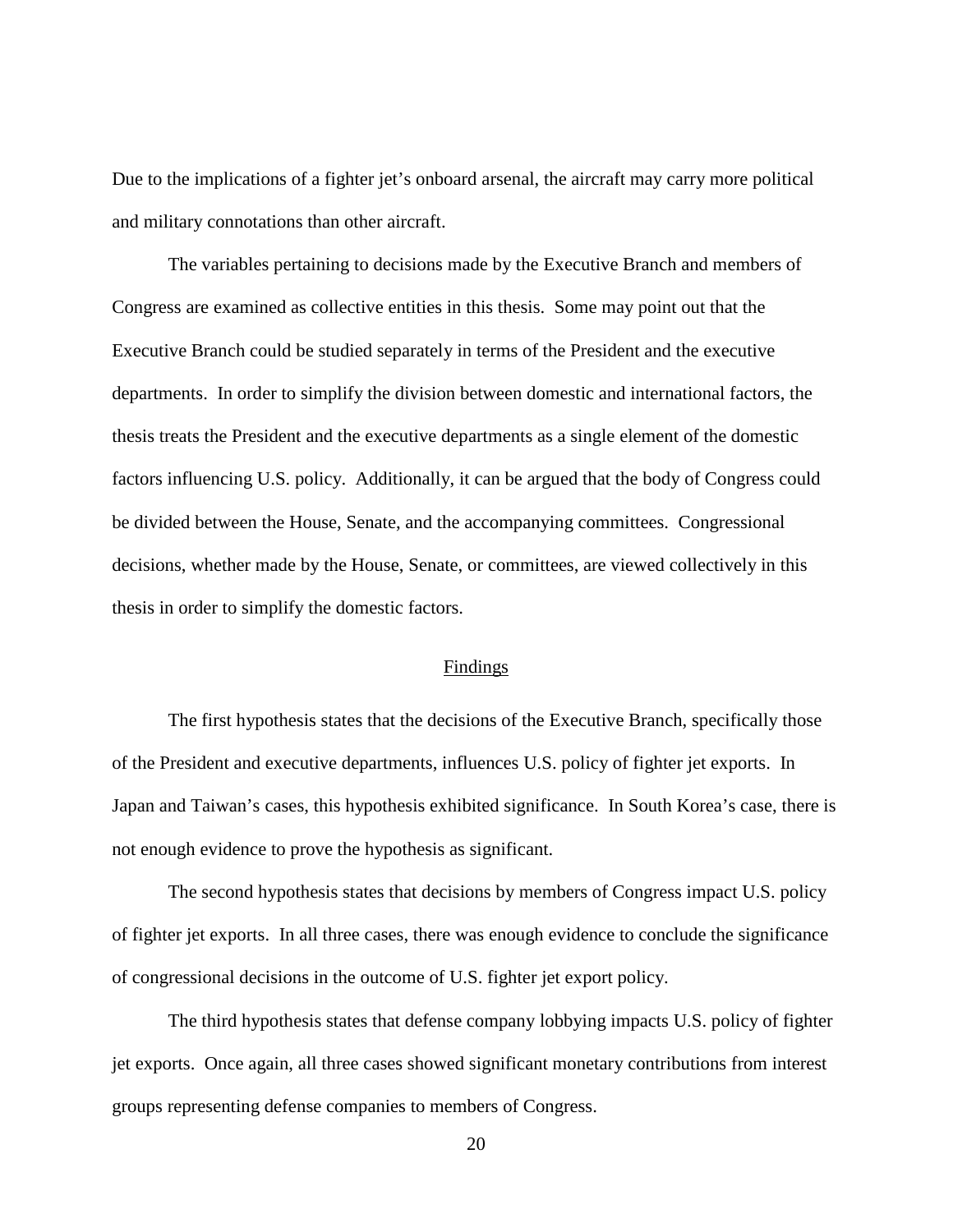The fourth hypothesis states that the rise of China increases U.S. fighter jet exports to Japan and Taiwan. China's rise in both economic and military power provides an impetus for the U.S. to export fighter jets to Japan and Taiwan. In Japan's case, fighter jet exports continue at high levels, but in Taiwan's case, there is only a limited amount of fighter jet exports since 1990. There is not enough evidence to conclude that China's rise increases fighter jet exports to Taiwan.

The fifth hypothesis states that the perceived threat of North Korea increases U.S. fighter jet exports to South Korea and Japan. In both cases, fighter jet exports to South Korea and Japan continue at high levels since 1990 as a part of U.S. defense interests in East Asia.

The sixth hypothesis states that the desire for defense cooperation with Japan, South Korea, and Taiwan encourages U.S. fighter jet exports. In Japan and South Korea's cases, the desire for defense cooperation was an important factor in fighter jet export policy. This was exhibited through regular joint military exercises between the U.S., Japan, and South Korea. However, there was no evidence for defense cooperation with Taiwan in terms of joint military exercises.

The seventh and final hypothesis states that domestic factors are more influential than international factors in determining U.S. export policy of fighter jets. In the cases of Japan and South Korea, the results show that domestic factors are more important than international factors. On the other hand, international factors proved to be more influential than domestic factors in the development of fighter jet export policy to Taiwan. The main concern of exporting fighter jets to Taiwan was a possible backlash from mainland China.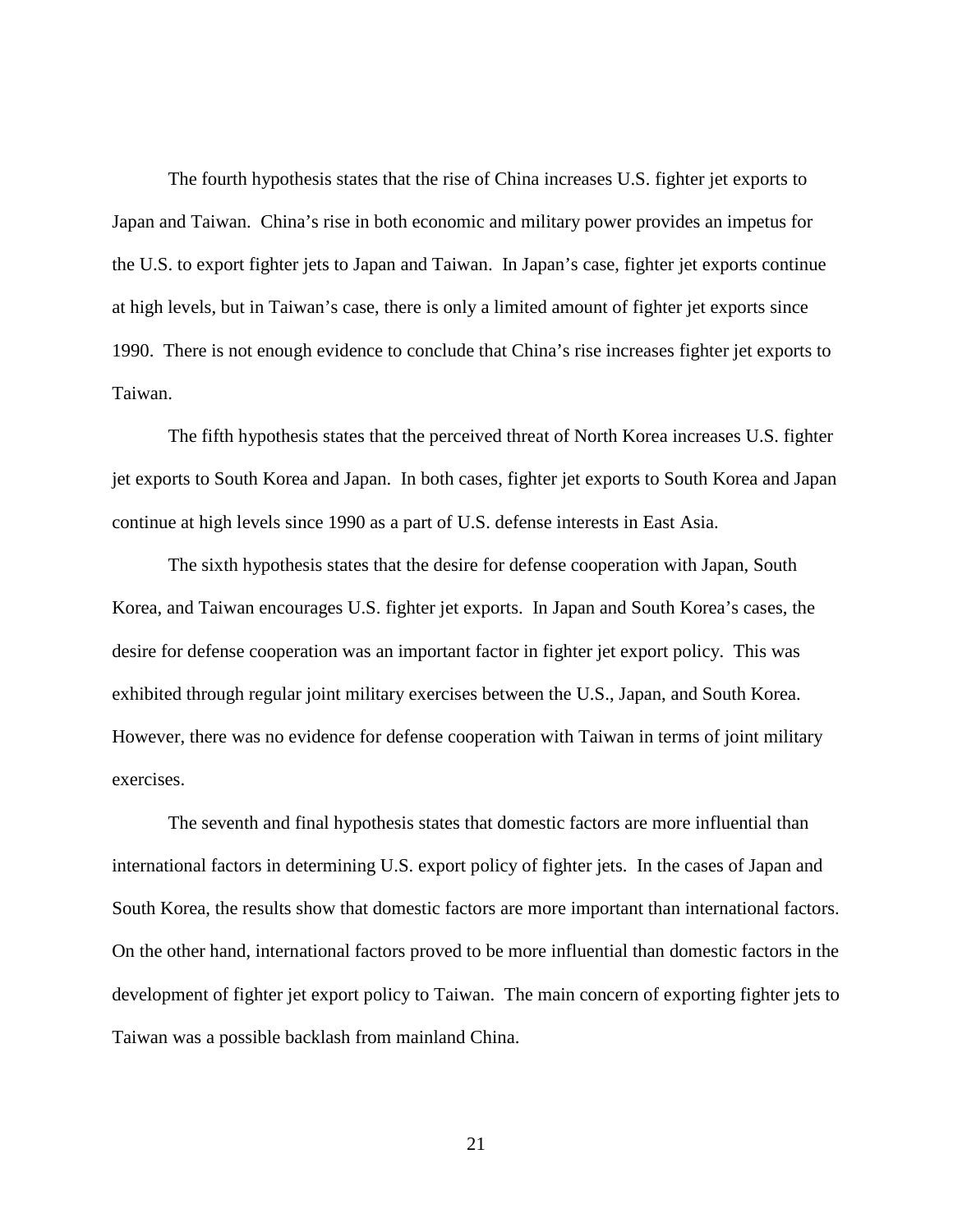### **CHAPTER TWO – FIGHTER JET EXPORTS TO JAPAN**

<span id="page-28-0"></span>Japan is one of the closest U.S. allies in East Asia with the world's third largest economy and a well-established industrial base. The economic and defense relationship between the U.S. and Japan has a foundation dating back to the end of World War II. Since then, the U.S. and Japan have developed a bilateral security relationship that ensures the protection of Japan. While Japan is technically limited by its constitution in terms of military power, the rise of China and the existing threat of the North Korea provide motivation for the country to maintain a strong defense force. Following the end of World War II, Japan's aerospace companies began redeveloping its own aerospace industry. The main companies involved with producing fighter jets in Japan are Mitsubishi Heavy Industries (MHI), Fuji Heavy Industries (FHI), and Kawasaki Heavy Industries (KHI). The first few aircraft were not major players in terms of performance and armament. Therefore, Japan's homegrown fighter jets following World War II initially provided mainly training support for pilots, most notably the Fuji T-1. The first indigenously developed fighter jet with onboard armament was the Mitsubishi F-1 in 1975. Meanwhile, Japan looked to other ways to obtain a strong air force for defensive purposes and to supplement its own aircraft in later years.

Deep pocket books and the performance of U.S. fighter jets have contributed to a longstanding relationship of importing jets from the U.S. Historically, the U.S. has been relatively open in terms of fighter jet export policy to Japan. One indication of this openness is the fact that the U.S. has not only allowed fighter jet exports in the form of preassembled aircraft, but it has also allowed Japan to license the technology and assemble the fighters within Japan. The first example is the North American F-86 Sabre aircraft in the 1950s which the U.S. allowed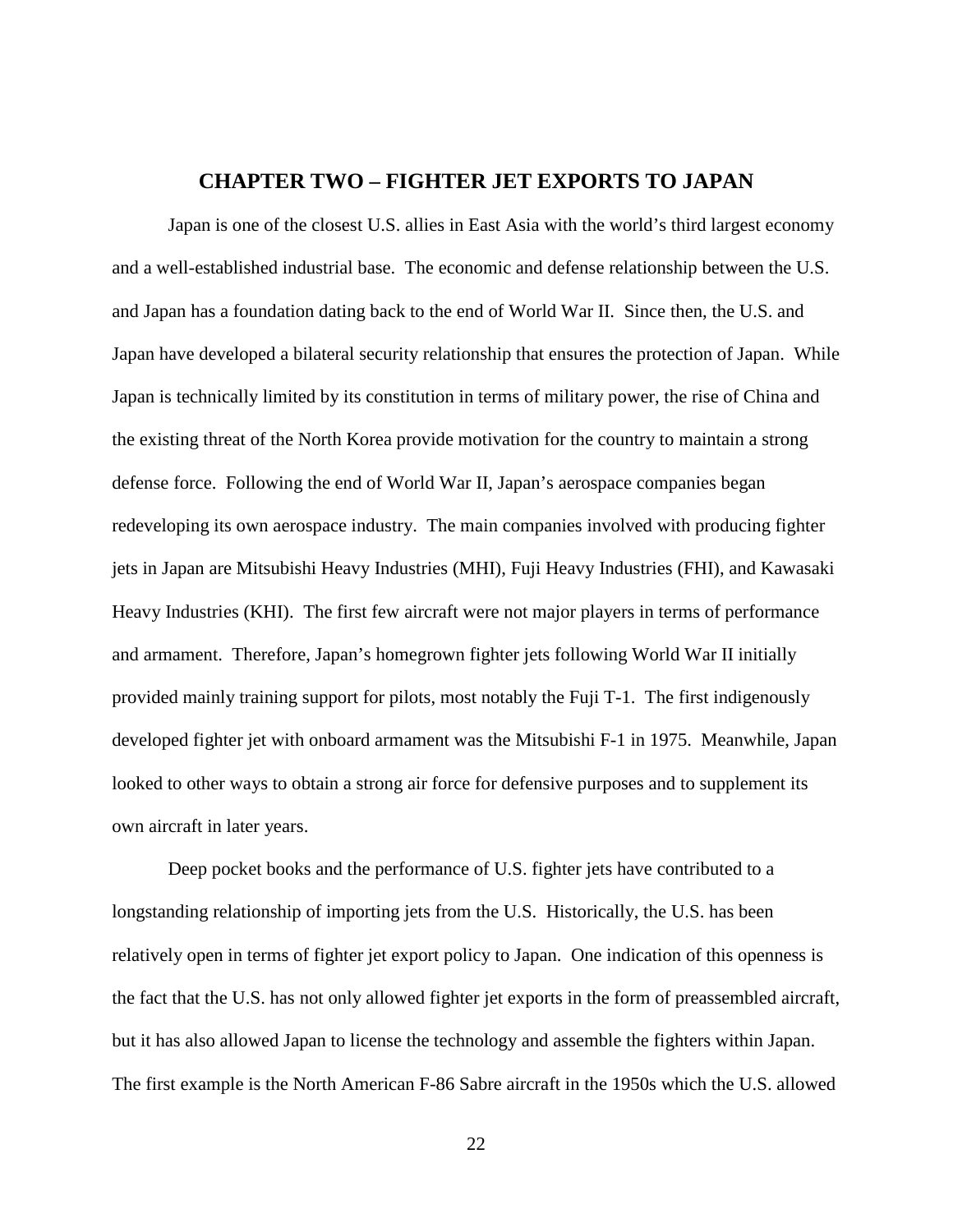Japanese company Mitsubishi Heavy to assemble within Japan (Bloch 1994, 16). Other aircraft that received licenses for production within Japan include the Lockheed Martin F-104, McDonnell Douglas F-4, and the McDonnell Douglas F-15 (Bloch 1994, 16). Another unique case is the export of Lockheed Martin's F-16 technologies for Japan to modify and manufacture its own fighter derivative, the Mitsubishi F-2. The sharing of aircraft designs and technologies between the U.S. and Japan is a cornerstone of U.S. fighter jet export policy. The licensing of production gives Japanese aerospace companies experience with assembling the fighter jets, and the U.S. defense companies gain partnerships that could contribute to future aircraft designs.

A major topic within the export policy of fighter jets after 1990 is the question of the F-22 Raptor. The Japan Air Self Defense Force (JASDF) has lobbied the U.S. Government for the F-22, but the U.S. Government has never allowed the export of the F-22 due to national security reasons. Meanwhile, the JASDF still operates the F-4 and F-15, and it has plans to replace its aging fleet of F-4s with new F-35 aircraft. The JASDF continues to rely on U.S. fighter jets as the main source of its air power.

#### Historical Background

<span id="page-29-0"></span>In order to understand the nature behind U.S. fighter jet export policy to Japan, an acknowledgement of Japan's defense history is necessary because of connections with U.S. policy. Following the end of World War II, Japan entered a period of extensive reconstruction guided by the U.S. Government. In order to ensure the country's defense, Japan established a self-defense force on July 1, 1954. The JASDF needed aircraft in the midst of the country's loss in the war. Japan had well-established industries during the war to manufacture aircraft like the Mitsubishi Zero, but the destruction of the industries and the negative connotations with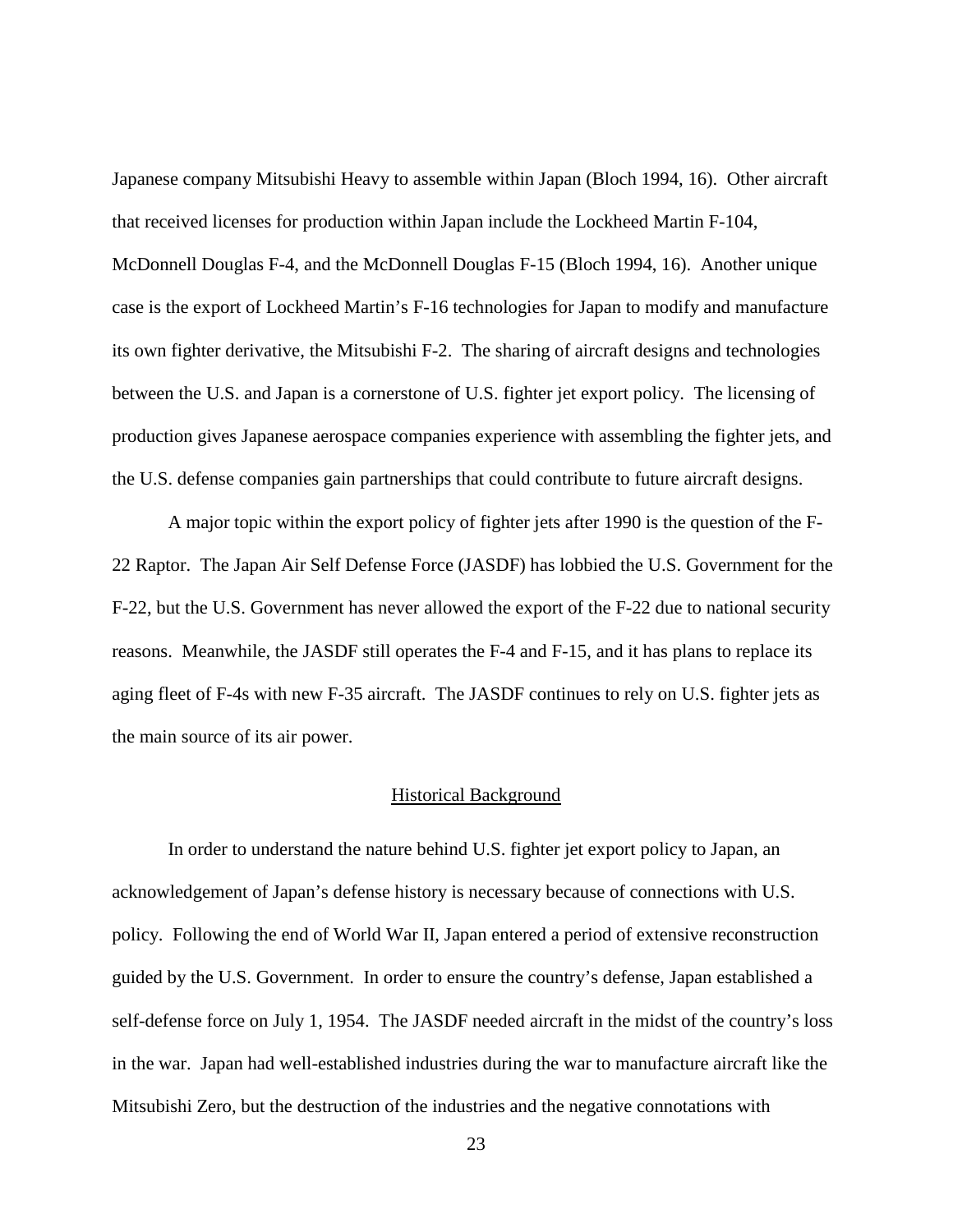rebuilding a military prevented Japan from manufacturing aircraft for its new self-defense force. With the outbreak of the Korean War, U.S. policy continued to change in favor of Japan. Japan was allowed to redevelop its own aircraft manufacturing industry to produce military aircraft. The first jet it produced was the T-1 manufactured by Fuji Heavy Industries. The aircraft served mainly as a trainer for new JASDF pilots, but the country still needed fighter jets with onboard armaments. Responding to this need for fighter jets, the U.S. policy during this era was to allow Japan's government to purchase American-made fighters as a part of the 1960 Treaty of Mutual Cooperation and Security. Not only did the U.S. export fighter jets to Japan, it also allowed the local production of some aircraft under licensing agreements. Japan's growing aerospace industry proved to be a good way to utilize licensing agreements between U.S. companies and Japanese companies.

The first aircraft to be exported to Japan was the North American F-86 in 1955 (Bloch 1994, 16). North American Aviation manufactured the first batch of F-86F in the U.S., but North American allowed Mitsubishi to manufacture later versions of the F-86D under a licensing agreement. The licensing agreement was intriguing because it involved the export of the aircraft's design so local manufacturers could build and assemble portions of the aircraft. This goes beyond exporting preassembled aircraft because the U.S. Government and defense companies must trust Japan and its defense companies with the aircraft's manufacturing. The licensing agreements will become a pillar of U.S. export policy of fighter jets to Japan.

Following the F-86, the Lockheed Martin F-104J was the next major fighter jet to be exported to Japan in 1966 (Block 1994, 16). As with the F-86 licensing between North American and Mitsubishi, the F-104J was licensed between Lockheed and Mitsubishi. Lockheed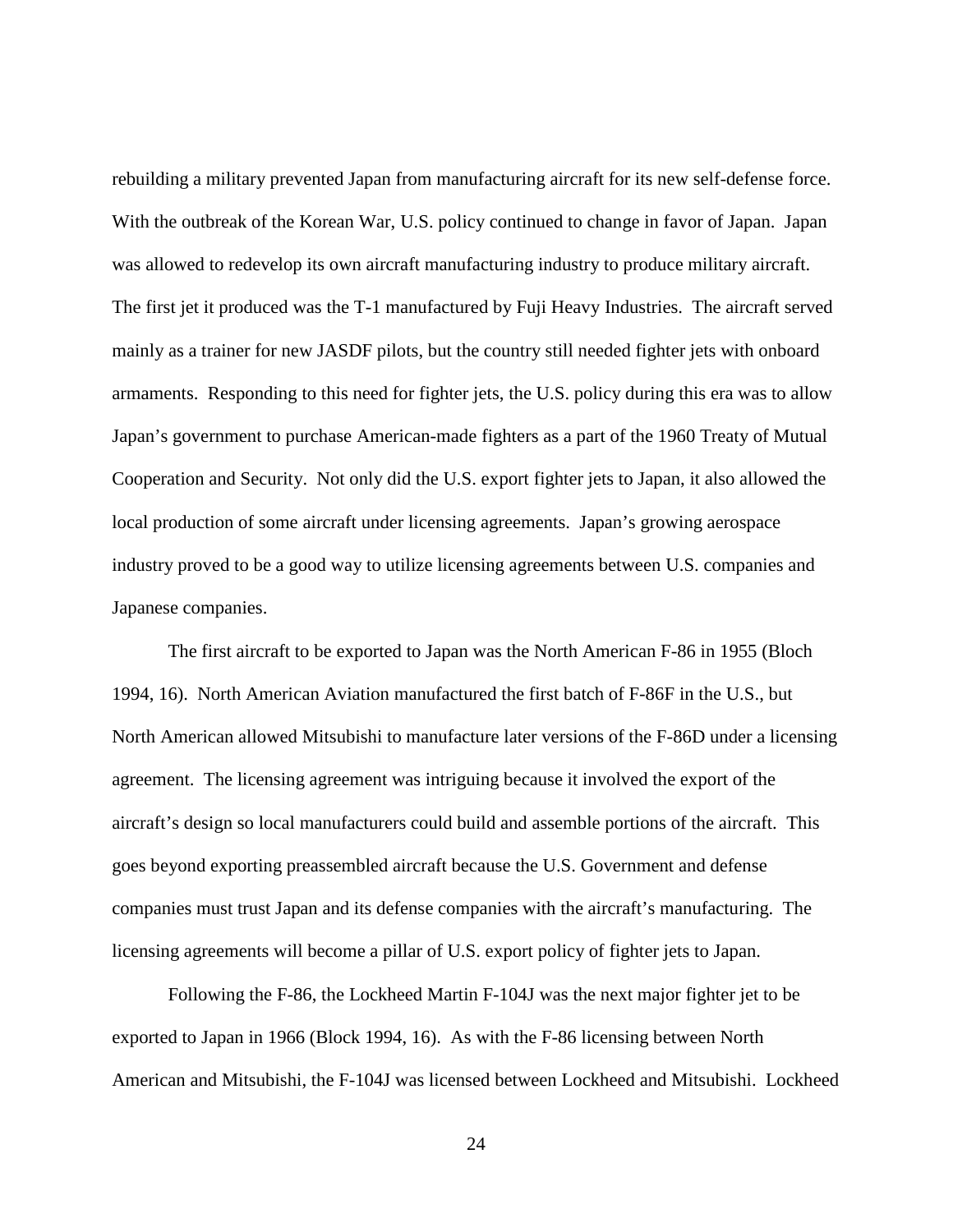manufactured and exported only a few of the initial aircraft to Japan, while some later aircraft contained parts manufactured by Lockheed and assembled by Mitsubishi within Japan. The U.S. foreign military sales program (FMS) comprised 20 preassembled F-104J exports to Japan (Bloch 1994, 16). Mitsubishi manufactured the majority of the F-104J models using Japan-made components. The F-104J remained an essential aircraft within the JASDF until its phase out in the late 1980s.

The McDonnell Douglas F-4EJ was the next major aircraft to be exported to Japan beginning in 1968 and continued through 1980 (Bloch 1994, 16). Mitsubishi Heavy received a license to produce a portion of the F-4EJ within Japan. A total of 138 aircraft were produced under licensing agreements in Japan, although two aircraft were produced in the U.S. as a part of the FMS program (Bloch 1994, 16). The F-4EJ plays an important role within the JASDF to this day, although the aircraft is showing signs of its age. Maintenance costs, support, and performance may not match the standards of more modern aircraft, so Japan's government began looking for a suitable F-4EJ replacement.

The next major American fighter jet that the JASDF acquired was the McDonnell Douglas F-15J/DJ in 1977 (Bloch 1994, 16). Direct F-15 exports under the U.S. FMS program comprised of 14 aircraft (Bloch 1994, 16). There are currently over 250 F-15 aircraft in operation by the JASDF, most of which were manufactured under licensing agreements in Japan by Mitsubishi. The F-15 is the current backbone of the JASDF's fleet of fighter jets for aerial defense roles.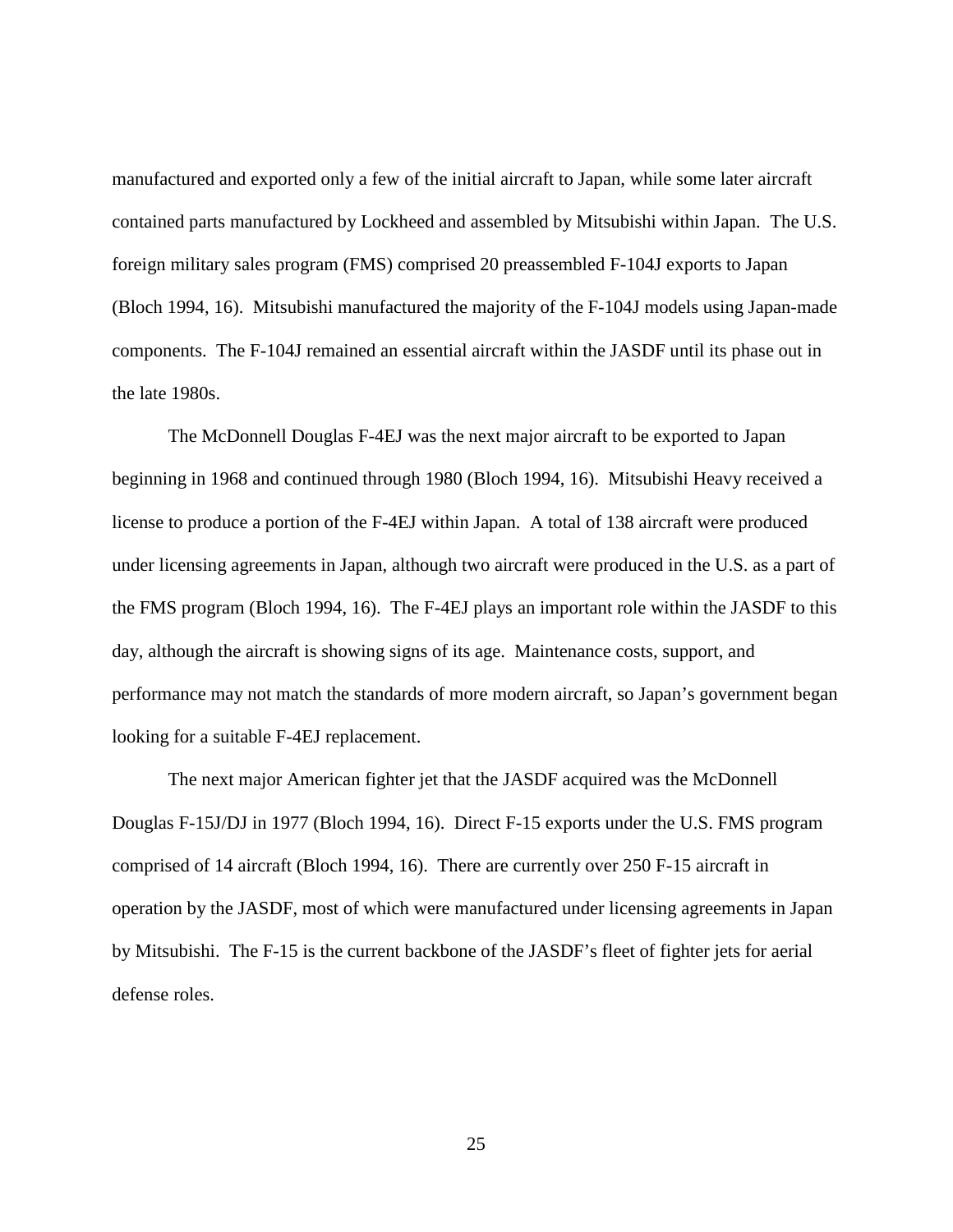#### 1990-2000

<span id="page-32-0"></span>The 1990s marked a period of gradual build-up in terms of new aircraft deliveries. The F-15 remained the mainstay of the JASDF, and it continued to receive new F-15s throughout the 1990s. Mitsubishi was busy manufacturing most of the new F-15s under the licensing program agreed upon in the 1980s. Since the F-15 aircraft manufacturing was already taking place, Japan began looking at the next generation of fighter jets.

During the 1990s, work also continued on the FS-X program to supplement the F-15s and replace older Mitsubishi F-1 aircraft. In the late 1980s, the U.S. Government allowed Lockheed Martin to begin working with Mitsubishi Heavy on the FS-X program (Lorell 1995, 319). The goal of the program was to develop and produce a fighter jet based on the F-16, which Mitsubishi will call the F-2. The research and development continued throughout the 1990s, with the first flight in 1995. While not necessarily a complete aircraft export, the Mitsubishi F-2 uses the same basic design as Lockheed's F-16 with special modifications. The F-2 uses the same structure as the F-16, but a larger wing and changes in materials account for the main differences. Japanese manufacturers supplied the onboard technologies for the F-2. Despite the aircraft's modifications, Lockheed Martin manufactured about 40 percent of the F-2 within the U.S., while Mitsubishi manufactured the remainder in Japan (Lorell 1995, 358). In its Texas facility, Lockheed manufactured portions of the fuselage and wing boxes for the F-2 and shipped the parts to Mitsubishi's facility in Nagoya, Japan for final assembly. Production of the F-2 began in 1998 and continued through the next decade. Ultimately, a total of 94 aircraft were built by Mitsubishi and Lockheed. As a result of the project, Lockheed received a total of twelve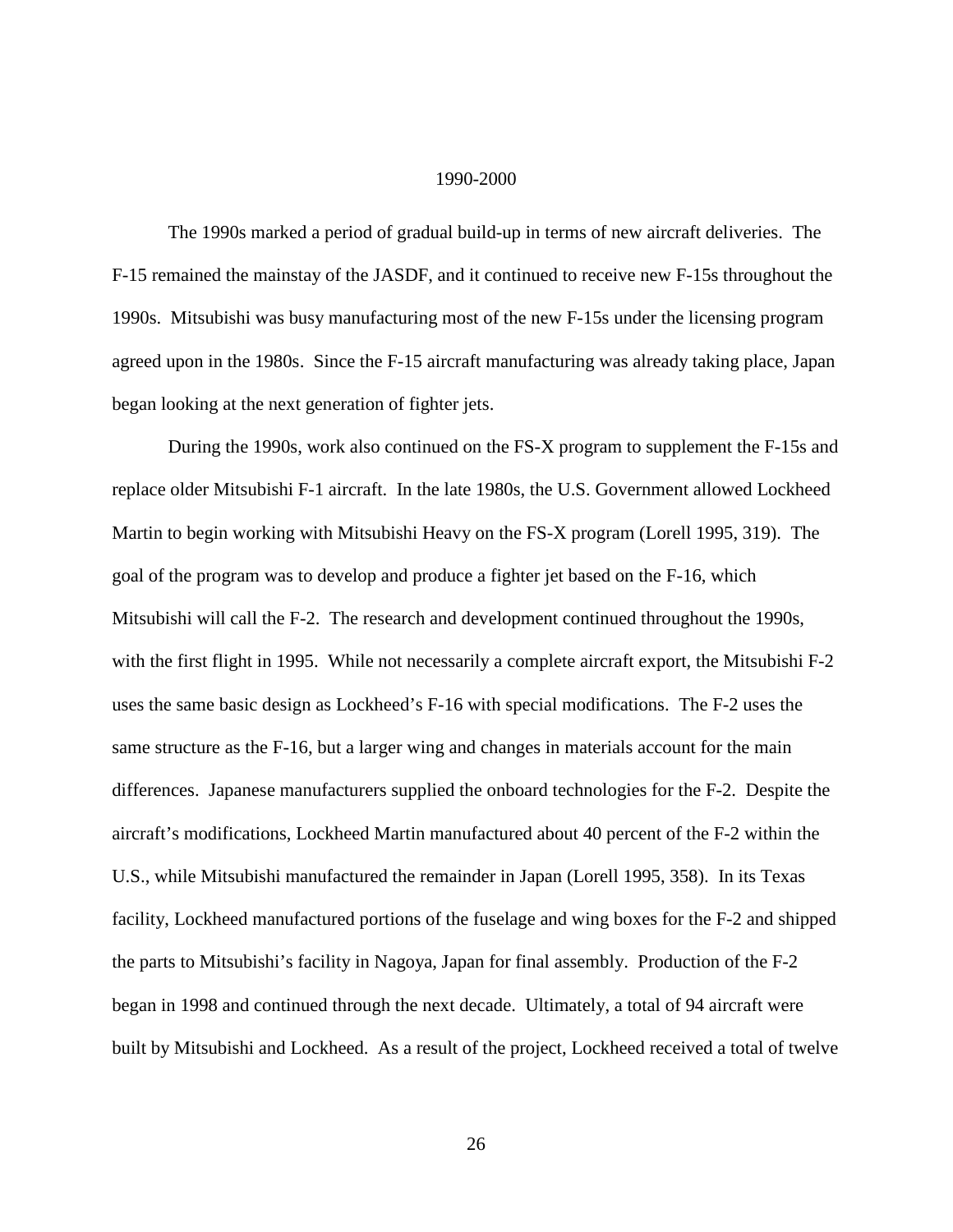contracts amounting to \$1.2 billion from Japan to supply components for the F-2 (Lorell 1995, 403).

#### 2000-Present

<span id="page-33-0"></span>Following 2000, the JASDF began looking for a next generation fighter jet to replace its older fleet of fighter jets such as the McDonnell Douglas F-4. Japan expressed interest in the advanced F-22 fighter jet manufactured by Lockheed Martin. The stealth capabilities, supercruise, and interoperability were features that appealed to Japan's Ministry of Defense ("Defense" 2012, 152). The U.S. defense companies expressed interest in exporting the F-22 to Japan, but many questions remained pertaining to the aircraft's top-secret technologies and ultimate capabilities. Lawmakers showed divided opinions on the issue ranging from support of the F-22's export to a complete ban on F-22 exports. Eventually, the U.S. Government decided that the F-22 would not be exported to foreign countries in order to ensure national security.

Because of the prohibition against F-22 exports, Japan began evaluating other aircraft from the U.S. and Europe. The main contenders for the purchase were the Lockheed Martin F-35, Boeing F/A-18E/F Super Hornet, Eurofighter Typhoon, and Dassault Rafale ("Defense" 2012, 152). The F-35 and F/A-18 are the U.S. aircraft, while the Eurofighter Typhoon and Dassault Rafale are the primary offerings from Europe. After evaluating the contenders for the next-generation fighter jet, Japan chose the F-35. Since the development and financial backers of the F-35 program include the United Kingdom, Italy, the Netherlands, and Turkey, the aircraft was designed with an export version in mind. Although Japan was not directly involved in the F-35's development process, there were few if any questions regarding its export to Japan. In 2011, Japan agreed to purchase 42 F-35A Lightning II from Lockheed Martin for a price tag of \$10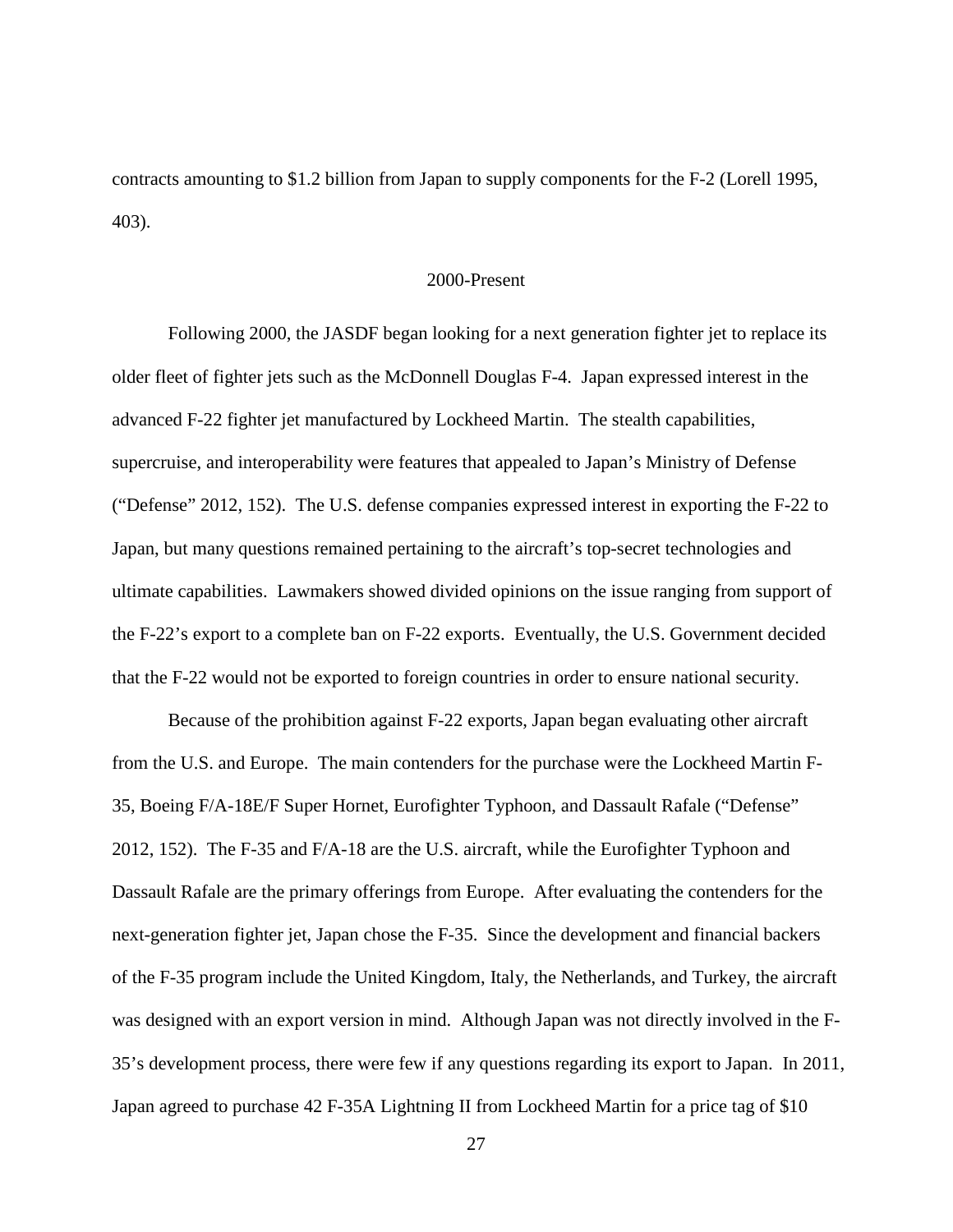billion ("F-35 order" 2012). The deal includes a firm order for 4 aircraft, while the remaining 38 are options. The initial aircraft will be exported from Lockheed's U.S. facility along with engines from Pratt & Whitney. Later models have the possibility of licensed production by Japanese companies. How does the F-35 fit into the JASDF? One of the main requirements for the next-generation fighter jet was interoperability with U.S. and other regional air forces (Burgdorfer 2011). This aspect removed the European-manufactured Eurofighter Typhoon and Dassault Rafale from the list of top contenders because of the lack of interoperability with other forces in East Asia. The remaining two contenders were based in the U.S. The F/A-18E/F is a proven design with extensive operation by the U.S. Navy on its fleet of aircraft carriers in the Pacific Fleet. This would provide compatibility with Japanese forces despite the slight differences between the naval-based aircraft and ground-based aircraft. The F-35, which is still under development, has superior performance and specifications that appealed to Japan's government. Furthermore, the U.S. Navy, U.S. Air Force, and U.S. Marine Corps will operate the F-35 in East Asia. The possibility for interoperability between U.S. and Japanese forces is very high. Furthermore, neighboring countries like South Korea watched Japan's decision of a next-generation fighter jet to develop its own decision. The F-35 appeared to be the best-suited aircraft for the JASDF based on the options available.

#### The Case for Sales to Japan

<span id="page-34-0"></span>With an established history of exporting fighter jets to Japan, U.S. policy continues to adapt with every new generation of fighter jets. From 1990, the main debates within U.S. policy pertained to the F-22 and F-35 programs. Examining the decisions surrounding these aircraft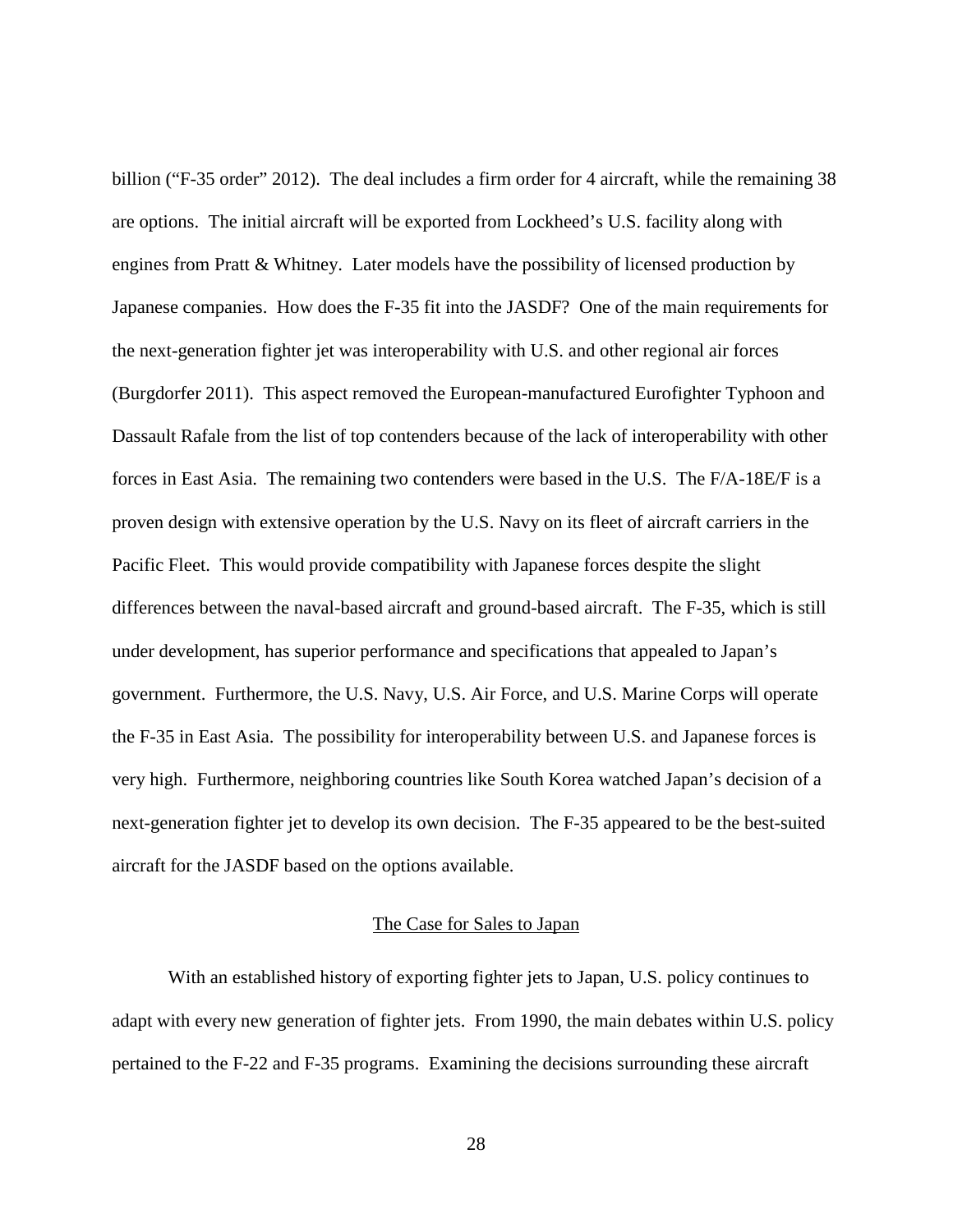programs provides insight into the domestic and international factors that may the influence development of U.S. fighter jet export policy to Japan.

#### Domestic Factors

#### <span id="page-35-0"></span>Decisions by the Executive Branch

Presidential administrations have traditionally taken an open view on the issue of fighter jet exports. President Clinton favored the export of the F-22 to foreign countries, specifically citing the case of Israel ("F-22 Raptor" 2001). Although the Clinton administration did not make remarks about exporting the aircraft to Japan, the administration left the door open for exports of the F-22 based on the Israel comments. In contrast, the subsequent Bush administration had more reserved views on the F-22 program. President Bush and Secretary of Defense Donald Rumsfeld supported the F-35 program over the F-22 due to lower costs and similar capabilities. Secretary Rumsfeld pushed for the cutting of the F-22 program in favor of F-35. Therefore, the Bush administration kept the F-35 exports to Japan on the table of discussion despite Japan's primary interest in the F-22.

President Obama reiterated the importance of the U.S.-Japan relationship by calling it the "cornerstone of East Asian security" (Bolkom and Chanlett-Avery 2009, 1). However, the Obama administration remained uncertain about F-22 exports to Japan. As a part of the president's efforts to cut federal spending by focusing on the defense budget, Secretary of Defense Robert Gates made a recommendation in April 2009 to terminate the F-22 program. Although this decision stopped production of the aircraft for domestic usage, the question about exporting the aircraft was still open to congressional approval. The Obama administration was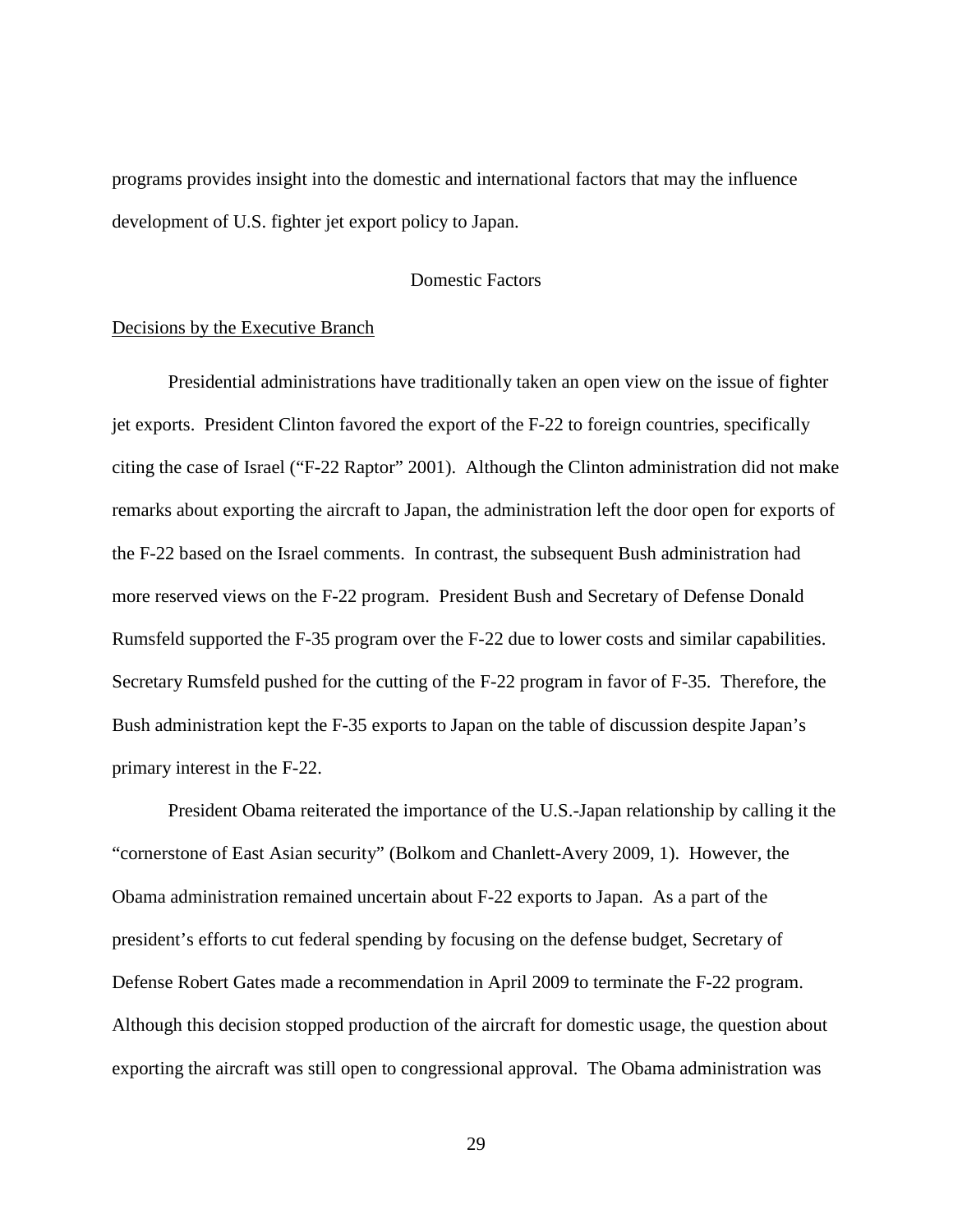steadfast that the F-22 was not necessary for the future of the U.S., and he threatened to veto any measures to continue funding for the program. Once the funding for the F-22 program ended, the future of the program and its export possibilities began fading away.

The offices of the Executive Branch often conduct reviews of policies pertaining to fighter jet exports. On March 31, 1992, the U.S. Department of State amended an agreement concerning the F-15 exports to Japan (U.S. Department of State 1992). Although the original agreement about F-15 exports was signed in 1978, the amended agreement pertained to the acquisition and production of aircraft from 1992 onward. These actions show that the State Department can act somewhat independently in terms of agreements about fighter jet exports.

In addition to the State Department, the Defense Department also had roles in fighter jet export policy. Pete Aldridge, the Defense Department's acquisition chief, sent a letter to the Senate Armed Services Committee on September 25, 2001, which showed signs that the Bush administration may approve of the F-22 and F-35 exports (Wolfe 2001, 1). The letter emphasized a "winner-take-all" strategy specifically regarding the sale of the F-35. As the years proceeded, presidential administrations changed as a result of the normal election cycle. Debate continued about exporting the F-22 and F-35 to Japan, but no firm decisions were made.

Despite some of the openness to F-22 exports within the Executive Branch, several officials also had opposing opinions. Members of the National Security Council (NSC) had reservations about selling Japan the F-22. Dennis Wilder, the NSC China specialist, expressed his verbal opposition to the sale of the F-22, but he did not express specific reasons why he opposed the decision (Gertz 2007). Wilder did comment that the decision about the specific aircraft type to sell to Japan will be determined by another set of defense and foreign policy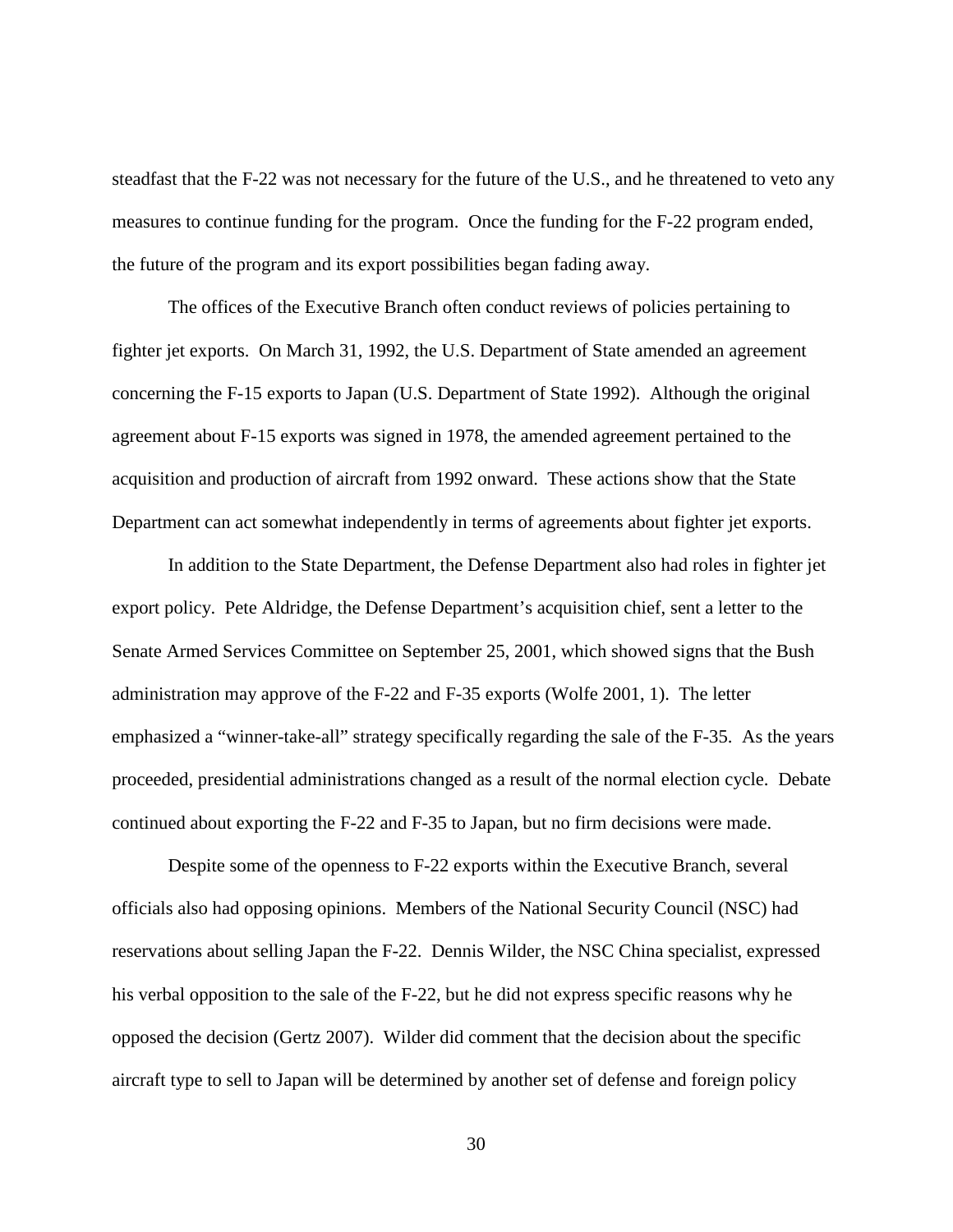analysts (Gertz 2007). It appeared that officials with China-leanings opposed the F-22 exports to Japan. Some officials within the Defense Department also opposed the sale of the F-22 to Japan due to concerns about angering China (Gertz 2007). China's government opposed the outright sale of the F-22 to Japan because of the aircraft's offensive capabilities. Therefore, these Executive Branch officials acknowledge foreign policy concerns about China believing that the F-22 is too capable of an aircraft to sell to Japan.

Despite the problems with exporting the F-22, the F-35 was much easier to gain export approval. On April 30, 2012, officials from the Defense Department's Defense Security Cooperation Agency notified Congress that a sale of 42 F-35 aircraft to Japan was underway (U.S. Department of Defense 2012). There was no other major opposition from within the Executive Branch concerning the sale of the F-35 to Japan.

### Decisions by Congress

Members of Congress had mixed opinions about the export of fighter jets to Japan, especially concerning the F-22 program. Congressman David Obey (R-WI), a member of the House Appropriations Committee, opposed the sale of the F-22 to foreign countries because of concerns to U.S. aerial superiority (Wolfe 2001, 1). He feared that selling the F-22 to countries such as Japan would undermine U.S. air prowess and cause defense companies to develop aircraft that are even more advanced and costly (Wolfe 2001, 1). Disregarding the diplomatic and defensive relationship with Japan, Rep. Obey pushed for the continuation of U.S. fighter jet superiority without supplying it to allies. He was the sponsor of the Obey Amendment of 1997 that would prohibit the export of the F-22 to foreign countries (H.AMDT.295). The Obey Amendment passed successfully and amended the Defense Appropriations Act of 1997. With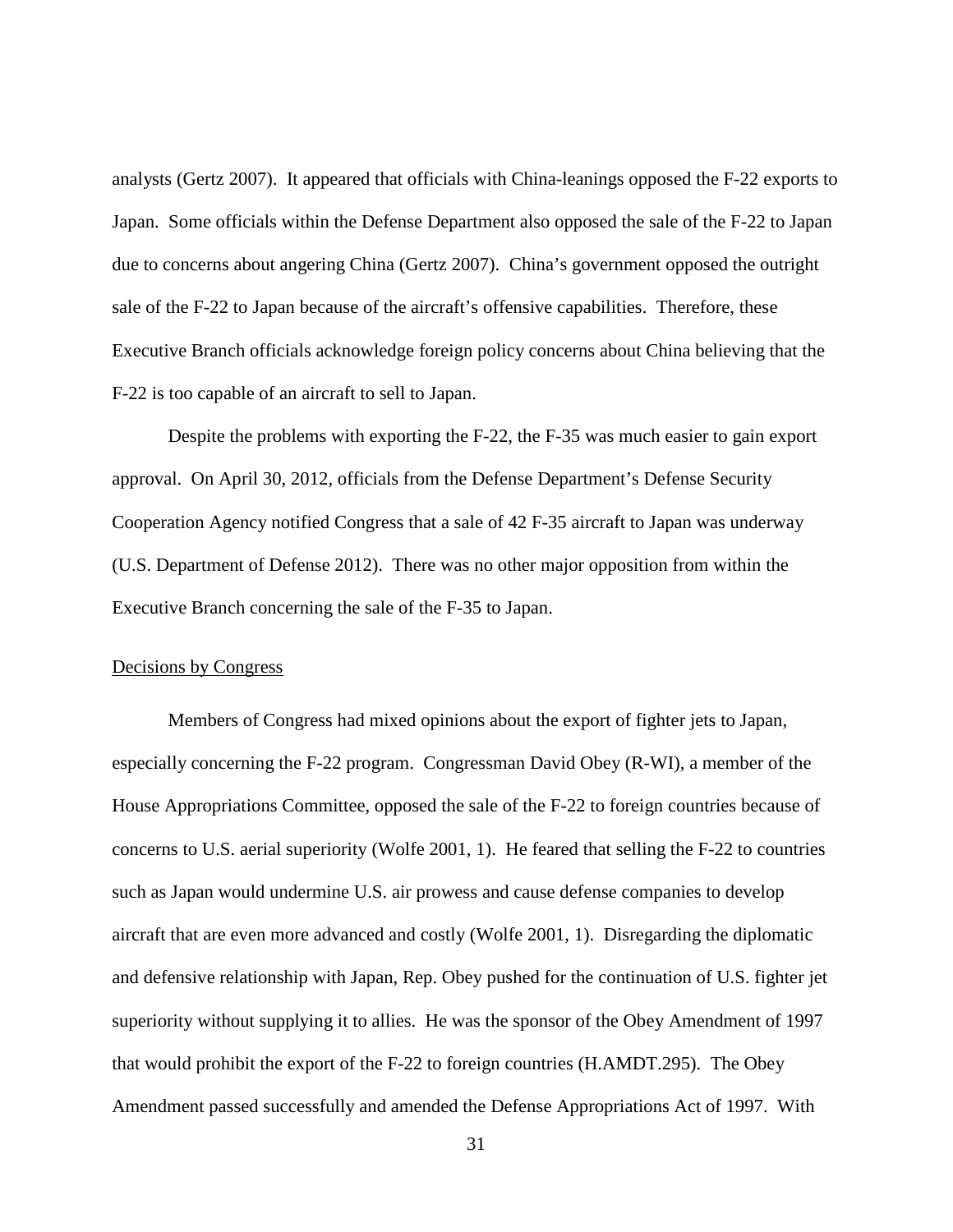the amendment's passage, other lawmakers expressed support for appealing the amendment in light of North Korea's ballistic missile and nuclear tests. U.S. Senator Daniel Inouye (D-HI), chair of the Senate Appropriations Committee, favored the sale of the F-22 to Japan in his letters to the Secretary of Defense and Japanese Ambassador (Rogin 2009). He and other lawmakers wanted to repeal the amendment in order to open the door for exporting the F-22 to countries such as Japan. By the next year, Congress passed the 1998 Defense Appropriations Act that included the Obey Amendment's clause of prohibiting the sale and subsequent licensing of the F-22 and its technologies to foreign buyers (Wolfe 2001, 1). Thus far, efforts within Congress to allow the export of the F-22 have been blocked.

On June 20, 2006, the House Appropriations Committee voted in favor of lifting the ban on F-22 exports (Matthews 2006, 8). This was one step in allowing Japan to purchase the F-22. Even with the approval of exports, the Senate and Executive Branch had to approve of the F-22 sales to Japan. However, lawmakers in the Senate had opposing thoughts on the repeal of the ban. The Senate Appropriations Committee refused to lift the ban on F-22 exports citing the preservation of U.S. air power superiority (Matthews 2006, 8). U.S. Senator Byron Dorgan (D-ND) and Senator Christopher Bond (R-MO) claimed the U.S. would have the best air force in the world because of the F-22's capabilities, but exporting the aircraft to other countries would undermine its advantages.

In July 2009, the U.S. Senate voted to cut funding for additional manufacturing of F-22 jets (Drew 2009, 10). The decision coincided with President Obama's wishes to cut funding for the aircraft. If the Senate had voted in favor of funding the F-22, then President Obama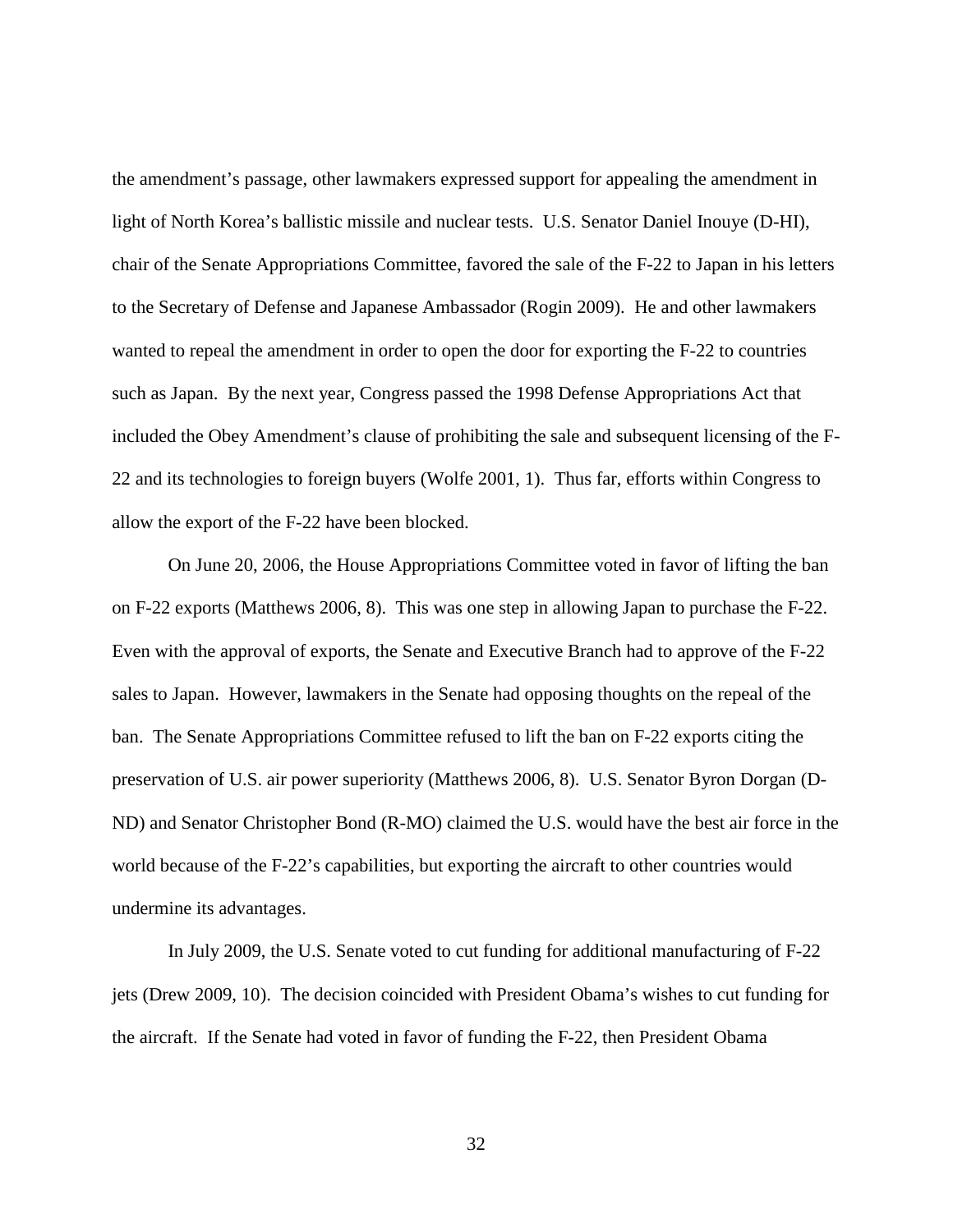threatened to veto the authorization bill. The F-22 program appeared to be on the last leg, but the debate about exports to Japan continued to give hope that the program would remain in operation.

The congressional decisions about the F-22 program put an end to the program and the possibility of export. Nevertheless, Congress dealt with policymaking surrounding the export of another new and advanced fighter jet to Japan, the F-35 Joint Strike Fighter. From the beginning, members of Congress desired to allow the export of the F-35, especially to Japan. The F-35 was an export-developed aircraft, and very few congressional representatives were in opposition to its sale to Japan.

### Lobbying

U.S. defense companies like Boeing, Lockheed Martin, and Northrop Grumman have influential lobbying power within the federal government. In particular, Lockheed Martin vocally acknowledged the lowering of the unit cost of fighter jets if sold to foreign countries such as Japan. As Lockheed saw it, the more aircraft the company produced, the lower the costs will become. Lockheed also emphasized the benefits of keeping Americans employed by exporting fighter jets to Japan. By exporting the F-35 to Japan, Lockheed specifically cited the securing of 6,000 jobs at its Texas manufacturing facility (Cox 2011b). As the debate surrounding the future of the F-22 program continued on Capitol Hill, Lockheed was busy lobbying government officials to increase sales of its F-35 aircraft.

According to official lobbying reports submitted by Lockheed's vice president of legislative affairs, the company spent \$3.9 million lobbying the House and Senate in quarter one of 2012 alone (Walters 2012, 2). Moreover, the company spent over \$15 million to lobby congressional representatives in 2011 (Walters 2012, 3). Individual representatives also received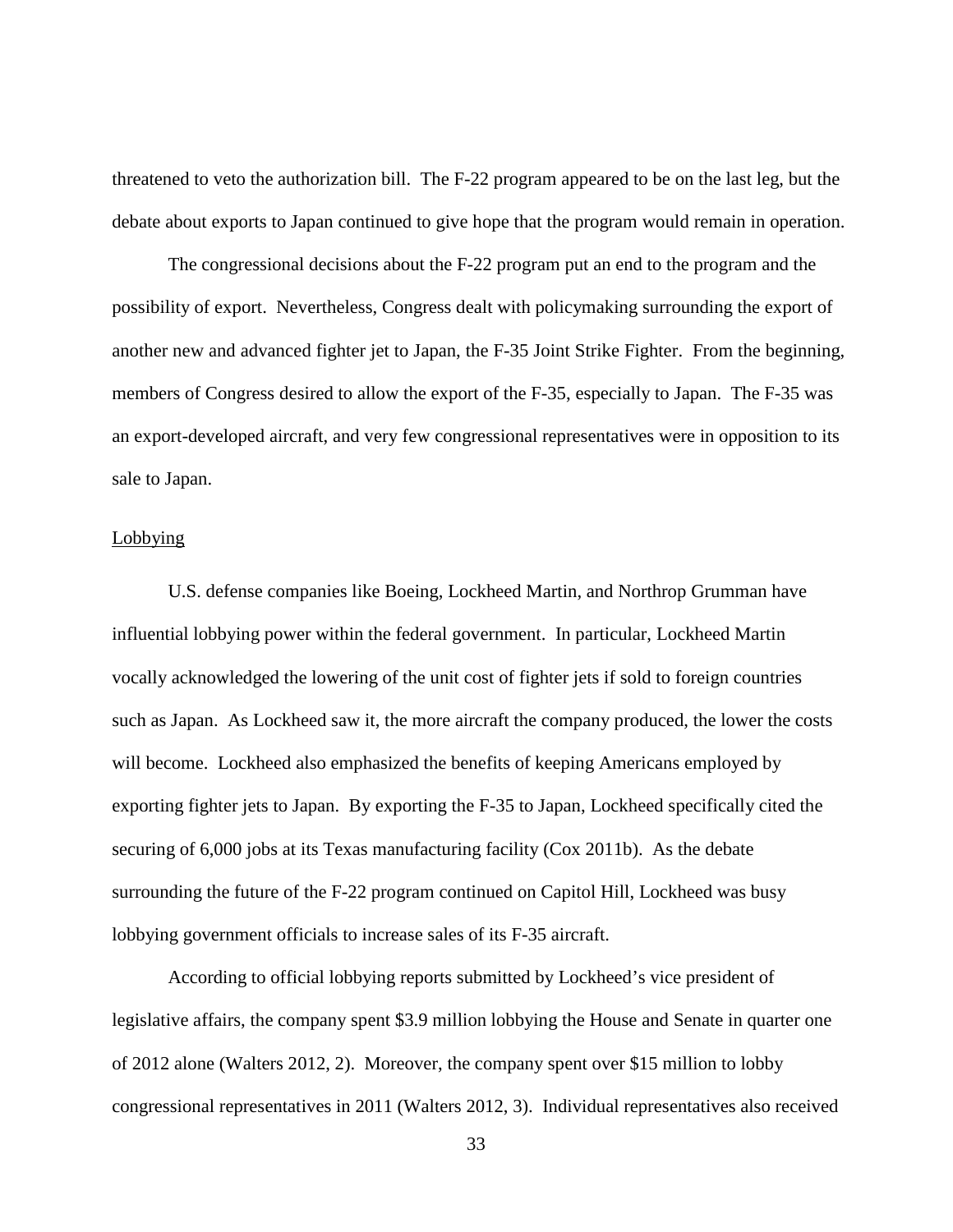significant contributions from Lockheed in terms of employee and political action committee (PAC) contributions. The Chairman of the House Armed Services Committee, Howard McKeon (R-CA) received significant financial support during his campaign from Lockheed. Since assuming office in 1993, Rep. McKeon received nearly \$200,000 of support from Lockheed ("Howard McKeon" 2012). Lockheed was also the largest contributor to Sen. Daniel Inouye of Hawaii because of his position as Chairman of the Appropriations Committee (Rogin 2009). In addition to appropriating money for defense companies, Sen. Inouye favored the export of the F-22 to Japan. It appears that lobbying through campaign contributions can offer sway in the policymaking process.

In addition to defense companies, parts and components suppliers also had interests in lobbying for export of the jets. Engines, one of the most expensive components of an aircraft, are a vital part to the success of an aircraft's performance. Pratt & Whitney, the manufacturer of the F-22's engines, is headquartered in East Hartford, Connecticut. Hamilton Sundstrand is another Connecticut company with vested interests in the F-22 program. Hamilton manufactures advanced electronics components for the F-22 in Windsor Locks. The suppliers of the F-22 agreed that exporting the aircraft will save jobs and help the local economy. Members of Congress from Connecticut were the primary target of Pratt & Whitney and Hamilton's lobbying efforts. U.S. Rep. John Larson (D-CT) expressed his interest in exporting the F-22 to Japan due to the fact it would secure jobs in his state (French 2009). Rep. Larson, along with 200 other members of the House and 44 senators, told President Obama that the continuation of the F-22 program through foreign exports would maintain American jobs within their districts (French 2009).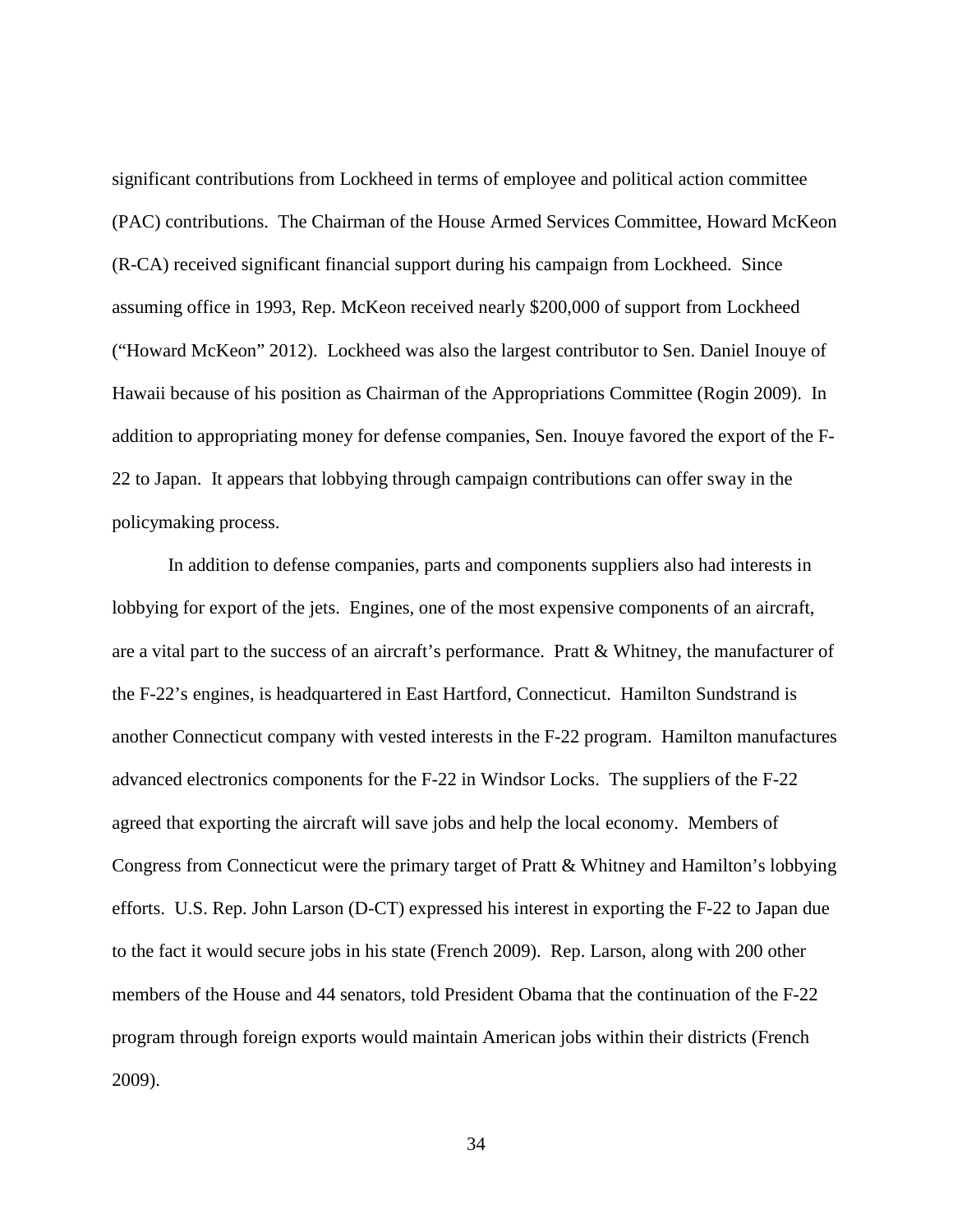## International Factors

What type of external factors influence the U.S. policy of exporting fighter jets to Japan? First and foremost is the close relationship that the U.S. and Japan have developed since the end of World War II. Japan is now seen as one of America's strongest allies in not only Asia, but also globally. In 1960, the U.S. and Japan signed the Treaty of Mutual Cooperation and Security that ensures Japan's protection in an event of an attack. As of December 2009, the U.S. has 35,688 active duty service personnel stationed in Japan, of which 12,398 are air force personnel stationed at Kadena, Misawa, and Yokota Air Bases ("Active Duty" 2009). The U.S. assistance in defense matters usually pertains to the perceived foreign threats from North Korea and China. Opportunities for defense cooperation arise as fighter jets operate from air bases within short distance from each other. In some cases, fighter jets operate from the same air base, as is the case with Misawa Air Base and its joint USAF and JASDF operations. Hence, selling fighter jets to Japan may strengthen ties by assuring cooperation on defense-related issues.

### Foreign Threats

Foreign threats remain one of the most influential international factors in the export policy of fighter jets to Japan. One of the main threats is the Democratic People's Republic of Korea (DPRK), or North Korea. The threats from North Korea stem mainly from ballistic missile and nuclear tests, and Japan has already worked with the U.S. to deploy the Aegis missile defense system in its ground and sea forces.

The other main threat to Japan is the rising power and influence of China. Historical animosity between the two countries is heightened due to territorial disputes concerning the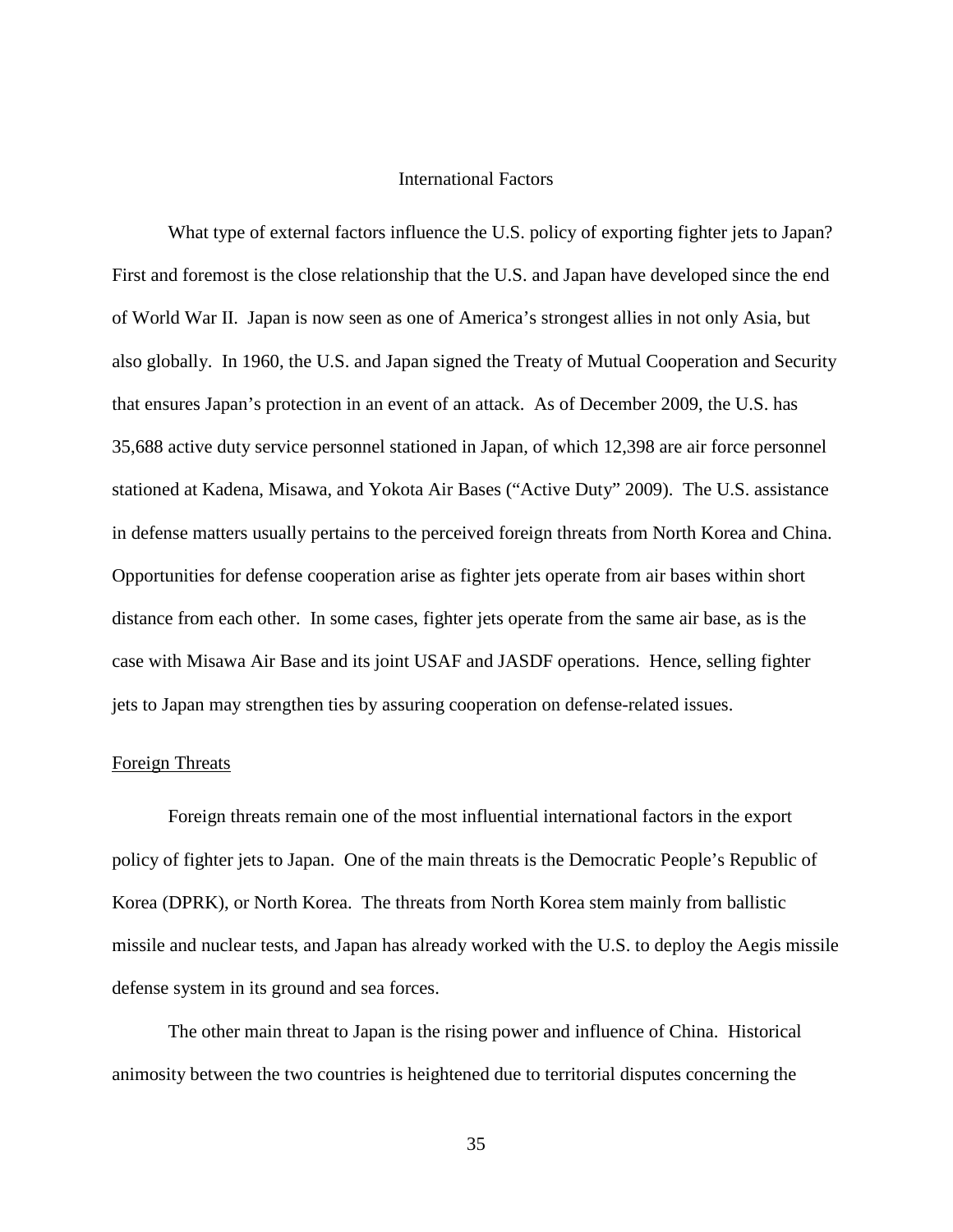Senkaku or Diaoyu Islands. Incursions from Chinese ships, submarines, and aircraft in recent years are of particular concern for the Japanese government. The JASDF has approximately 20 F-15 fighter jets based in Okinawa to protect Japan's airspace from unauthorized foreign aircraft. From October to December 2012, the JASDF reported 91 instances of airspace incursions requiring the scrambling of fighter jets, which is the highest quarterly amount ever reported (Hayashi 2013). One of the higher profile incursion occurred on December 12, 2012, by a Chinese maritime surveillance aircraft which flew over the disputed Senkaku or Diaoyu Islands (Wakatsuki and Mullen 2012). The incident prompted the scrambling of four JASDF F-15 aircraft, but no hostile activity followed.

Further questions about Japan's defense are raised as China begins testing its first aircraft carrier. The U.S. Pacific Fleet, which operates the Seventh Fleet based in Yokosuka, Japan, has a carrier strike group responsible for defensive tasks in East Asia. The Boeing F/A-18 is the main type of fighter jet that operates from the U.S. aircraft carriers such as the USS *George Washington*. China may have a feeling of encroachment as U.S. carriers sail in the Western Pacific Ocean. In order to counter the U.S. carriers, China is hard at work testing its own aircraft carrier. While it will take time for China to perfect takeoffs, landings, and other aviation operations on an aircraft carrier, the fact that it is pursuing aircraft carriers makes it a possible threat to U.S. interests in Japan.

Another threat from China is the development of the Chengdu J-20 stealth fighter jet. Although exact details of the J-20 are not available, the aircraft is meant to be a direct competitor to the U.S. F-22 Raptor in terms of stealth capabilities and performance. If the development is successful, observers suggest that the J-20 would outperform all other fighter jets other than the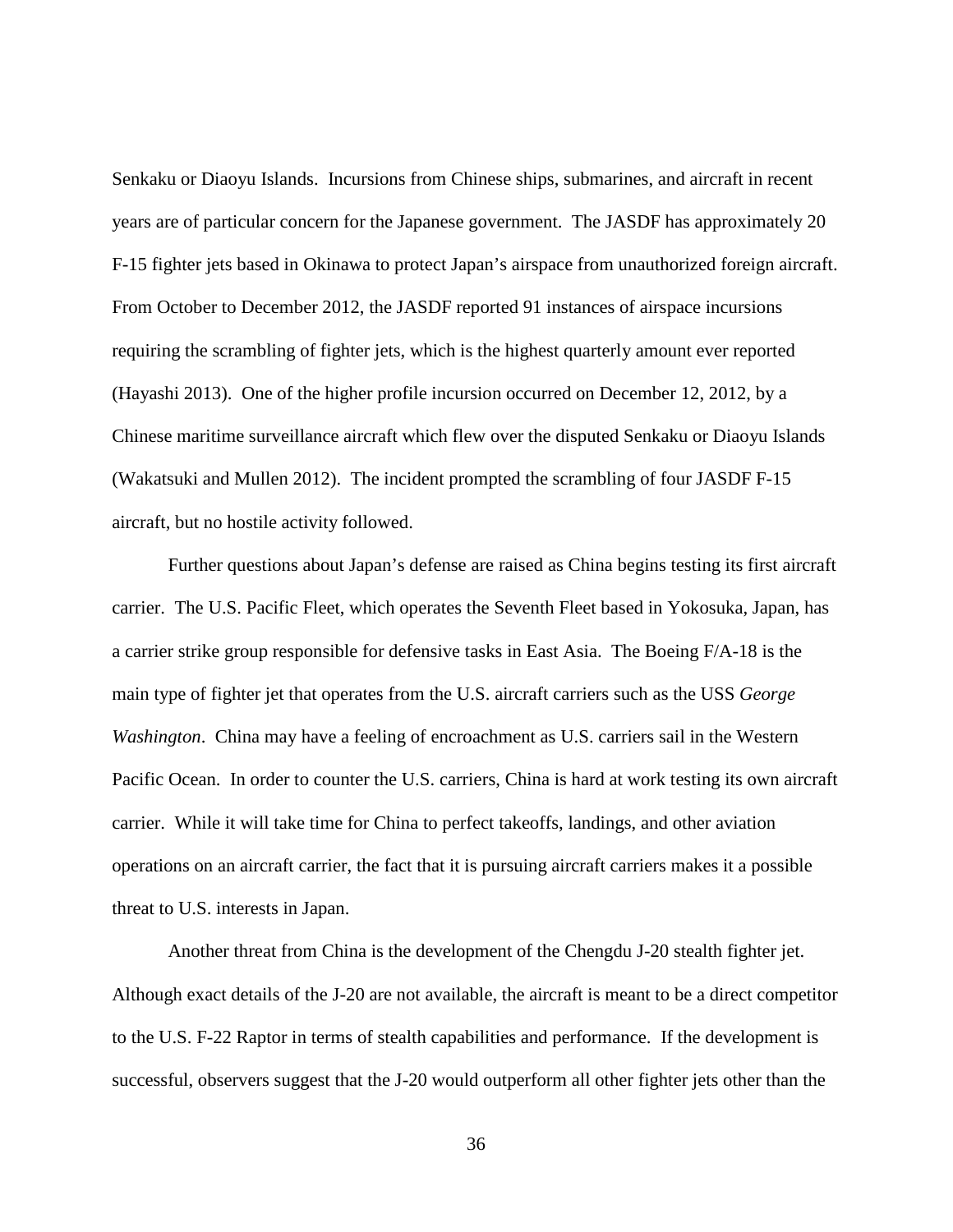F-22 (Kopp and Goon 2011). This means the J-20 would have superior capabilities than the F-35, which the U.S. and Japan will operate extensively in the region. However, this assertion takes into account a J-20 program that does not run into any production issues. For instance, there are many intricacies in the exact shape and materials used that alter its effectiveness in terms of stealth, maneuverability, and overall capability. Other defense observers see it as difficult for China to produce an aircraft that matches the capabilities of the F-22 and F-35 (Thompson 2011). Nevertheless, China's stealth aircraft program threatens U.S. interests in East Asia if it gains the capability to exert its influence in the Western Pacific and possibly strike U.S. and Japanese military bases. This is another reason to export fighter jets to Japan.

While not necessary a foreign threat, diplomatic relations between South Korea and Japan have not been particularly strong due to historical concerns and territorial disputes. If the U.S. exports the best fighter jets in its arsenal to Japan, then South Korea could feel left out of the game. In particular to the F-22 program, South Korea's government was not particularly interested in the aircraft due to the high costs. However, a Japanese purchase of the F-22 would put pressure on South Korea to obtain the best fighter jets available. Nonetheless, the close relations between the U.S. and South Korea provide opportunities to sell a similar type of aircraft and cooperate on defense against North Korea. Therefore, South Korea cannot be considered a threat to Japan despite sour diplomatic relations. The main threat to Japan (and South Korea) remains North Korea. Japan's possession of capable fighter jets from the U.S. would provide another means of defense against North Korea.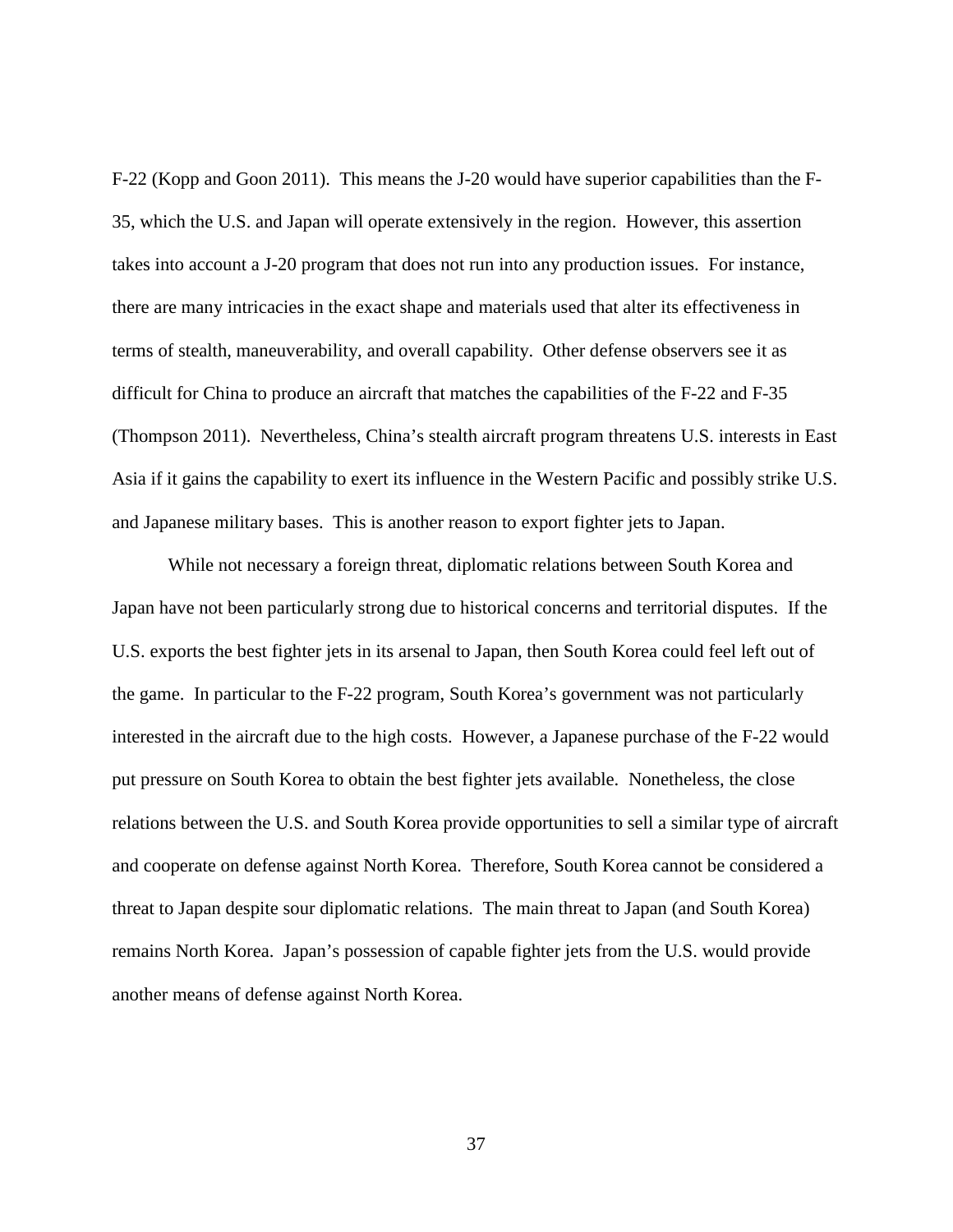## Defense Cooperation

Regional threats make it crucial for the U.S. and Japan to cooperate closely in terms of defense issues. The two countries conduct joint military exercises regularly using ground, naval, and air forces. The USAF and U.S. Navy conduct drills with F-15, F-16, F/A-18, and F-22 fighter jets throughout air bases in Japan and Guam. The JASDF joins the drills using a variety of F-2, F-4, and F-15 aircraft. In Misawa Air Base in Northern Japan, a USAF squadron of F-16 jets operates alongside a JASDF squadron of F-2 jets. Because the F-16 and F-2 share many similarities, it is allows for interoperability in terms of daily operations and training. Additionally, both the USAF and JASDF operate the F-15 on air force bases throughout Japan.

In April 2007, the USAF and JASDF conducted joint drills in Okinawa using the F-22 for the first time in Japanese airspace ("Japan, US" 2007). The USAF F-22 aircraft were based temporarily in Okinawa for testing purposes, and it marked the first time the F-22 was deployed at a base in a foreign country. By basing the F-22's in Japan, the U.S. Government reemphasized the importance of Japan and East Asia in U.S. defense policy. The joint military drills also provided a good opportunity for officials from Japan's Ministry of Defense to evaluate the performance of the F-22 as a candidate for replacing older JASDF fighter jets ("Japan, US" 2007). Displaying the performance of the F-22 to officials in Japan's government may have sent implied messages about U.S. policy in the region. The U.S. Government was still debating the possibility of exporting the F-22 to Japan, and the training exercises showed Japan's government that the F-22 was still on the table of options for future purchases. At the very least, the F-22 deployment highlighted the U.S. commitment to Japan's defense. In addition to showcasing the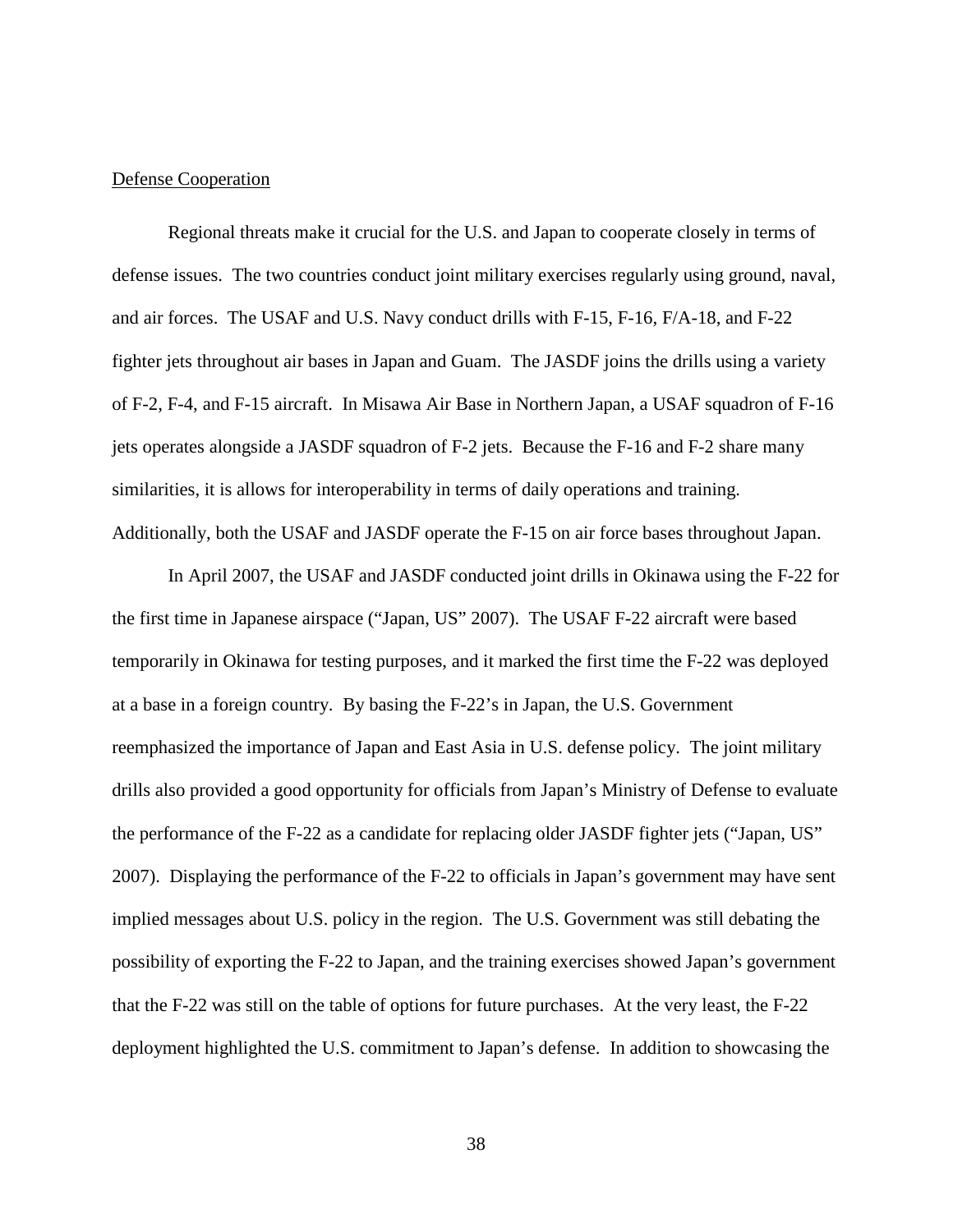F-22's performance, the joint drills in Okinawa improved interoperability since the JASDF sent F-4 and F-15 aircraft to participate alongside the USAF counterparts.

Since local Japanese residents living near air force bases complain of noise issues and other disturbances, the U.S. Government has agreed to transition some of the joint military exercises to Guam. The move shows that the USAF and JASDF remain committed to conducting the exercises regularly. In January 2012, the JASDF and USAF held joint military exercises at Anderson Air Force Base in Guam using F-2 and F-15 fighter jets ("Japan Air Force" 2012). The drill consisted of aerial defense drills as well as electronic warfare drills. This exercise was expanded to allow for the participation of the Australian Air Force, which is another important U.S. ally in the Pacific region. Therefore, the joint exercises provide a way for the U.S. Government to improve defense cooperation with its Asia-Pacific allies. The exercises also provide a way for Japan and Australia to build defense ties as well.

In addition to joint military exercises, exporting advanced U.S. technology to Japan can offer other benefits to the defense relationship between the two countries. Unlike other countries, Japan is viewed as a low risk country for pilfering or leaking classified technology that could negatively influence U.S. national security (Bloch 1994, 59). However, Japan is not without breaches involving sensitive technology. A primary example is a Japanese company selling ring laser gyros used in F-15s to Iran despite close monitoring of its sales (Bloch 1994, 59). The sale of the laser gyros was promptly halted after its discovery. Cyber leaks are another threat to the security and integrity of classified U.S. technologies. For example, an official within Japan's Ministry of Defense leaked classified information about U.S. Aegis missile defense system technology in 2008 (Konishi 2009). Lieutenant Commander Sumitaka Matsuuchi, a member of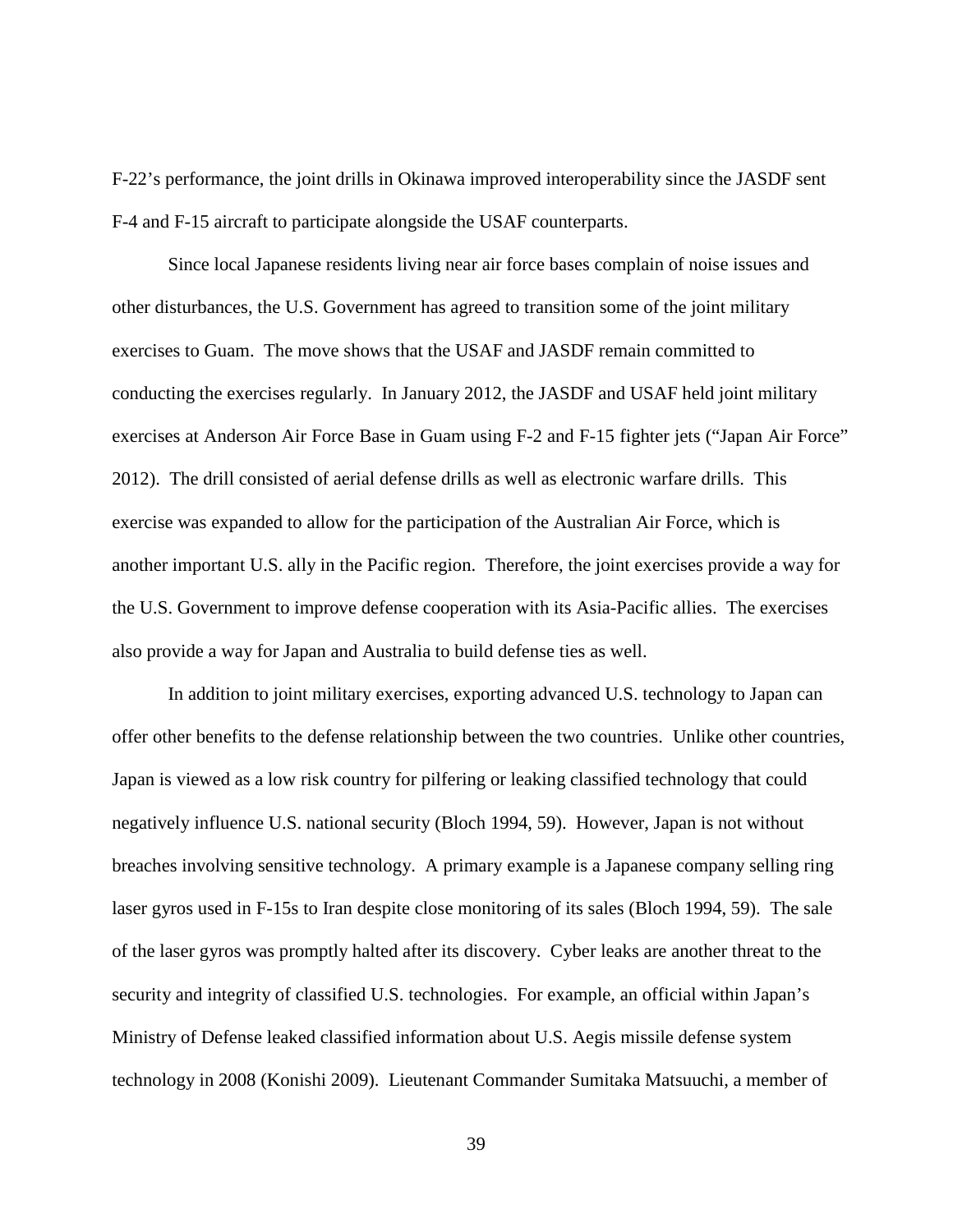the Japan Maritime Self Defense Force (JMSDF), sent classified information about the Aegis system to an instructor at a naval college in Japan (Konishi 2009). Matsuuchi was found guilty and sentenced to two years in prison for his mishandling of classified information. Incidents involving data leaks raise questions among U.S. Government officials since it is one of the negative consequences to defense cooperation. Nevertheless, data leaks remain rare, and there is plenty of opportunity for defense cooperation through the export of fighter jets and related technologies.

### Conclusion

The export of fighter jets to Japan reveals the importance of the linkage theory of politics in the policymaking process. While domestic factors such as economic benefits and national security issues may affect fighter jet export policy, international factors proved to be relevant in the policymaking process as well. President Obama's acknowledgement of the U.S.-Japan security and diplomatic relationship is a way of approaching the topic of fighter jet exports. This shows that the diplomatic relationship between the two countries is certainly on the minds of leaders in Washington D.C. Even in Congress, Senator Inoue of Hawaii reached out to Japan's ambassador to support the export of the F-22. Other congressional leaders may not reach out directly to foreign officials, but they may be concerned about domestic factors such as national security issues relating to the advanced technology on the jets. Many congressional leaders also looked at the domestic and economic benefits of exporting fighter jets to Japan. For this reason, fighter jet export policy is a culmination of domestic and international factors.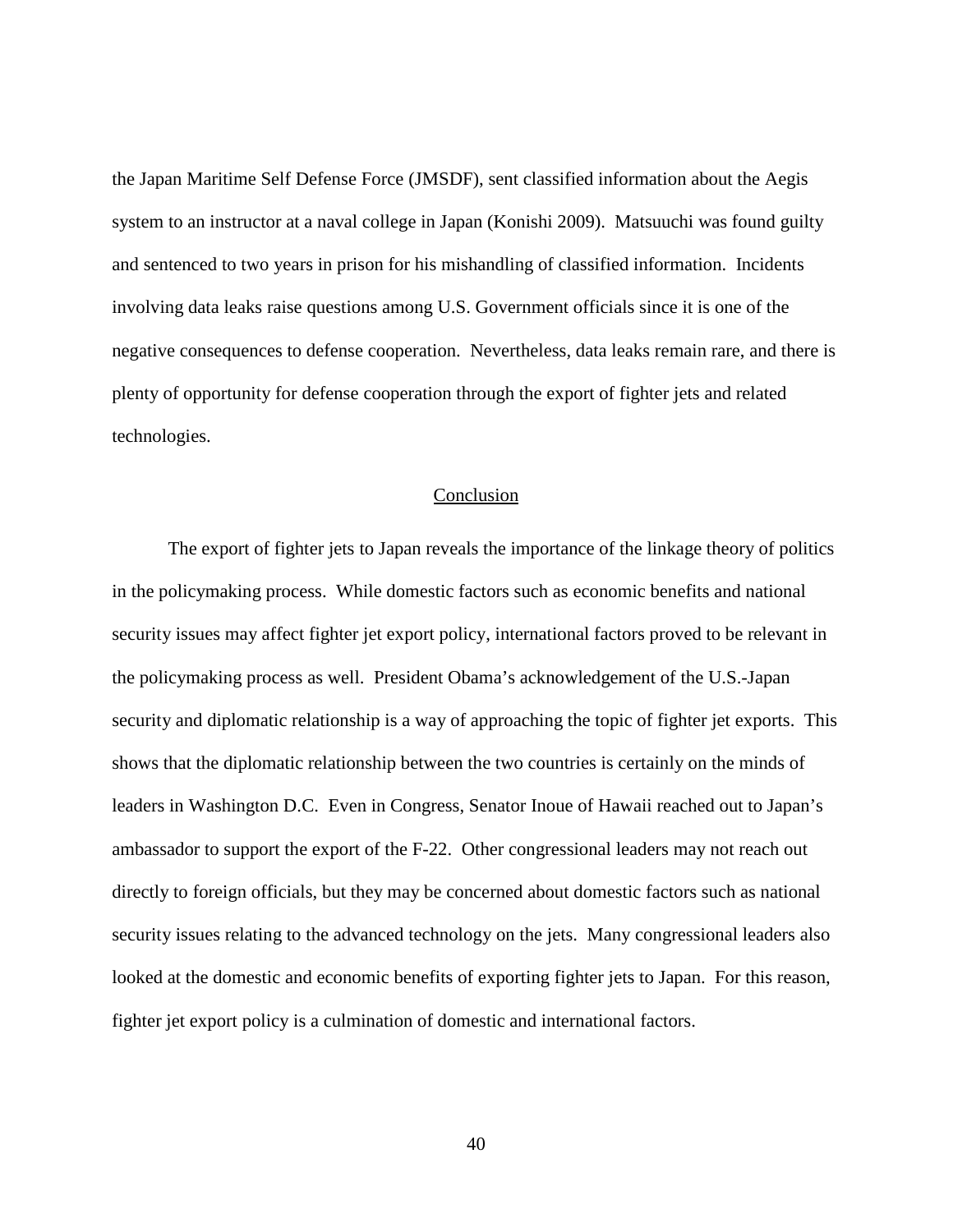### Findings

Each of the domestic factors showed significant impact on the formation and implementation of U.S. policy regarding fighter jet exports to Japan. Beginning with decisions by the Executive Branch, the impact on fighter jet export policy was felt in several ways. First, the vocal opinions by presidential administrations since 1990 showed differing views on the export of fighter jets to Japan. Generally, the most controversial program was the F-22, which the Bush administration and Obama administration aimed to cut funding. The Obama administration ultimately used the threat of a veto to cut funding for future U.S. F-22 purchases, which darkened the outlook on an export version. Secondly, the offices of the Executive Branch showed a direct impact on fighter jet export policy as well. Defense Department and State Department officials expressed negative views of exporting the F-22 to Japan. In spite of the actions of the president, the topic of fighter jet exports remained open for Congress to debate.

Congressional decisions also had a prominent role in the debate concerning fighter jet exports to Japan. Linkage was clearly visible in the decision-making surrounding the Obey Amendment of 1997. The amendment specifically cited the threats of North Korea along with the national security risks of selling technology to Japan (H.AMDT.295). Despite the consideration of foreign threats like North Korea, most of the congressional decisions revolved around the notion of economic benefits and national security. Jobs within constituencies were the main reason that many lawmakers wanted to allow F-22 exports to Japan. On the other hand, other lawmakers including Rep. Obey viewed the risks to U.S. national security through the export of the F-22.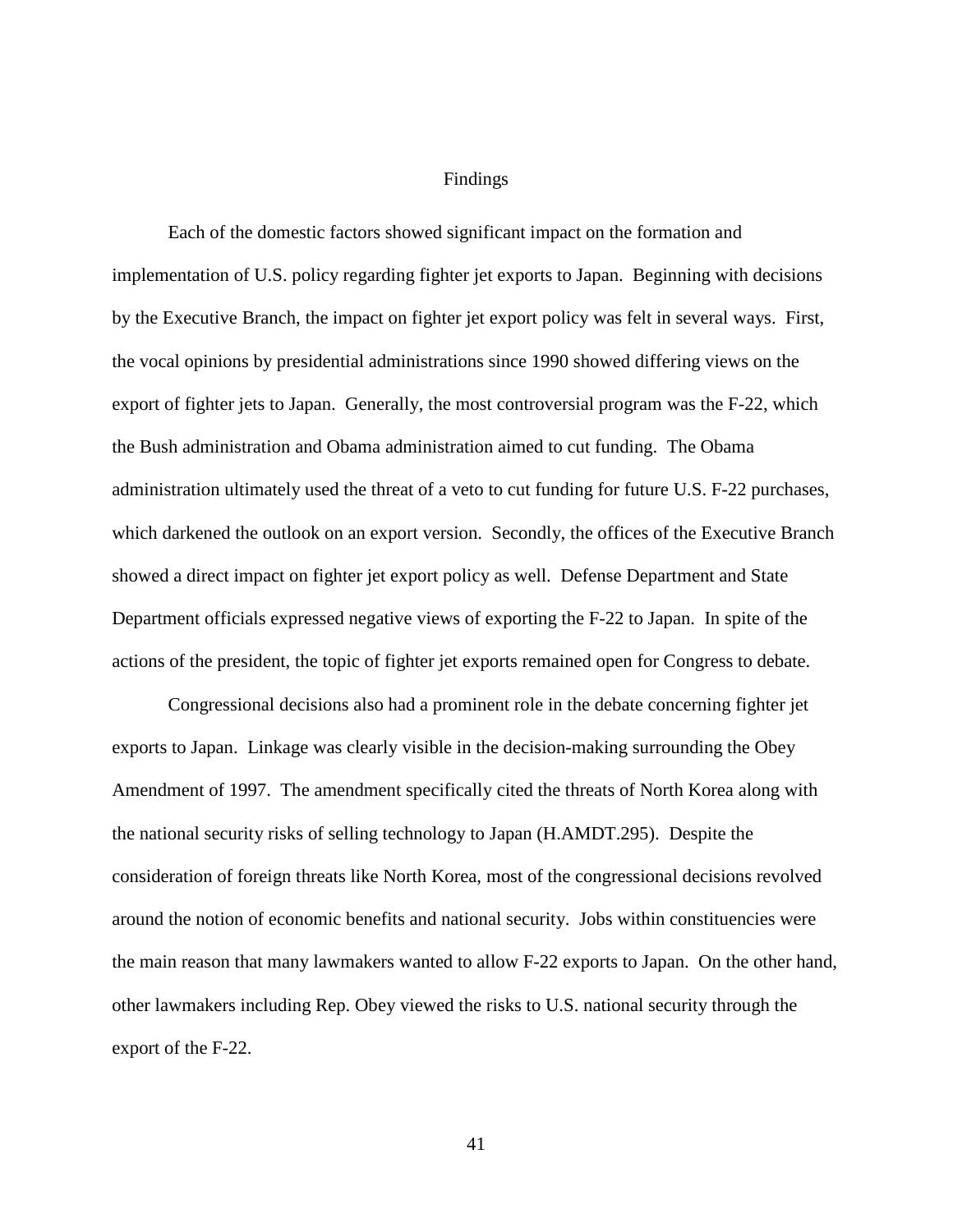Lobbying showed its role in the development of the F-22 and F-35 export policies. The deep pocketbooks of defense companies such as Lockheed allowed it to lobby lawmakers in Washington. Campaign contributions to congressional representatives revealed positive attitudes toward U.S. fighter jet export policy to Japan. Sen. Inouye, Rep. McKeon, and Rep. Larson all argued in favor of exporting the F-22 to Japan after receiving large contributions from companies involved with the manufacturing of the aircraft. Furthermore, the sponsors of bills pertaining to the export of fighter jets to Japan included representatives with constituencies comprising of defense company suppliers. Even the parts suppliers such as Pratt & Whitney pressured Congress to export fighter jets because it means more engine orders for the company.

International factors such as the threats from North Korea and China also showed signs of being influential in determining U.S. export policy. Linkage is important because these foreign threats play a role in the development of U.S. policy, as stated in the Obey Amendment of 1997. Any threats on Japan would directly influence U.S. interests in the region. U.S. defense policy in East Asia centers to Japan due to the numerous military bases and service personnel in the country. Since the signing of the 1960 Treaty of Mutual Security and Cooperation, the U.S. and Japan have maintained close military ties, especially in regards to the air force. Thus, exporting fighter jets to an ally such as Japan provides additional military power against regional threats to U.S. interests.

Defense cooperation with Japan is a factor in the export of fighter jets, but it is regarded as a secondary and beneficial factor. Operating the same aircraft is a pivotal part of U.S. military exercises with Japan's self-defense force. The military planners in both countries see the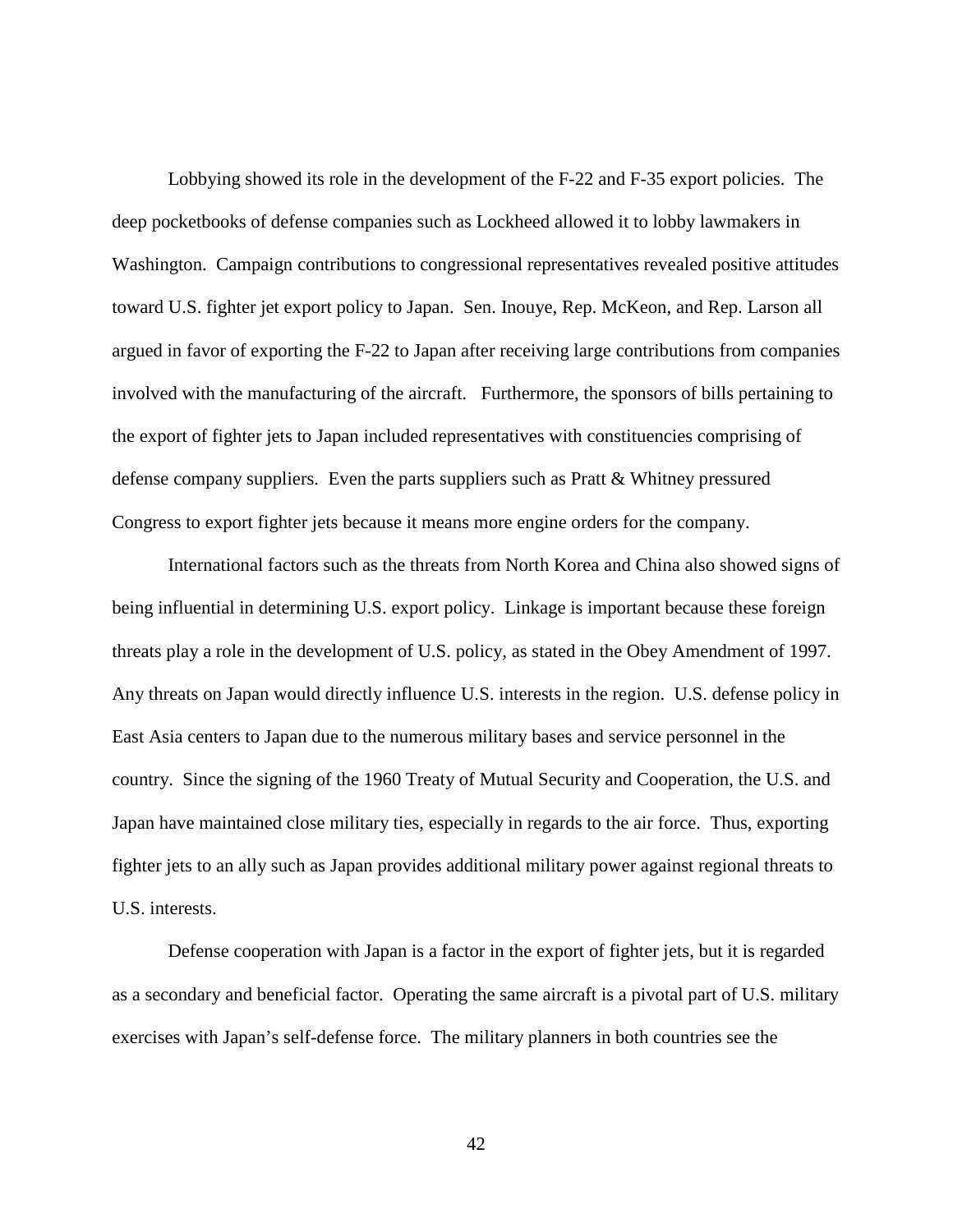benefits of operating the same aircraft, but the U.S. lawmakers do not focus on interoperability during the policymaking process.

The results demonstrate that domestic factors show more influence in determining the export policy of fighter jets to Japan. Although presidential administrations emphasize the need for the U.S.-Japan relationship, most of the debate about fighter jet export policy centers on the American economic benefits or risks to classified technology. Many lawmakers on Capitol Hill see the number of jobs that they may bring to their districts by allowing the export of fighter jets to Japan. Other lawmakers such as Rep. Obey see the national security problems of exporting top-secret technology from the F-22 program. The F-22 program was never exported to Japan due to the risks to U.S. aerial superiority even though lawmakers emphasized the jobs it would create. On the other hand, foreign threats such as North Korea and China certainly impact U.S. interests in East Asia, while defense cooperation acts as a side benefit to exporting the jets to Japan. It appears that the international factors are of secondary importance to the development of fighter jet export policy.

### Future Policy Considerations

The U.S. fighter jet export policy to Japan continues on a positive note with Japan's purchase of the F-35 in 2012. Although Japan's preference was the F-22, lawmakers on Capitol Hill felt it was necessary to prohibit the sale of any F-22 and related technologies to all foreign nations. Nevertheless, the export of the F-35 to Japan will continue the tradition of American fighter jets as a part of the JASDF's fleet.

Looking to the future, will the U.S. continue selling fighter jets to Japan? There are few if any signs that the trend of U.S. fighter jet exports to Japan will decline in the future. The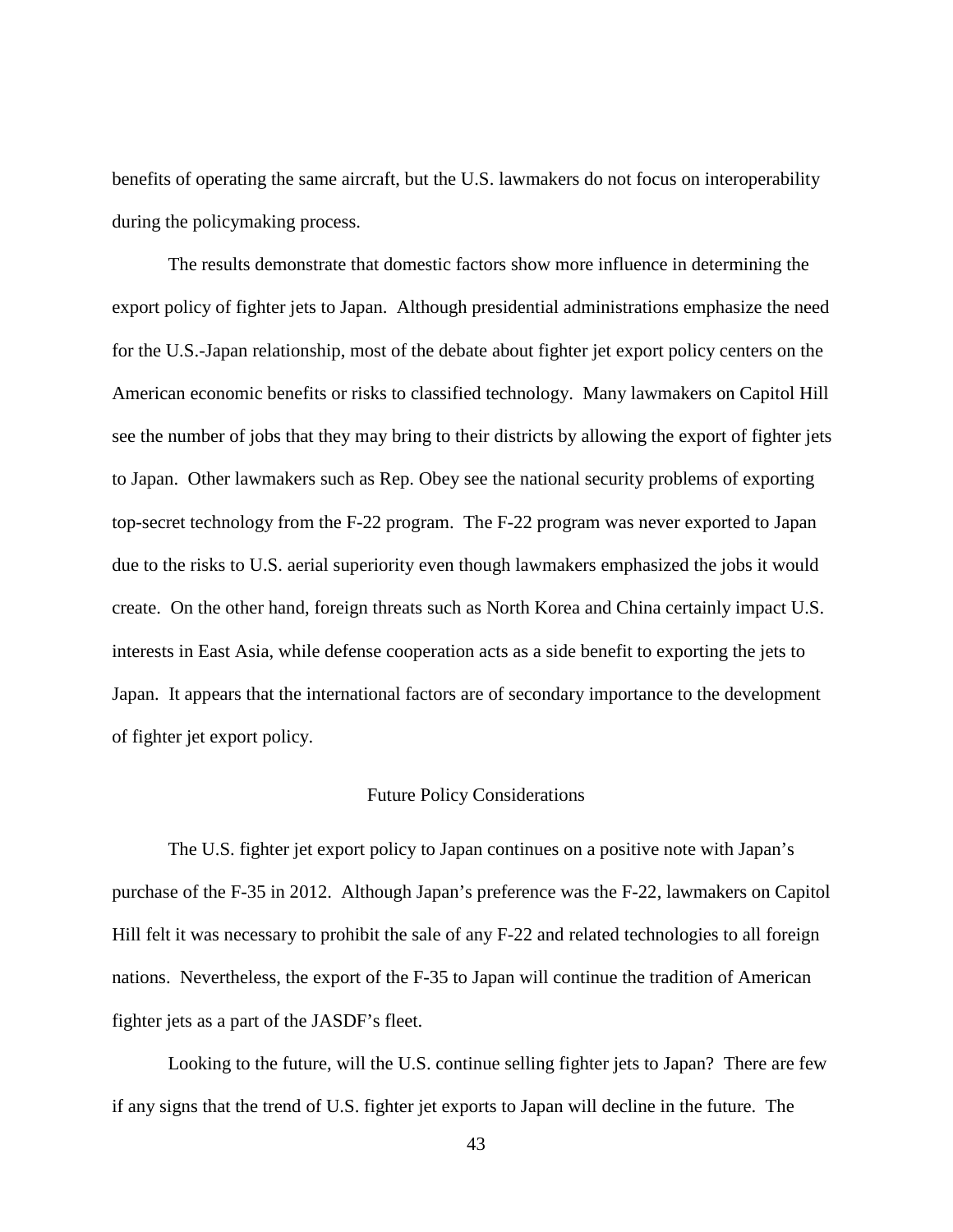lobbying of lawmakers by the defense companies helps to ensure a positive outlook on fighter jet exports. Furthermore, the Executive Branch and members of Congress see the economic and defense opportunities of selling fighter jets to close allies such as Japan. The threat of North Korea and the rise of China are also factors that contribute to the need for Japan to maintain capable defensive abilities. Despite the positive signs that the export of fighter jets to Japan will continue in future years, there are some signs that exports may decrease in the future. Japan's domestic manufacturers are developing fighter jet technology that may lower the need for importing U.S. fighter jets. One factor that contributes to Japan's development of a homegrown fighter jet is the ban on F-22 exports. Japan wanted a highly capable, stealth fighter jet that offers unmatched performance. This is why the F-22 was a prime candidate for Japan's nextgeneration fighter jet. Even though Japan purchased the F-35 from Lockheed Martin, the country is still interested in the tier above the F-35 in terms of aerial capabilities. As a response, Mitsubishi is developing the ATD-X stealth fighter with a planned first flight in 2014 (Waldron 2011). Japan's plan is for the ATD-X to become the next-generation F-3 fighter jet, which will succeed the F-2 that Mitsubishi produced from the F-16's blueprint. Some see the F-3 program as a way of convincing the U.S. Congress to allow the export of the F-22, but development of the aircraft continues despite Congress's refusal to budge on the issue of F-22 exports. Some aviation policy observers envision the F-3 program will be merged with the U.S. next-generation fighter program (Waldron 2011). If this is the case, then the existing fighter jet export policy can be taken to a completely different level. Joint development of a fighter jet demonstrates trust and cooperation that goes beyond the existing export-licensing programs with the F-15.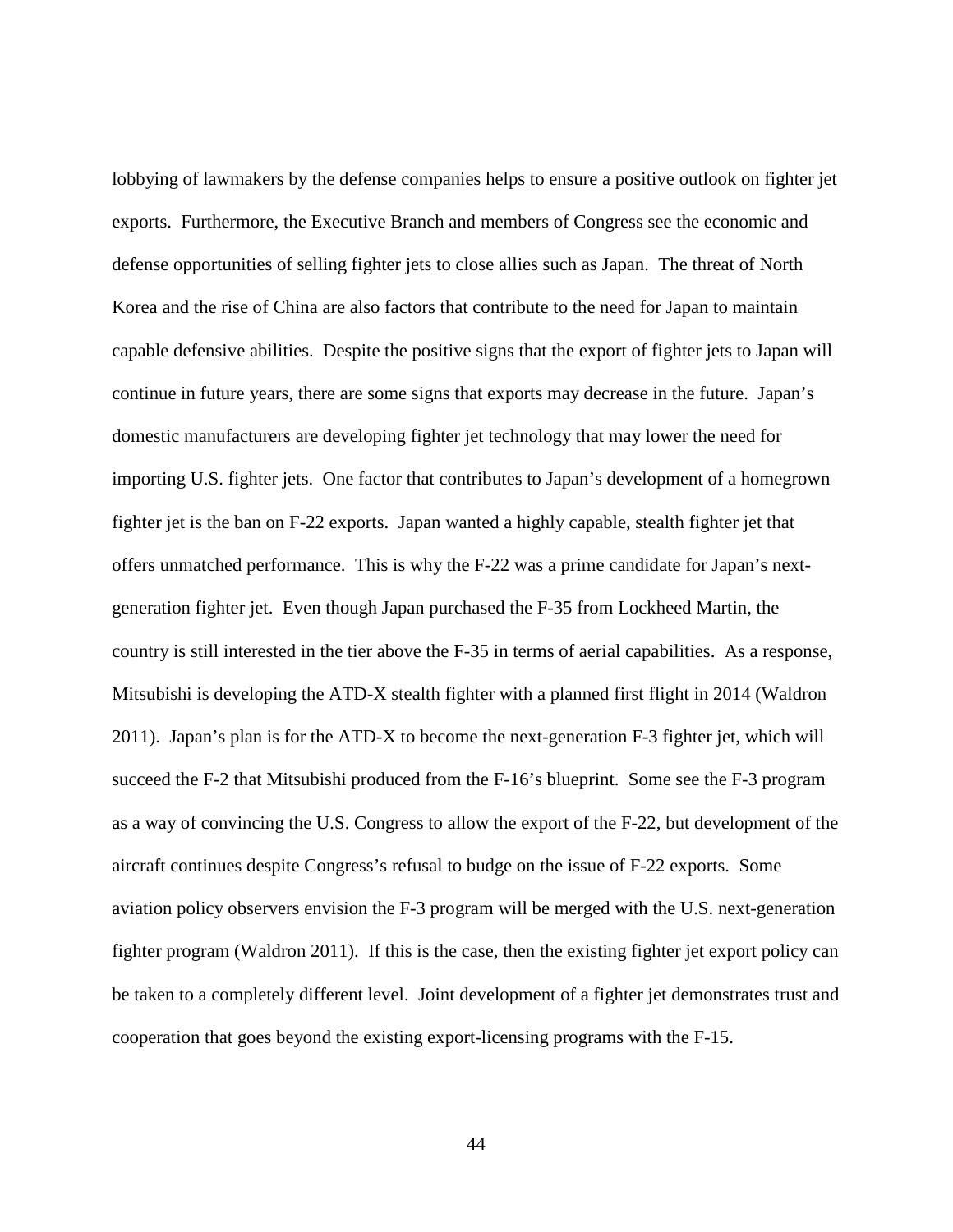Due to the foreign threats in East Asia, there will be a need for capable fighter jets in Japan's future to ensure the country's defense. U.S. interests in East Asia provide an opportunity to sell Japan advanced fighter jets and related technologies to ensure regional security. The U.S. remains a strong supplier of fighter jets throughout contemporary history, and with the exception of the F-22, domestic policies remain open for future aircraft exports to Japan. However, the question of Japan's homegrown aviation industry may cause an evolution from fighter jet exports to joint development programs.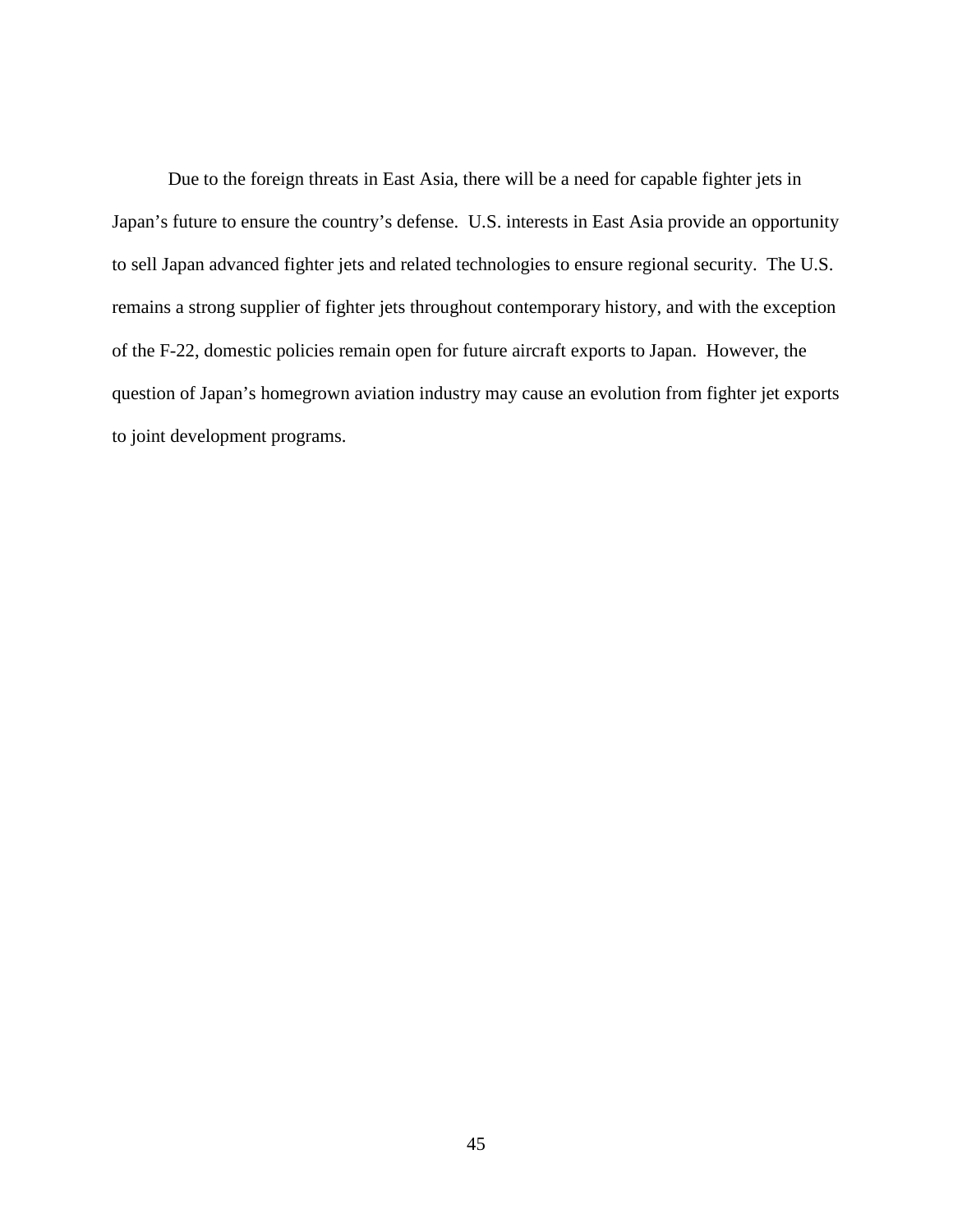# **CHAPTER THREE – FIGHTER JET EXPORTS TO SOUTH KOREA**

The Republic of Korea (ROK), commonly called South Korea, faces a constant threat from its closest neighbor, the Democratic People's Republic of Korea (DPRK) or more commonly known as North Korea. Therefore, maintaining a strong military is imperative for the defense of the country. Following the armistice of the Korean War, the U.S. provided defense support to the country in terms of service personnel and equipment. To this day, the U.S. has army and air force bases throughout the country to strengthen its defenses. The U.S. military also works closely with South Korea's army and air force in terms of joint training programs. Having compatible military equipment is important in terms of joint military cooperation, and fighter jets would certainly fit this case.

As in the case of Japan, the U.S. has historically allowed generous leeway in terms of fighter jet exports to the Republic of Korea Air Force (ROKAF). Like the Japanese examples of the Mitsubishi F-2, South Korean companies were also allowed to manufacture fighter jets under special licensing granted from the U.S. and its defense companies. Korean Aerospace Industries (KAI) built a version of the Lockheed Martin F-16 for the ROKAF. The ROKAF also currently flies the McDonnell Douglas F-4 II, Northrop F-5E, and McDonnell Douglas F-15K aircraft. The F-15K is based on the U.S. version of the F-15E, but a substantial portion of the aircraft is manufactured by South Korean companies. The remainder of the manufacturing is conducted in the U.S. by Boeing, which now owns McDonnell Douglas. As time progresses, there is a need to retire the older aircraft due to higher maintenance costs and technological advances in newer aircraft. U.S. defense companies are willing to place bids for the replacement of the ROKAF's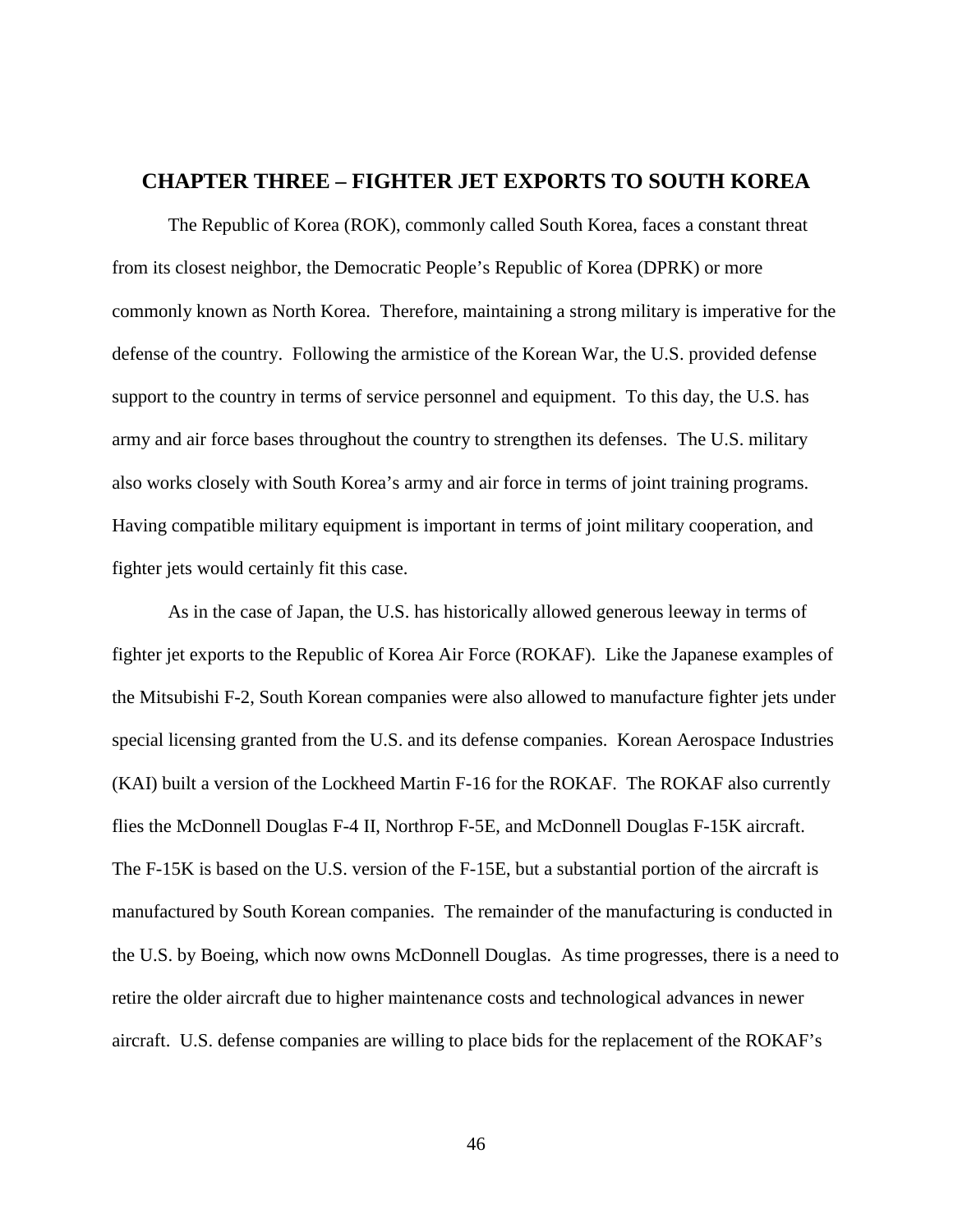older fighter jets, and the U.S. Government appears willing to continue the export of the jets to South Korea.

#### Historical Background

Since the signing of the Korean Armistice Agreement in 1953, South Korea remains in the shadow of the heavily armed North Korea. Although hostilities generally subsided, the two sides remain on heightened alert along the Demilitarized Zone. In an effort to support South Korean stability, the U.S. pledged to maintain forces within the country as a part of the Mutual Security Agreement of 1954. In later years, the Combined Forces Command (CFC) was established and comprised of South Korean and U.S. military forces on the Korean Peninsula. The CFC is responsible for joint air force operations between the ROKAF and USAF within South Korea.

Historically, the ROKAF received its first fighter aircraft as a part of the Korean War. In 1950, the first fighter aircraft to be exported was the North American P-51 Mustang, a propellerdriven fighter aircraft. At its peak, the ROKAF operated over 200 P-51 Mustangs before the armistice agreement. With the introduction of jet-powered fighter aircraft, the U.S. began exporting the North American F-86 to South Korea. The ROKAF operated over 100 Americanbuilt F-86 aircraft from 1955 (Budiansky 2006, 1104). With the USAF and ROKAF operating the F-86 alongside each other, the aircraft was able to counter the capabilities of the Soviet-built MiG-15 fighter jets. In addition to the original F-86, the U.S. also exported a more advanced version of the aircraft, the F-86D. The F-86D had slightly different dimensions, an upgraded engine, and other improvements to give it a higher capability against other fighter jets. The U.S. exported a total of 40 F-86D to South Korea during the 1950s (Budiansky 2006, 1104). The F-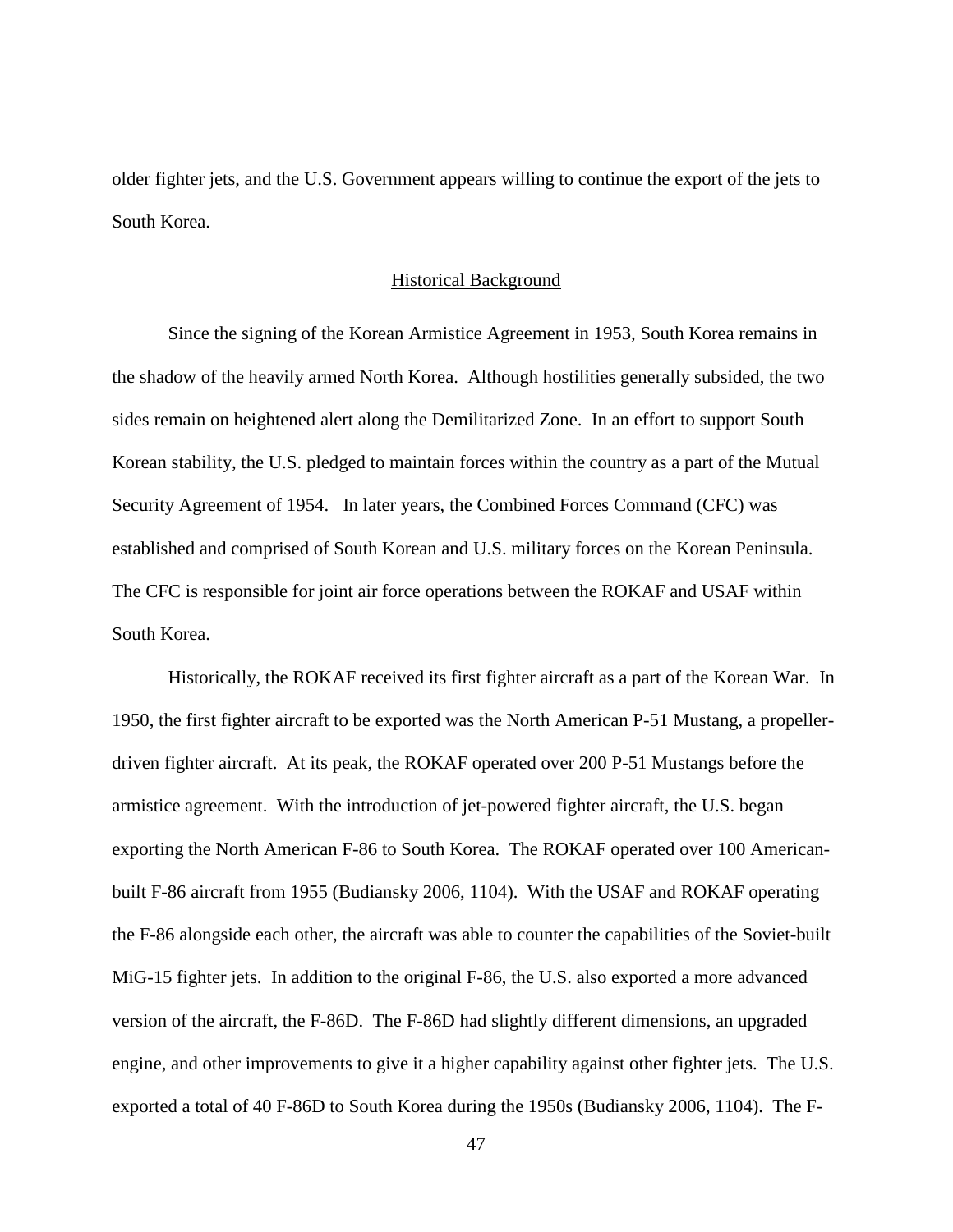86 remained a mainstay in the ROKAF until its retirement in 1990, and this aircraft served as a foundation for fighter jets in South Korea.

Around 1965, the next U.S exports to South Korea included the Northrop F-5, and many of these aircraft remained in service until 2005. The ROKAF operated two versions of the aircraft, the KF-5E and KF-5F. This aircraft is notable because it was the first U.S. fighter jet to be manufactured in South Korea under licensing agreements. With the agreement of the U.S. Government and Northrop, Korean Aerospace Industries (KAI) received a license to build the majority of the F-5 aircraft in South Korea ("South Korea to Retire" 2010). The licensing agreements would become notable in future fighter jet exports to South Korea.

By 1970, the next major U.S. fighter jet export to South Korea was the McDonnell Douglas F-4D and F-4E. The main differences between the two variants pertain to the onboard technologies and weapons systems. Unlike the previous F-5 licensing agreement, the F-4 was a manufactured in the U.S. before being delivered to the ROKAF. McDonnell Douglas built a total of 92 F-4D aircraft for the ROKAF, although the aircraft have been phased out for the newer F-4E model. There are still nearly 70 F-4E models in service today, but the aircraft are quickly becoming old and need upgrades or replacements.

## 1990-2000

The 1990s were a period of change for the ROKAF in terms of acquiring replacements for its aging fleet. The 1990s also brought uncertainty in the deals to acquire new fighter jets from the U.S. South Korea's government announced its intentions to purchase the McDonnell Douglas (now Boeing) F/A-18 in 1989. However, the government quickly canceled its order for the F/A-18 in 1991 and ordered the General Dynamics (now Lockheed) F-16 (Sanger 1993).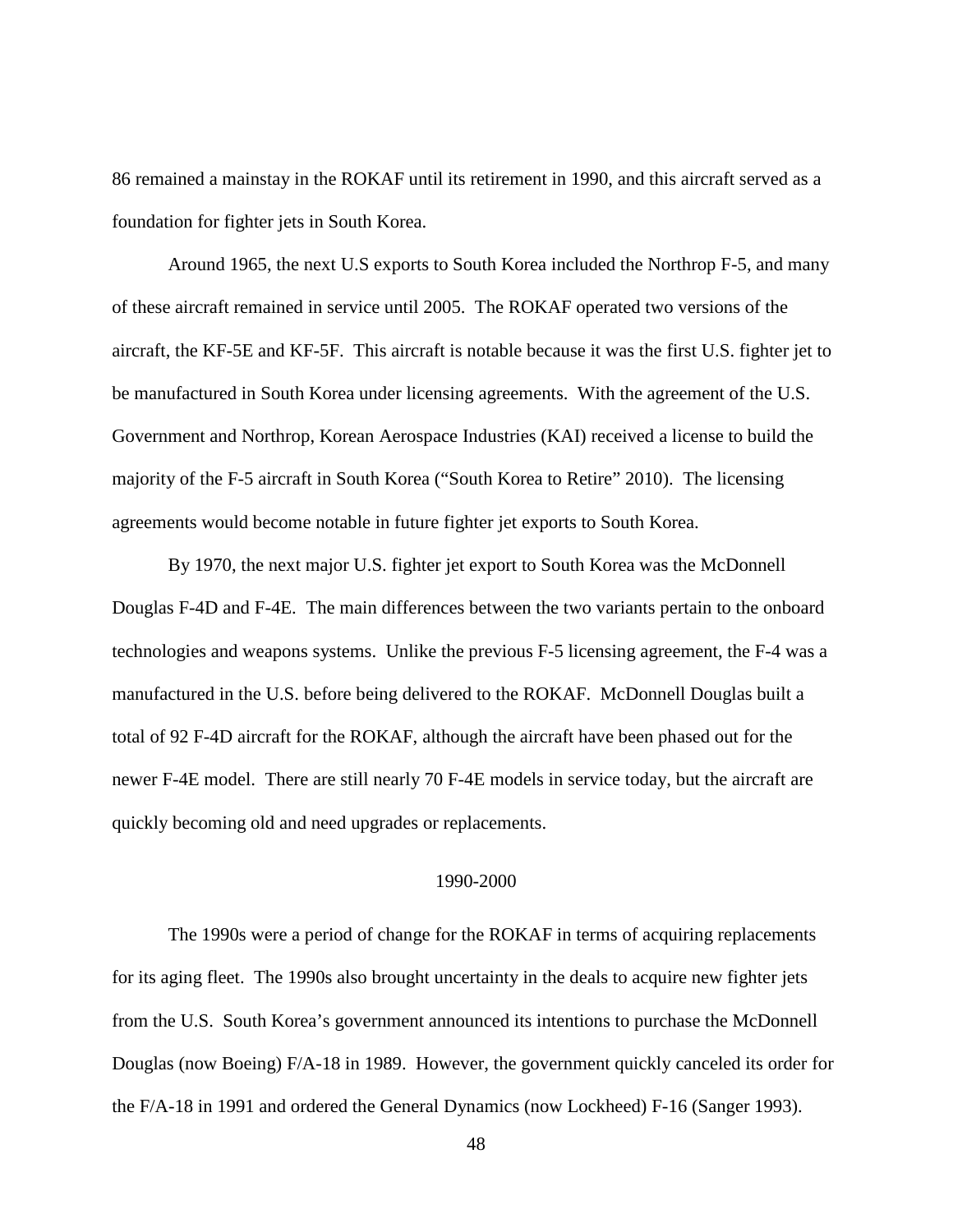South Korea's Board of Audit and Inspection discovered large money transfers to South Korean officials responsible for the order (Sanger 1993). Did the money come from General Dynamics? The investigation did not disclose where the money originated, but the official South Korea government response to the F-16 order was a reevaluation of the contractual terms of the 1989 F/A-18 agreement (U.S. General 1991, 1). There were apparent misunderstandings concerning the exact terms and payments of the original F/A-18 deal, and South Korea thought it would be better to look at other options such as the F-16.

On July 8, 1991, the U.S. Government approved an agreement to sell 120 F-16C/D fighter jets to South Korea. The aircraft were purchased to provide direct support to the ROKAF's existing fleet of F-4 and F-5 aircraft. The deal was worth a total of \$5 billion, but only the first 12 aircraft would be built and exported from General Dynamics's manufacturing facility in Texas (Towle 1992, B1). Subsequent F-16 purchases would have a stipulation for local production by South Korean companies. Lockheed licensed the production of later aircraft to KAI in South Korea, which were called the KF-16. Although the aircraft's design was the same as the U.S. F-16C/D, KAI made significant changes to the onboard weapons systems, software, and other parts of the aircraft. The 1990s were known for a constant stream of new F-16 deliveries to the ROKAF.

### 2000-Present

Since 2000, South Korea entered another period of renewal for its air force. The ROKAF operated the aging McDonnell Douglas F-4 and Northrop F-5, and it was in a position to renew its fleet with newer fighter jets. The South Korean government purchased 20 F-16 aircraft from Lockheed in mid-2000 to provide immediate replacements for the oldest aircraft in the fleet.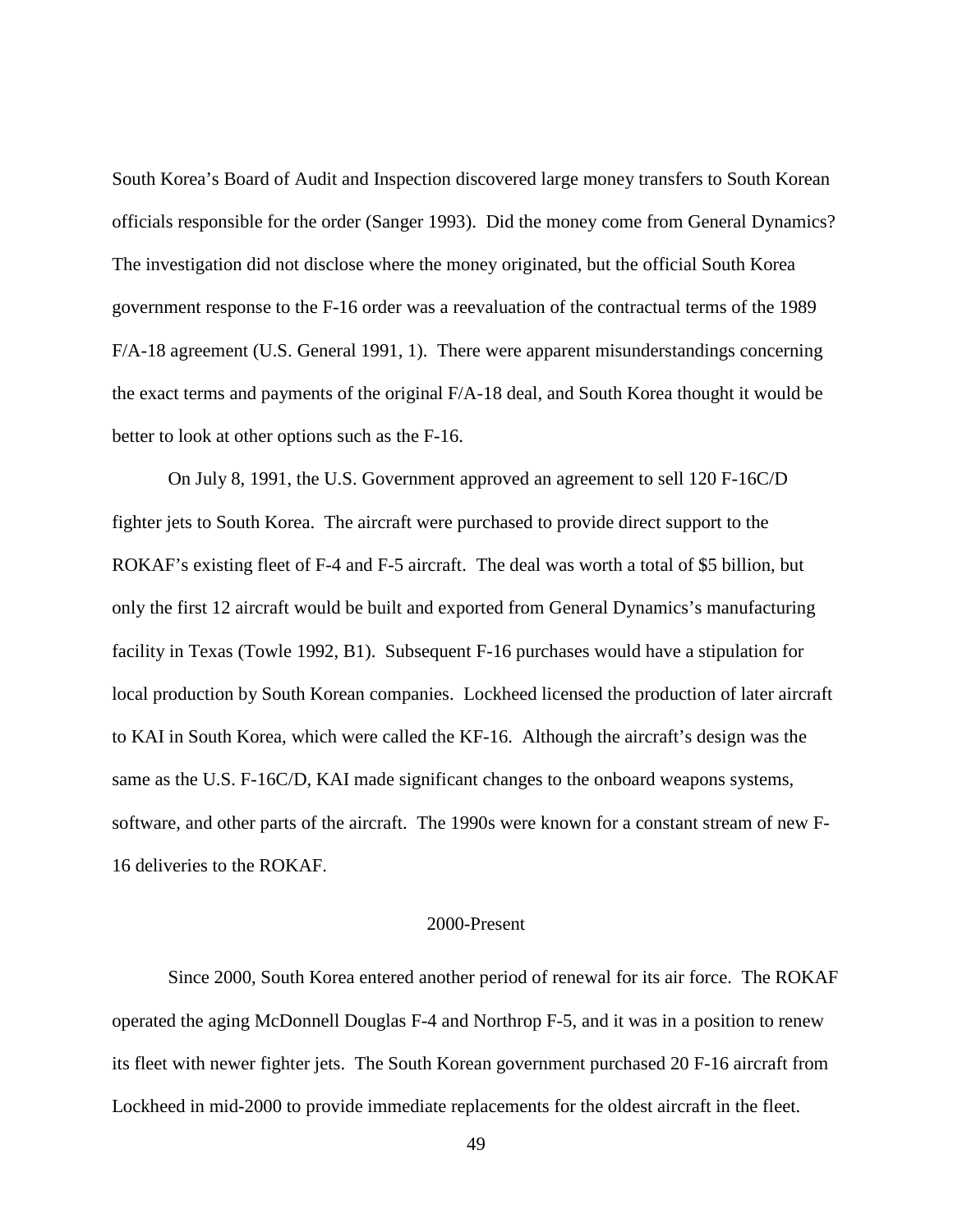Even though Lockheed and KAI worked together on the production of the F-16, the order would still bring \$800 million to Lockheed. The 20 F-16 orders would be the last batch of the aircraft's production in South Korea (Fairbank 2000, 1D). However, South Korea began looking at upgrades for its fleet of older F-16 aircraft from the 1991 deal. U.S. defense companies had interest in selling upgrades to South Korea, most notably Northrop Grumman and Raytheon (Trimble 2011a). In 2011, the two U.S. companies submitted bids for delivering upgraded radars to the ROKAF F-16s. Lockheed is interested in providing overall upgrades to the ROKAF's 134 F-16 aircraft, but BAE Systems of United Kingdom aims to compete against Lockheed for the upgrades (Sung-ki and Minnick 2012, W1). Usually, Lockheed and the U.S. Government get an upper hand on arms exports to South Korea, but the South Korean government is looking to drive the price down by making the contracts more competitive.

In addition to aircraft upgrades to the F-16 fleet, South Korea's government and the ROKAF narrowed down its search for a next generation fighter jet, preliminarily called the FX-I program, during this period. The Boeing F-15 was a top contender, but there were also European contenders such as the Eurofighter Typhoon and Dassault Rafale Mk 2 (Tae-hoon 2012). South Korea's government also considered Russia's Sukhoi Su-35 (Tae-hoon 2012). In 2002, South Korea made the final decision for its FX-I program by ordering 40 F-15K with an estimated total price of \$3.6 billion. South Korea then looked at the next stage of its fighter jet purchases, the FX-II program. Instead of choosing an entirely new type of fighter jet, South Korea would later order an additional 20 F-15K in 2008 (Wallace 2002, C1). Boeing agreed to split the production of the F-15K with KAI on a percentage-based scale, with 40% of the parts and 20% of the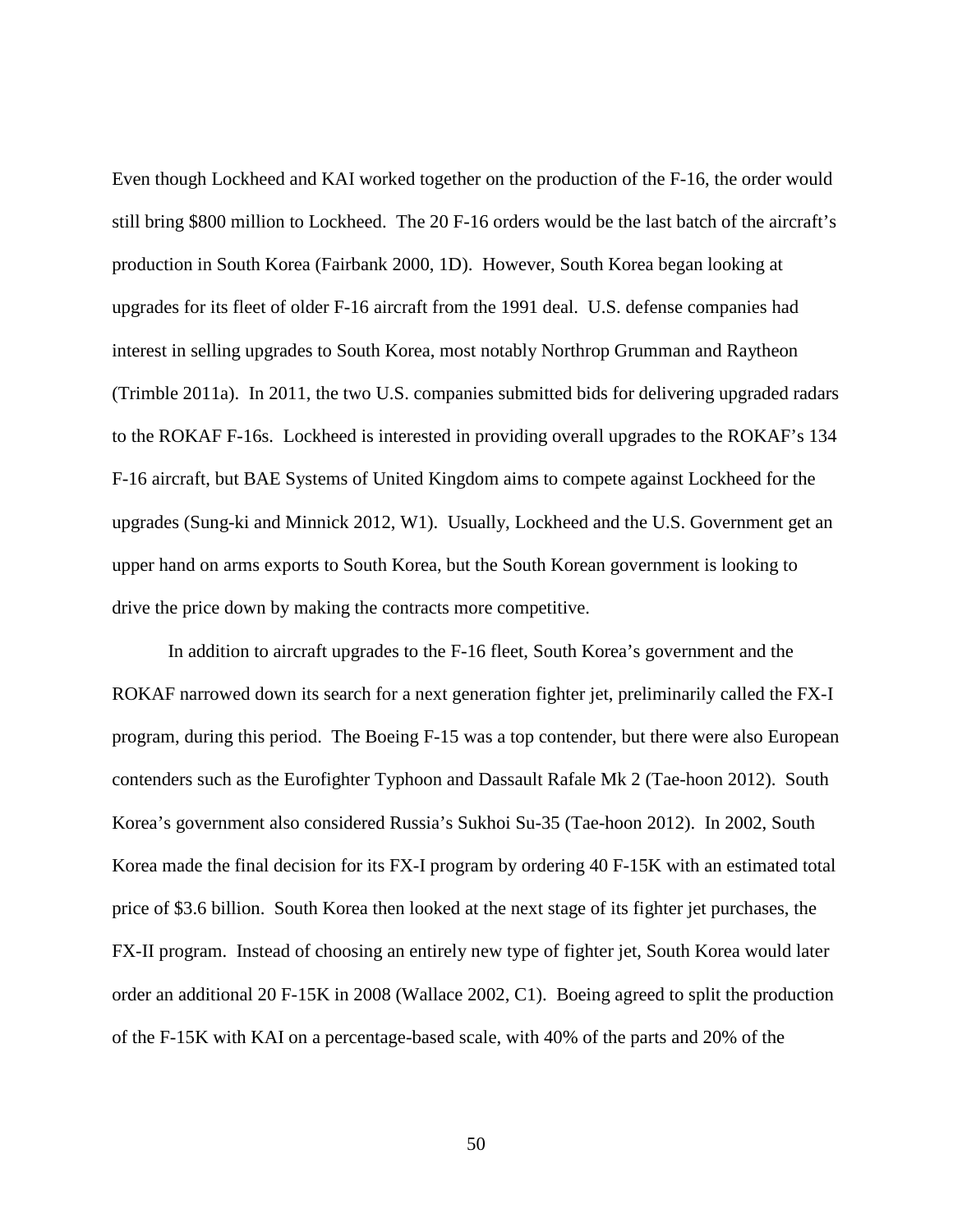assembly process belonging to KAI ("Trade Offsets" 2011). Boeing would conduct the majority of the F-15K's manufacturing in the U.S. at its St. Louis factory.

With the F-15K assembly underway, South Korea began looking at stealth fighter jets for the next stage of its air power, the FX-III program. The main U.S. contenders are the Lockheed F-35 and the Boeing F-15SE. Korea's Defense Acquisition Program Administration (DAPA) also listed the Eurofighter Typhoon and Sukhoi T-50 PAK-FA as contenders. Russia's Sukhoi pulled its T-50 out of contention by not submitting a bid for the request (Tae-hoon 2012). Lockheed's F-35 is still under development with the assistance of several foreign countries such as Great Britain. The F-35 would offer compatibility with USAF and JASDF F-35 aircraft in the region. Boeing's F-15SE, also under development, is touted as an upgrade to the existing F-15 platform. The F-15SE features the prominent addition of stealth technologies along with the proven performance of the existing F-15. The F-15SE would also offer some compatibility with existing F-15 models in the region. The European Eurofighter Typhoon and Russian Sukhoi T-50 PAK-FA proved to be the largest non-U.S. contenders. A downside to the European and Russian contenders is a lack of compatibility with the U.S. and other regional forces that do not operate European and Russian fighter jets. South Korea is still evaluating the different options for its FX-III fighter jet, but the most likely contender is the U.S. F-35. If chosen, the F-35 deal for 60 jets would be worth \$7 billion (Sung-ki 2012, 16).

# The Case for Sales to South Korea

As witnessed by the history of fighter jet exports to South Korea, the U.S. policy toward the issue is open to a range of fighter jet types and manufacturing agreements. Generally, U.S. policy allowed South Korea to purchase what it wanted from U.S. defense companies. South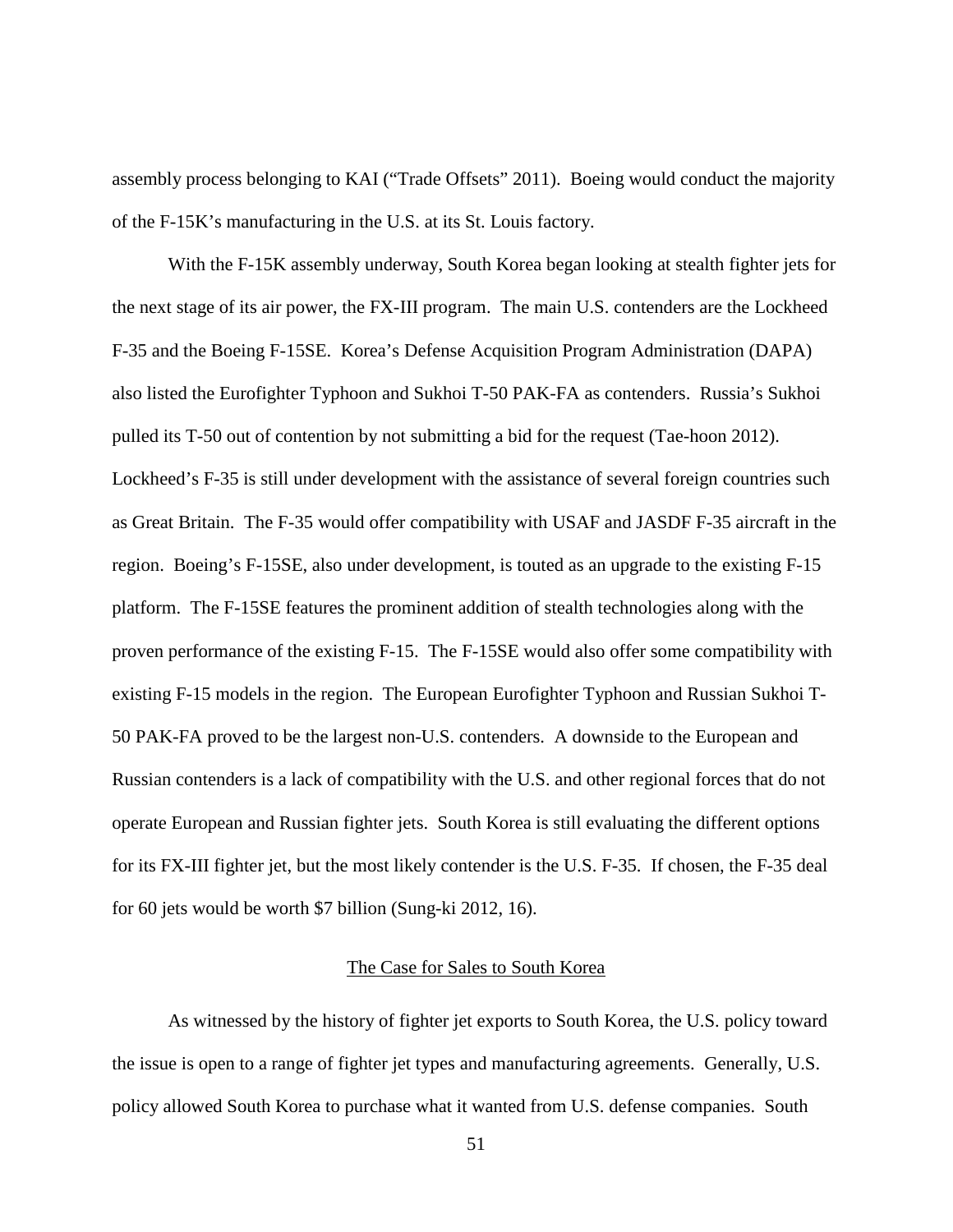Korea was not highly interested in the controversial F-22 program, and it opted to examine less controversial programs for its next generation fighter jet. Since 1990, U.S. policymaking concerning fighter jet exports to South Korea revolved around the F-15, F-16, F-35, and F-15SE programs. These programs did not stir up heated debate as with the F-22, but the debates within the U.S. Government remain important parts of U.S. policy in East Asia.

## Domestic Factors

### Decisions by the Executive Branch

The F-16 exports to South Korea in 1991 did not conjure any large presidential actions. The presidential administration kept a low profile in the discussions of policy and did not take a public stance on the issue. Prior to 2002, there were also no signs of the Executive Branch visibly pressuring South Korea to order the Boeing F-15 (Dine 2002, C1). The Clinton administration had initially cut all new domestic orders for F-15s from the U.S. federal budget in 2000 (Dine 2000, A1). This action raised concern within Boeing and Congress due to the jobs that could be lost from a lack of purchases. As the Bush administration came into office in 2001, the president did not take a public position on the issue of F-15 exports to South Korea. The issue of fighter jets was a touchy subject among South Korean government officials, and the Bush administration was careful to avoid putting public pressure on South Korea to choose the F-15. Discussions about the subject were kept behind closed doors, and officials from the White House declined to answer questions about the nature of the issue (Dine 2002, C1). Thus, it is difficult to evaluate the viewpoints of the Executive Branch regarding the F-15, but assumptions about the administration's approval of the sale are possible since the deal received approval.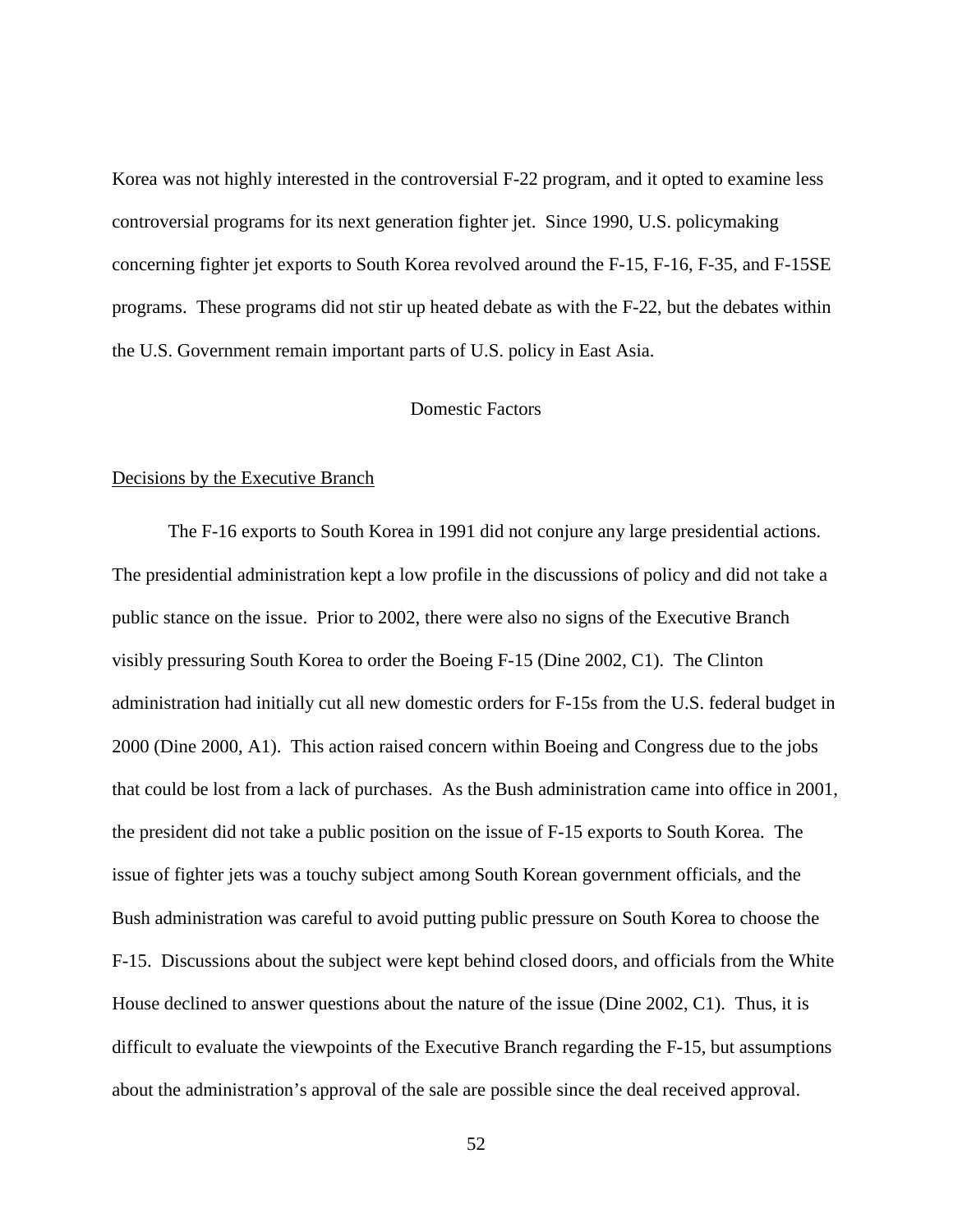While the Obama administration has not made any official statements regarding the export of the F-35 to South Korea, the Defense Department has already begun discussing details of the F-35 with the South Korean government. The discussion is a routine event that involves the Defense Department sharing specific details of an aircraft's performance and capabilities that are typically not shared publicly. The Defense Department ensures the information does not compromise U.S. national security, but at the same time, it wants to provide relevant information to prospective buyers such as South Korea. Although a routine process, the sharing of information was a sign of the Executive Branch's interest in the F-35 deal. It marked a first step toward the possible export of F-35 aircraft to South Korea.

### Decisions by Congress

In 1991, the House Foreign Affairs Subcommittee convened to discuss the terms of F-16 exports to South Korea. Some legislators raised questions about the benefits to the U.S. in terms of the economy and national defense. Rep. Richard Gephardt (D-MO), the House Majority Leader, criticized the agreement because it would allow South Korean companies to manufacture major components of the F-16 at the expense of American jobs (Koenig 1991, 9D). He was also concerned that allowing foreign manufacturing of the F-16 would compromise confidential information and technologies (Koenig 1991, 9D). An official from the Pentagon rebuffed Rep. Gephardt's statement by claiming the U.S. Government did everything necessary to protect American jobs and technological secrets (Koenig 1991, 9D). Congress continued to debate the issue of aircraft production, and some members rejected the proposal to build only the first 12 F-16s in the U.S. Despite the objections to the terms of the agreement, there were also many supports of the sale. Representative Pete Geren (D-TX) argued in favor of selling the aircraft to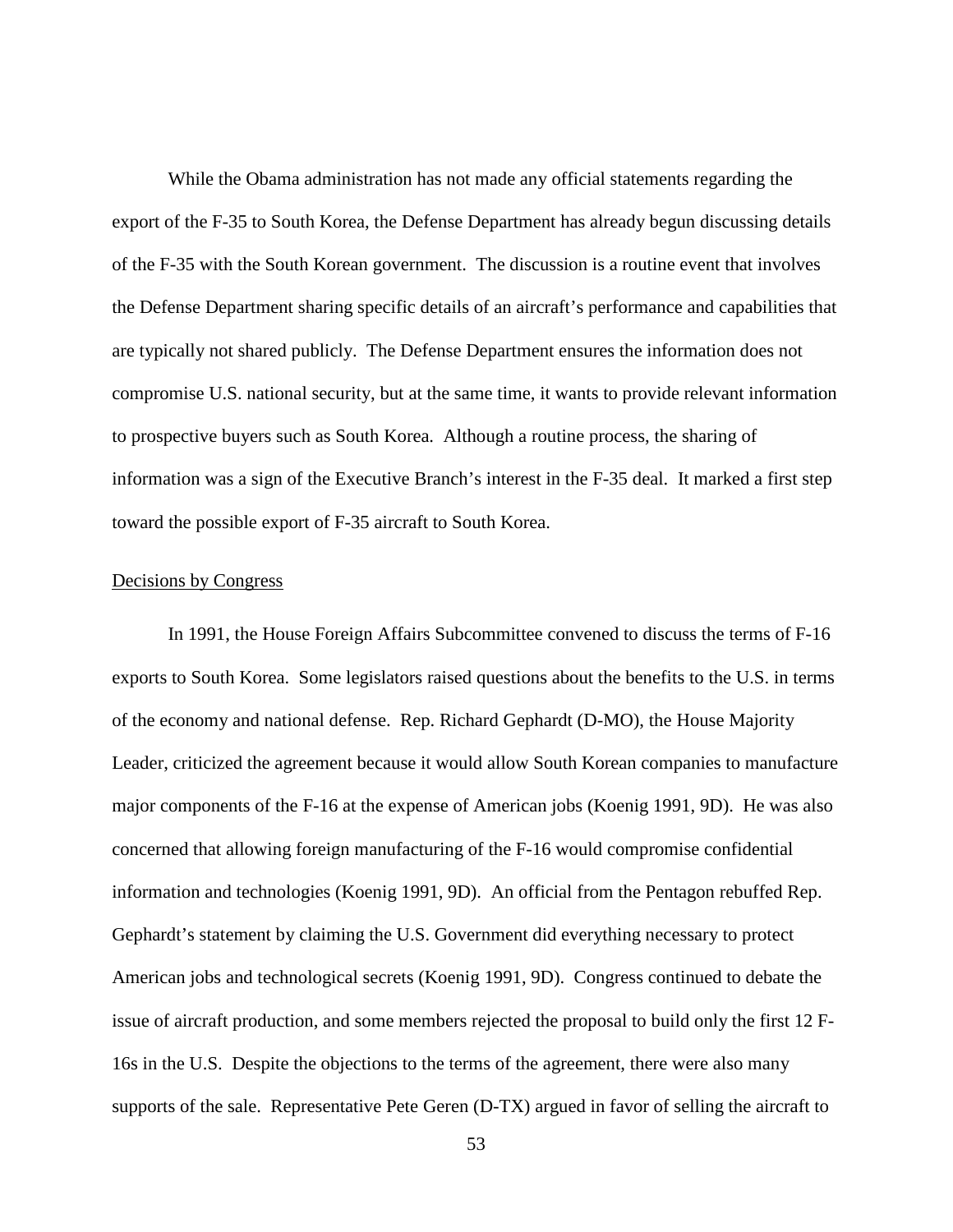South Korea. Since Rep. Geren was from Texas, General Dynamics had a significant presence in the state and operated the F-16 manufacturing facility in Fort Worth, Texas. Therefore, Rep. Geren may have developed his argument in favor of his constituents in the defense industry. After the back and forth debating, Congress approved of the deal to sell 120 F-16 fighter jets to South Korea in 1992 (Towle 1992, B1).

With the settlement of the F-16 agreement, Congress held discussions about possible Boeing F-15 exports to South Korea in 2002. The F-15 deal had strong support in Congress from the Missouri delegation. Senator Christopher Bond (R-MO) and Senator Jean Carnahan (D-MO) were the most vocal supporters of F-15 exports within Congress (Dine 2001, C1). Both Sen. Bond and Sen. Carnahan pressured the Bush administration to work on a deal amid a South Korean government delegation visit to Washington D.C. The Missouri Senators were especially concerned about maintaining jobs at Boeing's F-15 manufacturing facility in St. Louis. As domestic orders for the F-15 were nearing an end, an order from South Korea would keep 5,000 people employed (Dine 2001, C1). In addition to the strong support from Missouri's U.S. Senators, other members of Congress pledged to support a deal to export the F-15 to Korea. Senator Durbin (D-Ill), Representative Akin (R-MO), Representative Clay (D-MO), Representative Gephardt (D-MO), and Representative Blunt (R-MO) were among the other vocal supports of the deal (Dine 2001, C1). On January 18, 2002, Rep. Blunt made an official trip to South Korea along with the House Speaker Dennis Hastert and U.S. Ambassador Thomas Hubbard to meet with top officials from South Korea's government (Quaid 2002). In contrast to the Executive Branch's unwillingness to put pressure on the South Korean government regarding the F-15 purchase, the congressional delegation discussed the issue openly with South Korea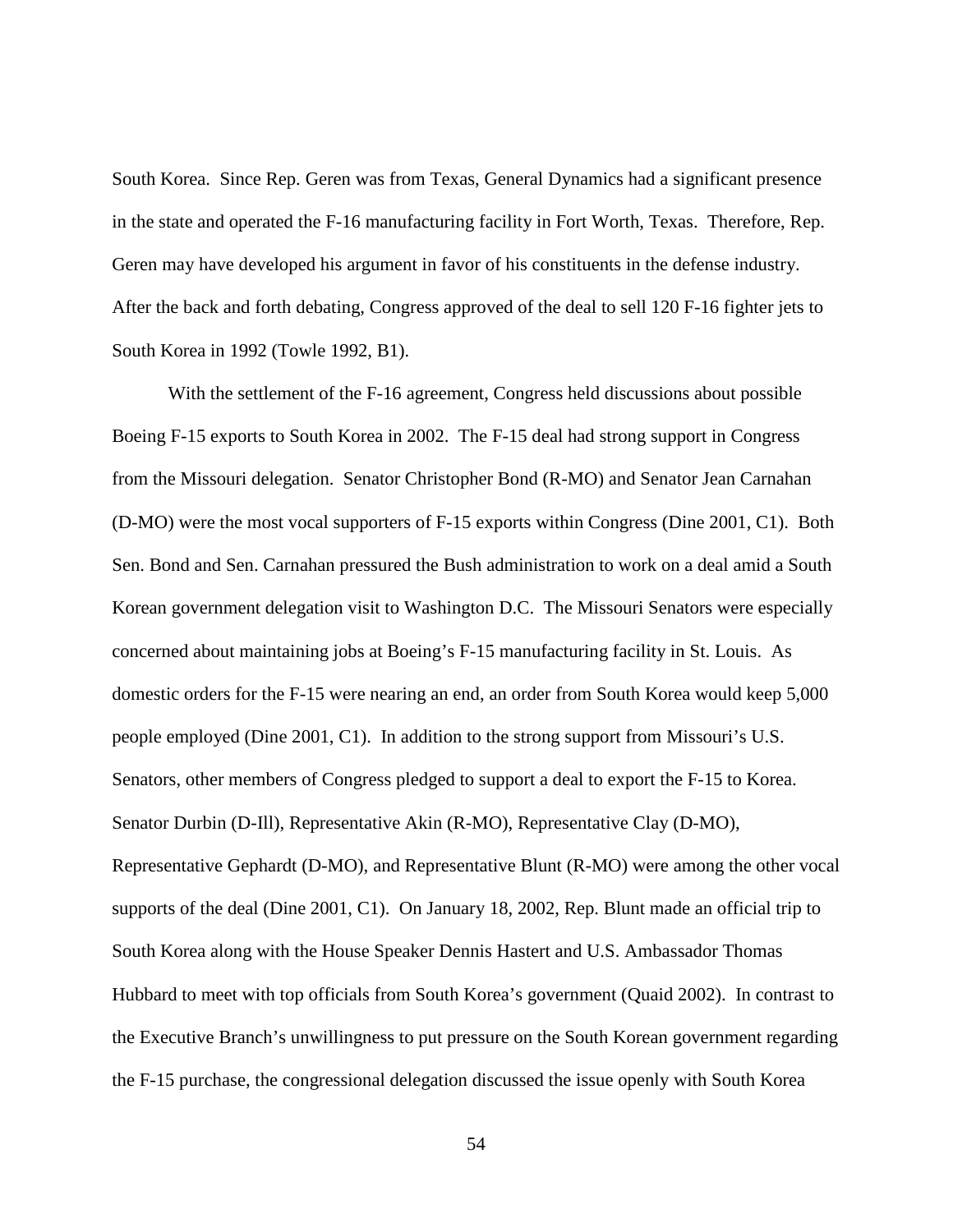President Kim Dae-jung and officials from South Korea's Ministry of Defense. Following the meeting, Rep. Blunt commented on positive reactions about the F-15 deal from the South Korean government (Quaid 2002). In April 2002, Congress approved of the deal to export 40 F-15 fighter jets to South Korea.

In 2012, Congress began debating the next generation fighter jet exports to South Korea. The F-35 was the top contender discussed among U.S. officials. Domestic funding for the F-35 brought mixed opinions among members of Congress due to its rising costs and program delays. Exports to foreign countries carry much debate depending on the country, but in South Korea's case, Congress appears ready to approve of a deal if the South Korean government decides to buy the F-35.

### **Lobbying**

Before Lockheed acquired General Dynamic's fighter jet programs in 1993, General Dynamics lobbied members of Congress for the sale of F-16s to South Korea. General Dynamics contributed \$13,000 to Representative Pete Geren (D-TX) in 1990, which makes him the largest congressional receiver of contributions from the company ("General Dynamics: Recipients"). Fellow Texas Congressman Charles Wilson (D) received \$10,000 from General Dynamics in 1990 ("General Dynamics: Recipients"). Since Texas was the home of General Dynamics' F-16 assembly line, it was prudent for the company to contribute the most money to the home-state candidates. In addition to specific members of Congress, General Dynamics contributed to several key congressional committees. Both the House and Senate Armed Services Committees and Appropriations Committees were the two largest receivers of money from the General Dynamics political action committee in 1990 ("General Dynamics: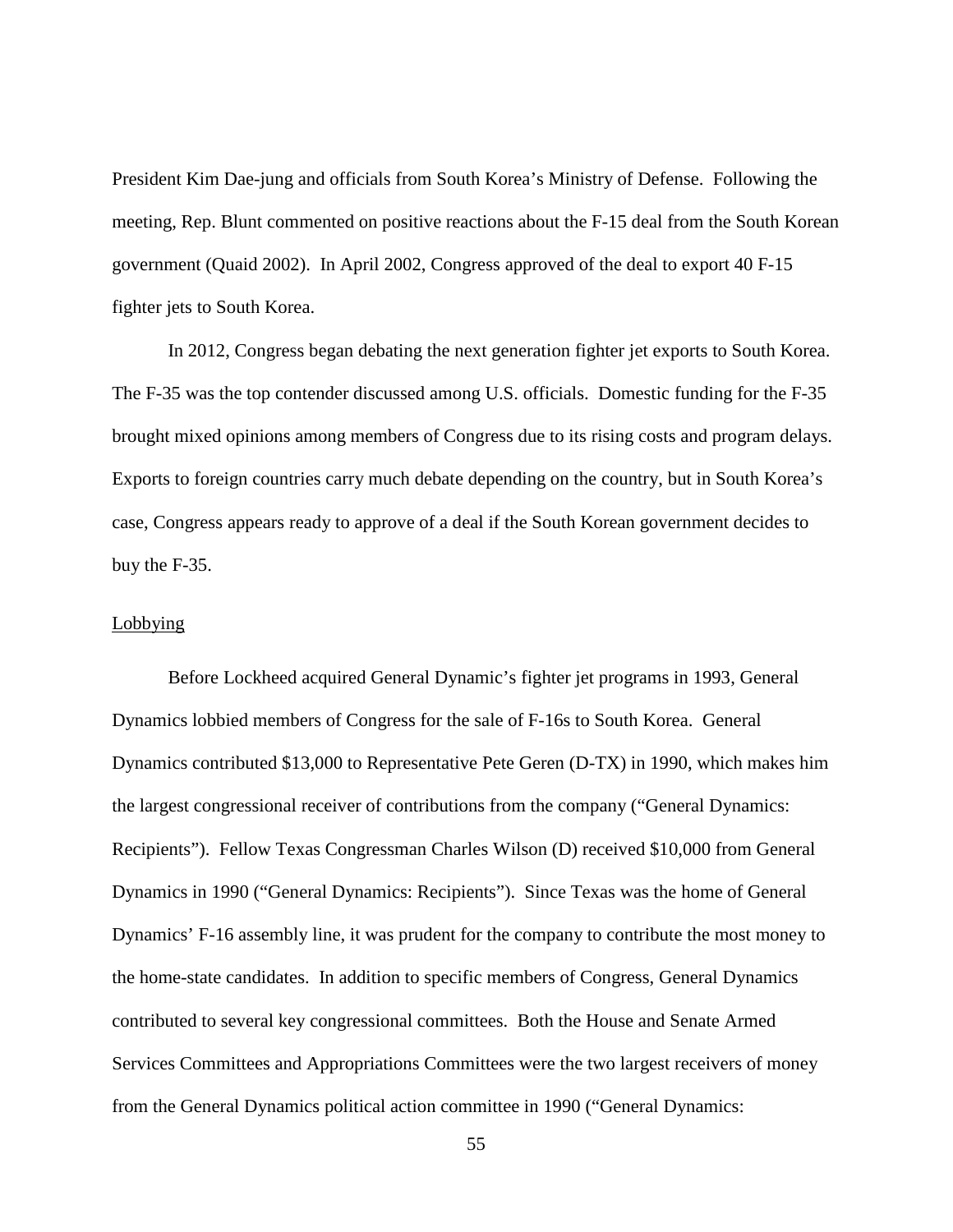Congressional"). While most of the money to these committees relates to domestic defense initiatives, the House Committee on Foreign Affairs and the Senate Committee on Foreign Relations deal with the exports of arms. The House Foreign Affairs Committee ranked as the seventh largest committee recipient, while the Senate Foreign Relations Committee ranked as the thirteenth largest committee recipient from General Dynamics in 1990 ("General Dynamics: Congressional"). The committees dealing with foreign relations did not receive as large contributions compared to the domestic appropriations and defense-related committees. Nevertheless, General Dynamics was a large contributor to Congress and it may have influenced Congress to approve of the 1992 deal to export 120 F-16 fighter jets to South Korea.

Since the approval of F-16 purchases, the next major source of lobbying involves the F-15 export agreement in 2002. The Boeing Company, the producer of the F-15, took stage in its efforts to persuade U.S. officials on exporting the F-15 to South Korea. During the 2002 election cycle, Senator Ted Stevens (R-AK) received \$34,000 in contributions, making him Boeing's largest recipient of campaign funds ("Boeing Co"). Sen. Stevens was a ranking member of the Appropriations Committee, which made him a prime person to assist Boeing's efforts for domestic orders. Missouri's congressional delegation also received large amounts of money from Boeing. Boeing's F-15 manufacturing is located in St. Louis, Missouri, and the company emphasized the need for exporting the aircraft to countries like South Korea. Any exports of the F-15 would allow Boeing to employ 5,000 employees at its St. Louis facility and draw funding into the area. Therefore, Rep. Gephardt received \$26,400 from Boeing in 2002, making him the third largest recipient of campaign funding from Boeing ("Boeing Co"). Sen. Carnahan, Rep Akin, and Rep. Blunt each received about \$10,000 worth of campaign contributions from Boeing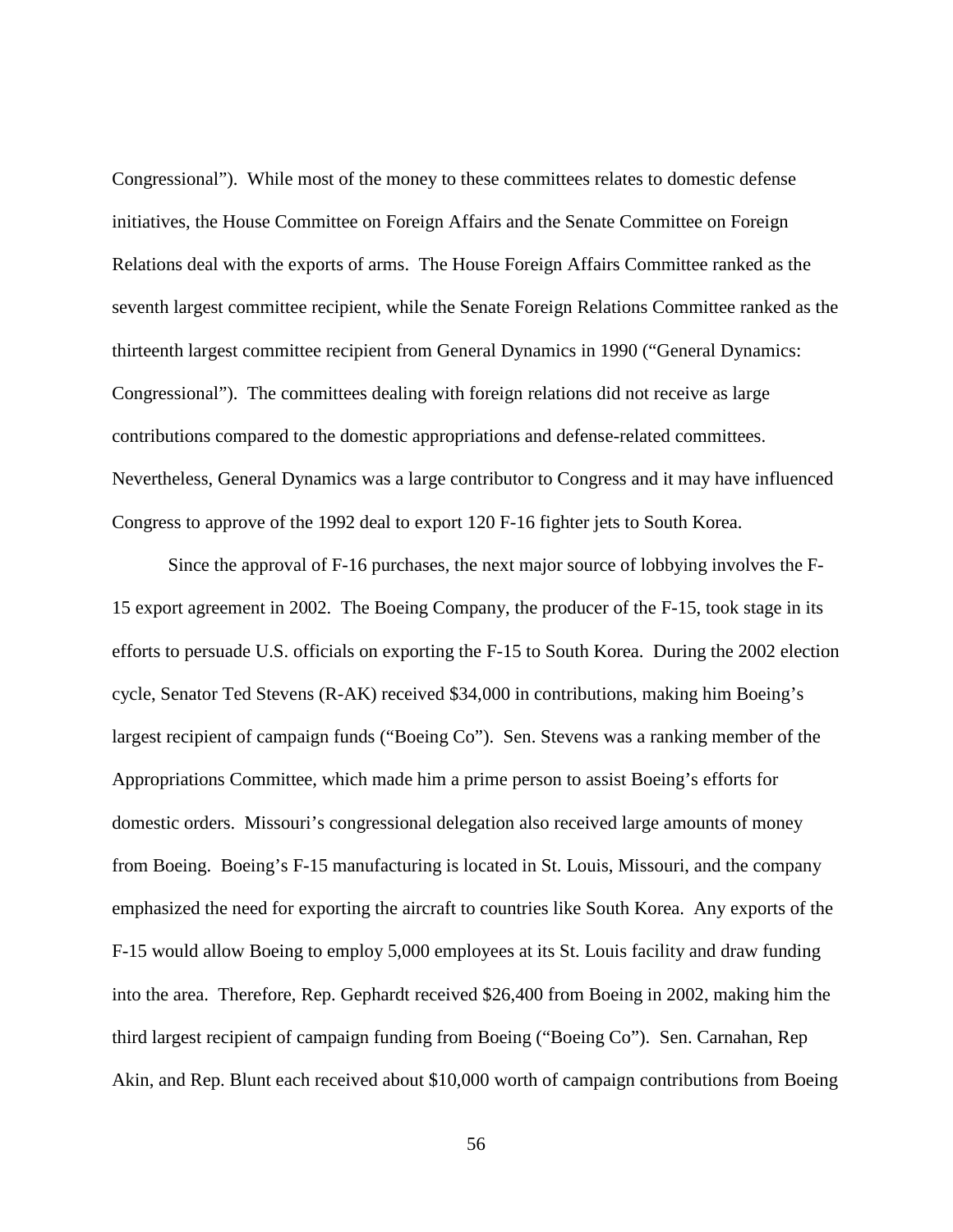in 2002 ("Boeing Co"). The congressional delegates from Missouri were the strongest supporters of exporting the F-15 to South Korea. Each of the candidates met with officials from the White House to discuss the export plan. Some of the congressional delegates even made overseas trips to South Korea in 2002 to discuss the F-15 program with South Korea's president and officials from the Defense Ministry (Quaid 2002). Boeing's contributions to federal lawmakers have been influential in getting the F-15 export deal approved.

The latest form of lobbying involves South Korea's search for a next generation fighter jet. U.S. defense companies have shown interest in selling the latest fighter jets to South Korea. Lockheed Martin set a goal of selling 500 F-35 fighter jets to Asia, and South Korea was one of the prime candidates to help the company meet its goals ("Lockheed Martin Aims" 2008). Following Japan's purchase of the F-35 in 2012, Lockheed set its sights on selling the aircraft to South Korea. While selling more aircraft certainly generates revenue for the company, one key reason for Lockheed's ambitions to sell the aircraft to foreign customers is the fact that the unit cost per aircraft will decrease. The F-35 in particular is plagued with rising costs and program problems, and exports will help offset these rising costs. Lockheed is using the cost issue as a selling point to congressional leaders who are concerned about the U.S. budget for the F-35. Lockheed also provides significant financial support to members of Congress involved with arms exports to South Korea. Lockheed contributed over \$200,000 to the campaigns of U.S. Representative Kay Granger (R-TX) since 1997 ("Kay Granger Campaign"). Lockheed has a significant presence in Texas with the F-16 and F-35 assembly lines. Rep. Granger is a strong supporter of the F-35 in spite of the program's difficulties. As South Korea seriously considers the F-35 for its next generation fighter jet, Rep. Granger has an established track record of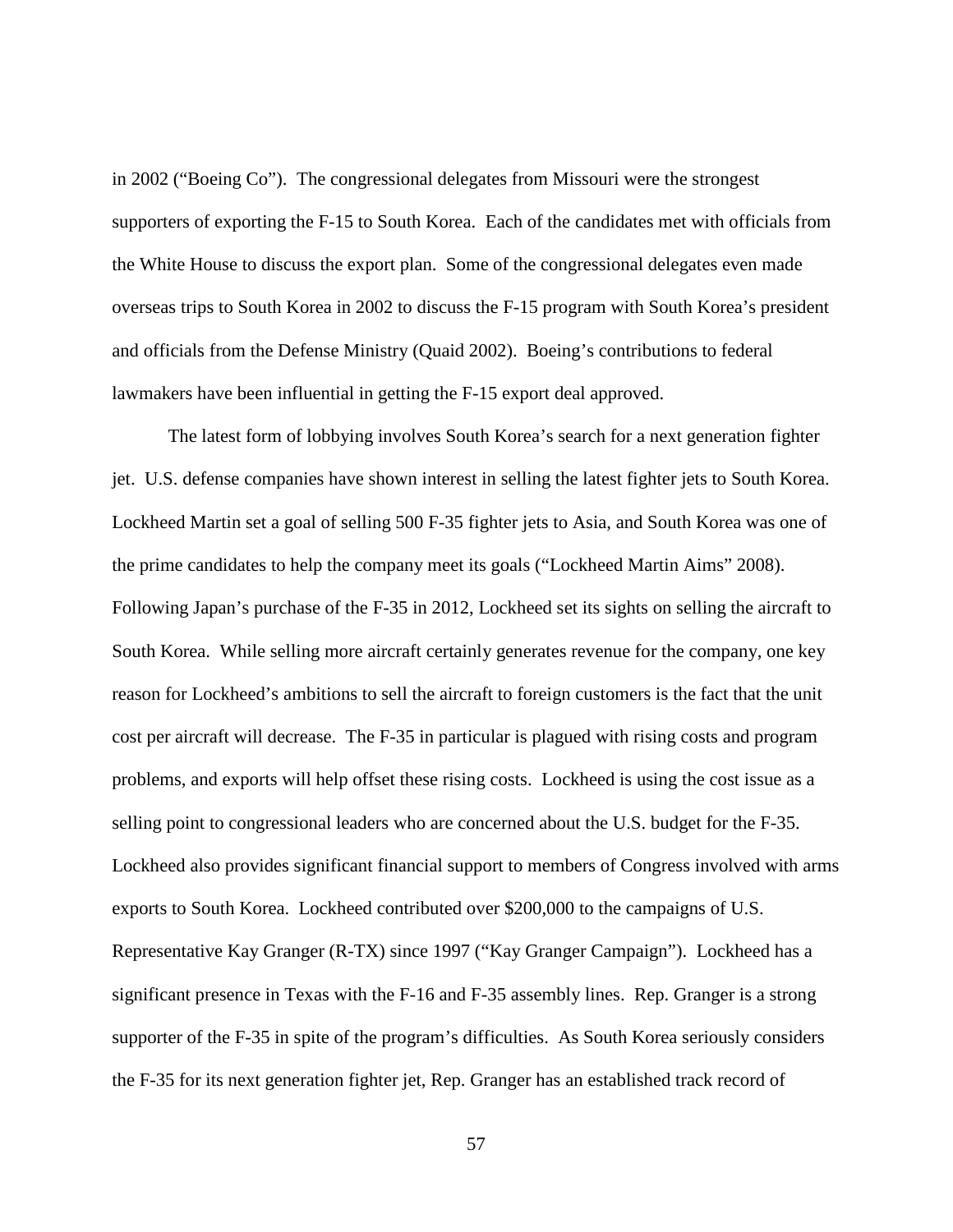supporting legislation that favors Lockheed's interests. Rep. Granger has already sponsored legislation in favor of F-16 sales to Taiwan, and she appears willing to support fighter jet sales to South Korea.

### International Factors

Since the outbreak of the Korean War, the main foreign threat to South Korea is North Korea. South Korea has remained a close ally to the U.S. in terms of diplomatic and defense ties. The U.S. shows its commitment to South Korea by stationing 28,500 service personnel stationed in the country, and the U.S. also operates several large air force bases in Kunsan and Osan. Fighter jets from both the USAF and ROKAF operate from Kunsan Air Base in Gunsan, South Korea. Kunsan Air Force Base is home to the ROKAF's 38th Fighter Group that flies mainly F-16 aircraft. While it does not contain a ROKAF fighter group, Osan Air Force Base is used by the USAF and it is the home of the ROKAF Operations Command.

U.S. fighter jets play a vital role in defending South Korea from the threat of North Korea. North Korea's air force has roughly twice as many aircraft as the ROKAF, but the aircraft are not as capable as the ROKAF. Most of North Korea's fighter jets were imported from its allies, Russia and China, and tend to be considerably older than ROKAF fighter jets. North Korea possesses newer versions of the Russian MiG-29, which protect the country's most vital areas in Pyongyang. Generally, North Korea's air force has a quantitative advantage, but South Korea's air force has a qualitative advantage when operating alongside the USAF.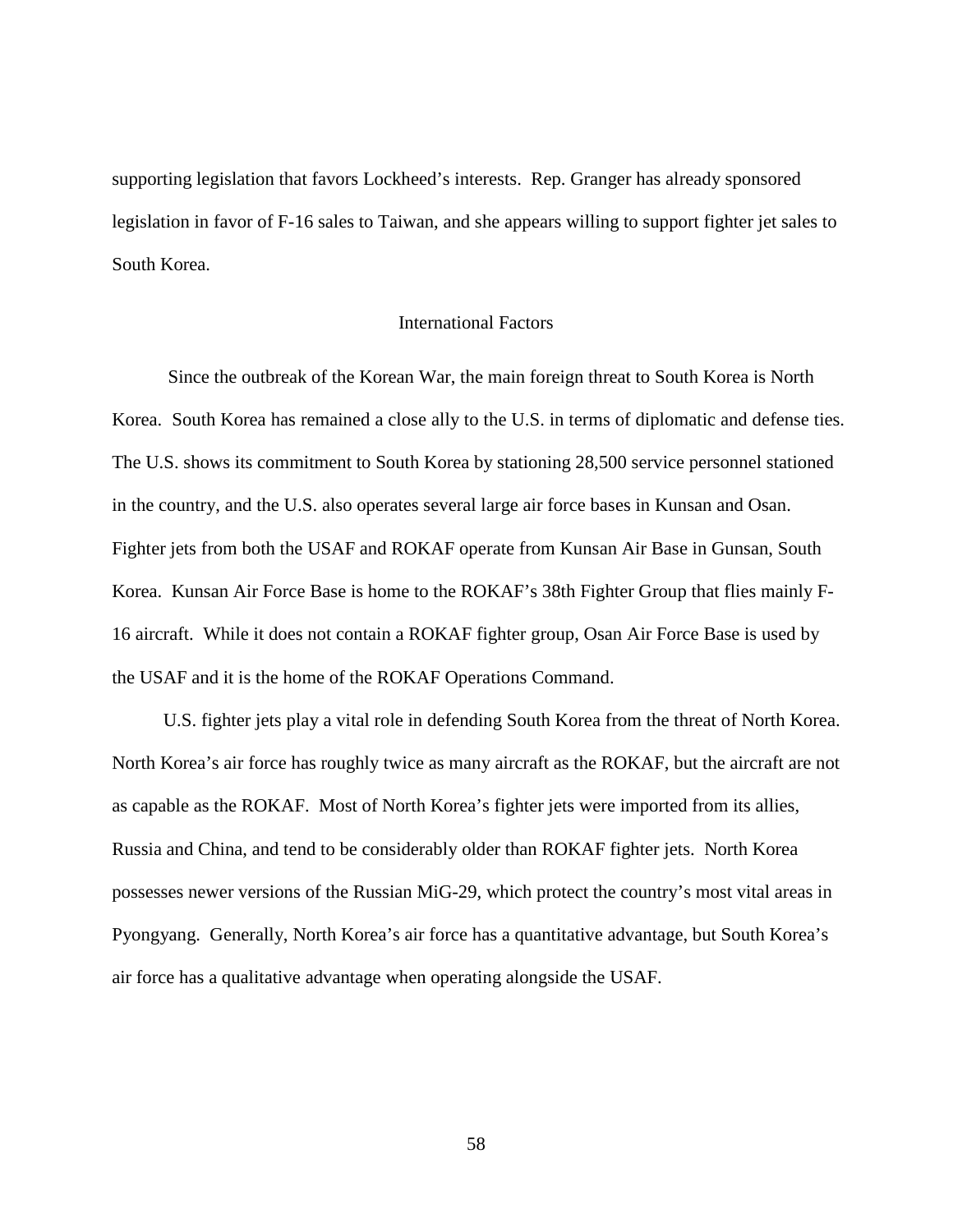## Foreign Threats

Ever since the Korean War, South Korea faces the persistent threat of its closest neighbor, North Korea. With the division of the Korean peninsula, the two countries share a border that is highly fortified, and even little incursions have the risk of escalating. Moreover, the capital of South Korea, Seoul, is located within range of North Korean artillery fire. Since Seoul is the economic hub of South Korea, any type of attack on the city has the risk of damaging the country's economy. For the most part, fighting between the two countries remain scarce despite both sides having a hair trigger. Isolated incidents such as defections from the North into the South have raised tensions, but no outbreak of war has occurred since the signing of the armistice in 1953. One of the highest points of tension was the Yeonpyeong Island shelling in November 2010. The attack caused the deaths of two South Korean civilians and two members of the military. Under a United Nations agreement, the U.S. is obliged to assist South Korea in the event of an attack by North Korea. Therefore, the U.S. responded with a show of military power off the coast of Korea. This show of force focused on naval power, but the U.S. aircraft carriers provided aerial support in the region.

While incidents such as defections and the Yeonpyeong shelling are threats to South Korea, the largest threat is North Korea's testing of ballistic missiles and nuclear weapons. While the threat to South Korea had always threatened U.S. interests, this announcement made the threat to the U.S. official. The threat of ballistic missiles and nuclear weapons is also important to South Korea since it does not possess nuclear weapons. South Korea traditionally falls under the U.S. nuclear umbrella in the case of a retaliatory strike. Nevertheless, South Korea aims to have a strong defense against possible attacks by North Korea. This includes the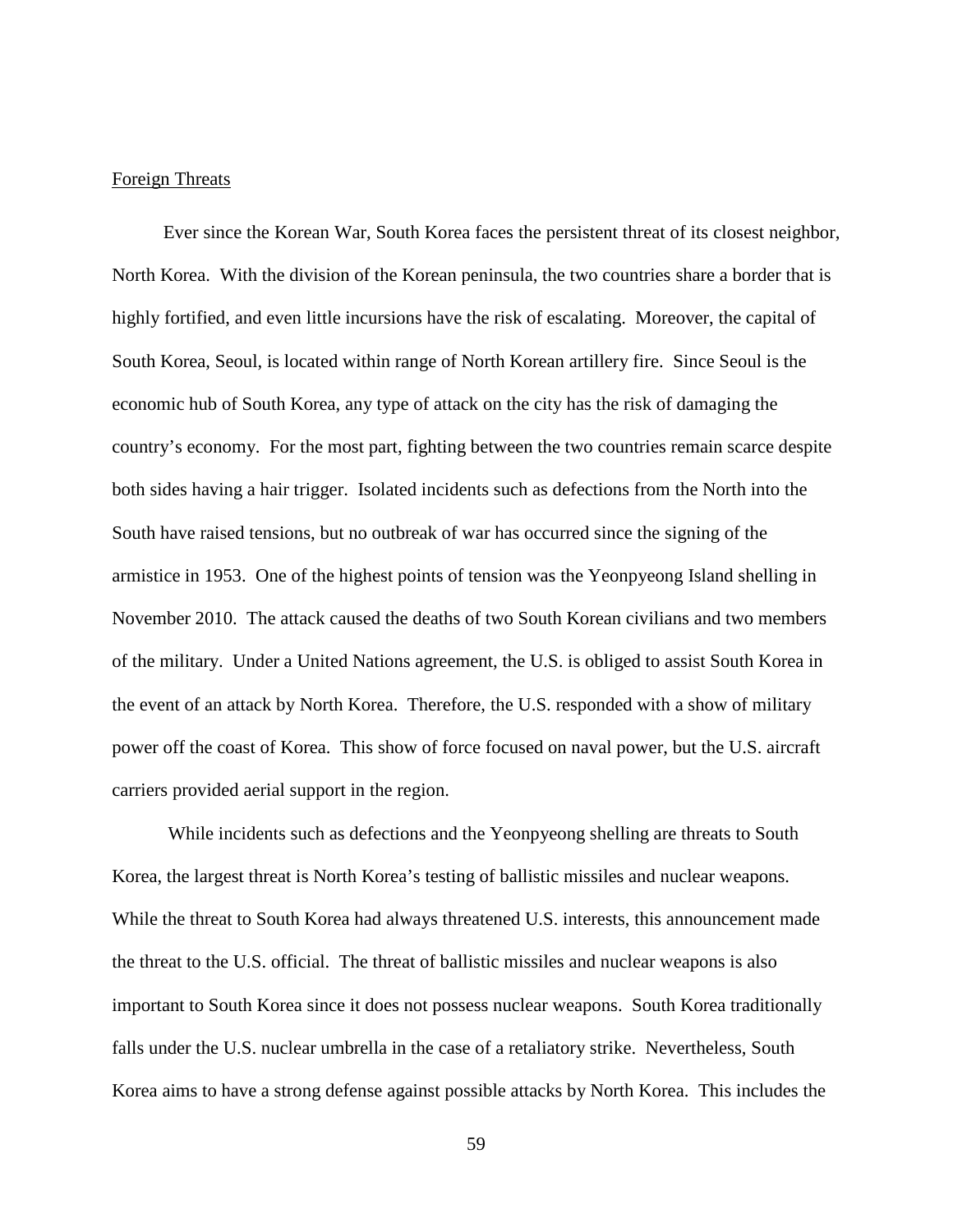mandatory military service of all male citizens as well as investment in the latest military technology including high-tech fighter jets from U.S. defense companies. The U.S. can export the jets to South Korea to provide a deterrent against North Korea and build up East Asia's defenses.

On the air force level, North Korea maintains an air force with fighter jets manufactured by the former Soviet Union and China. The most advanced fighter jet that North Korea operates is the Russian MiG-29, which is roughly equivalent to the U.S. F-15 or F-16 in terms of capabilities. The MiG-29 is limited in number and is responsible for primary air defense around country's capital of Pyongyang. Otherwise, North Korea's fleet of fighter jets is relatively old compared to South Korea's fighter jets. The nature of North Korea's air force gives an impetus for South Korea to continue updating its fleet of fighter jets. However, U.S. policymakers do not put as much thought about North Korea's air force power when compared to North Korea's ballistic missile and nuclear threat. Nonetheless, South Korea has many reasons to purchase U.S. fighter jets, and the U.S. allows the export of its jets to the country.

While not necessarily a threat to U.S. interests in East Asia, South Korea may view Japan's military buildup as a threat to the country (Minnick and Sung-ki 2010, 16). Historic tensions between South Korea and Japan cause leaders in Seoul to remain cautious about Japan's military power. Japan's purchase of F-35 aircraft from the U.S. in 2012 may be a motivating factor for South Korea to purchase a plane with similar capabilities. Therefore, Japan's air force would not outshine South Korea's air force in terms of military power. From a clearly U.S. perspective, leaders and defense companies may not acknowledge the historical tensions between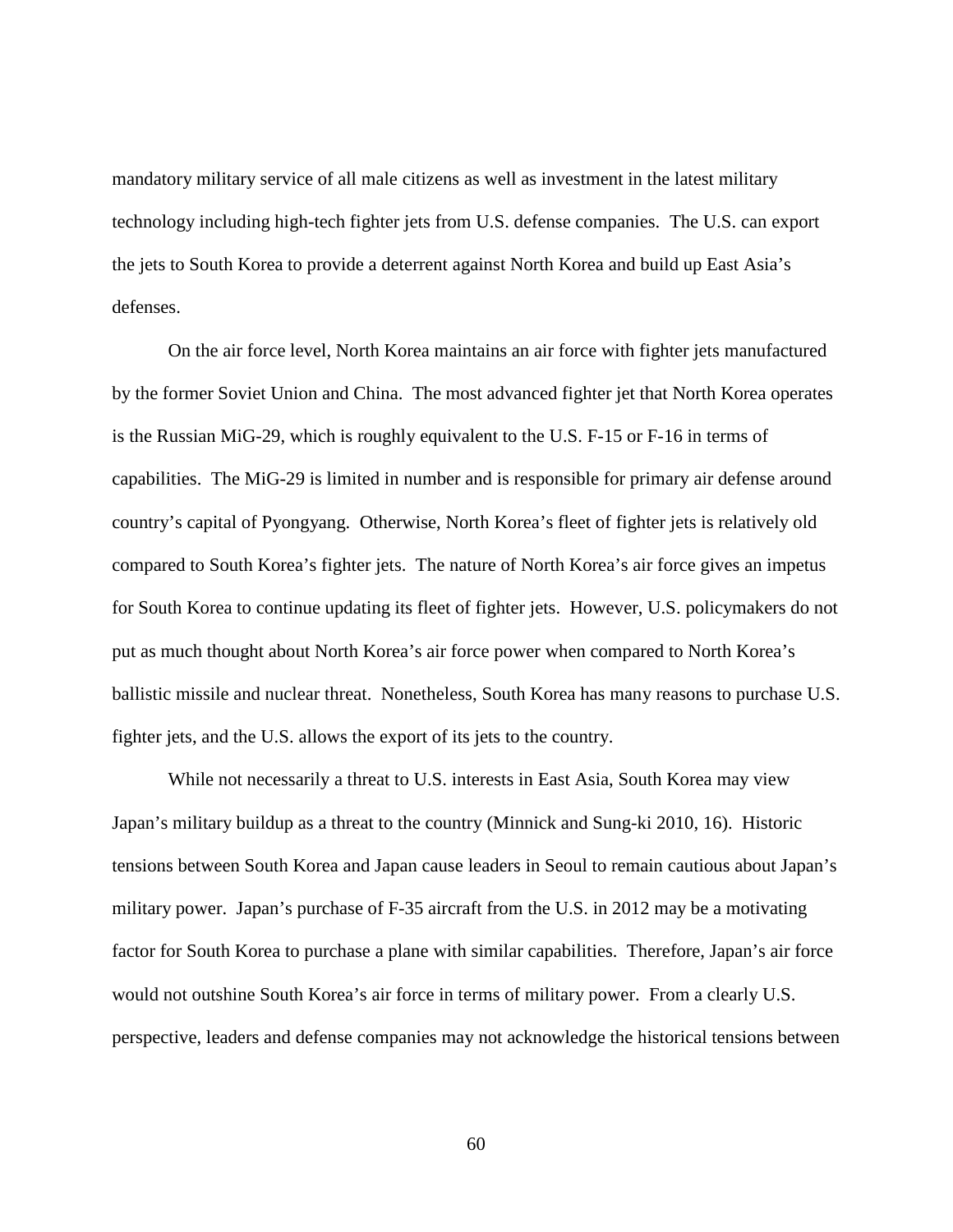South Korea and Japan when constructing fighter jet export policy. The main foreign threat in the minds of U.S. policymakers is clearly North Korea and not Japan.

#### Defense Cooperation

The U.S. and South Korea conduct regular joint military drills to keep their forces ready for any threatening actions from North Korea. In regards to air force cooperation, the two countries operate similar types of aircraft that allow for greater interoperability in joint exercises. Both the USAF and ROKAF operate versions of the F-15 and F-16. These aircraft participate in joint drills, often times in response to a North Korean act aggression such as a missile test or nuclear test. For instance, the U.S. and South Korea held a joint military exercise in the wake of the Yeonpyeong Island shelling in 2010.

In addition to responding to acts of aggression, the USAF and ROKAF hold annual joint military drills called Operation Ulchi Freedom Guardian. In 2011, the joint military exercise lasted from August 16 to August 26 (Glover 2011). The latest drill on May 7, 2012, comprised of fighter jets from both air forces. The joint operation of F-15 and F-16 aircraft in the drills was an opportunity for the USAF and ROKAF to get experience in aerial defense roles. USAF refueling tanker aircraft provided support to the fighter jets, and it allowed the ROKAF pilots to become accustomed to aerial refueling.

In addition to the annual Operation Ulchi Freedom Guardian exercises, the USAF and ROKAF conduct other joint training exercises such as Max Thunder (Herndon 2009). Max Thunder began in 2008 to improve interoperability between the USAF and ROKAF and lower the risk of combat losses (Herndon 2009). These exercises allow airmen from both air forces to cooperate in terms of strategy and tactics. Maintenance training programs are also a part of the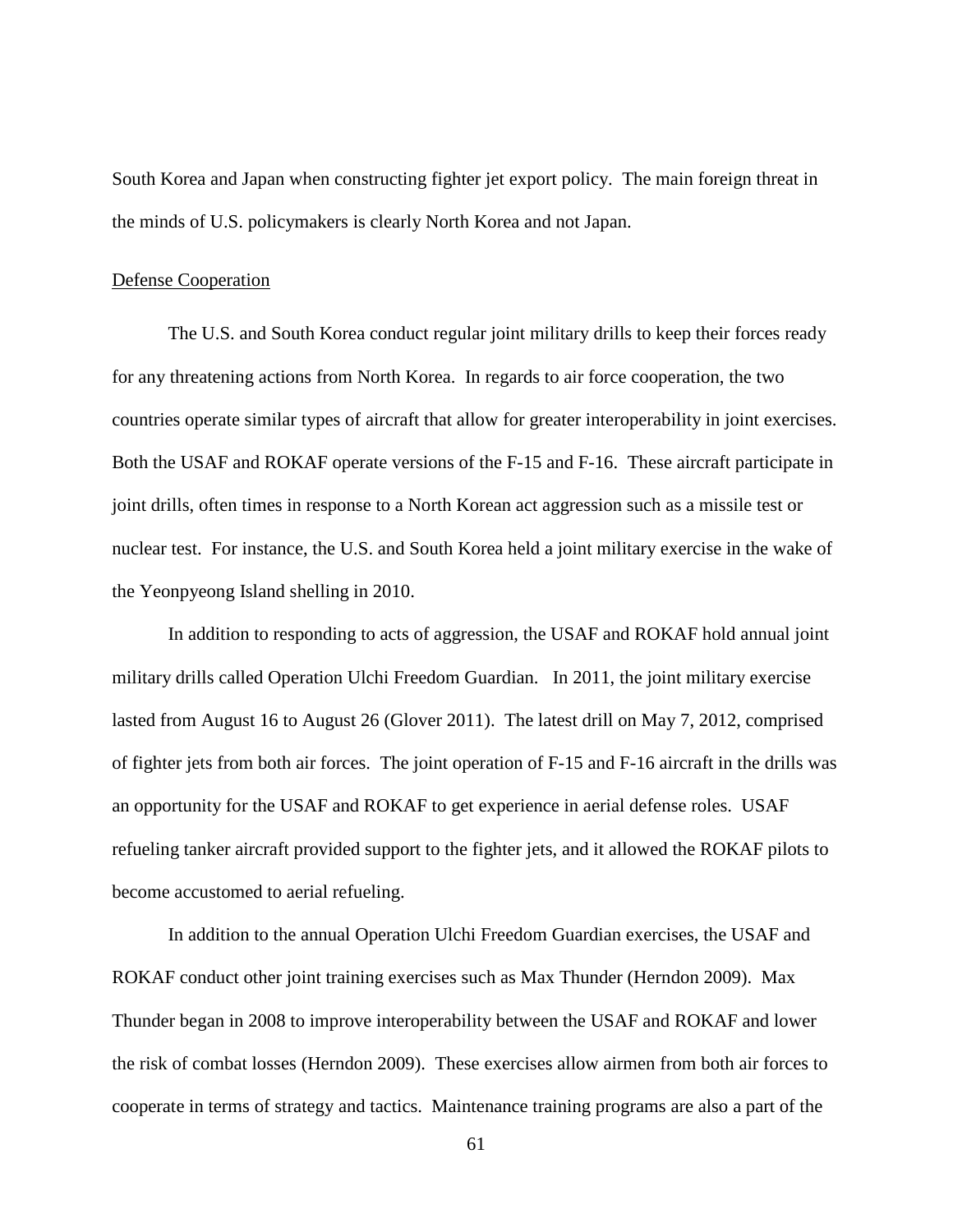joint exercises, and it helps when the same types of fighter jets are used. In 2012, the USAF allowed the ROKAF to participate in the Red Flag multinational air force exercises for the first time (Herndon 2009). Red Flag, which is conducted in the U.S., is a larger version of the Max Thunder exercises held in Korea. The goal of the exercise is the same - improve interoperability. The USAF will invite the ROKAF for Red Flag again in 2013, and ROKAF fighter jets will fly to Alaska with USAF tankers providing refueling support. ROKAF's participation in Red Flag shows the advancement of defense cooperation with the USAF. Continuing the export of fighter jets to South Korea would ensure interoperability into the future.

### Conclusion

The U.S. policy of exporting fighter jets to South Korea since 1990 has been focused on the 1991 F-16 sale, the 2002 F-15 sale, and the ongoing search for a next-generation fighter jet. The linkage theory of politics was witnessed in each of these cases, but the original usage dates back to the Korean War and the mutual defense agreements between the U.S. and South Korea. While the Executive Branch, Congress, and defense companies focused on domestic issues such as jobs, an underlying notion of defense cooperation between the countries continues to this day. U.S. lawmakers do not have any large reservations about fighter jet exports to South Korea because of the trust that has grown throughout the years. Most of the U.S. concerns deal with percentages of domestic manufacturing which contributes to the U.S. economy. As with all types of arms sales, U.S. lawmakers also remain cautious of the proliferation of technology.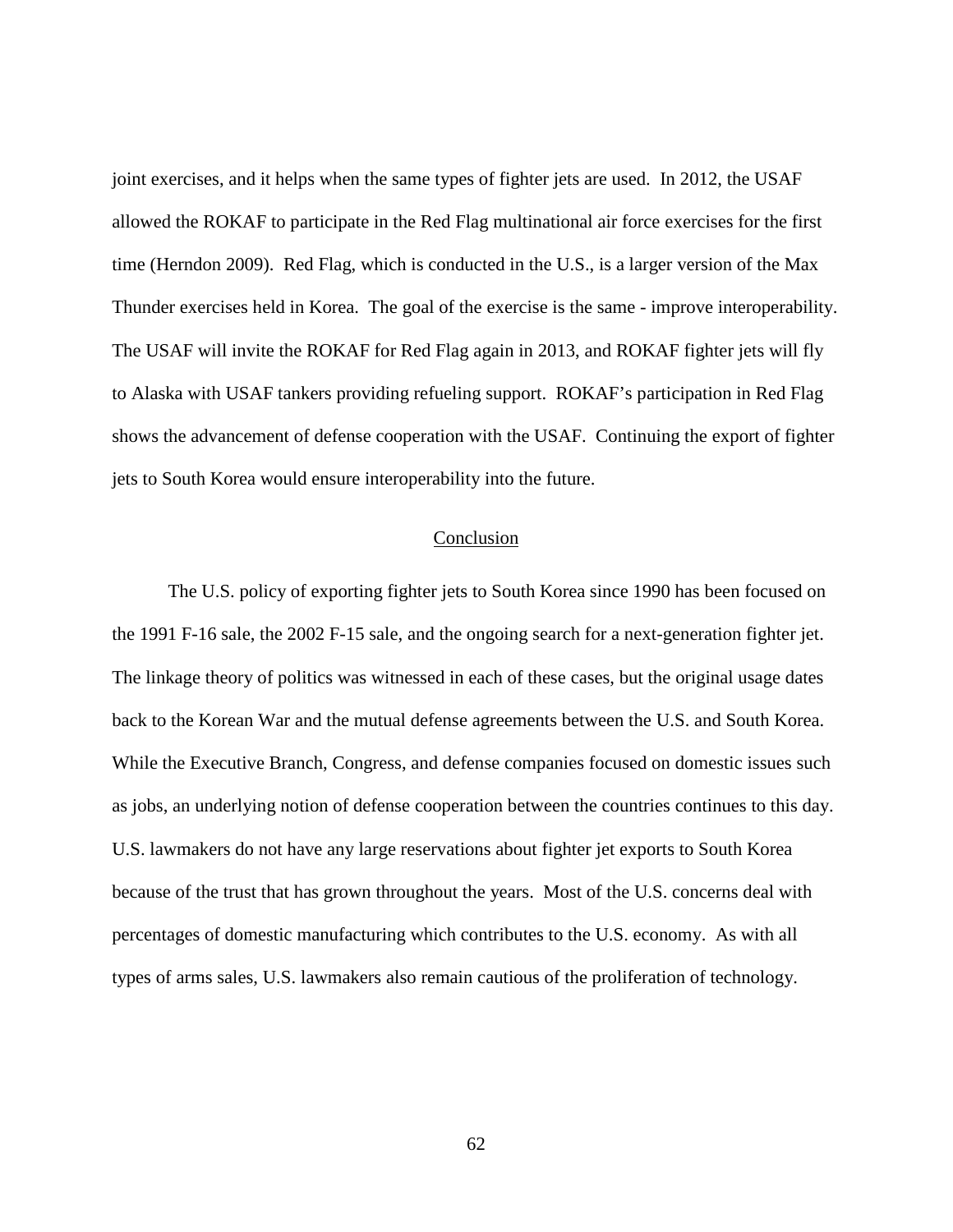### Findings

Although the Executive Branch has the leading role in arms sales to foreign countries, the examined period showed a scarce amount of decisions from the Executive Branch in terms of fighter jet exports to South Korea. The Defense Department had roles in providing information to the South Korean government about fighter jet capabilities, but otherwise the presidents did not take strong public positions on fighter jet exports to South Korea.

In spite of the relative lack of visible presidential decisions, congressional decisions were a significant factor in the policymaking of fighter jet exports to South Korea. The topic of American jobs was on the minds of members of Congress. While an order by a foreign country usually brings jobs and money to the country, a few members were concerned about the percentage of domestic and international manufacturing in the 1991 F-16 deal. Thus, some members of Congress such as Rep. Gephardt opposed the F-16 deal because of its provisions for high percentages of South Korean manufacturing that would reduce the need for American jobs. Regardless of the opposition, Congress voted to authorize the export of F-16 aircraft to South Korea in 1992. By 2002, Congress was on the verge of approving a deal for F-15 exports to South Korea. Congressional leaders from the F-15's home state, Missouri, were the key supporters of exporting the F-15. After debate, Congress approved of the F-15 deal in 2002. In more recent years, the discussion has turned to the potential export of the F-35 to South Korea. Congress has not made any final decisions yet, and South Korea continues evaluating its options.

Lobbying by defense companies had a role in the development of fighter jet export policy to South Korea. General Dynamics contributed large amounts of money to key congressional officials, and Congress approved of the deal to sell the company's F-16 fighter jets to the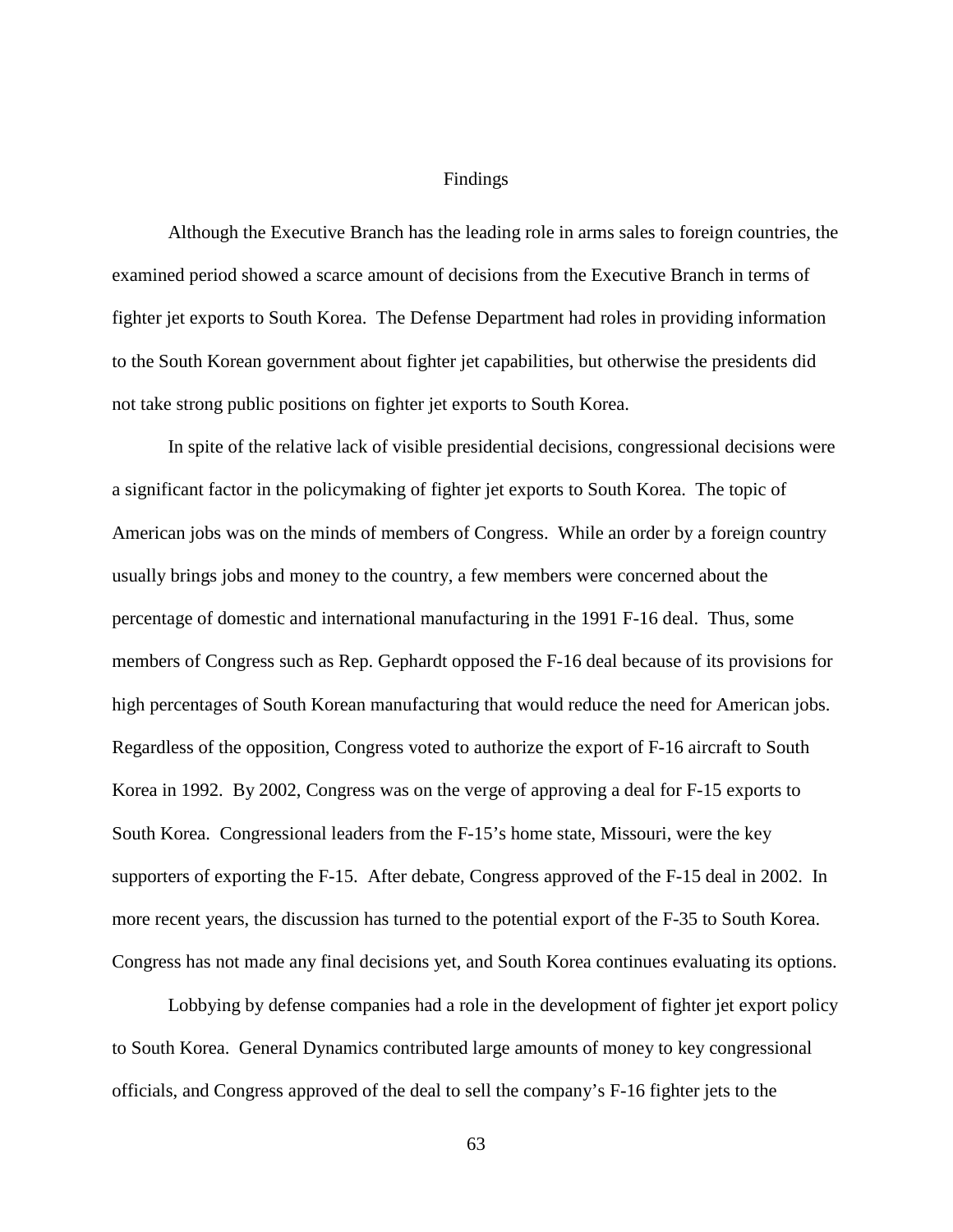ROKAF in 1991. Around 2002, Boeing made significant campaign contributions to congressional leaders from Missouri, the state in which the F-15 is manufactured. In recent times, Lockheed has stepped up its lobbying in an effort to sell its F-35 to South Korea. The company contributed large amounts of money to key congressional representatives who vote in favor of the company, including Rep. Granger from the F-35's home state of Texas. While none of the members of Congress has publically commented on the issue of F-35 fighter jet exports to South Korea, Congress has substantial support from defense companies that could sway decisions.

Foreign threats impacted U.S. fighter jet export policy due to North Korea's acts of aggression throughout the years. The two countries maintain close diplomatic and defense ties in the light of North Korea's ballistic missile and nuclear tests. These tests directly threaten U.S. interests in East Asia. The fighter jet exports to South Korea cements the relationship against North Korea's threat.

Building upon the threat from North Korea, the need for defense cooperation and interoperability was significant to leaders in the USAF and ROKAF. Operating the same types of fighter jets allow the two air forces to conduct joint training exercises to simulate a variety of threats and prepare for an attack. Maintenance support and refueling exercises become much easier due to similar types of fighter jets.

## Future Policy Considerations

Although the U.S. export policy of fighter jets to South Korea remains open, South Korea appears to be moving toward a more independent direction in terms of fighter jet technology. U.S. and South Korean manufacturing companies have worked closely together with the licensed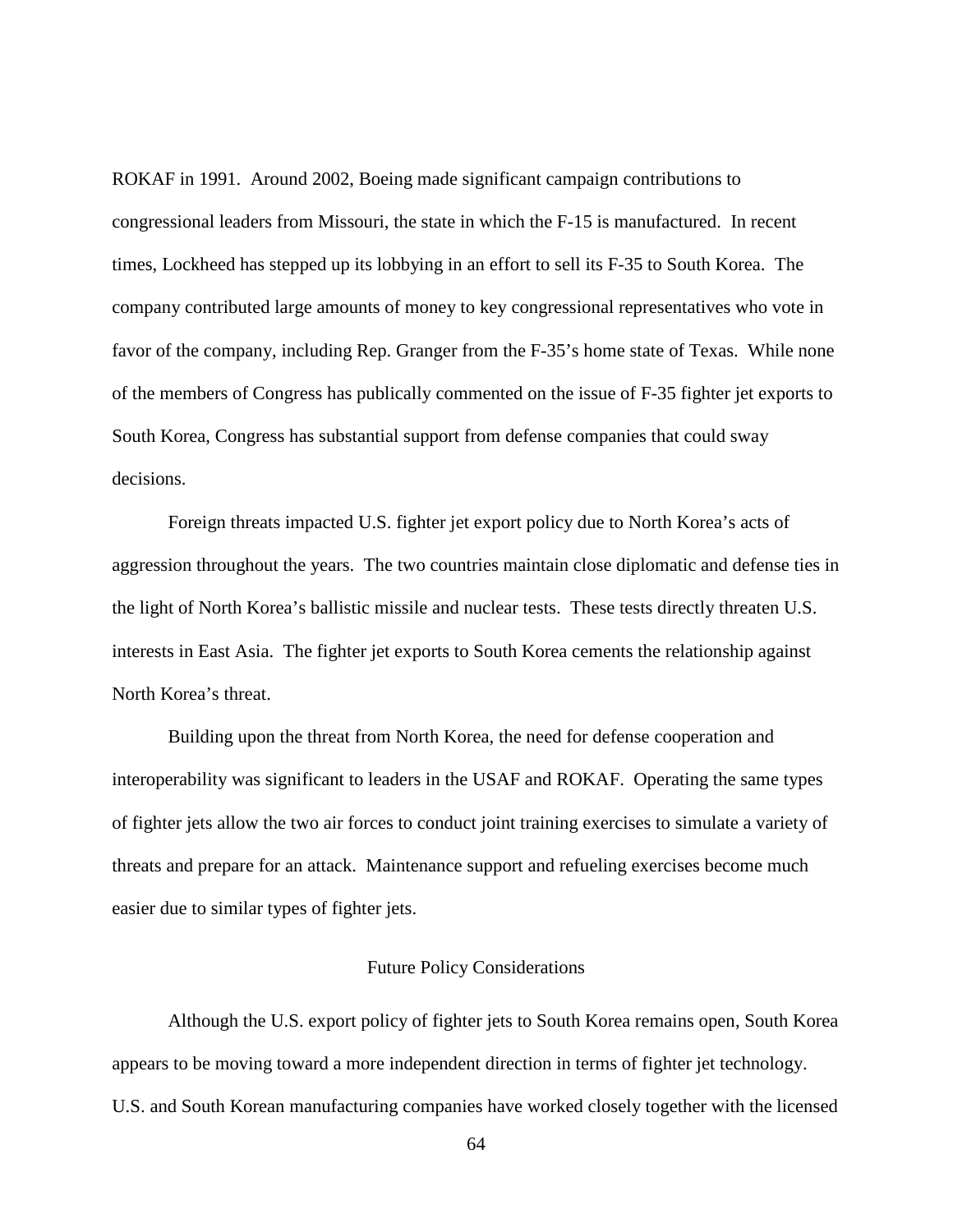production of fighter jets in South Korea. This sharing of technology and manufacturing capabilities has helped with the progression of South Korea's aerospace industry. KAI, with assistance from Lockheed, is developing the T-50 jet trainer aircraft for the ROKAF and is planning to export the aircraft to foreign air forces. While jet trainer aircraft are not as advanced as modern fighter jets such as the F-35 and F-22, Lockheed's assistance is helping the company gain knowledge that could help it in future fighter jet development. The current homegrown fighter jet project in South Korea is the KF-X program. KAI is leading the development of the KF-X stealth fighter jet with hopes of completing the design by 2020 (Trimble 2011b). The KF-X would be a breakthrough in the realm of fighter jets for South Korea, and it indicates a more independent path in the future.

In spite of South Korea's development of homegrown fighter jets, the U.S. policy toward South Korea could be shaped in two different ways. As long as North Korea remains a threat, the U.S. is ready and willing to export future fighter jets to the country as a part of regional defense. Thus, fighter jet exports to South Korea could remain as important as today. The other possibility is that future versions of U.S. fighter jets could provide supplementary support to homegrown fighter jets while maintaining interoperability with the USAF. Even with the development of the KF-X, it is too early to determine whether the aircraft will meet its planned specifications in terms of stealth and performance. In conclusion, U.S. fighter jet exports to South Korea should remain important well into the future.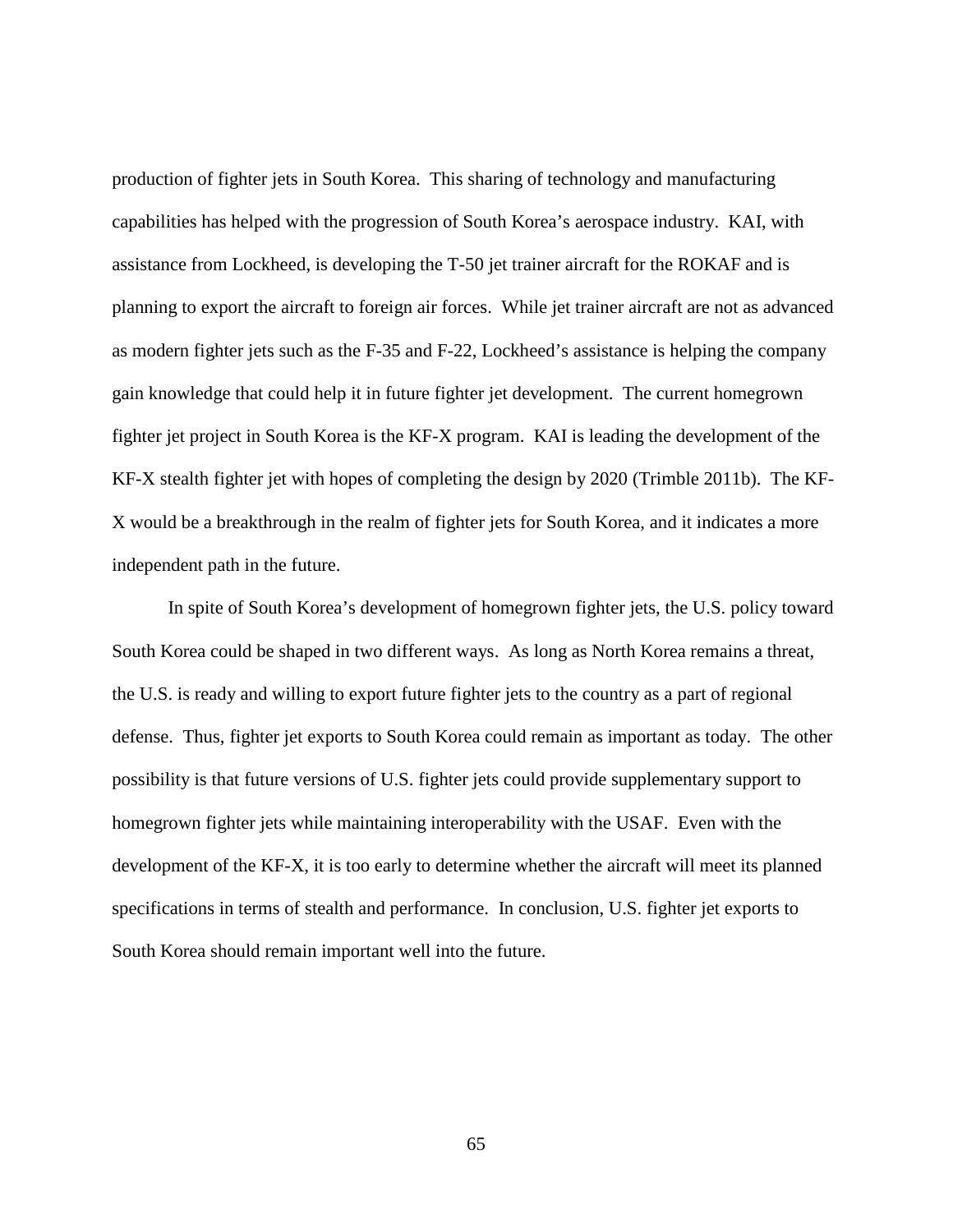# **CHAPTER FOUR – FIGHTER JET EXPORTS TO TAIWAN**

The Republic of China (ROC), commonly called Taiwan, is the third and final country highlighted in this thesis. Of the three countries, Taiwan has the most policy controversy surrounding it because of China's claims on the island of Taiwan. Therefore, selling military equipment, especially fighter jets, carries inherent political messages regarding U.S. diplomatic relations in Eastern Asia. The U.S. has a history of allowing the Republic of China Air Force (ROCAF) to purchase fighter jets, but on a much more restricted scale compared to the other two case studies. Recently, the ROCAF's aircraft are aging and posing a potential risk from mainland China. The ROCAF operates older models of the Lockheed Martin F-16, and Taiwan's government is urging the U.S. to allow the export of brand new F-16s. The U.S. remains in a position of selling more fighters to Taiwan, but there remains a hesitancy not found in the cases of Japan and South Korea. However, the rising confidence of the People's Republic of China (PRC) threatens to hamper diplomacy with the United States. Nevertheless, the U.S. government may continue to allow the export of fighter jets to Taiwan as a counterweight of China's growing power in Asia.

## Historical Background

U.S. fighter jet exports to Taiwan date back to the development of the first generation of fighter jets following the end of World War II. At the time, China was in a state of civil war between the Communists and Nationalists. The leader of the Nationalists, Chiang Kai-Shek, fled mainland China with his supporters and sought refuge in what is now Taiwan. In 1950,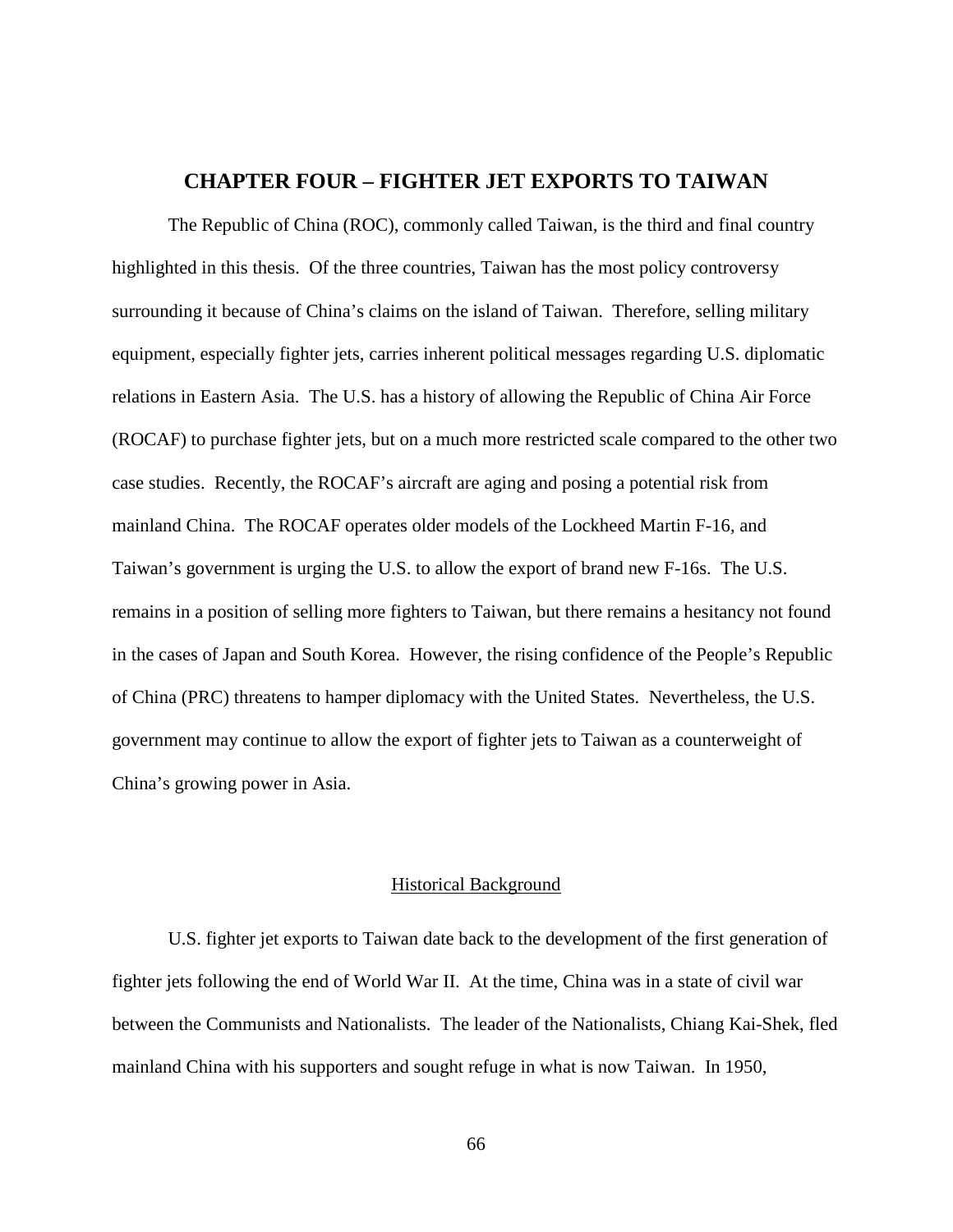President Truman did not seek to get the U.S. involved militarily in the civil war (Staaveren 1962, 3). However, U.S. policy toward Taiwan changed with the start of the Korean War in East Asia. Truman, with the guidance of the Joint Chiefs of Staff (JCS), realized the threat to U.S. interests in the region and decided to defend Chiang Kai-shek's government in Taiwan from the Communists (Staaveren 1962, 3). Following the end of the Chinese Civil War in 1950, there was a lull between China and Taiwan. In 1954, there was an outbreak of fighting between the Chinese Communists and Chinese Nationalists in the islands near Taiwan, which would later be called the First Taiwan Strait Crisis. As a result of America's commitment to Taiwan, the USAF sent a squadron of North American F-86 Sabre aircraft from the 15th Fighter Wing to Taiwan. The USAF F-86 would conduct the bulk of the air defense with support from the ROCAF's American-made F-84 fighter-bombers. As the First Taiwan Crisis ended, the U.S. and Taiwan evacuated the Tachen Islands ahead of an imminent threat of Chinese Communist invasion. With the setback, improvements to U.S. defense policy, especially in terms strengthening Taiwan's defensive capabilities, were necessary.

One of the immediate results of the First Taiwan Crisis was the export of 60 F-86 aircraft to the ROCAF in August 1958 (Staaveren 1962, 14). The F-86 aircraft would accompany the ROCAF's existing fleet of F-84 fighter-bombers. By 1958, the ROCAF operated approximately 500 American-made fighter jets (Staaveren 1962, 10). Around the same time, mainland China was building up the country's air force using MiG-17 aircraft. The ROCAF felt it needed more aircraft and asked the U.S. for the North American F-100 Super Sabre to help counter China's growing air force power. In August 1958, the U.S. Department of Defense quickly approved of a plan to export six F-100 aircraft to the ROCAF (Staaveren 1962, 15).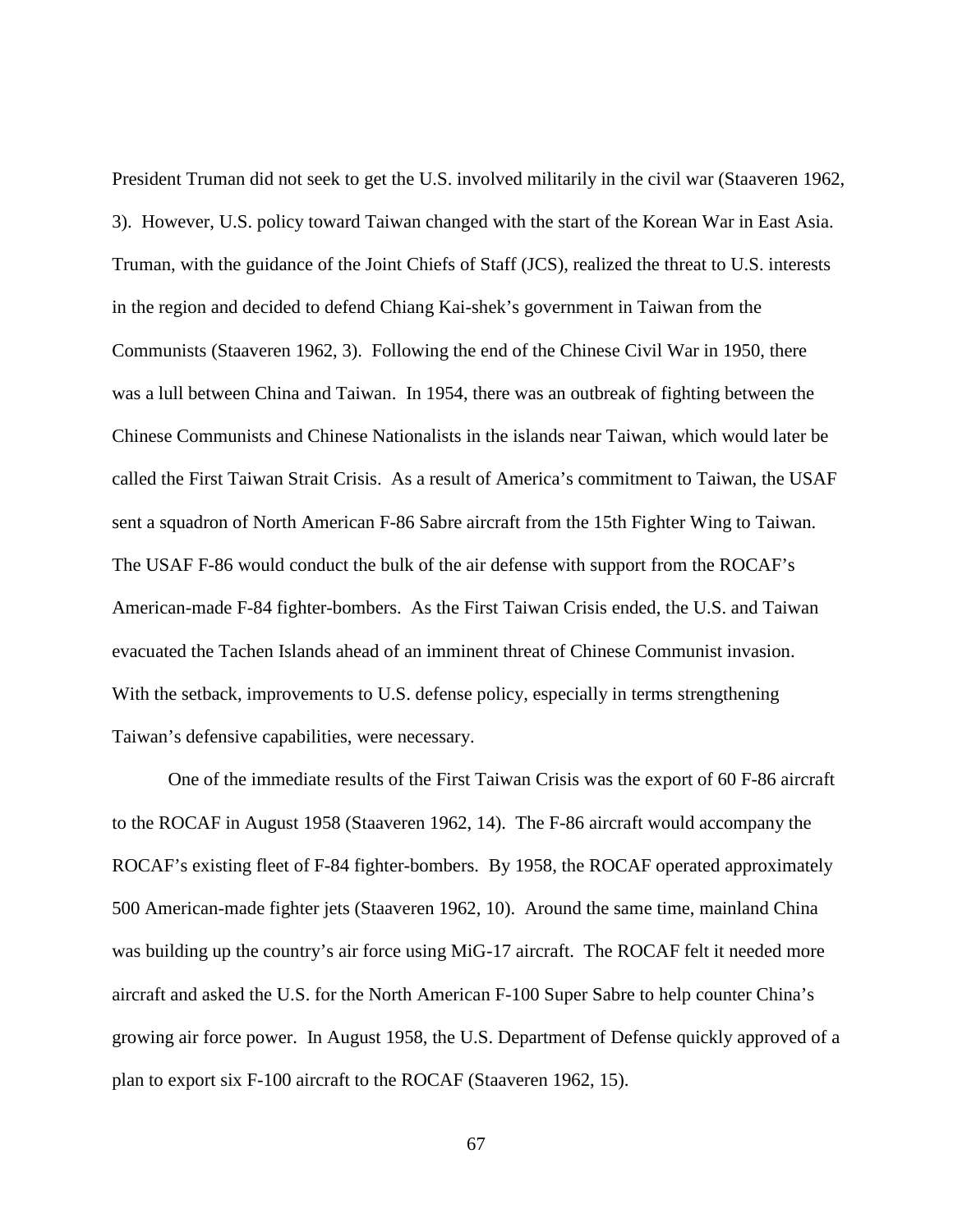The export of the F-86 and F-100 were the first two U.S. fighter jet types exported to Taiwan. The export of these aircraft was crucial for Taiwan's defensive buildup against the threat of Chinese aggression. The aircraft were quickly put to the test in September 1958 when China fired shells at two islands that were under the control of Taiwan. The incident, referred to as the Second Taiwan Strait Crisis, increased tensions in Taiwan and sparked a U.S. response to the incident. The USAF sent F-86, F-100, F-101, and F-104 fighter jets to support the ROCAF efforts against China (Staaveren 1962, 15). The USAF and ROCAF F-86 and F-100 operated alongside each other, although the USAF took a lead role in any planned attacks.

Under an official U.S. Military Assistance Program (MAP), the U.S. continued to export F-86 and F-100 aircraft to the ROCAF as a part of a U.S. military build-up plan to ensure Taiwan's defense (Staaveren 1962, 16). Some of the ROCAF F-86 aircraft were converted for reconnaissance usage near mainland China. The U.S. also exported the McDonnell F-101 and Lockheed F-104 to the ROCAF. Some of the aircraft sent to the ROCAF were not direct U.S. exports. Mitsubishi in Japan manufactured some of the F-104J aircraft exported to Taiwan. The U.S. allowed for the transfer of several refurbished and surplus F-104 to the ROCAF (Staaveren 1962, 16). Although Japan manufactured the jets, the aircraft remained U.S. designs and technology.

In 1978, the next fighter jet sold to Taiwan was the Northrop F-5E/F. The U.S. exported the first 48 F-5 aircraft to Taiwan, but what makes this aircraft important in U.S. policy is the licensing of local production (Minnick 2006). The U.S. Government and Northrop agreed to sell Taiwan the license to manufacture 250 of the F-5 aircraft locally. The Taiwanese company responsible for the F-5's manufacturing was Aerospace Industrial Development Corporation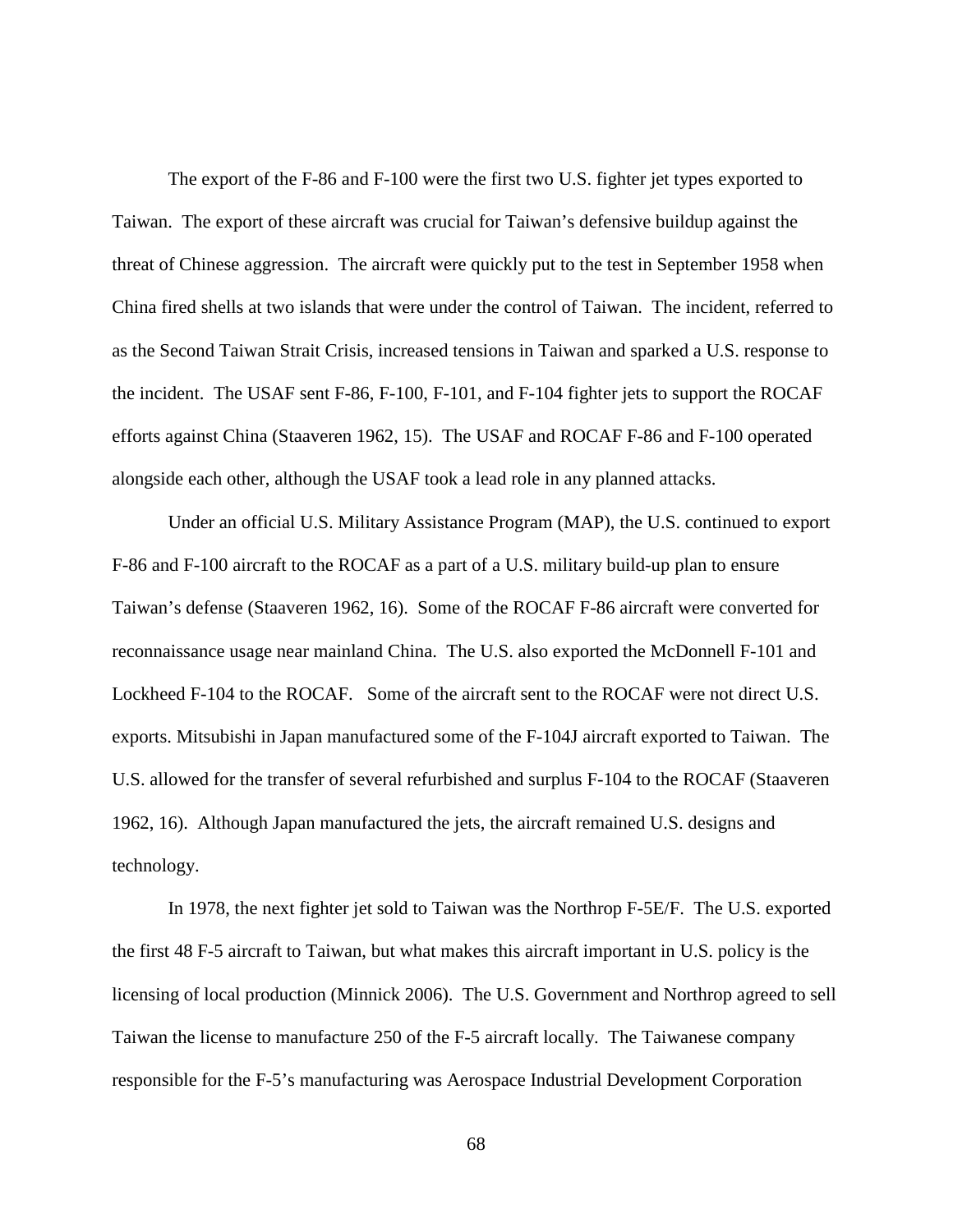(AIDC). This licensing agreement between the U.S. and Taiwan was another step closer in defense cooperation. AIDC would use the manufacturing experience it gained from the F-5 program to develop its own fighter jets in future years.

After reaching agreement on the F-5 in 1978, the nature of U.S. fighter jet exports to Taiwan came to a standstill until 1992. During this period, there were no new agreements for exporting fighter jets to Taiwan. Furthermore, the Reagan administration blocked the export of arms and fighter jets to Taiwan due to concerns over mainland China (Richardson 1992). The U.S. Government policy seemed to go against Taiwan's requests for fighter jets from the U.S.

The ROCAF currently operates the American-made Lockheed F-16A/B and Northrop F-5E/F. In addition to the U.S. fighter jet models, the ROCAF also operates France's Dassault Mirage 2000-5 fighter jet along with a domestically manufactured AIDC F-CK-1 Ching-kuo. Therefore, the nature of ROCAF's fighter jet fleet makes it a competitive environment for the U.S. and other countries.

#### 1990-2000

In 1992, the Bush administration approved of the sale of 150 Lockheed Martin F-16A/B fighter jets to Taiwan. The F-16 aircraft would allow for the modernization of the ROCAF's fleet of fighter jets. Taiwan had hoped to obtain the F-16C/D, the latest and most advanced variant of the F-16 family. However, the U.S. Government had doubts about exporting the F-16C/D and opted for the older and less advanced variant. Nevertheless, the 1992 agreement to export F-16s to Taiwan was a major milestone in U.S. fighter jet export policy since the F-5 agreement in 1978.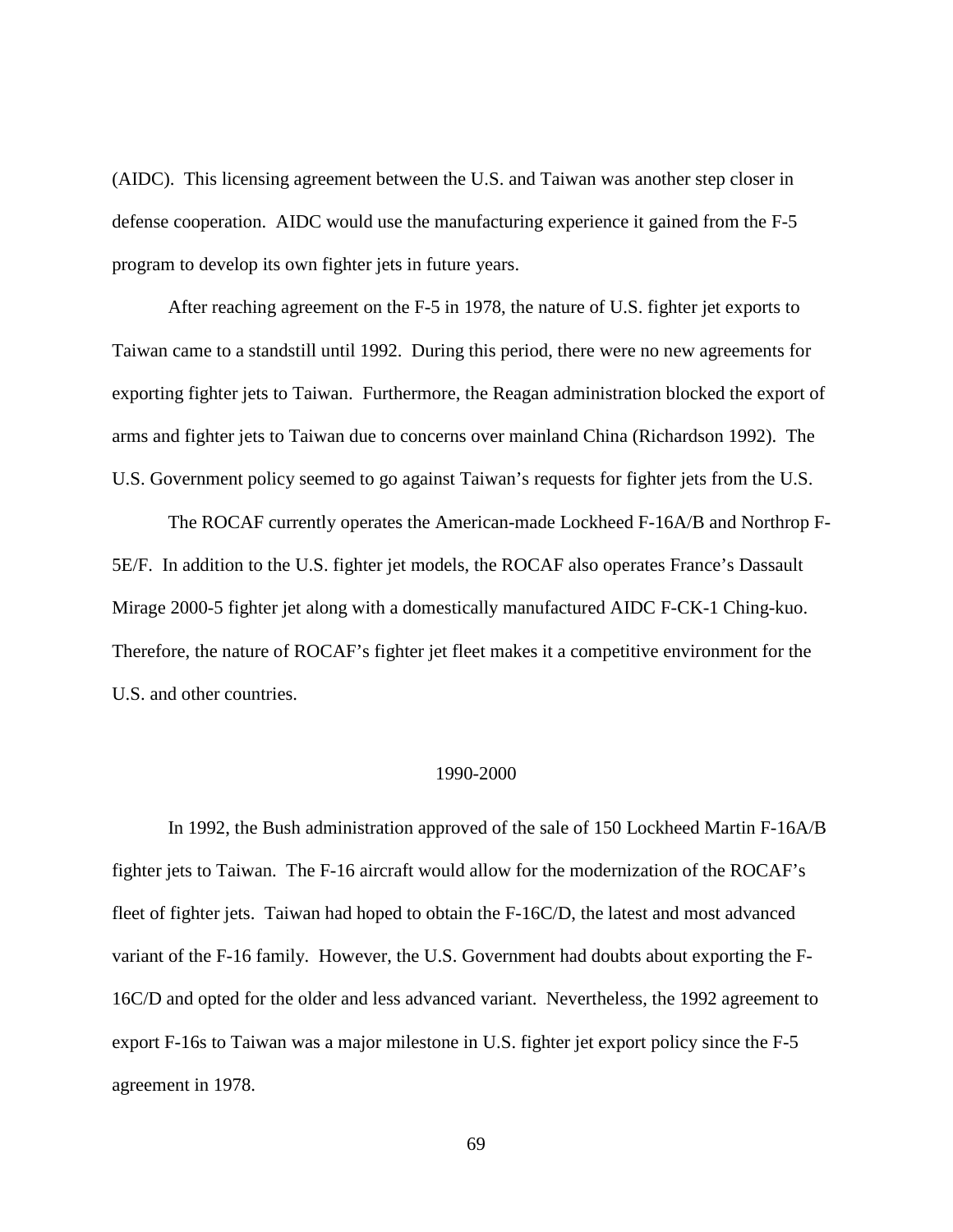In 1995 and 1996, China conducted a series of ballistic missile tests near the coast of Taiwan that raised tensions in the region. China also conducted military exercises comprising of live ammunition drills from its ground-based forces. These series of incidents over a two-year period would be called the Third Taiwan Strait Crisis. Based on the Taiwan Relations Act of 1979, the U.S. was in a position to assist Taiwan against China. The Clinton administration responded to the incident by ordering an aircraft carrier, the USS *Nimitz*, to the region (Scobell 1999, 10). The crisis did not have direct affects on the U.S. policy of exporting fighter jets, but some observers say the U.S. sale of 150 F-16s to Taiwan in 1992 may have been one of the contributing factors in China's show of aggression (Scobell 1999, 13). Nevertheless, the Third Taiwan Strait Crisis indicated the U.S. willingness to assist Taiwan defensively.

### 2000-Present

From 2000, U.S. policy toward Taiwan was a continued willingness to help the country with its existing fleet of F-16 aircraft. Taiwan also began looking for replacements for its older fleet of F-5 and Dassault Mirage 2000 aircraft. Taiwan submitted requests for new-build F-16C/D or F-35 aircraft from Lockheed, but the U.S. Government had reservations about the request ("Taiwan Covets" 2009). In addition to the U.S. requests, ROCAF Lt. Gen. Wu Chienhsing confirmed that Taiwan also considered the Eurofighter Typhoon, Dassault Rafale, or a locally produced aircraft by AIDC ("Taiwan Covets" 2009). The Rafale was one of the top non-U.S. options since the ROKAF already operated the Dassault Mirage. However, Taiwan never seriously considered the European choices when compared to the U.S. aircraft. Taiwan was strongly in favor of purchasing U.S. fighter jets for its air force despite operating some European-made aircraft. Of the two U.S.-made aircraft, Taiwan was more interested in the F-35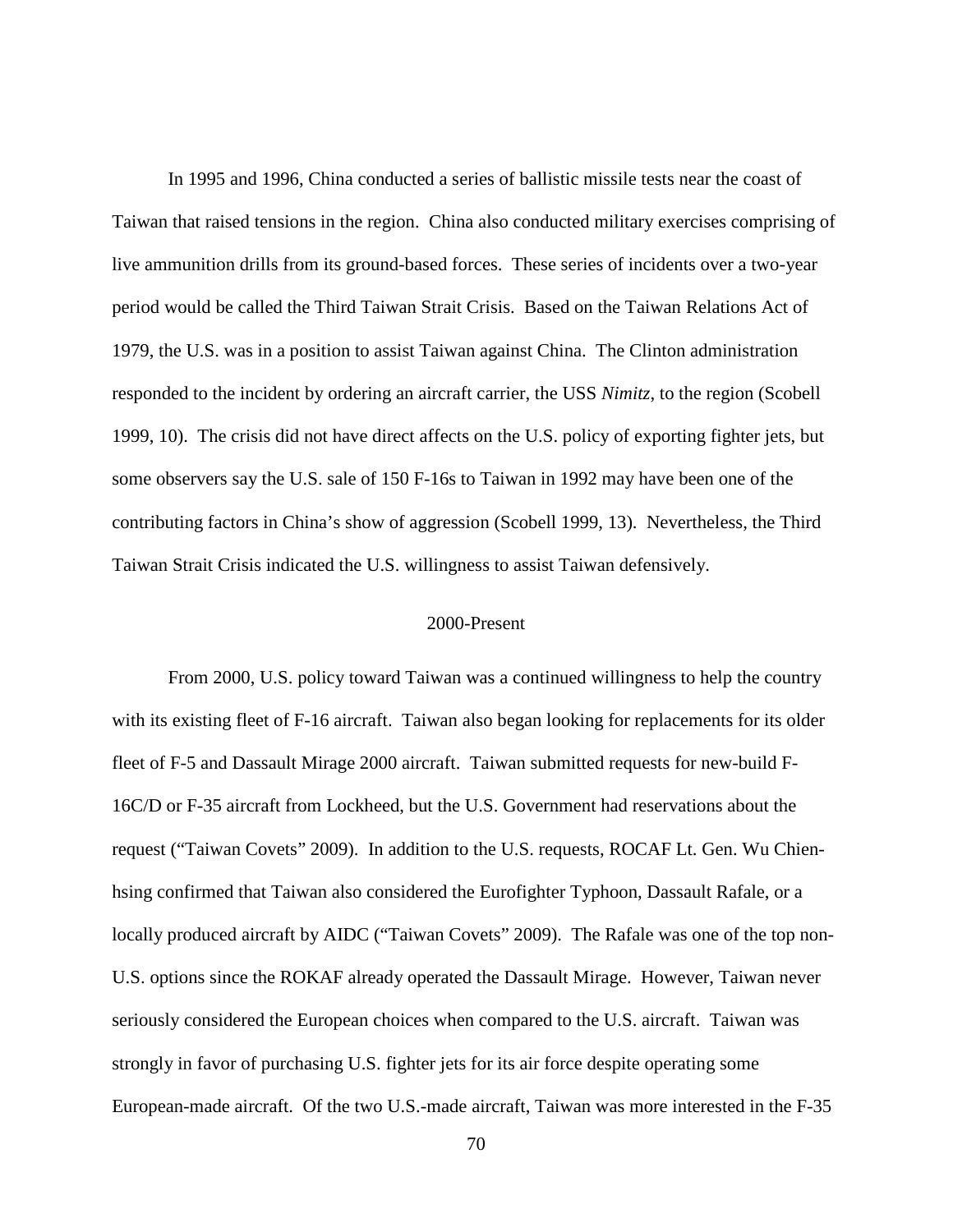due to its stealth technology and vertical take-off/landing capabilities ("Taiwan Covets" 2009). If China were to attack Taiwan, then some of the first targets would be the ROCAF bases. The vertical take-off capabilities of the F-35 would allow it to operate in the event of the runway being damaged or destroyed. The F-35's stealth technology would also provide an advantage over China's fighter jets. The F-16C/D, on the other hand, was also a suitable option for supplementing Taiwan's older fleet of F-16A/D. In April 2006, Taiwan submitted a formal request to the U.S. Government and Lockheed for a \$5.5 billion purchase of 66 F-16C/D (Minnick 2006). Ultimately, the U.S. Government refused to grant Taiwan's wishes for new F-16 and F-35 aircraft. Both the F-16 and F-35 are not controversial aircraft loaded with top-secret technologies such as the F-22. Furthermore, both the F-16 and F-35 are widely sold to foreign countries as exports models. As with any case of exporting fighter jets to Taiwan, the question of China's reaction is important in formulating policy. Indeed, this may have been the most important factor in determining fighter jet export policy to Taiwan. The bottom line is that a combination of domestic and international factors worked against Taiwan's latest requests for new fighter jets from the U.S.

During this period, Taiwan also asked the U.S. for upgrades to its older fleet of F-16A/B. John Giese, Lockheed's Senior Manager for International Communications, was eager to assist Taiwan in upgrading its F-16A/B fleet (Minnick and Sung-ki 2010, 16). Officials in the U.S. Government, however, must approve of the upgrades before Lockheed makes a commitment to Taiwan. While the debates concerning the export of new F-16C/D or F-35 ended unsuccessfully, the U.S. Government approved Taiwan's request for upgrades to its F-16A/B fleet.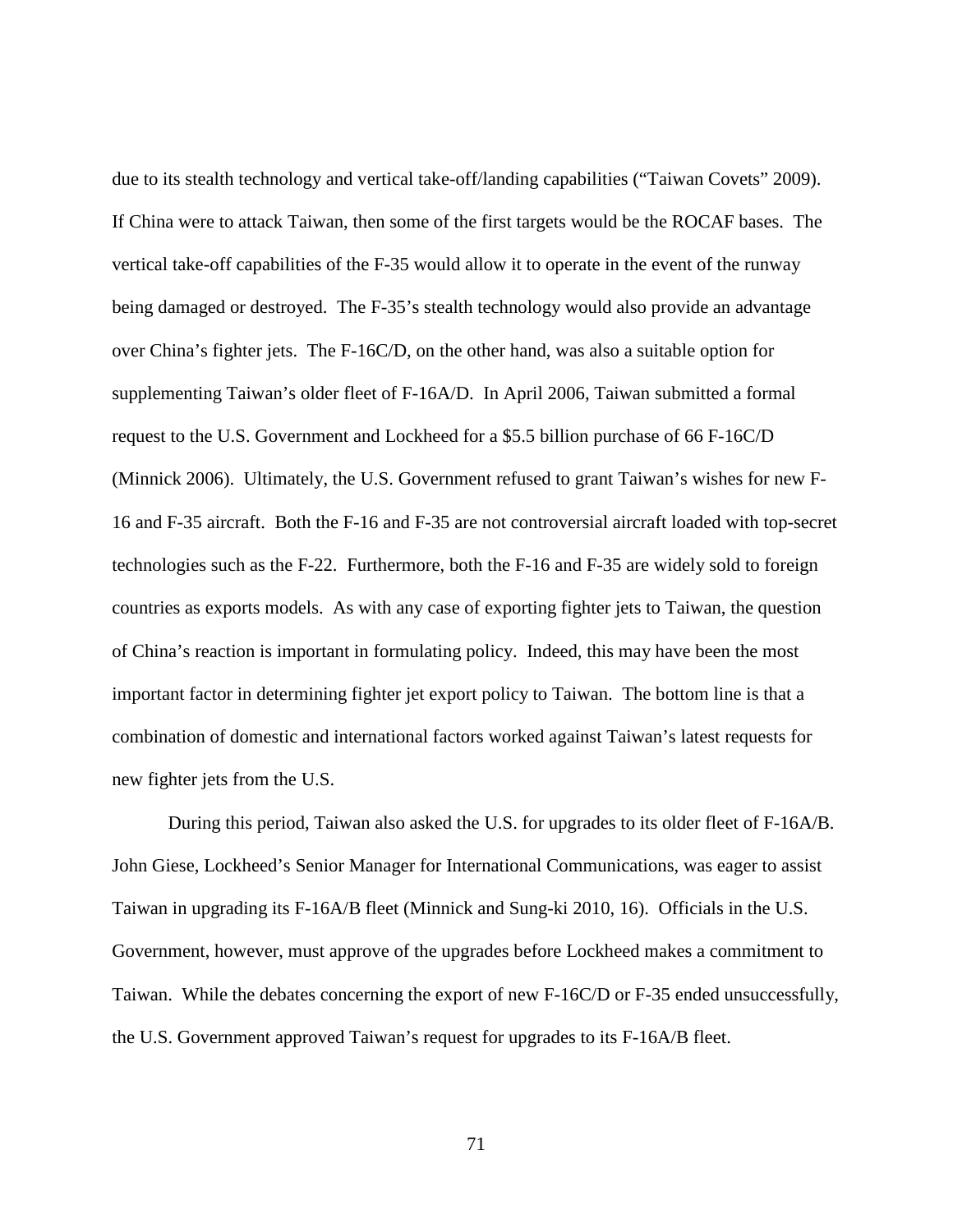# The Case for Sales to Taiwan

Unlike fighter jet sales to Japan and South Korea, sales to Taiwan bring several important U.S. foreign policy implications in East Asia. The U.S. domestic and economic factors resemble those of the Japan and South Korea case studies. An increase in fighter jet exports can bring increased revenue for defense companies and keep Americans employed. The source of the controversy about exporting fighter jets to Taiwan remains the political issue of mainland China. Beijing's government claims that Taiwan falls under the sovereignty of mainland China. Therefore, the U.S. policy of exporting fighter jets to Taiwan carries heavy implications on this triangular relationship. By selling new aircraft to Taiwan, the U.S. and Taiwan could strengthen diplomatic and defensive ties. However, the act of selling aircraft to Taiwan could anger China's government and weaken diplomatic relations between the U.S. and China.

# Domestic Factors

### Decisions by the Executive Branch

In 1992, the Bush administration was directly involved with the decision to export 150 F-16A/B fighter jets to Taiwan. However, a Reagan administration ban on exporting arms to Taiwan remained a key part of U.S. policy at the time (Richardson 1992). The Bush administration reversed the policy and announced the expansion of arms exports to Taiwan. The presidential election of 1992 may have been a contributing factor for the timing of this announcement (Towle 1992, B1). By announcing the purchase before the election, the Bush campaign could gain last-minute votes from employees and other supporters of Lockheed who benefit from the announcement and more generally reassure foreign policy hawks who may have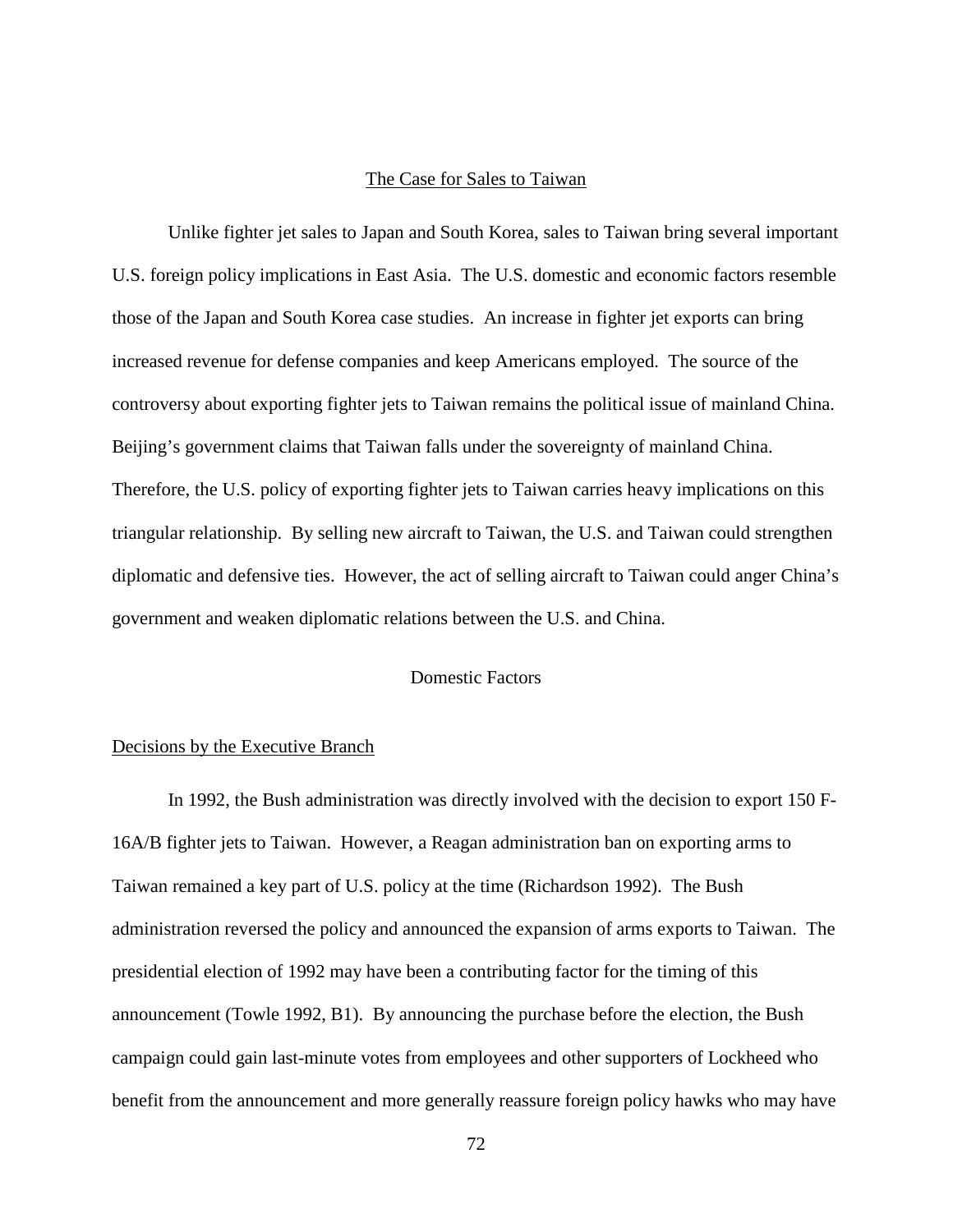doubted Bush's conservative credentials. It is difficult to say if the announcement made an impact on the election since the president lost his reelection bid. Another factor contributing to the timing of the announcement was China's purchase of 70 Russian-made Sukhoi Su-27 fighter jets (Richardson 1992). Thus, selling fighter jets to Taiwan would boost its defense against China's latest efforts to modernize its air force. Even though the F-16 sale went smoothly, the Bush administration chose to export the F-16A/B rather than the more advanced F-16C/D as Taiwan hoped. The F-16A/B were cheaper and less controversial to export to Taiwan. The President stated the fighter jets would "help maintain peace and stability in an area of great concern for us - the Asia-Pacific region" ("Bush Announces Sale" 1992).

In 2003, officials from the Defense Department expressed concern about Taiwan's defense capabilities amid China's growing military budget. One suggestion was getting Taiwan to join the F-35 Joint Strike Fighter program as a Security Cooperative Partner (SCP) ("Taiwan Must Get" 2003). The SCP program allows a country with limited access to the cooperative development process of the F-35. Taiwan could obtain firsthand details of the program with the option of purchasing the aircraft. As with any country joining the F-35 as a SCP, Taiwan would have to pay \$75 million to join the program. Despite the Pentagon's interest in getting Taiwan to join the F-35 program as a SCP, Taiwan did not join ("Taiwan Must Get" 2003). The president remained hesitant to get Taiwan involved in a program that would anger China. Taiwan maintained its interest in the F-35 program despite the hesitant U.S. presidential administrations, and Taiwan would continue to request new fighter jets from the president in future years.

In 2006, Taiwan submitted a request to the U.S. Government for 66 F-16C/D fighter jets. Officials from the State Department and the National Security Council had qualms about the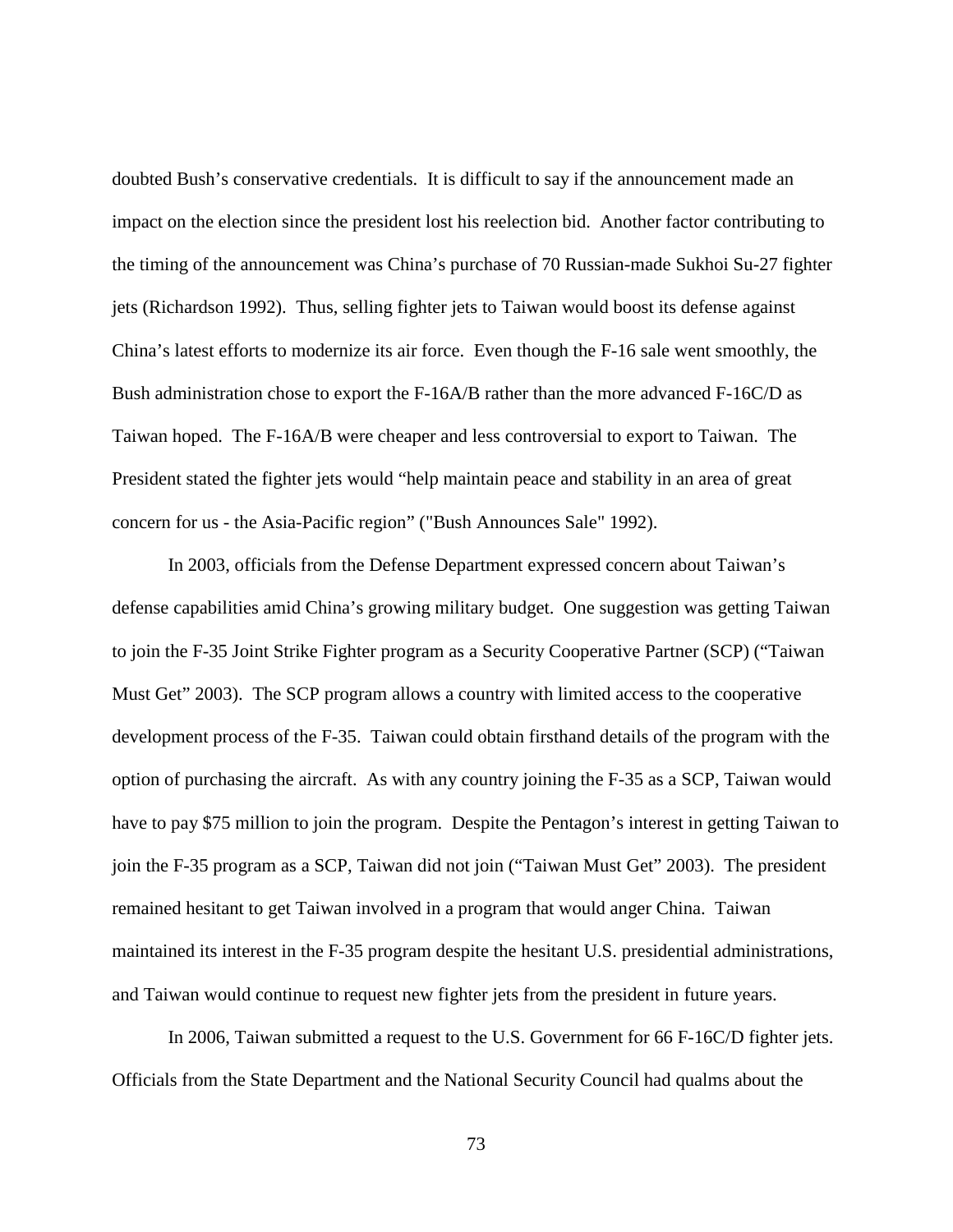issue and pressured the president to refuse Taiwan's request (Minnick 2006). The Defense Department was keenly aware of the impacts to the U.S.-China relationship in the case of exporting new F-16s. On the other hand, the State Department did not overtly oppose Taiwan's request, but it alluded to future discussions with Congress before final decisions were made (Minnick 2006). Debates within the Bush administration came to a standstill without any approval of Taiwan's request for new-build F-16C/D models.

In 2010, the Defense Department conducted a full assessment of Taiwan's military capabilities. The report submitted to Congress claimed that not all of Taiwan's approximately 400 fighter jets are "operationally capable" against China (House "Why Taiwan" 2011). Furthermore, Taiwan was preparing to retire its older fleet of F-5 and Mirage aircraft, which would lower its overall fleet size to below 400 aircraft. This would certainly mean an overall reduction in Taiwan's air power, and this could provide a basis for exporting new fighter jets to Taiwan.

With the release of the Defense Department report, the Obama administration brought up the topic of F-16C/D exports in late 2011. The debate within the White House was whether to sell new F-16C/D aircraft or upgrade the existing aircraft. Congressional supporters urged the president to approve of the sale of F-16s to Taiwan, but the administration was hesitant to approve of Taiwan's request. The administration initially opposed selling new fighters to Taiwan due to concerns about angering mainland China. In 2011, the Obama administration decided to provide upgrades to Taiwan's existing fleet of F-16A/B aircraft (Bogardus and Level 2011, 16). The president authorized the USAF to make the final decisions regarding upgrades to Taiwan's F-16 fleet, which brought some outrage from Taiwanese government officials who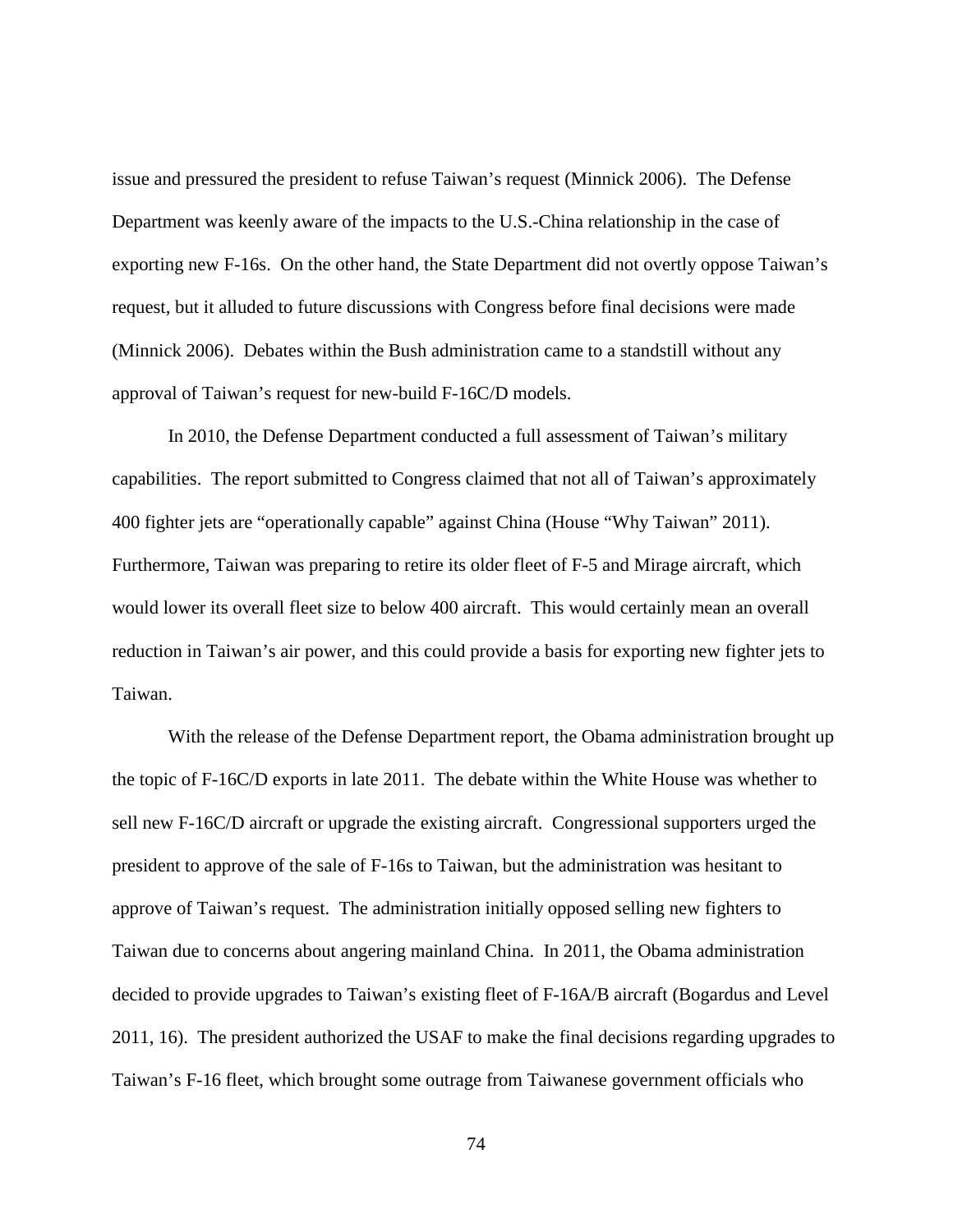thought the country should choose what upgrades it wants (Minnick 2012, 21). According to the deal, the USAF will choose which systems get upgrades and submit the proposals to Taiwan's government.

#### Decisions by Congress

The Bush administration sent a notification to Congress in 1992 concerning the imminent agreement to export the F-16A/B to Taiwan. Since the president was traditionally responsible for arms exports, Congress maintained its power to provide oversight of arms deals. The F-16 sale to Taiwan did not draw disapproval in Congress since many thought the deal would bring jobs to states such as Texas, the home of the F-16's manufacturing facility.

On June 26, 2011, the U.S. House Committee on Foreign Affairs convened to discuss the issue of exporting new fighter jets to Taiwan. The meeting, entitled "Why Taiwan Matters," focused on the U.S. commitment to defending Taiwan under the Taiwan Relations Act of 1979 (H.R. 2479). U.S. Rep. Ileana Ros-Lehtinen (R-FL) articulated the need for exporting F-16C/D fighter jets to Taiwan as a means of defense against China's 1,600 ballistic missiles pointing toward Taiwan (House "Why Taiwan" 2011). Congressman Eni Faleomavaega, a Democrat representing American Samoa, supported Taiwan's request for any number of F-16 fighter jets it needs as deterrence against China (House "Why Taiwan" 2011). University of Miami Political Science Professor June Dreyer testified at the hearing and thought the F-16C/D aircraft were not enough to match the capabilities of China's next-generation fighter jets (House "Why Taiwan" 2011). Prof. Dreyer thought the U.S. should pursue further ways of enhancing Taiwan's defense, although specific types of fighter jets were not mentioned. Another expert witness to testify at the hearing was Randall Schriver, President of the 2049 Institute. He remarked that the F-16C/D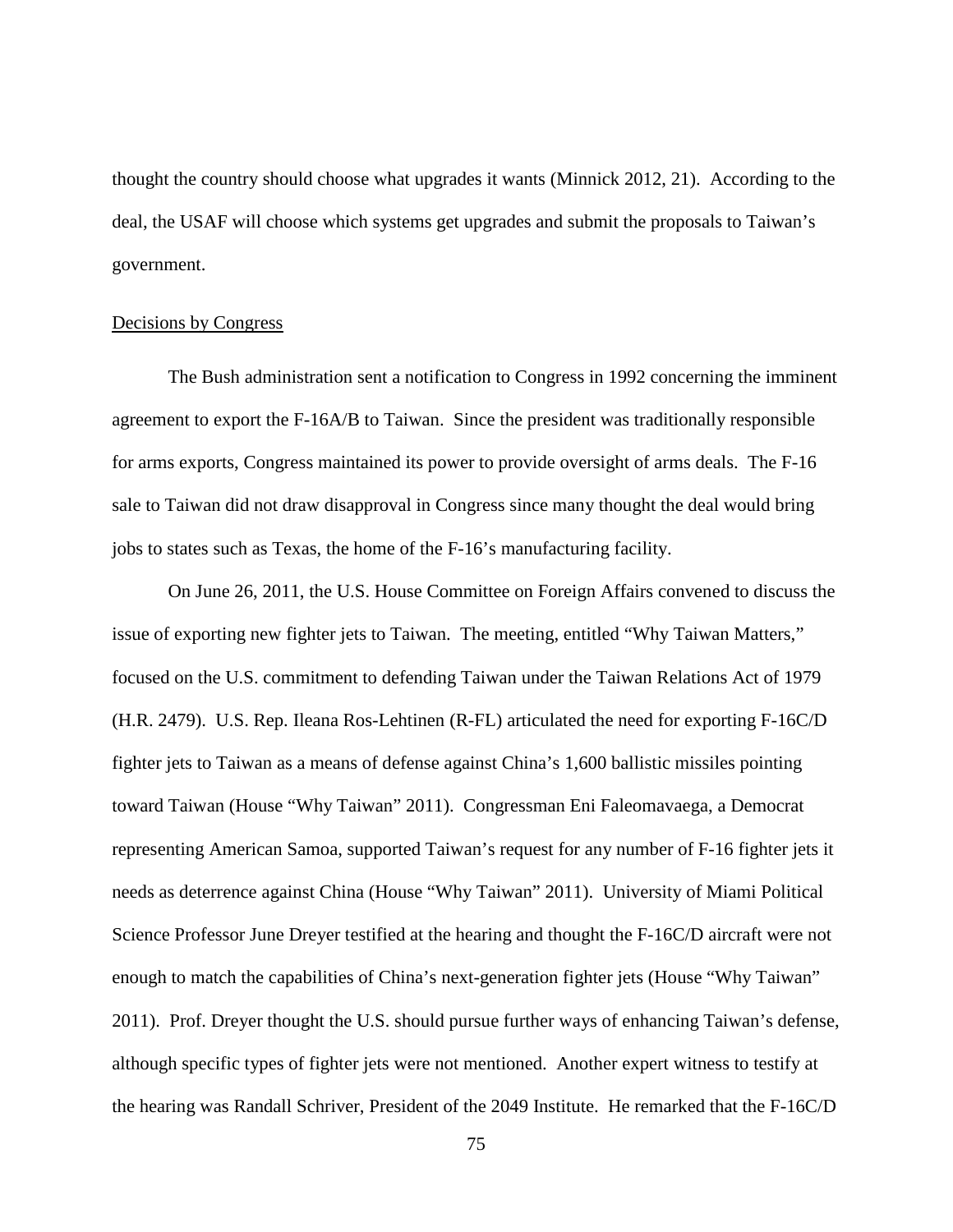exports to Taiwan would provide no deterrence against China's ballistic missiles, but he thought the gesture of exporting the aircraft would highlight the U.S. commitment to Taiwan (House "Why Taiwan" 2011). He told the congressional representatives serving on the committee that Taiwan needs an updated aircraft like the F-16C/D or F-35 to ensure a high capability of responding to Chinese attacks. As the hearing ended, most of the comments regarding the export of fighter jets to Taiwan were positive. Congressional and expert opinions coincided with support for exporting the F-16C/D to Taiwan.

The Taiwan Airpower Modernization Act of 2011 (S. 1539 and H.R. 2992) called the president to export at least 66 F-16C/D fighter jets to Taiwan. The act acknowledged the threat from China and the economic benefits of exporting the jets. The sponsor of the Senate bill was Senator John Cornyn (R-TX) while the sponsor of the House version was Representative Kay Granger (R-TX). Both of the sponsors represent the state of Texas, which is the home of a large manufacturing facility for Lockheed's F-35 and F-16 programs. In August 2011, Sen. Cornyn, along with 45 Senators and 181 Members of the House, called on President Obama and Secretary of State Clinton to approve of the sale of F-16 jets to Taiwan (Cox 2011a). Sen. Cornyn's actions reflect the time-honored role of the president conducting major arms sales to foreign countries as reflected in the Arms Export Control Act of 1976. As the leader of foreign policy, the president has the authority to sell the F-16 to Taiwan, but the president did not make an immediate decision. Sen. Cornyn used another tool of leverage by stalling the nomination of President Obama's deputy secretary of state (Cox 2011). In the event of the president's denial of selling F-16 fighter jets to Taiwan, Sen. Cornyn was ready for the next step of sponsoring the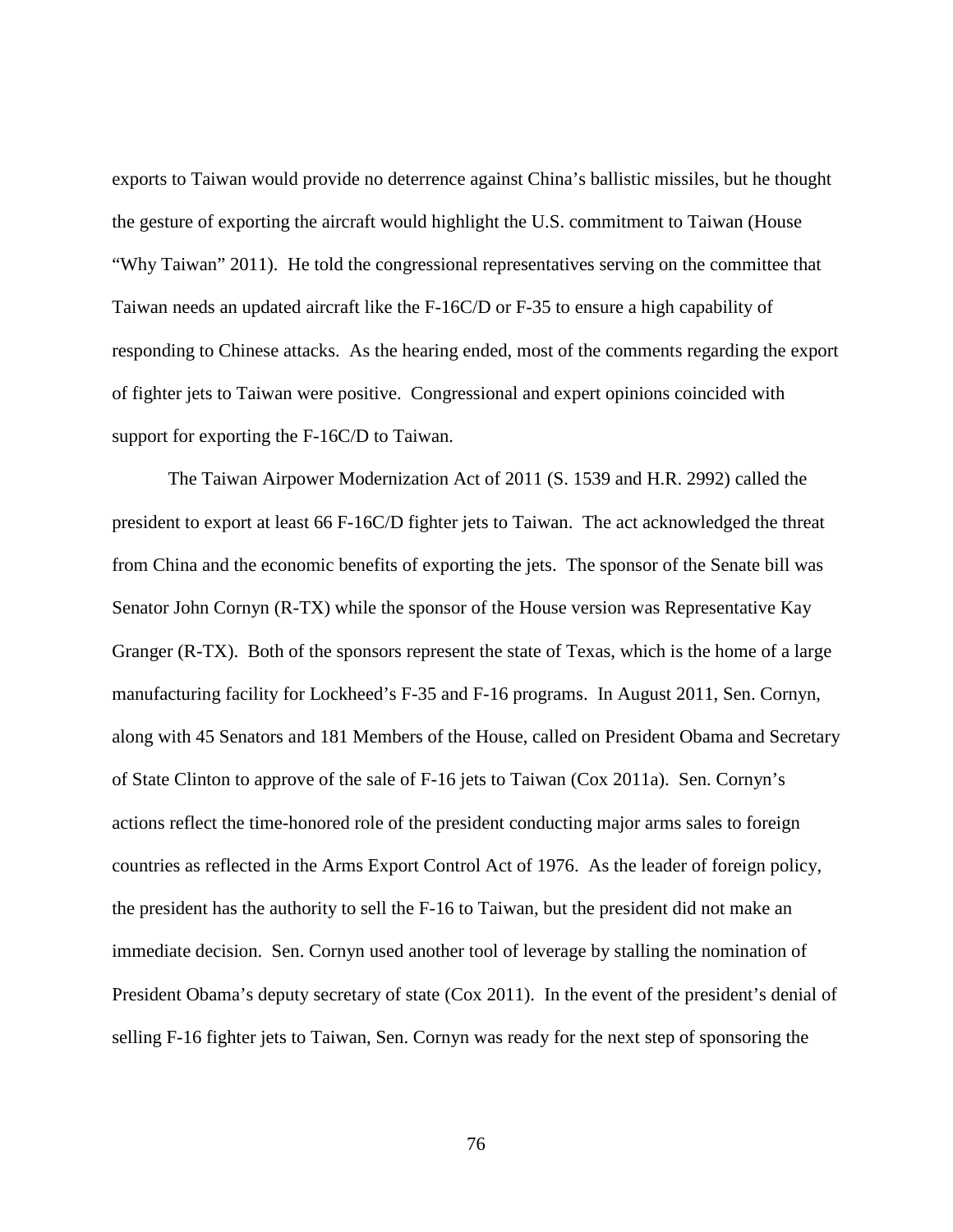Taiwan Airpower Modernization Act. He believed the bill had enough supporters in Congress to authorize the sale without the president's approval (Cox 2011).

Since 2012 was an election year, a congressional decision to approve exporting new fighter jets to Taiwan might have affected voters in two key battleground states by bringing additional defense jobs to Florida and Ohio (Mozur 2012). However, neither Congress nor the president announced new fighter jet exports to Taiwan before or after the election.

## **Lobbying**

Lockheed Martin, the manufacturer of the F-16 and F-35, is naturally the strongest supporter of exporting fighter jets to Taiwan. Following the Bush administration rejection of Taiwan's request to purchase 66 F-16C/D aircraft in 2006, Lockheed remained devoted to obtaining approval for the aircraft's export to Taiwan. The company claimed that 11,000 jobs (including suppliers) throughout the U.S. could be maintained through the export of the F-16 (Minnick 2006). Lockheed began its work convincing members of Congress to vote in favor of exporting the F-16C/D or F-35 to Taiwan. During the 122th U.S. Congress, Lockheed officially supported the passage of the Taiwan Airpower Modernization Act of 2011 (S. 1539 and H.R. 2992) calling for the export of a brand new multirole fighter jet to Taiwan (Walters 2012, 16). The fighter jet, most likely the F-16C/D, would allow Lockheed to keep 2,300 employees at its Fort Worth, Texas manufacturing facility (Cox 2011). As of 2011, Lockheed was looking for sales of its F-16 because it only had enough orders to keep the assembly line open until 2013, and the sale of aircraft to Taiwan would keep the line open much longer (Cox 2011).

Campaign contributions from defense companies were one way of influencing congressional votes on the issue of fighter jet exports to Taiwan. One of the largest recipients,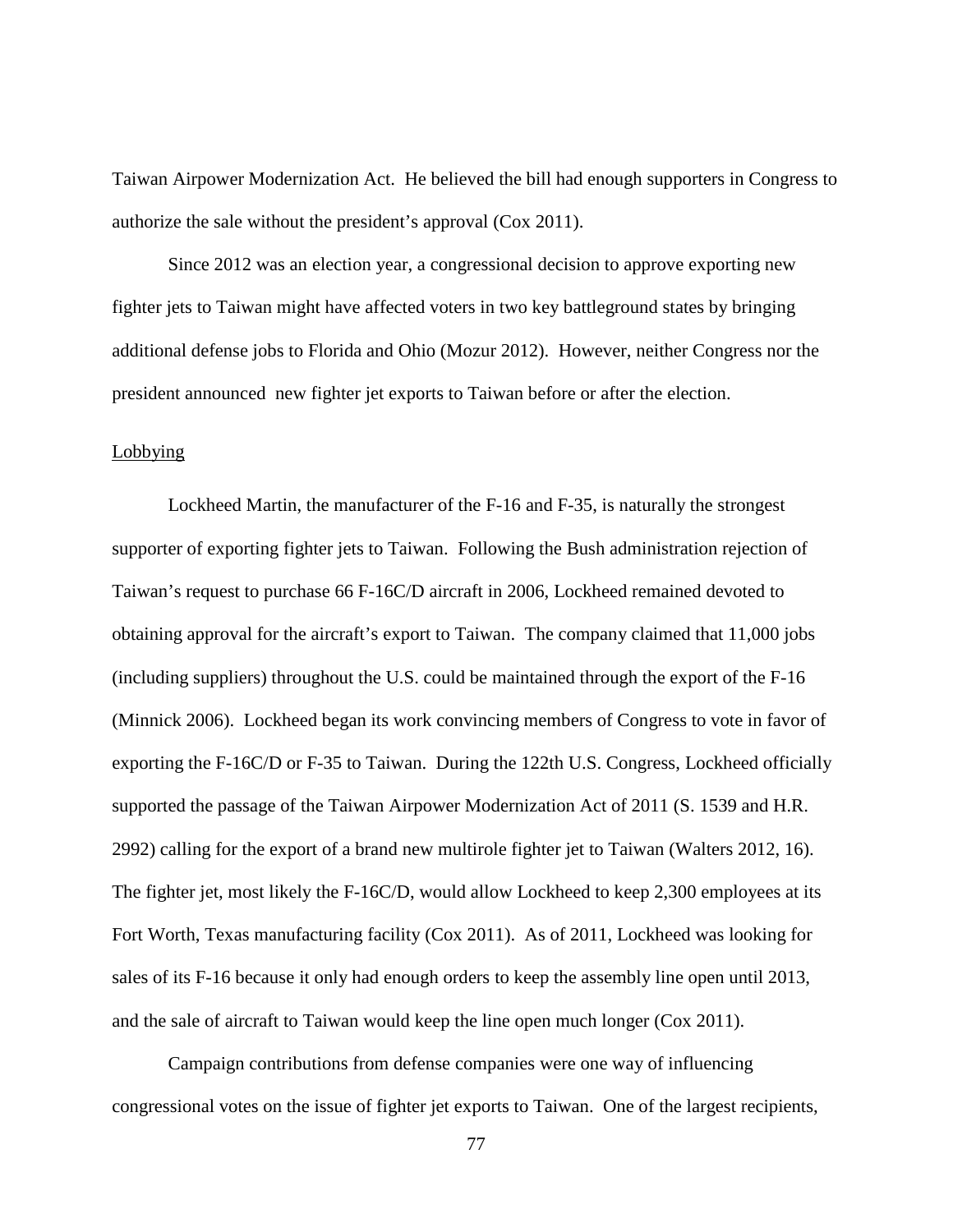Rep. Granger received over \$200,000 worth of campaign contributions from Lockheed since entering office in 1997 ("Kay Granger Campaign"). Rep. Granger happens to be a large proponent for the F-35 program, and she fully supports legislation that benefits Lockheed. The close relationship between Lockheed and Rep. Granger paid off in the case proposed F-16C/D exports to Taiwan. Rep. Granger was the sponsor of the Taiwan Airpower Modernization Act of 2011 that proposed selling 66 F-16C/D aircraft to Taiwan (H.R. 2992). Although no aircraft were exported, Lockheed has remained influential in Congress through its lobbying efforts.

In addition to lobbying by defense companies and parts suppliers, Taiwan has hired several former U.S. congressional staffers and legislators to lobby on behalf of the country on Capitol Hill (Bogardus and Leven 2011, 16). This lobbying group, Park Strategies, received \$250,000 from Taiwan's government to lobby for the export of the F-16C/D fighter jet (Bogardus and Leven 2011, 16). The lobbyists reached out to congressional leaders who were responsible for the export policy of the jet, including Rep. Ros-Lehtinen who introduced a provision calling for the sale of F-16s to Taiwan (Bogardus and Leven 2011, 16). President Obama turned down this provision due to concerns about increasing tensions with mainland China (Mark 2011, 10).

# International Factors

#### Foreign Threats

Because of the political situation surrounding Taiwan's existence, the main foreign threat throughout contemporary history is China. A total of three different crises occurred between China and Taiwan since 1954. In the Second Taiwan Strait Crisis, the ROCAF used American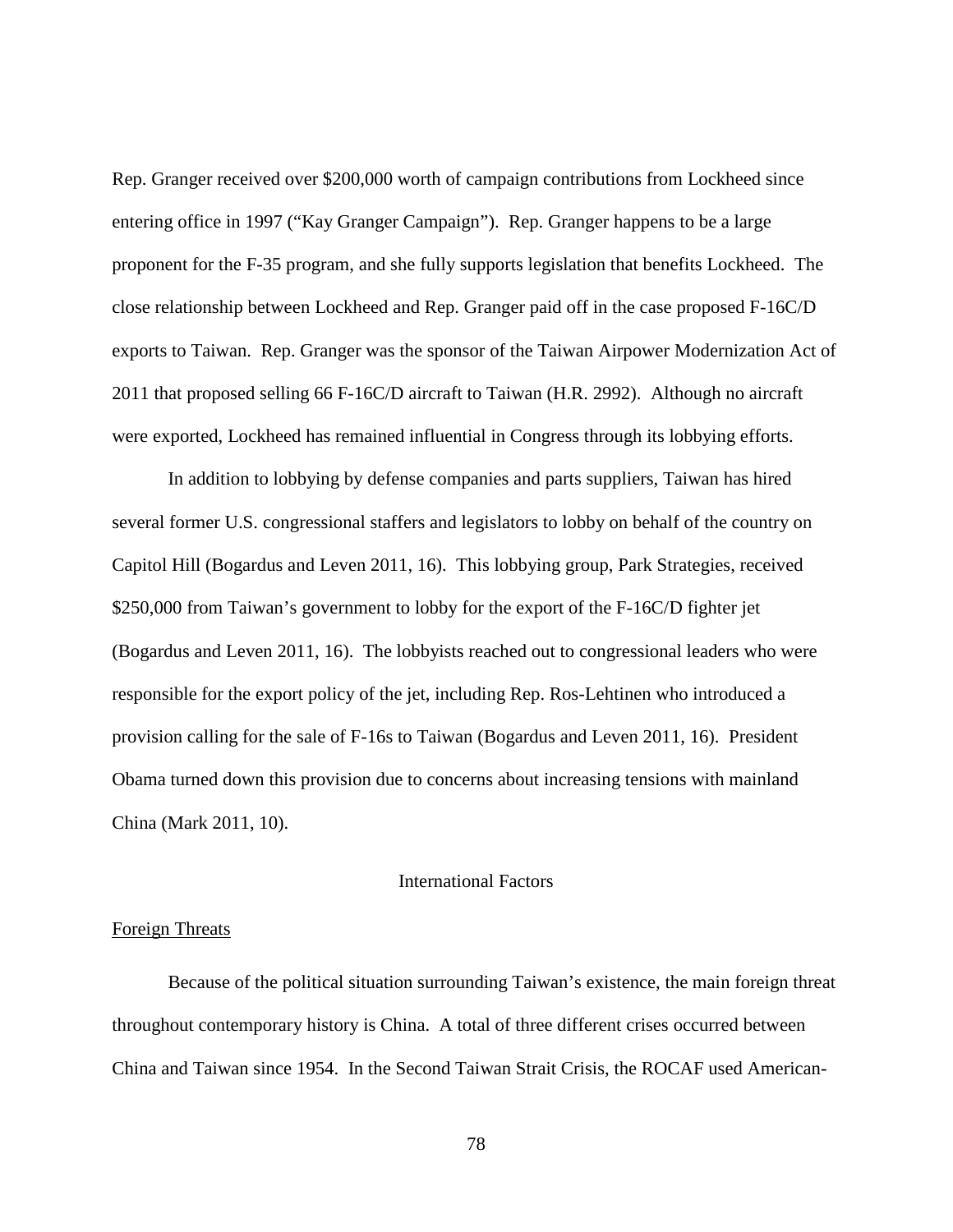built F-86 fighter jets to counter the air power from Chinese MiGs. Most recently, tensions rose to a high during the 1995 and 1996 Third Taiwan Strait Crisis as China tested ballistic missiles near the Taiwan Strait. The U.S. felt it was within its sphere of influence and responded in favor of Taiwan by sending aircraft carriers to the region. Congress's passage of the Taiwan Relations Act in 1979 showed a commitment to Taiwan in the event of an attack by China. Although the act does not explicitly state the use of military force in Taiwan's aid, it leaves the door open to U.S. military involvement. Therefore, the U.S. Government has shown its willingness to aid Taiwan in the event of an attack.

China's recent developments of an aircraft carrier and stealth fighter pose a threat to Taiwan. China's navy has begun landing and take-off tests using Shenyang J-15 fighter jets on a modified former-Soviet ship (Majumdar 2012). While it will be years before China has perfected the technology involved with aircraft carriers, the whole idea of developing an aircraft carrier shows China's resolve to expand its influence in the Western Pacific. Even though China has ballistic missiles within short range of Taiwan, the aircraft carrier could supplement the ballistic missiles in secondary attacks. Taiwan has no plans of developing its own aircraft carrier, but China's development of an aircraft carrier would put more pressure on U.S. naval and air forces in the Western Pacific.

The development and testing of the Chengdu J-20 stealth fighter jet also places high risks on the political situation in East Asia. Defense policy observers suggest that the J-20 would outperform most fighter jets other than the F-22 (Kopp and Goon 2011). Taiwan, on the other hand, possesses no stealth fighter jets to counter China's increasingly advanced air force. This may be a reason for the U.S. to export a fighter jet with stealth technology to Taiwan, such as the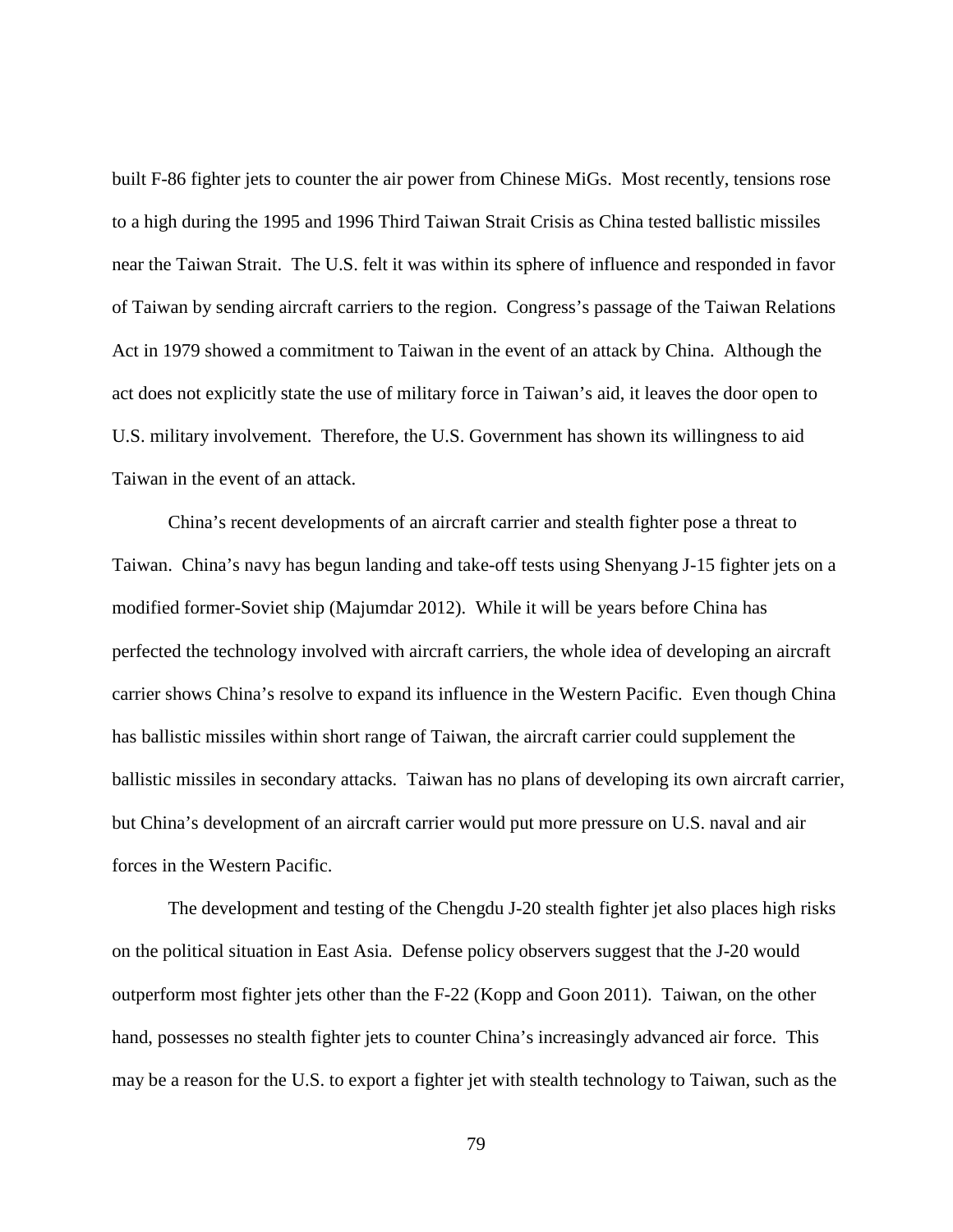F-35 or F-15SE. However, the likelihood of F-35 exports to Taiwan remains low as the White House does not want to heighten tensions with China. Congress has supporters of F-35 exports to Taiwan, but the actions have been unsuccessful thus far.

#### Defense Cooperation

The U.S. has a history of assisting Taiwan in the event of attacks from China, as witnessed in the three Taiwan Strait Crises. Despite the close ties between the U.S. and Taiwan, the USAF and ROCAF do not hold regular joint military exercises as with other neighboring U.S. allies, Japan and South Korea. The ROCAF's fighter jet fleet has some commonalities with the USAF, but it is limited to the F-16. A key difference between ROCAF and USAF versions of the F-16 is the age and onboard technology. The ROCAF operates only older versions of the F-16A/B, while the USAF operates newer F-16C/D versions. The ROCAF also operates aging F-5 aircraft which the USAF retired many years prior. The remaining aircraft in the ROCAF fleet are the European Mirage 2000 and an indigenous AIDC F-CK-1 fighter jet. While there is some commonality in terms of the F-16, the USAF and ROCAF have different fleets and technologies that make joint military exercises difficult. Since 1990, the USAF and ROCAF operate independently of each other with no examples of joint training.

# Conclusion

The U.S. export policy of fighter jets to Taiwan since 1990 has taken a more cautious approach than the previous years. While the U.S. exported fighter jets to Taiwan since the 1950s, the past two decades reveal a different approach to policy. The Bush administration authorized the last major sale of fighter jets to Taiwan in 1992, but no authorizations for new sales have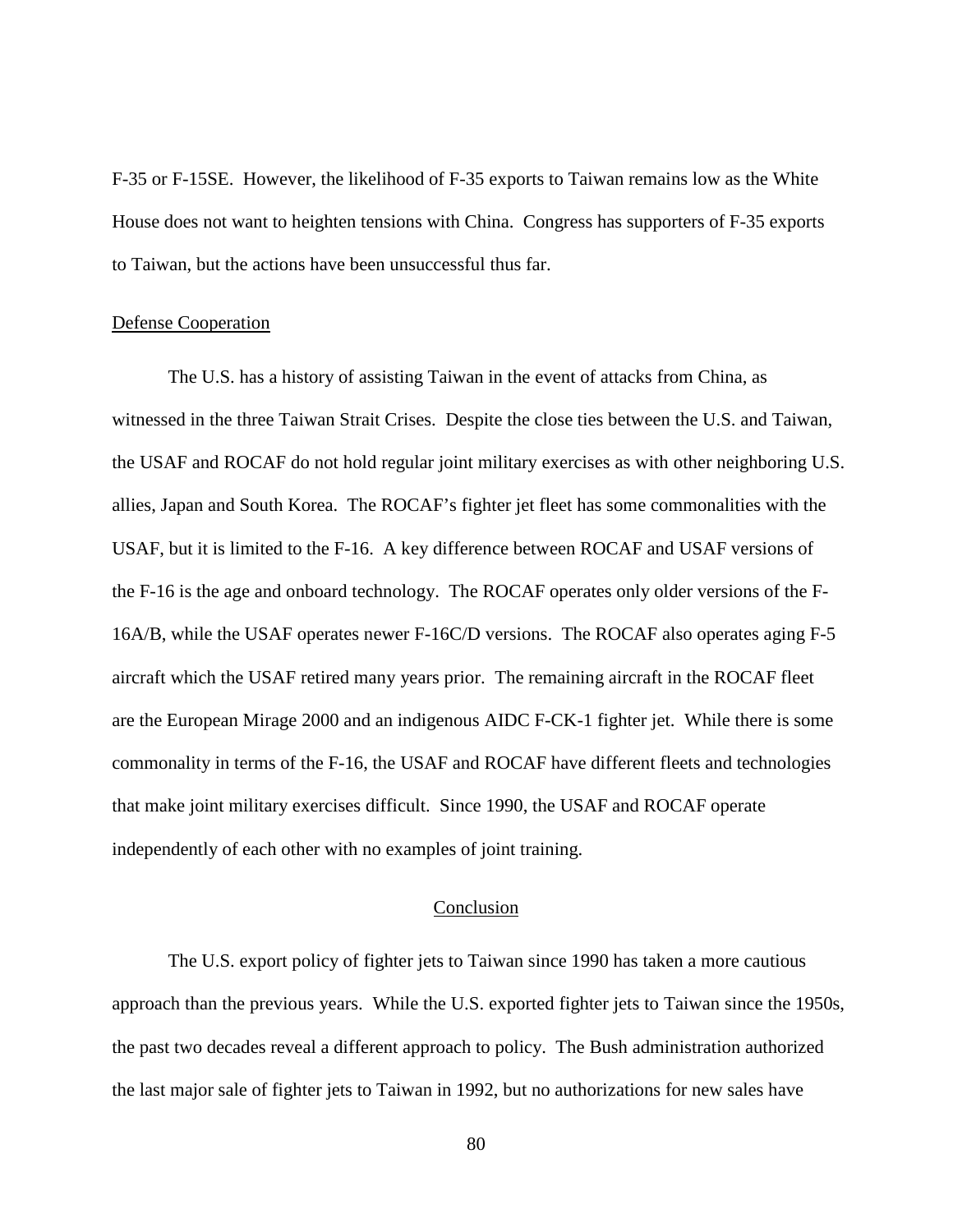occurred since then. Discussions about the F-16C/D and F-35 were held in Congress and the Executive Branch, yet the two branches of government have not agreed on new fighter jet sales. Congress has taken an optimistic approach to fighter jet exports because of the jobs and revenue involved for the home states, but the Executive Branch weighs international concerns about the issue.

Why has the U.S. Government chosen to block Taiwan's requests for new fighter jets such as the F-16C/D and F-35? The answer is simple, China. While the U.S. recognizes China as a threat to Taiwan's existence, the act of exporting an advanced fighter jet, such as the F-35, would heighten tensions in a volatile region. Both China and the U.S. possess nuclear weapons, and any escalation in tensions resulting from fighter jet exports carries an inherent risk. From a rational theory perspective, Professor Charles Glaser (2011) agrees that a conflict over Taiwan's sovereignty would lead to a nuclear war. Glaser's views coincide with the Bush and Obama administrations' actions of blocking new fighter jet exports to Taiwan in order to lessen U.S. involvement and prevent a future escalation. Thus, China was the key reason for the Bush and Obama administrations to block fighter jet exports to Taiwan based on rational choice.

# Findings

Decisions by the Executive Branch showed significant impacts on the development of U.S. fighter jet export policy to Taiwan. From the Bush administration's sale of F-16A/B aircraft to Taiwan in 1992, to the later debates about the F-16/CD and F-35 programs, presidents had influential opinions on the topic. Linkage was apparent in the timing of the 1992 sale, which coincided with a domestic factor (election year votes) and an international factor (China's purchase of Russian fighter jets). Since 2001, the Bush and Obama administrations showed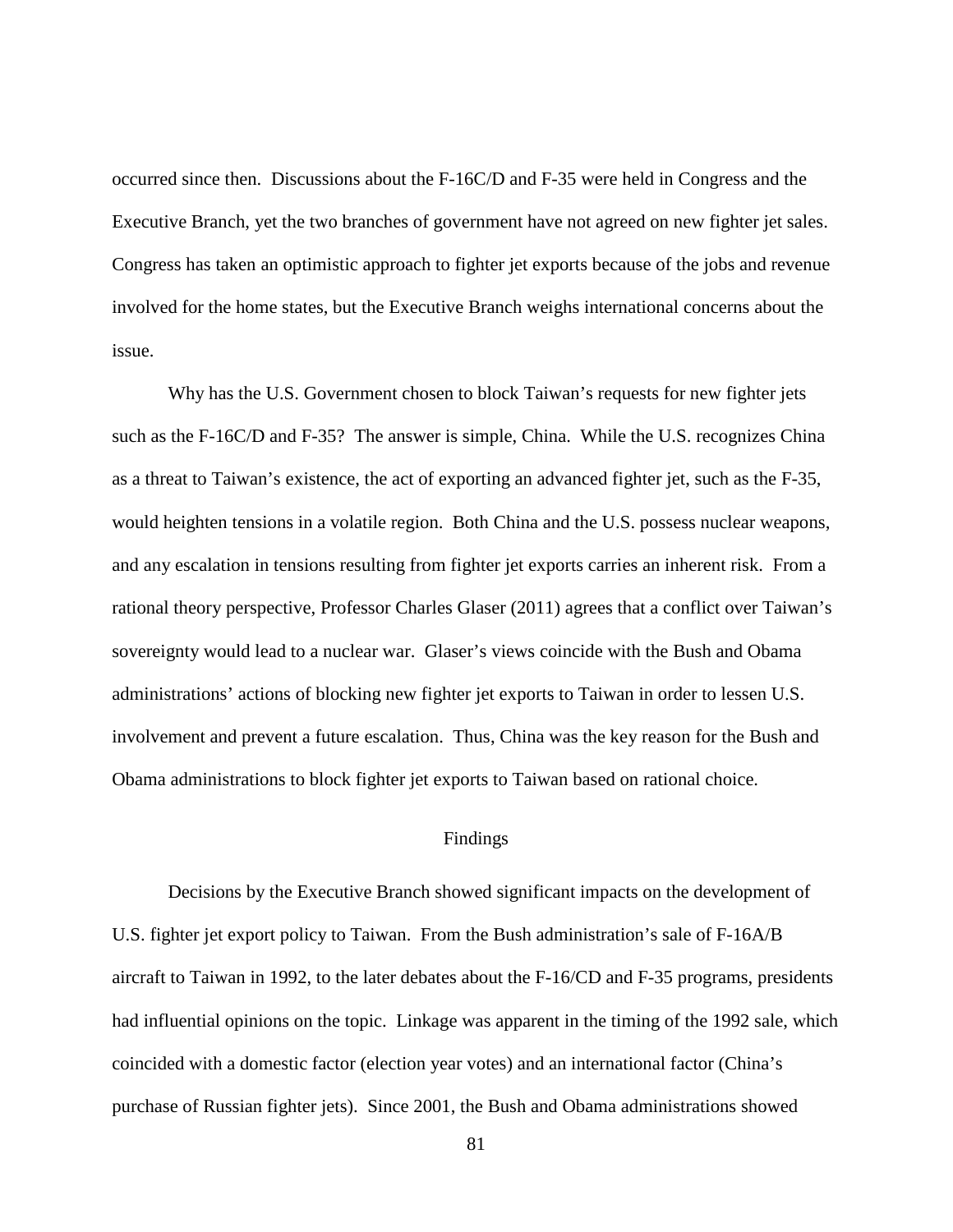remarkable hesitancy toward exporting new fighter jets to Taiwan. Both presidents refused to approve of exporting new fighter jets to Taiwan citing an unnecessary rise in diplomatic tensions with China. The only recent agreement that a presidential administration approved of was the upgrade of Taiwan's F-16A/B with newer technologies. Otherwise, the presidents do not want to raise tensions with China for the sake of exporting new fighter jets to Taiwan.

Decisions by Congress also showed impacts on the development of fighter jet export policy. Generally, members of Congress had poignant opinions about exporting fighter jets to Taiwan. Members such as Rep. Granger live in states with a substantial defense industry, and the sale of fighter jets to Taiwan would bring economic benefits to the state in the form of jobs and revenue. Other members of Congress also cited the Taiwan Relations Act and the need for the U.S. to support Taiwan in the event of an attack from China. The theory of linkage politics is visible within the bill text for the Taiwan Airpower Modernization Act. Linkage showed its relevance when Congress specifically acknowledged both domestic factors (economic benefits from jobs) and international factors (threat from China) in the bill's text.

The issue of lobbying proved to be influential in congressional decisions, although it did not influence presidential decisions. The linkage theory of politics is witnessed when Lockheed claimed that the export of fighter jets would bring revenue and jobs to the U.S. as well as aiding Taiwan in its defense. Lockheed used a variety of lobbying methods from discussions with congressional representatives to campaign contributions. Indeed, campaign contributions to members of Congress coincided with the sponsoring of bills in favor of exporting fighter jets to Taiwan. Rep. Granger, the vocal supporter of Lockheed's F-35 program, was one of the largest receivers of campaign contributions from Lockheed. Lockheed's lobbying efforts toward Rep.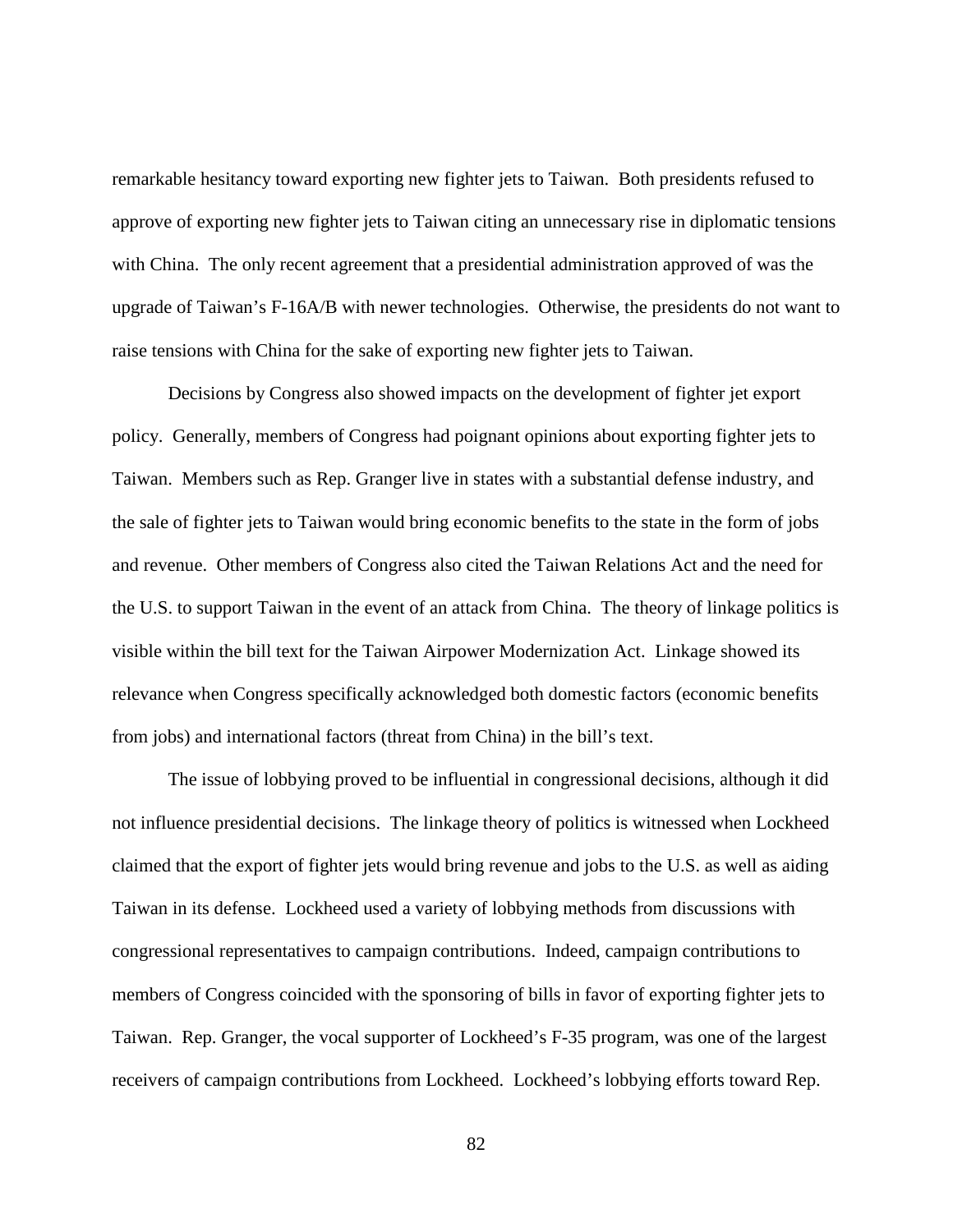Granger may have paid off when she sponsored a House bill to sell 66 new F-16C/D fighter jets to Taiwan. Therefore, lobbying members of Congress was important in getting legislation on the agenda, but the overall success of selling fighter jets to Taiwan remains unclear.

International factors had mixed impacts on U.S. fighter jet export policy to Taiwan. The threat of China was a strong factor in shaping U.S. policy. The results showed two opposing views of the Chinese threat. The first view recognized the growing military power of China and its threat to Taiwan's defense. This view emphasizes U.S. interests in Taiwan's survival and the need to export fighter jets. Members of Congress and defense companies took this view toward exporting fighter jets to Taiwan. The opposing view looked at the Chinese threat from a diplomatic perspective. By exporting fighter jets to Taiwan, the threat of China on the U.S. would increase in military, diplomatic, and economic matters. Mainly officials in the Executive Branch expressed this view by rejecting Taiwan's requests for new fighter jets.

The topic of defense cooperation did not show any influence in U.S. fighter jet export policy to Taiwan since 1990. While the U.S. generally supported the defense of Taiwan through the Taiwan Relations Act, there was a lack of joint military exercises between the USAF and ROCAF. A key reason for the lack of military exercises is the makeup of the ROCAF's fighter jet fleet. The ROCAF operates a mixture of fighter jets from the U.S., Europe, and Taiwan. Therefore, defense cooperation is not a substantial factor in U.S. policymaking.

# Future Policy Considerations

The U.S. export policy of fighter jets to Taiwan remains a contested topic among policymakers. Since the time of President Truman, U.S. policy has wavered between remaining neutral in the China-Taiwan debate and assisting Taiwan militarily. Nevertheless, the U.S. has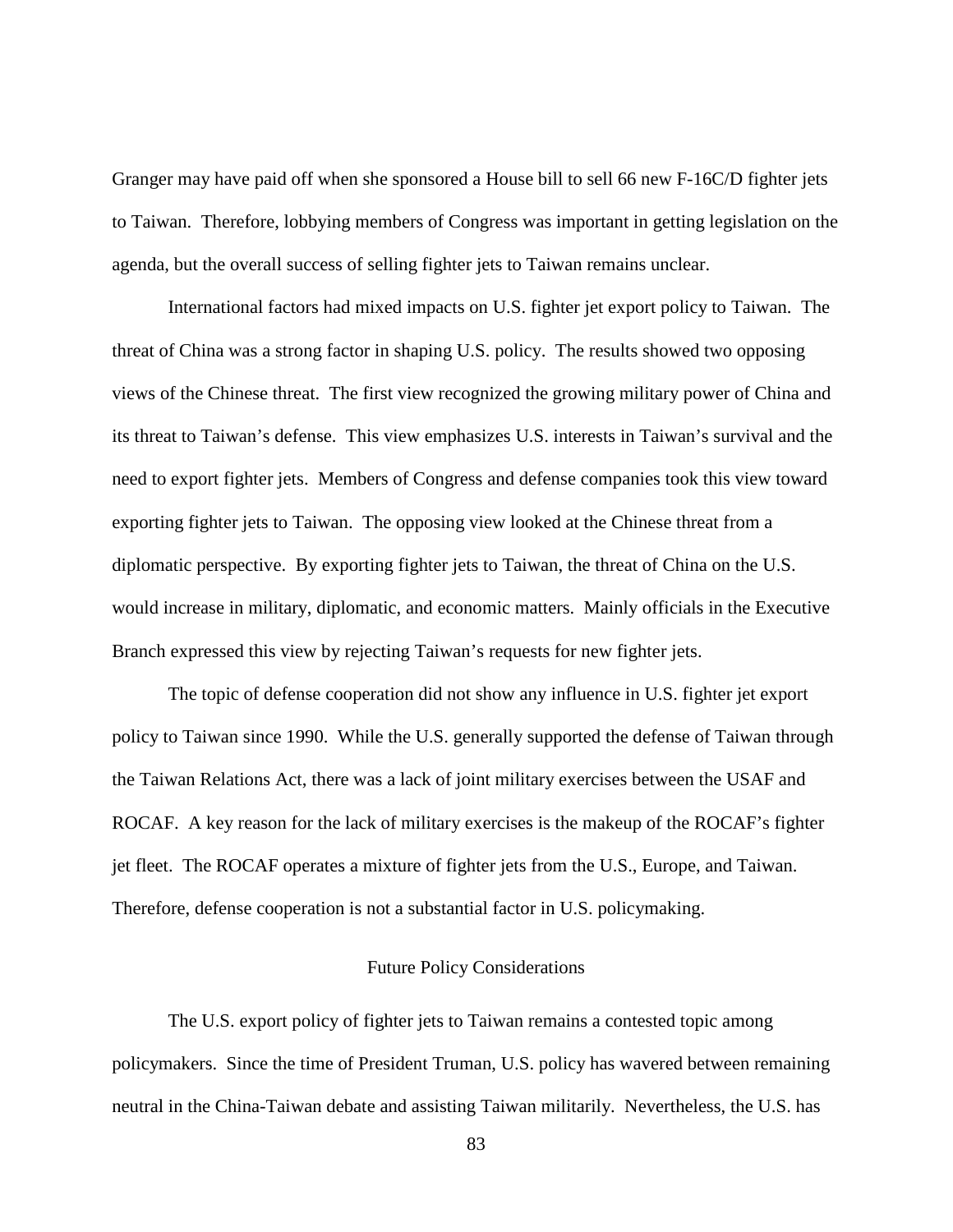remained committed to ensuring Taiwan's defense against China as a pillar of U.S. policy in East Asia. Since 1990, a series of debates regarding whether to export brand new fighter jets to Taiwan has been a hotly debated topic. From the export of the F-16, to a denial of F-35 and additional F-16s shapes the current nature of U.S. policy toward Taiwan. U.S. fighter jets remain important, but hesitancy by the U.S. to export aircraft that Taiwan wants will shape future policies. In its own national interests, Taiwan may begin relying on its local industrial base for future defense needs. This need for Taiwan's defense spurs three possibilities for future U.S. policy toward Taiwan. The U.S. may choose to step back and allow Taiwan to build its own defense industry with less reliance on U.S. aircraft. This method reduces the risk of angering mainland China, but it poses risks to the security of Taiwan. Nevertheless, the U.S. appears committed to Taiwan's defense even without exporting fighter jets to the country. In the event of another Taiwan Strait Crisis, the U.S. would likely send military forces to protect Taiwan. The second option for the U.S. is a middle road of assisting Taiwan with the development of locally produced fighter jets while also exporting limited numbers of U.S.-manufactured fighter jets. Finally, the rising threat of China may push the U.S. to export additional advanced fighter jets to Taiwan. This action may resemble the time prior to 1978 when the U.S exported steady amounts of fighter jets. Depending on the external circumstances, U.S. policy may fall into any of these three categories in the future.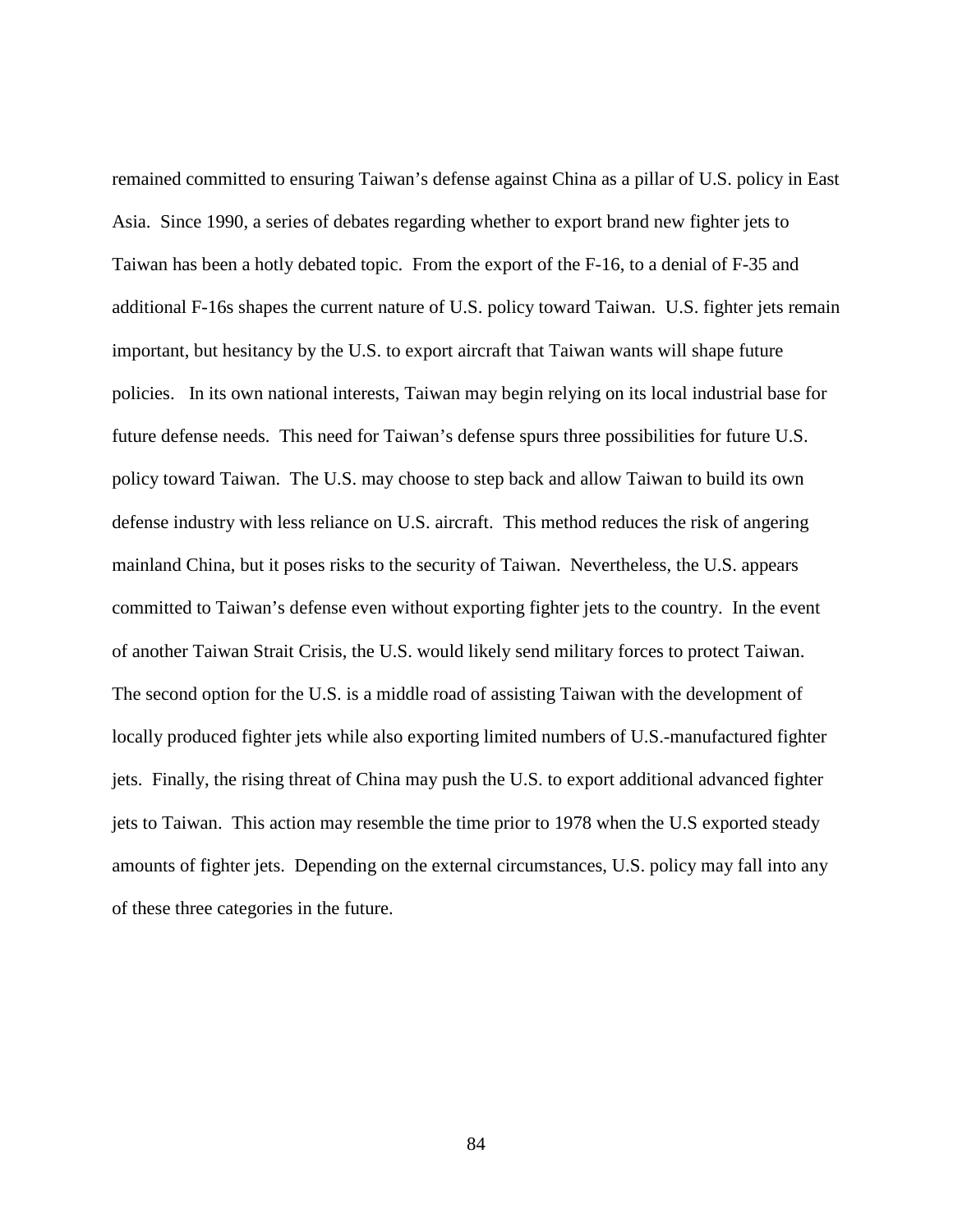# **CHAPTER FIVE – ANALYSIS AND CONCLUSIONS**

Japan, South Korea, and Taiwan were similar, yet dynamic cases in terms of U.S. export policy of fighter jets. Based on the analysis of information since 1990, the results offer support for several of the original hypotheses, but in other cases, the results provided evidence rejecting some of the hypotheses. In addition to offering insight regarding the hypotheses, it is also possible to present assumptions of the future of U.S. fighter jet export policy to East Asia. Will U.S. policy continue as it is? On the other hand, will U.S. policy change due to emerging factors? After an overview of the future directions that U.S. policy may take, a presentation of future research possibilities in the fields of political science and international relations is provided as a basis for researchers to conduct further work in the field of fighter jet export policy.

### Analysis of Hypotheses

The first hypothesis states that the decisions of the Executive Branch, specifically those of the President and executive departments, influences U.S. policy of fighter jet exports. The hypothesis was significant in both Japan and Taiwan's cases. The presidential administrations traditionally take charge in the field of arms exports, and the decisions were influential in the overall outcome of the policy. In the case of proposed F-22 exports to Japan, there were mixed opinions from within the Executive Branch, but most of the opinions were negative. Officials in the Defense Department had reservations about selling the F-22 to Japan because of concerns about China. Other concerns pertained to the proliferation of sensitive technologies within the F-22. Ultimately, the president chose to cut funding for the F-22 program. This action contributed to the ending of the F-22's production. In the case of F-16 exports to Taiwan, the Bush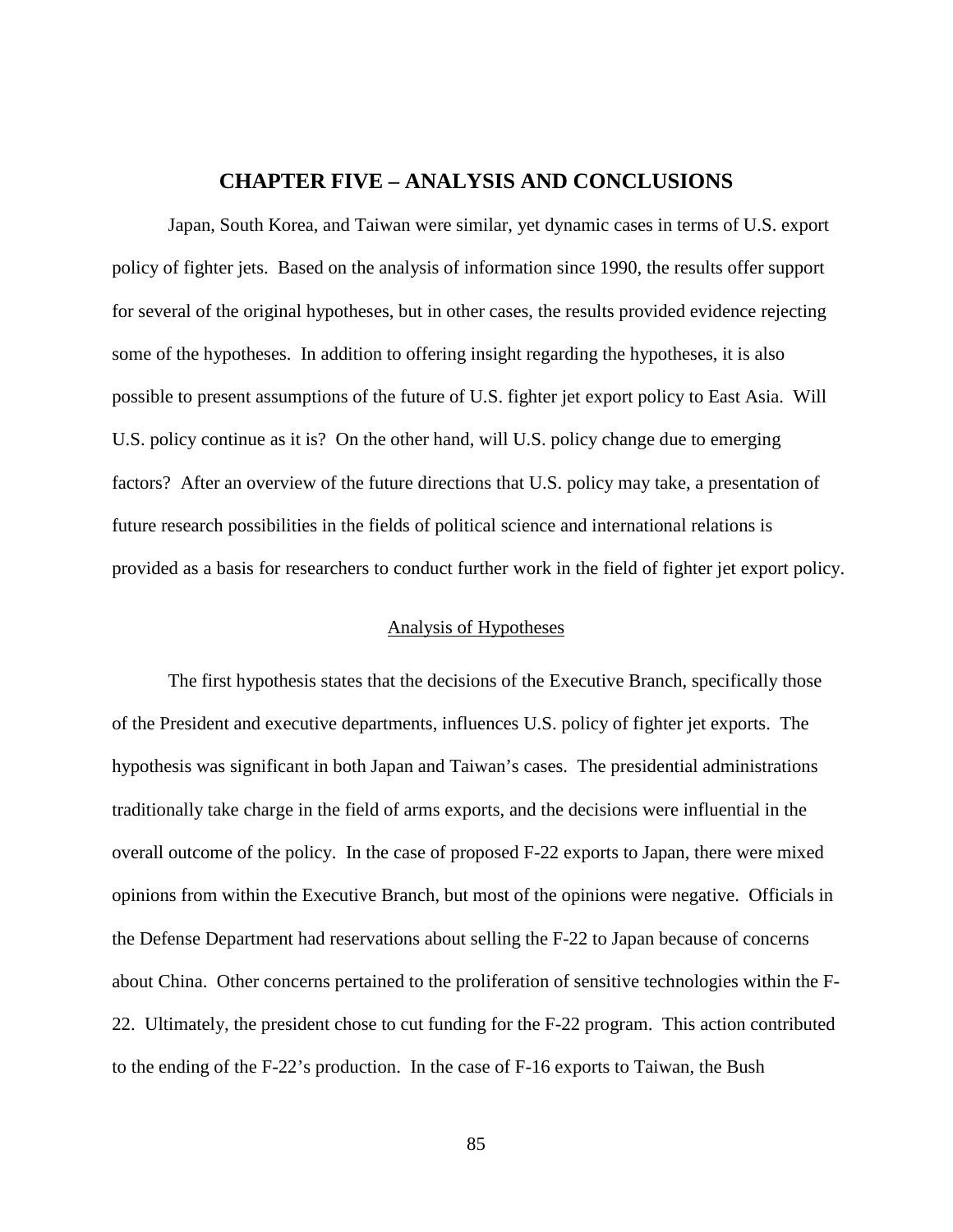administration made the original agreement in 1992 to sell F-16s as a move to gain votes prior to the election. As the years progressed to the Obama administration, the president opted against selling new F-16s to Taiwan. There was not enough evidence to prove the significance of the hypothesis in South Korea's case. The presidential administrations did not take a public position on the issue, and the actions of the Executive Branch did not indicate any significant impacts on fighter jet export policy to South Korea.

The second hypothesis states that decisions by members of Congress impact U.S. policy of fighter jet exports. There was enough evidence in all three cases to conclude the significance of congressional decisions in the development of U.S. fighter jet export policy. Members of Congress who lived in areas with a large defense industry presence tended to side in favor of the companies. Lockheed has a large presence in the state of Texas with the F-16 and F-35 assembly lines. Therefore, the federal legislators from Texas were also some of the largest supporters of exporting fighter jets to East Asia.

The third hypothesis states that defense company lobbying impacts U.S. policy of fighter jet exports. In all three cases, there is significant evidence to conclude the influence of defense company contributions to members of Congress. Lockheed, in particular, contributed large sums of money to congressional representatives who live within the same district or state as the company. Lockheed's financial contributions were one of the factors contributing to vocal congressional support of exporting the F-16 to South Korea and the F-35 to Japan. Other prominent legislators such as Sen. Inouye received large sums of money due to the influential position the person holds in Congress. In addition to defense companies, suppliers of fighter jet components also joined the lobbying efforts. Pratt & Whitney, the engine supplier for the F-22,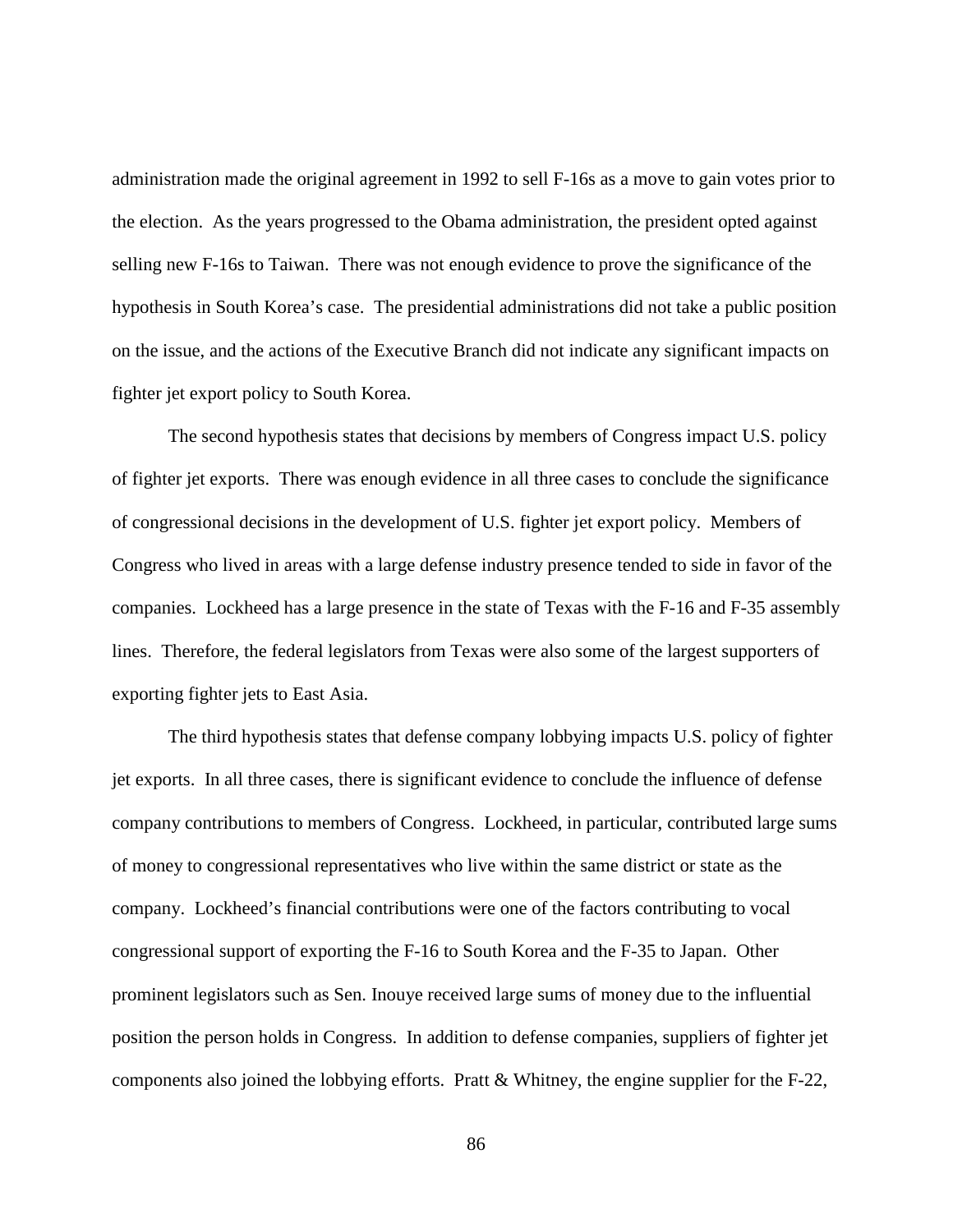contributed money to members of Congress who were interested in lifting the ban on F-22 exports to Japan.

The fourth hypothesis states that the rise of China increases U.S. fighter jet exports to Japan and Taiwan and it receives mixed support. In the case of Japan, U.S. fighter jet exports continued at high levels since 1990. China's growing economic and military power threatens both U.S. and Japanese interests in East Asia. As China begins to become more assertive in the Senkaku/Diaoyu Island dispute, the need for fighter jets and U.S. assistance is evident. The recent deal to sell F-35 aircraft to Japan capped off the latest accomplishments in U.S. policy. Compared to Japan, Taiwan faces an even larger threat to its existence. As China claims sovereignty over the island of Taiwan, Taiwan has become increasingly independent throughout the years. The U.S. has officially supported the one-China policy, but historically the U.S. has supported Taiwan's side in the dispute. The U.S. support of Taiwan comes with a cautious attitude compared to Japan. Since 1990, the U.S. Government fears repercussions from mainland China, and it remains unwilling to export large amounts of fighter jets to Taiwan. Therefore, there is no visible increase in U.S fighter jet exports to Taiwan since 1990.

The fifth hypothesis states that the perceived threat of North Korea increases U.S. fighter jet exports to South Korea and Japan. This hypothesis receives support. In Japan and South Korea's cases, fighter jet exports to South Korea and Japan continue at high levels since 1990. North Korea's regular testing of ballistic missiles and nuclear technology threaten U.S. interests in the region, and the fighter jet exports help with overall U.S. defense policy by strengthening ties with allies.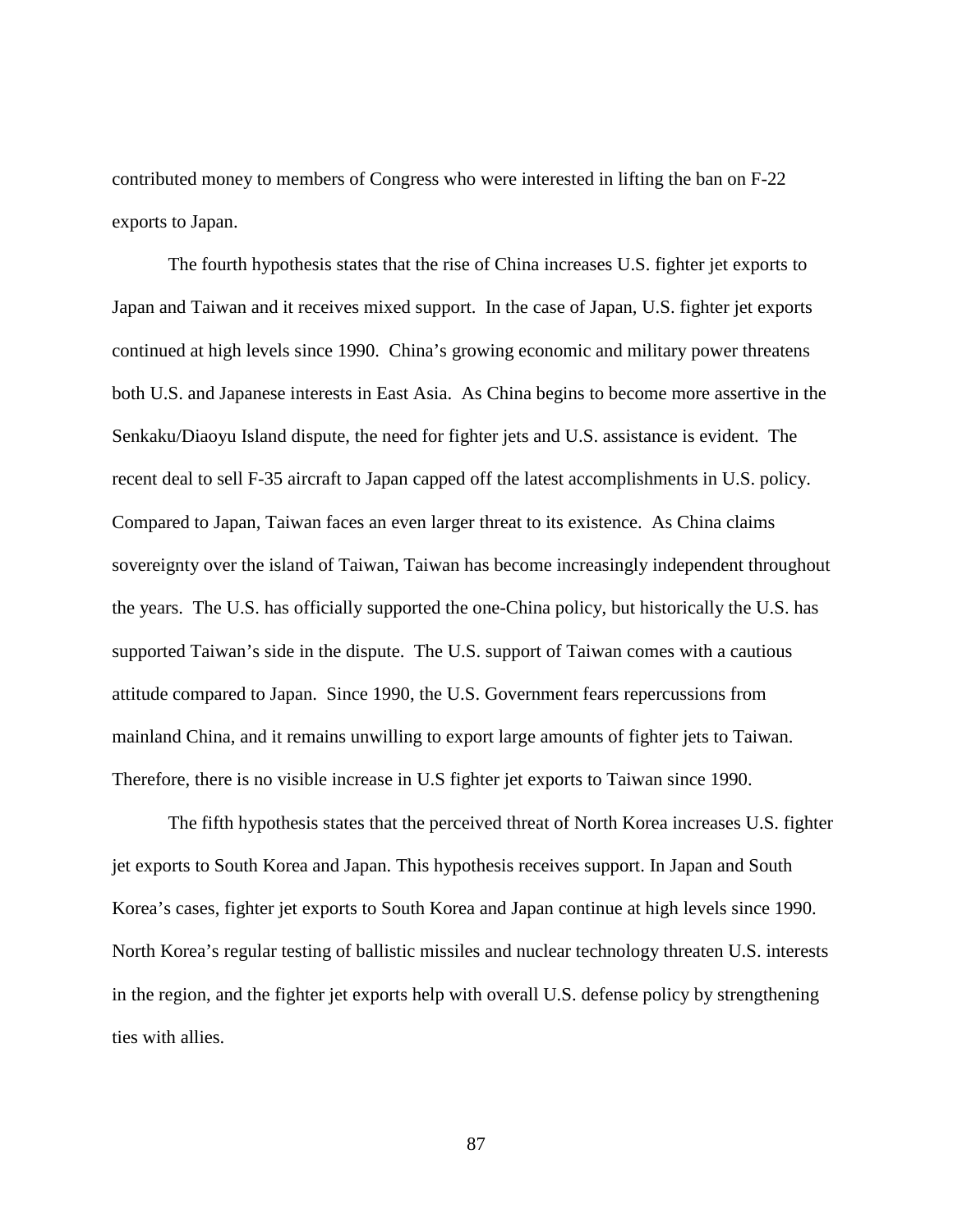The sixth hypothesis states that the desire for defense cooperation with Japan, South Korea, and Taiwan encourages U.S. fighter jet exports. Defense cooperation involving Japan and South Korea is a significant factor in fighter jet export policy. As evidenced by the regular joint military exercises between the U.S., Japan, and South Korea, the air forces operate similar types of fighter jets. The USAF and JASDF share commonalities with the F-15 fleet, while the F-16 and F-2 share some similarities as well. In the future, the USAF and JASDF will operate the F-35 when it officially enters service. Meanwhile, the USAF and ROKAF both operate fleets of F-15 and F-16 aircraft. The fleet commonalities make joint military exercises productive for all parties involved. Despite Japan and South Korea's strong cases of defense cooperation with the U.S., there was no evidence for defense cooperation between the U.S. and Taiwan in terms of joint military exercises. The USAF and ROCAF do not conduct joint military exercises even though the U.S. military may assist the Taiwan military in an event of an attack from China. Furthermore, the ROCAF fleet of fighter jets differs substantially from the USAF fleet. Other than the F-16, the ROCAF operates a mixture of older U.S.-made fighter jets, European fighter jets, and locally developed fighter jets. The differences between the fighter jet fleets make it difficult to conduct joint military exercises.

The seventh and final hypothesis states that domestic factors are more influential than international factors in determining U.S. export policy of fighter jets. The results suggest that domestic factors are more important than international factors in both Japan and South Korea's cases. The Executive Branch, Congress, and defense companies examine policy based on mostly national interests. Congressional leaders often cite the economic benefits of sustaining jobs within the aerospace industry as a result of exporting fighter jets. Additionally, lobbyists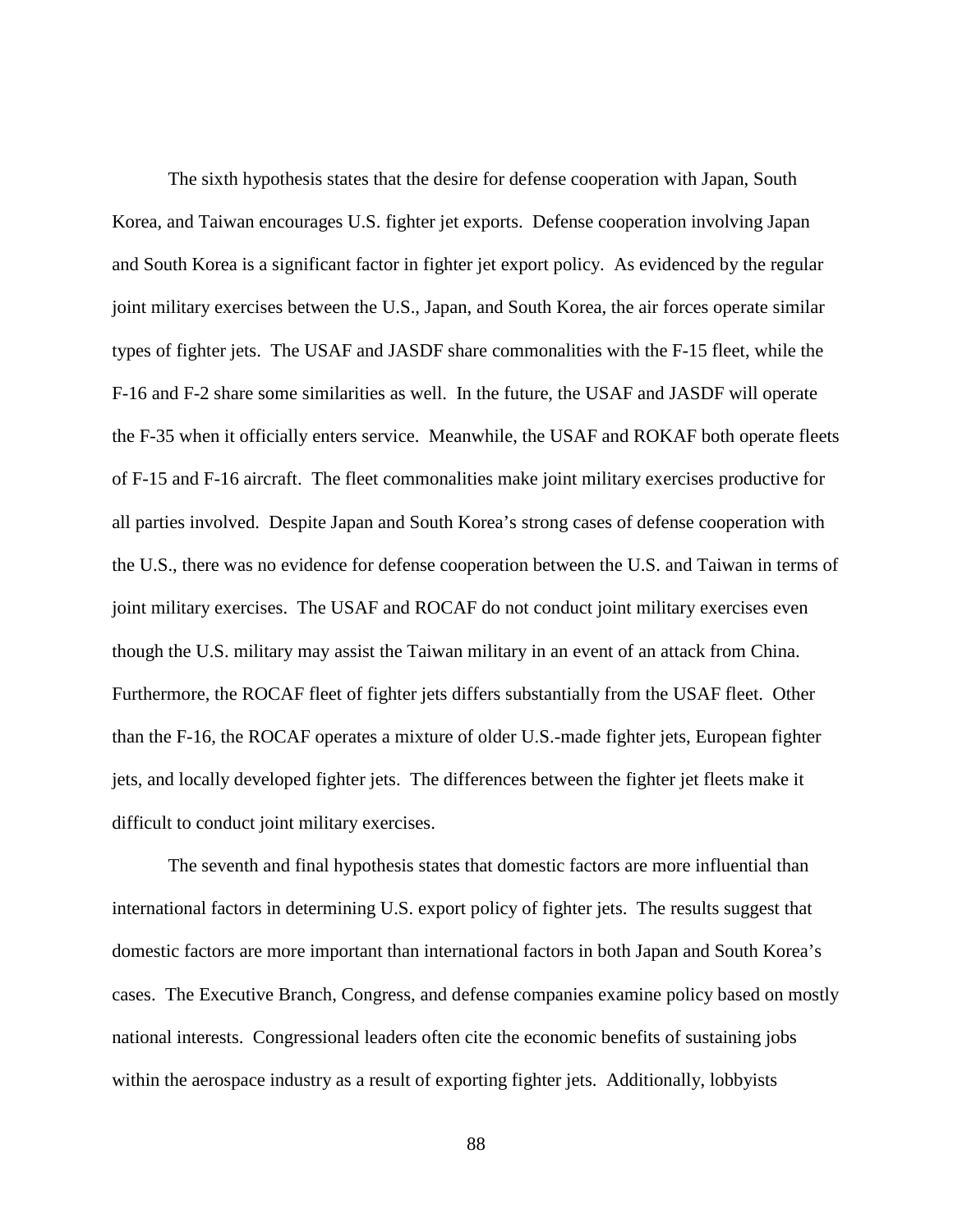contribute money to lawmakers in order to influence votes supporting the defense companies' goals. While foreign threats and defense cooperation were also factors in the determination of fighter jet export policy, the domestic factors were clearly at the forefront during policymaking discussions concerning Japan and South Korea. Conversely, international factors seem more influential than domestic factors in the development of fighter jet export policy to Taiwan. The same domestic factors played a role in discussions concerning fighter jet exports to Taiwan, but the international factors were most prominent in determining the final outcome. The main international concern of exporting fighter jets to Taiwan was a possible backlash from mainland China. Whereas China may threaten Taiwan and U.S. interests in the region, the U.S. policymakers see the export of fighter jets as increasing rather than lowering the threat due to backlash from the Chinese government. Thus, the U.S. Government refused to export the newest and most advanced models of its fighter jets to Taiwan. Even when the U.S. exported fighter jets to Taiwan, it was an older model such as the F-16A/B rather than the F-16C/D.

## Overall Conclusions

After conducting the three case studies of Eastern Asian nations, the U.S. export policy of fighter jets becomes clearer than before. Several similarities exist between the U.S. export policies toward Japan and South Korea. Both countries face similar foreign threats from North Korea, and both countries have a history of cooperating closely with the U.S. on diplomatic and defensive issues. Historically, the export policies to Japan and South Korea have been relatively open with the exception of the F-22 program. The key difference between fighter jet exports to Japan and South Korea pertains to the type of aircraft. Japan was most interested in the advanced F-22 in spite of the high costs involved with procuring the aircraft. It was argued that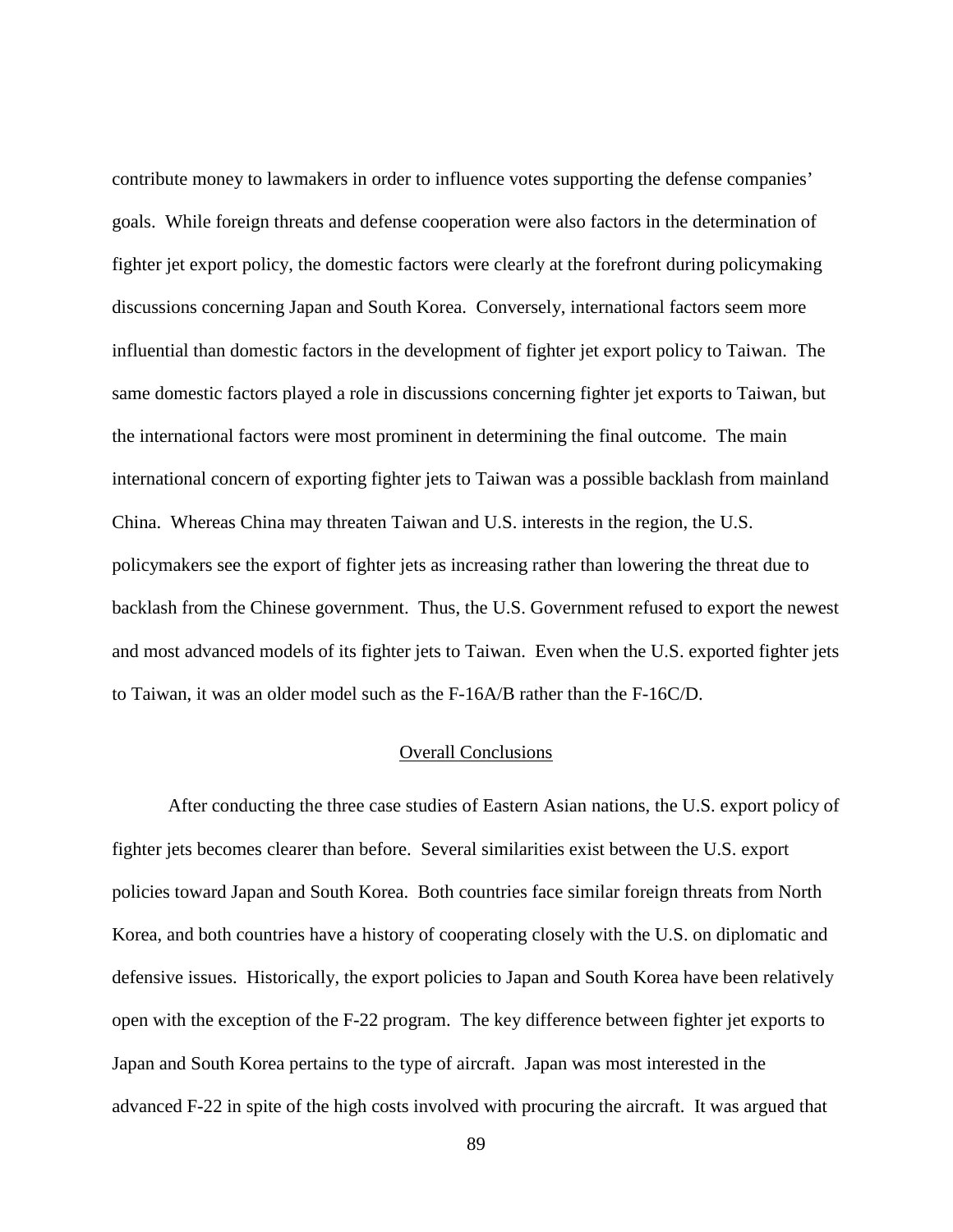only Japan, Israel, and possibly Australia were the only real contenders in the debate about F-22 exports. With these three contenders in mind, the decision regarding the export of the F-22 turned into a long-drawn debate through different presidential administrations and meetings of Congress. Ultimately, the U.S. Government prohibited all foreign sales of the F-22 aircraft. As a result, the U.S. offered the F-35 as the next generation fighter jet for Japan. Conversely, South Korea was not as interested in the F-22 due to the high costs involved with procuring the aircraft. Instead, it was interested in a cheaper, yet capable fighter jet for its future source of air power. Japan's purchase of the F-35 may have influenced South Korea to purchase the best aircraft available. While South Korea has not yet decided to purchase the F-35, it remains a top contender. The F-35 was designed with exports in mind, so there was little debate about exporting the aircraft to Japan and South Korea.

In contrast to Japan and South Korea, Taiwan exhibits the most concern in terms of developing a successful policy for exporting fighter jets. The looming topic of mainland China threatens to restrict U.S. export policy significantly when compared to the other two case studies. The 1992 sale of F-16A/B aircraft to Taiwan shows a continued, yet hesitant policy of fighter jet exports to the country. As Taiwan searches for new fighter jets, the U.S. Government showed its hesitance by denying a larger F-16C/D purchase in late 2011. Instead, the Obama administration called for the upgrade of Taiwan's existing fleet of F-16A/B fighter jets. This action was a middle ground response thatseeks to reinforce relations with Taiwan while not harming relations with China.

Despite the differences between the three case studies, applications of Rosenau's linkage theory of politics became evident throughout each of the studies. As policy passes through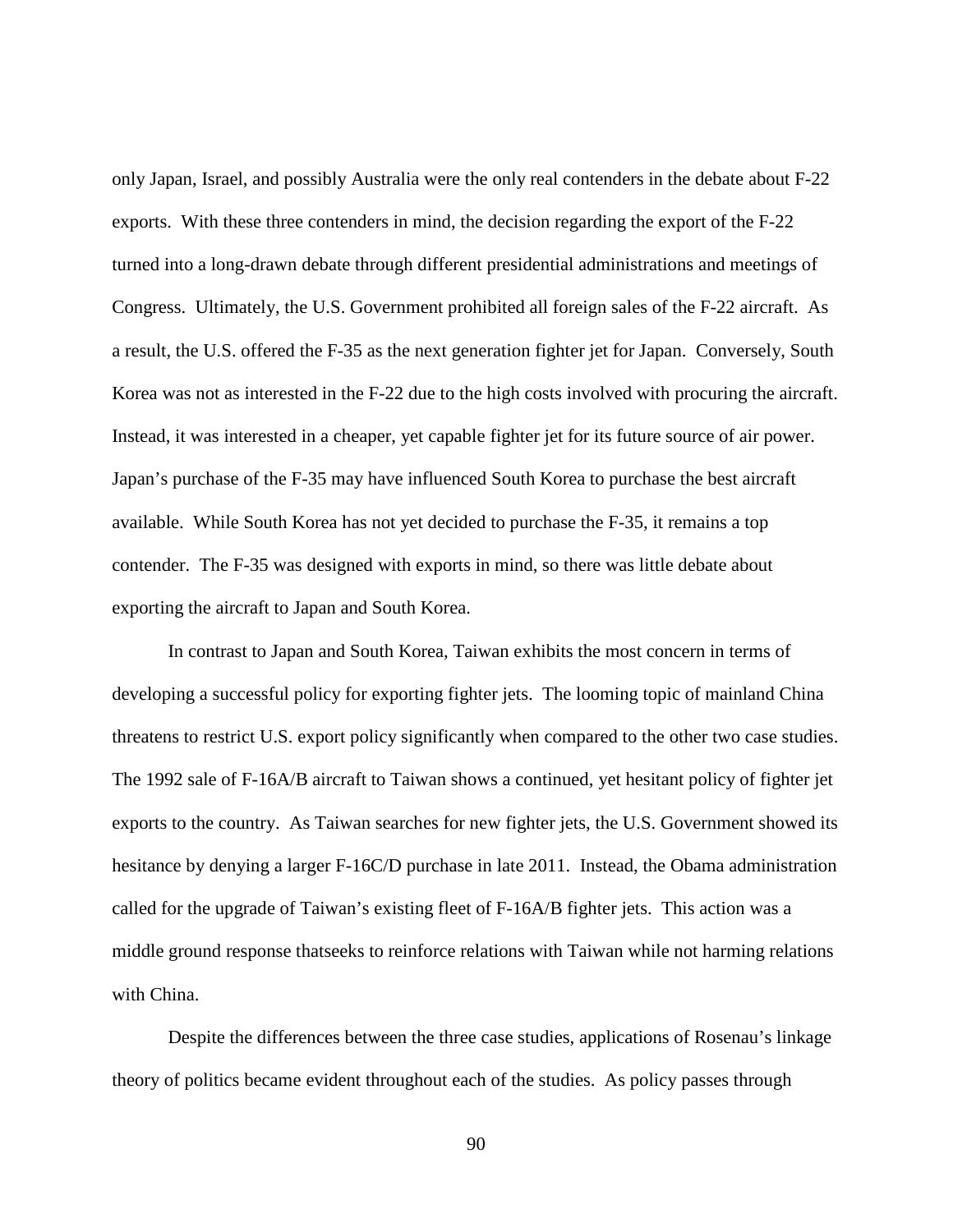Dye's process model of legislation, leaders in different levels of the government debate the issue of fighter jet exports. The Executive Branch, which sets the agenda for U.S. domestic and foreign policy, looks at all sides of fighter jet exports. The State Department may focus on the impact on diplomatic relations, such as the tensions between Taiwan and China. The Defense Department looks at primarily the impacts to U.S. national security from several standpoints. One national security standpoint is the concern over the proliferation of classified technologies on the F-22. This was most prominently noted during the debates about exporting the F-22 to Japan. Another national security aspect is regional security interests in East Asia. Threats from North Korea may highlight the need for defense cooperation with Japan and South Korea. Therefore, the Defense Department and the USAF examine ways that fighter jet exports would enhance regional security. In addition to advice by the executive offices, the president looks at domestic issues of fighter jet exports such as the creation of jobs. This was noted during the election period of 1992. The Bush administration's announcement to export 150 F-16A/B to Taiwan may have been a way to garner votes prior to the election. Just as with the Executive Branch, Congress debates the issue of fighter jet exports from a variety of perspectives. All three cases show evidence of domestic economic factors that influence congressional decisions. Defense company lobbying and the composition of local constituencies in the defense industry influence Congress to vote in favor of fighter jet exports. Lockheed contributed large amounts of money to congressional representatives from Texas, which is the home of its F-16 and F-35 assembly lines. In addition to economic factors, members of Congress also expressed international concerns of exporting fighter jets to East Asia. In the case of the proposed F-22 export to Japan, representatives pointed to national security concerns about the proliferation of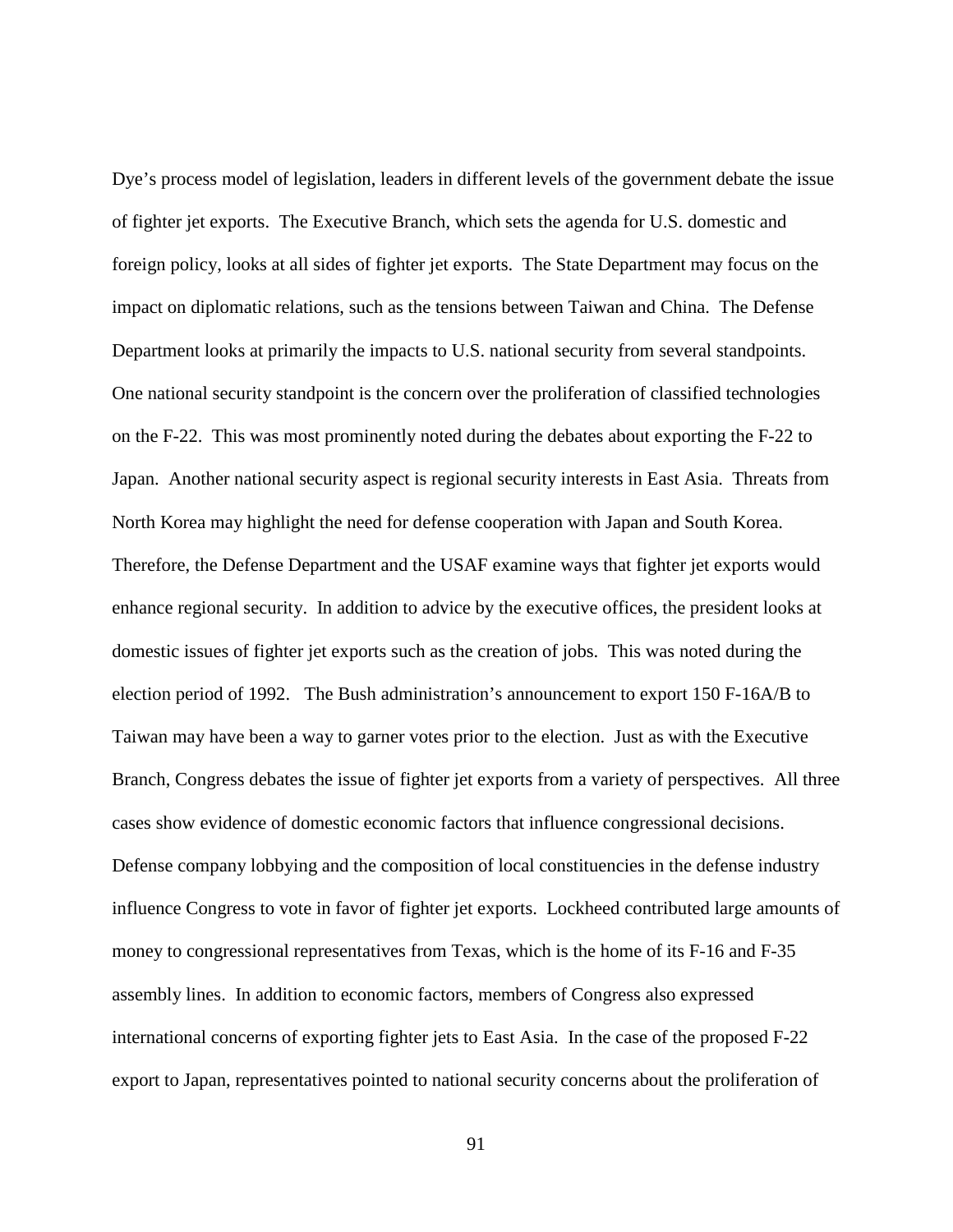classified technologies. In the case of Taiwan, Rep. Granger of Texas showed immense interest in exporting the F-16 to Taiwan by sponsoring the Taiwan Airpower Modernization Act of 2011 aimed at strengthening Taiwan's defense against China. While Rep. Granger lived in Texas and received significant funding from Lockheed, she used international factors (Taiwan's defense) to justify her position regarding F-16 exports to Taiwan. Rep. Granger's case showed that domestic and international factors play a role in congressional debates about the export policy of fighter jets. Even though the act did not pass, the presidential administration made the final decision to block F-16 exports to Taiwan based on an international factor (China). As witnessed during the policymaking process, U.S. fighter jet export policy to East Asia comprises both domestic and international factors. An examination of just domestic factors or international factors would not provide a thorough view of the policy's development. Therefore, it is necessary to use the theory of linkage politics to analyze the formation of U.S. fighter jet export policy.

### Future of Fighter Jet Export Policy

Based on the past and current state of fighter jet exports to East Asia, the policy appears to have worked well from a U.S. perspective. The three case studies had a series of high and low points in terms of the policy's outcome. Consequently, the U.S. Government had to adjust its fighter jet export policy in response to the phases in history. The two lowest points since 1990 include the blocking of F-22 exports to Japan and new-build F-16C/D to Taiwan. Each of the cases had legitimate concerns for the blockage, and an alternative solution was offered in both cases. The U.S. Government offered the F-35 to Japan, and the country purchased 42 of the new aircraft from Lockheed. Instead of selling new F-16s to Taiwan, the U.S. Government offered to upgrade the country's existing fleet of F-16 aircraft. Otherwise, the U.S. had finalized deals for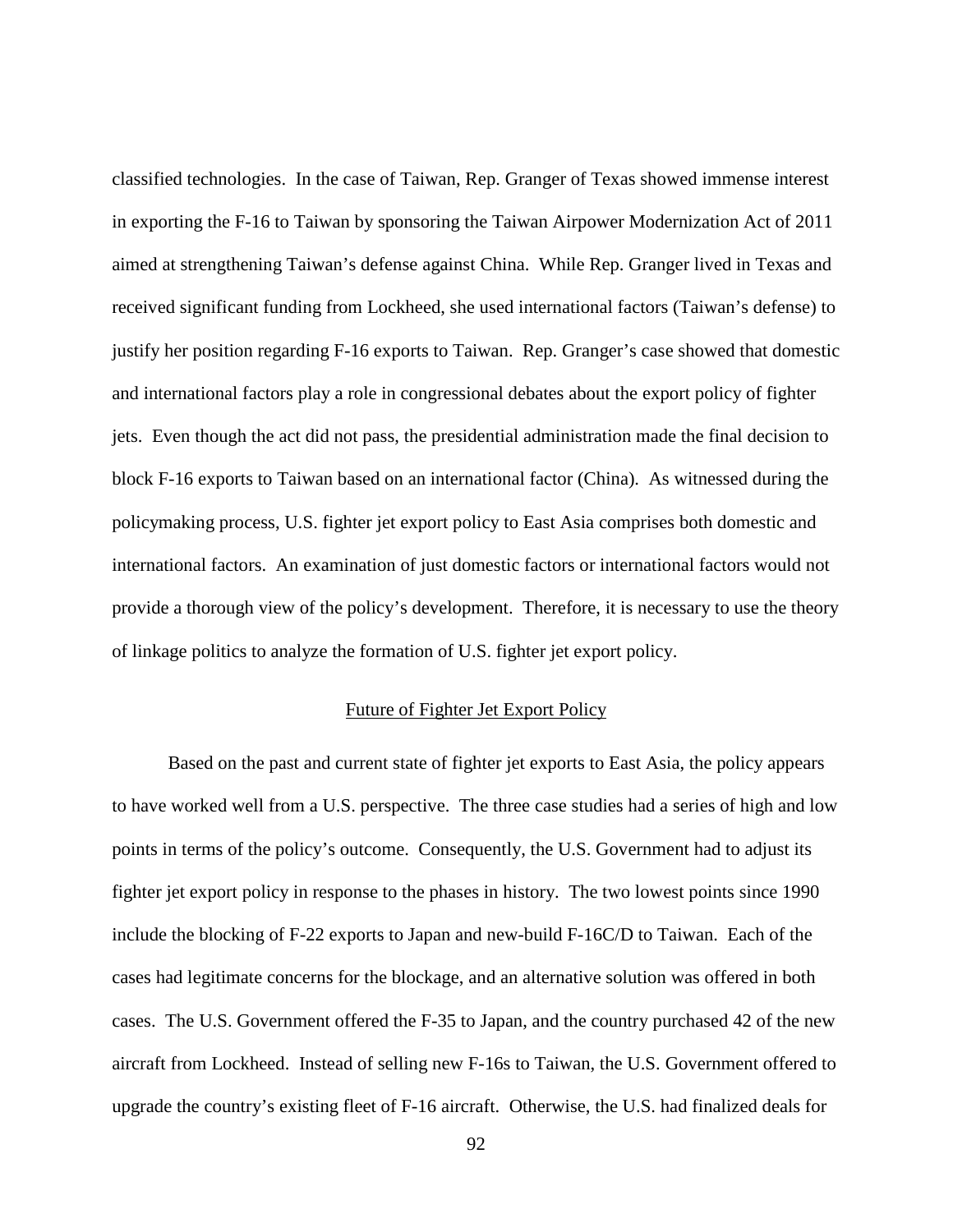exporting the F-15 and F-16 to South Korea and the F-16 derivative, the Mitsubishi F-2, to Japan since 1990.

How does the future of U.S. export policy look for these three countries? The global fighter jet market is becoming increasingly competitive with manufacturers from the U.S., Europe, and Russia. With the exception of Taiwan, the three case studies operate mostly American-designed fighter jets in the respective air forces. Recent sales of fighter jets to Japan and South Korea reinforce the notion of a strong economic and defense relationship with the U.S. Consequently, the export relationships with the three East Asian countries do not have any signs of weakening from a U.S. policy perspective. The domestic benefits of securing American jobs and bringing profits to American companies are two factors in favor of fighter jet exports. As long as there are foreign threats from China and North Korea, there will be a need for Japan, South Korea, and Taiwan to maintain strong air forces. The U.S. appears willing to continue selling future generations of fighter jets to allies in Asia, but international factors within the three Asian countries may lead to a decreased need for U.S.-made fighter jets. Japan, South Korea, and Taiwan all have growing aerospace industries with goals of developing fighter jets in the future. In Japan's case, the ATD-X program has a goal of becoming the future F-3 fighter jet. There remains the possibility of U.S. cooperation in later stages of the aircraft's development, and the sharing of technologies between the U.S. and Japan is also likely. South Korea's aerospace industry is also emerging with plans for a homegrown fighter jet. The KAI's KF-X program aims to build a stealth fighter jet by 2020. Once developed, the KF-X could supplement South Korea's fleet of U.S. fighter jets. Taiwan already has a mixed fleet of U.S. and domestic aircraft in its air force because of the questions surrounding fighter jet exports. Although there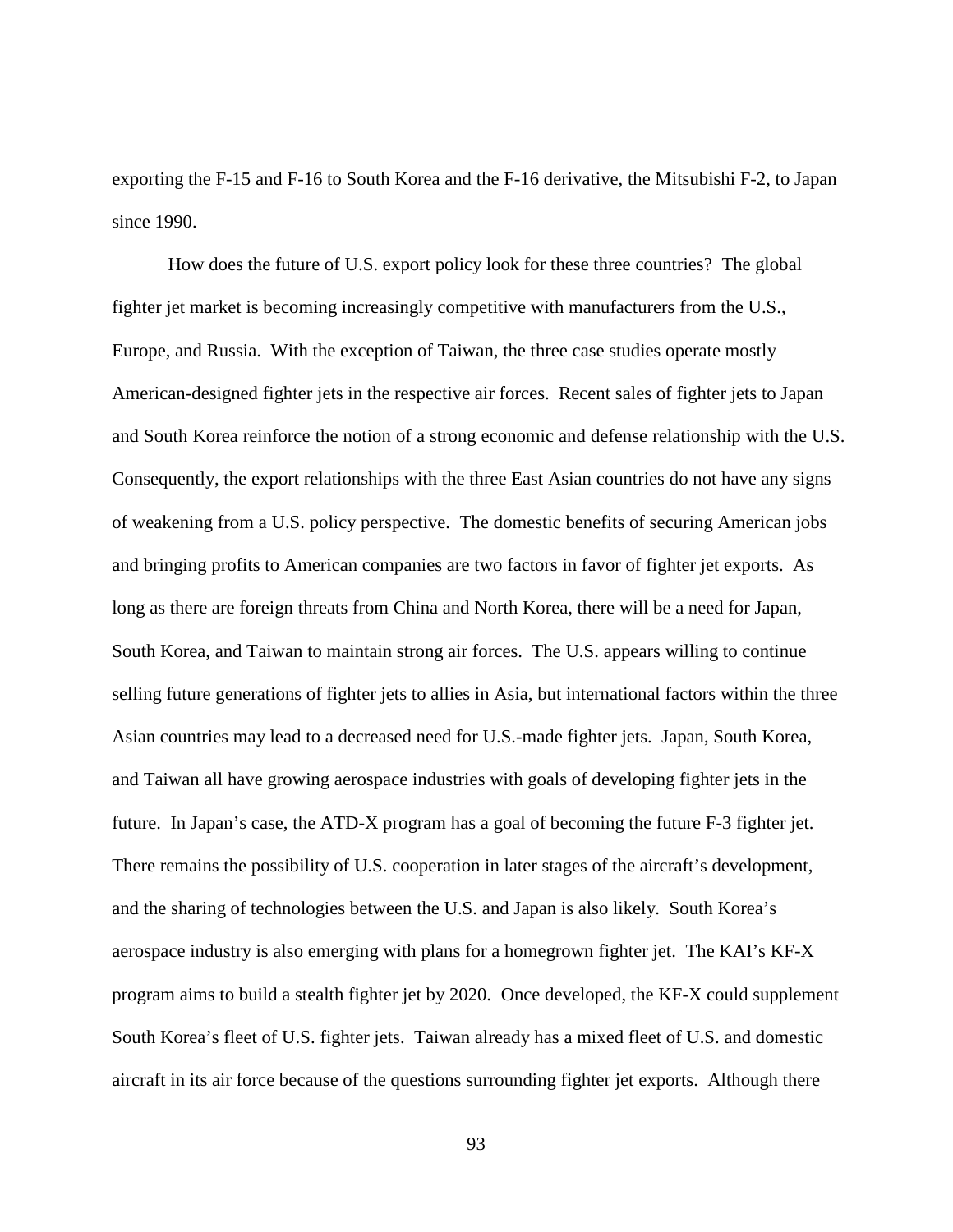are congressional supporters of exporting fighter jets to Taiwan, the U.S. Government remains hesitant of directly exporting large numbers of advanced fighter jets to Taiwan due to concerns over mainland China. Taiwan's difficulties with purchasing new aircraft from the U.S. may cause the country to pursue a more independent path in terms of fighter jet development.

#### Contribution to Political Science

The interaction between U.S. domestic policy and U.S. foreign policy is one aspect that plays a significant role in the study of political science. Through the examination of U.S. policies of exporting fighter jets to East Asia, Rosenau's theory of linkage politics becomes evident in a real-world example of its usage. Furthermore, the case studies offer insight into the interactions between the U.S. Executive Branch, U.S. Congress, and the defense company interest groups. Traditionally called the Iron-Triangle, these three groups work closely together in terms of defense policy, but the topic of fighter jet exports may show additional defense policy and foreign policy connections between the groups.

Based on the existing literature, most journal articles are published in defense policy or military aviation journals. While many of the existing articles acknowledge political issues like congressional decision-making and lobbying, the presence of political science journal articles about the issue of fighter jet exports is scarce. The complexity of exporting fighter jets to foreign countries involves debates within the defense policy community, defense companies, federal government, and foreign governments. Therefore, political scientists can gain a greater understanding of the interaction between U.S. defense contractors, the federal government, and foreign governments.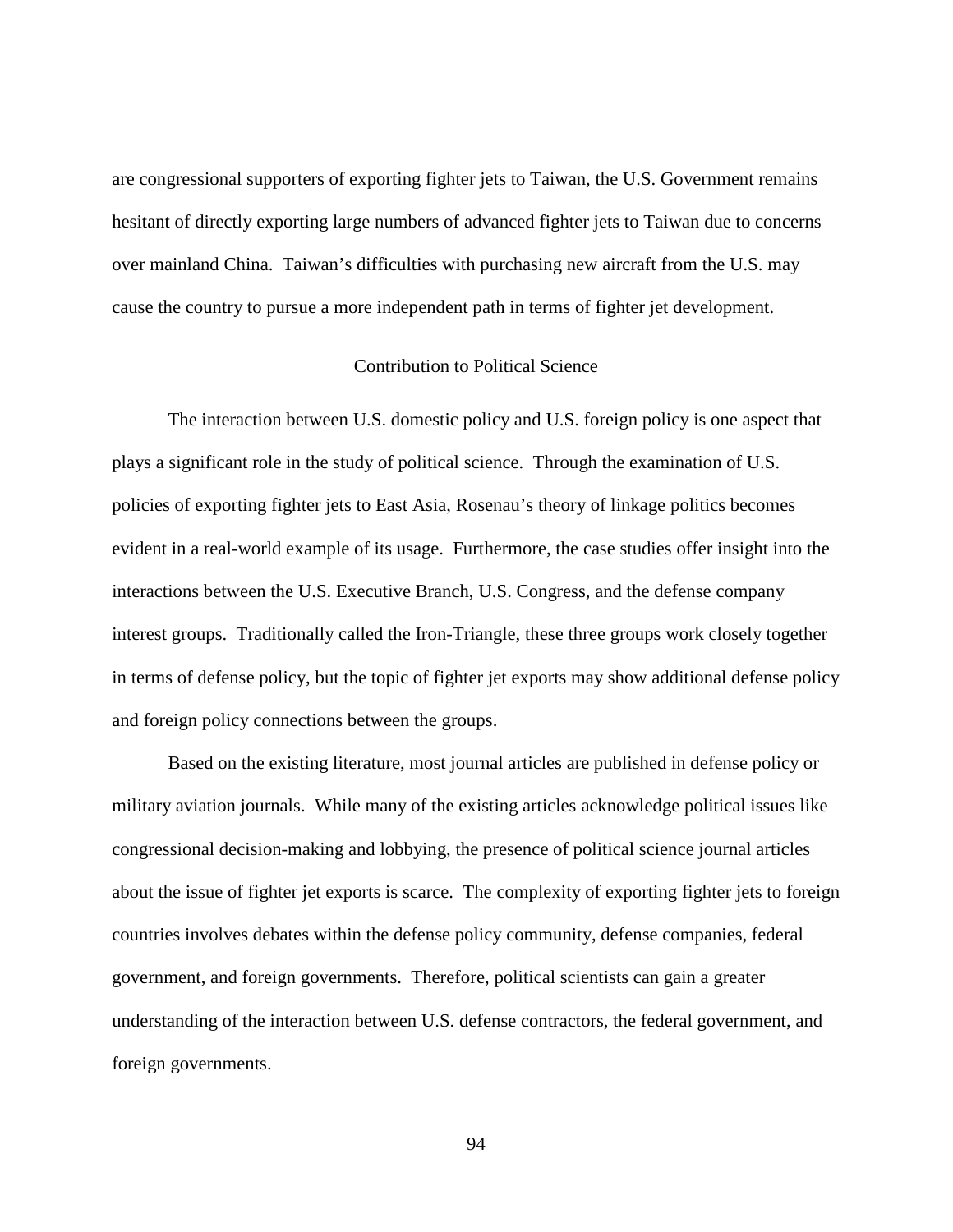# Future Research

Because this thesis focused only on Japan, South Korea, and Taiwan, there are numerous other regions in the world open to future political science research. As stated in the limitations, the factors influencing the U.S. policy of exporting fighter jets may differ according to the region being examined. Why is this? External factors including unstable political situations or foreign threats enter the analysis and may lead to different conclusions when compared to Eastern Asia. Therefore, it would be relevant to conduct separate research projects on the U.S. policy of exporting fighter jets to Middle East, Europe, and South America. The studies could be in the form of case studies such as this thesis. Conducting case studies of different regions around the world can offer a broader understanding of the complexities of exporting fighter jets. Each region has different external factors that influence the decision-making process, and conducting case studies of the other regions would contribute significantly to future political science research.

Another area for future research relates to the general topic of arms exports. Because this thesis focuses only on the export policy of fighter jets, other topics within the aerospace industry could also be examined in future research. Case studies about the export of aerial refueling tankers to countries like Italy and Japan would be a good place to start. The international competition surrounding aerial refueling tankers is much less than fighter jets, but it still represents an important arms export. Boeing and Airbus compete for the sale of refueling tankers to foreign countries, and it would seem viable to conduct case studies about the export policy of refueling tankers. On a related note, the export policy of aerial transports like the Lockheed C-130 Hercules and the Airbus A400M Atlas is another aerospace topic that could be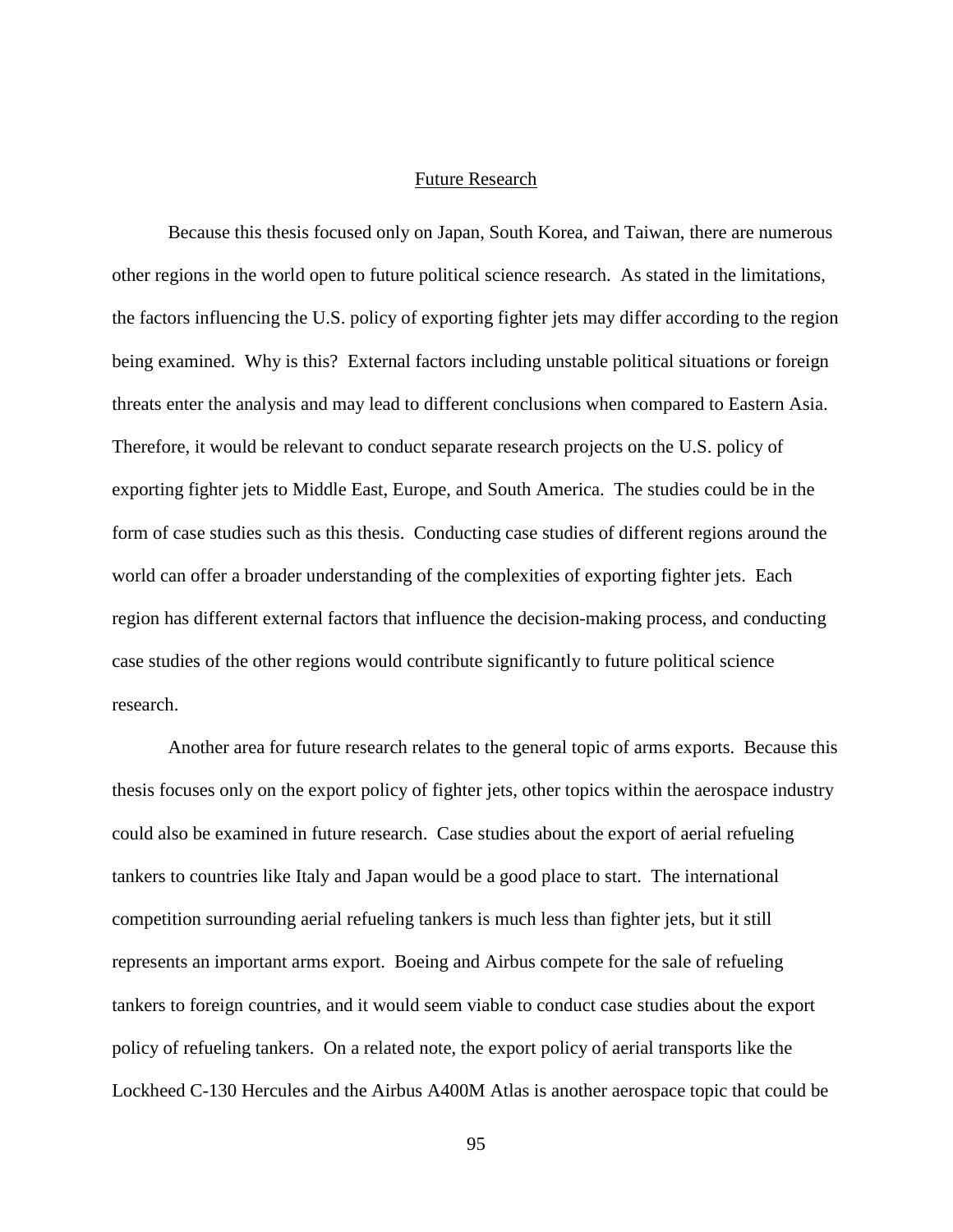useful for future research. In both cases, the aerial refueling tankers and aerial transport aircraft do not carry as much controversy as the fighter jets due to the lack of onboard weaponry, but the basic question about exporting other forms of aircraft would be a good topic for future political science journal articles.

#### Final Thoughts

U.S. export policy of fighter jets to East Asia experienced a series of high and low points within the three case studies. In Japan's case, the mutual security agreement ensures U.S. support in the event of a foreign attack. The U.S. Government has considered the close diplomatic and defense relationship in its development of fighter jet export policy to Japan. Throughout the years, the policy of exporting fighter jets to Japan has been relatively liberal. Agreements regarding local production are a keystone depicting the closeness between the U.S. and Japan. However, the blockage of F-22 exports to Japan was the lowest point in the case study. The reasons for blocking F-22 exports were based primarily on domestic factors relating to decisions by U.S. leaders and concerns about national security. In spite of the F-22's blockage, the U.S. will continue to export new fighter jets such as the F-35 to Japan.

South Korea's case showed similar evidence to Japan's case because of the perceived threat of North Korea. Ever since the Korean War, the U.S. has strongly supported South Korea in military matters. As with Japan, the local production of fighter jet components is an aspect showing the close cooperation between the U.S. and South Korea. In recent times, South Korea has not yet made a decision about purchasing a next generation fighter jet. The F-22, which was on South Korea's wish list, was not a serious contender in U.S. fighter jet export policy when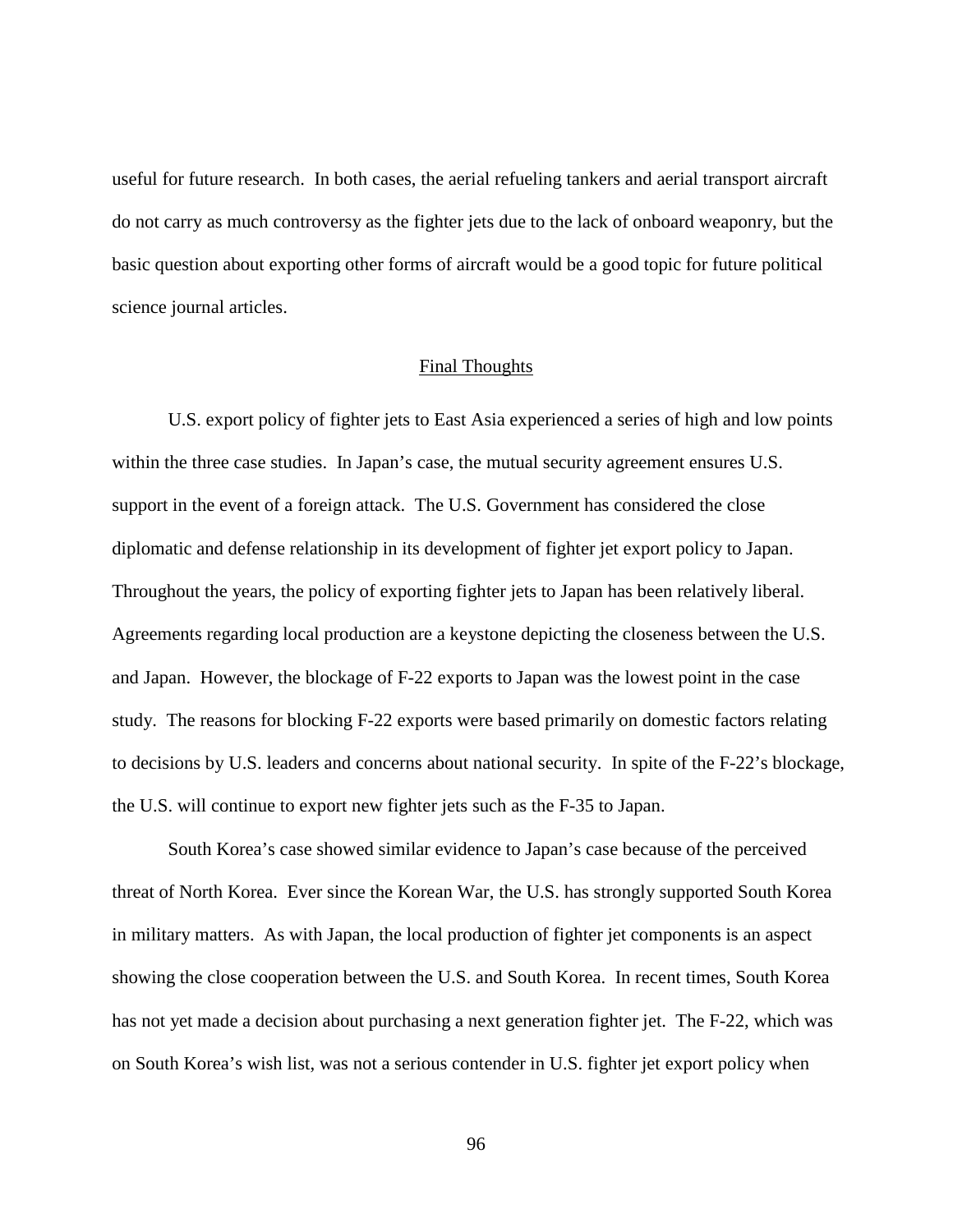compared to Japan's case. Despite the blockage of F-22 exports, the U.S. appears willing to offer South Korea new fighter jets such as the F-35 or F/A-18.

Debates about exporting fighter jets to Taiwan drew the most controversy among U.S. policymakers. The rise of China in economic and military power sends a cautious signal to the U.S. about exporting military equipment to Taiwan. While the U.S. has historically sided with Taiwan in times of conflict with China, the one-China policy remains the official position of the U.S. China's growth poses a threat to future U.S. decisions of exporting fighter jets to Taiwan. Instead of selling new fighter jets, the U.S. has opted for a safer solution of providing upgrades to Taiwan's present fleet of fighter jets.

All three cases show the importance of East Asia in terms of U.S. fighter jet exports. All three countries face perceived external threats, and all three countries are key markets for U.S. fighter jets. U.S. defense companies remain steadfast in lobbying U.S. policymakers to develop policies in favor of fighter jet exports. Therefore, the U.S. appears willing to export fighter jets to East Asia, but some obstacles regarding the protection of classified technologies and the growth of China remain on the minds of U.S. policymakers.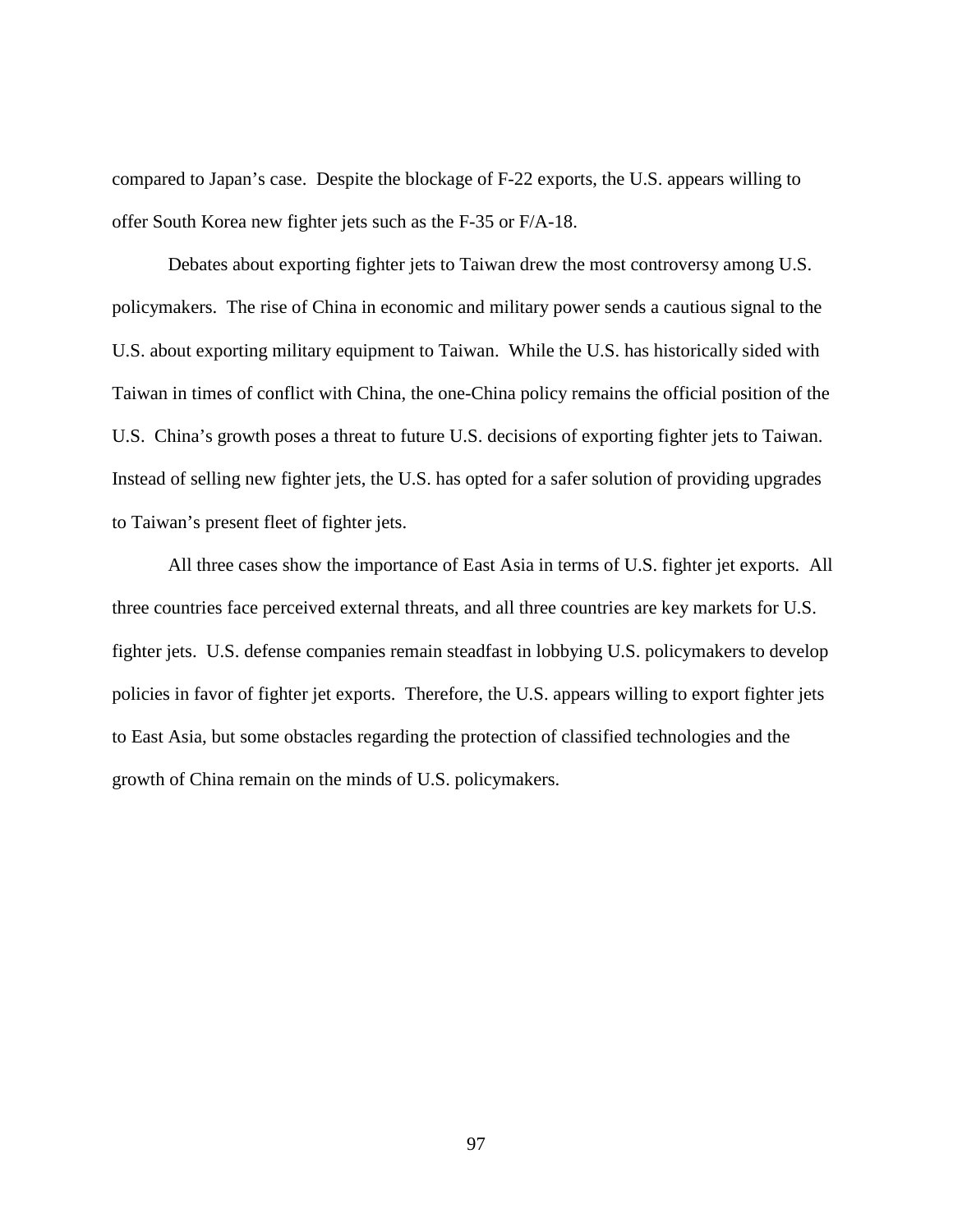# **REFERENCES**

"Active Duty Military Personnel Strength." Department of Defense. December 31, 2009, 2. (accessed December 5, 2012).

http://siadapp.dmdc.osd.mil/personnel/MILITARY/history/hst0912.pdf.

- Blanton, Shannon Lindsey, and Charles W. Kegley Jr. "Guns and Governmental Reform: U.S. Arms Exports and the Clinton Administration's Promotion of Democracy Abroad." *Mediterranean Quarterly* 8, no. 3 (Summer 1997): 33.
- Bloch, Erich. *High-stakes aviation: U.S.-Japan technology linkages in transport aircraft*. Washington D.C.: National Academy Press, 1994.
- "Boeing Co: Recipients." *OpenSecrets.org*. Center for Responsive Politics. http://www.opensecrets.org/orgs/recips.php?id=D000000100&type=P&state=&sort=A& cycle=2002
- Bogardus, Kevin, and Rachel Leven. "Taiwan lobbyists pressure White House on F-16 sales." *Hill*, October 11, 2011, 16, *Supplemental Index*, EBSCO*host* (accessed October 4, 2012).
- Bolkom, Christopher, and Emma Chanlett-Avery. "Potential F-22 Raptor Export to Japan." Congressional Research Service (CRS). March 11, 2009, 1-6. (accessed July 3, 2012). http://www.fas.org/sgp/crs/weapons/RS22684.pdf

Braybrook, Roy. "Fighter Market in Frenzy." *Armada International* 36, no. 3 (June 2012): 60-66.

Budiansky, Stephen. "Sabres over MiG Alley: The F-86 and the Battle for Air Superiority in Korea." *Journal Of Military History* 70, no. 4 (October 2006): 1104. *America: History & Life*, EBSCO*host* (accessed February 12, 2013).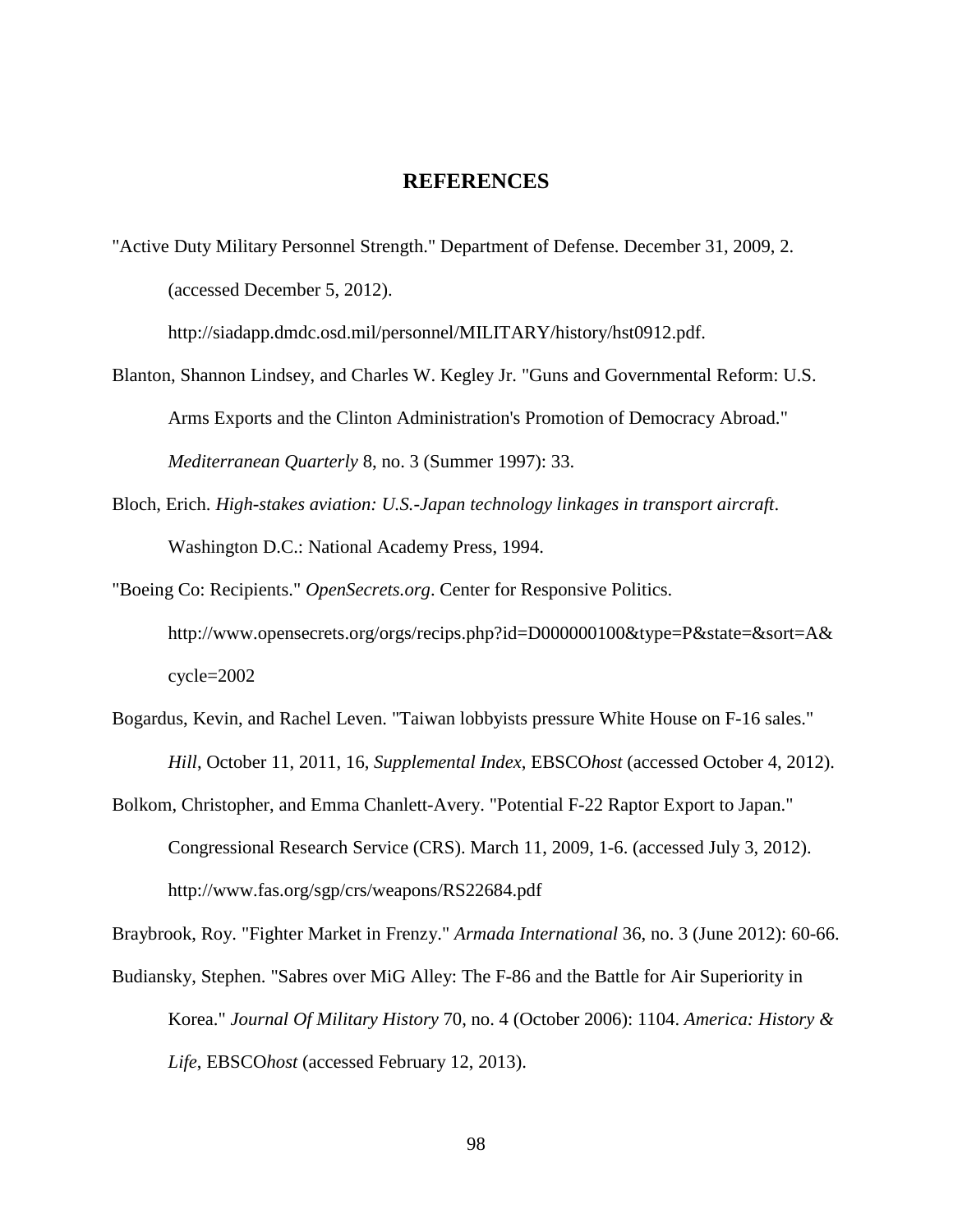http://ezproxy.lib.ucf.edu/login?URL=http://search.ebscohost.com.ezproxy.lib.ucf.edu/lo gin.aspx?direct=true&db=ahl&AN=51865870&site=eds-live&scope=site

- Burke, Debra D. "Export Control Policy Initiatives under the Obama adminstration." *Journal Of Legal, Ethical & Regulatory Issues* 15, no. 1 (January 2012): 47-66.
- Burgdorfer, Bob. "U.S. commander eyes 'interoperable' Japan fighter fleet." *Reuters*, September 23, 2011. http://www.reuters.com/article/2011/09/24/us-japan-fighter-usaidUSTRE78N03X20110924

"Bush Announces Sale of F-16 Aircraft to Taiwan, 1992." University of Southern California US-China Institute. 2 September 1992. (accessed November 28, 2012). http://china.usc.edu/%28S%28d35wja2lpjxio0u0wvfnu3rk%29A%28kr3VrL8KywEkAA AAOTk4OTlkYzgtZTkwOC00OTI4LTg0MmEtMTc0Yjg0OTBjMDcyGdc\_VSTYfbhnd g1LYBVqopjkrgw1%29%29/ShowArticle.aspx?articleID=734

- Butler, Amy. "Growth Spurt." *Aviation Week & Space Technology* 174, no. 13 (April 9, 2012): 24.
- Chung, Lawrence. "Taiwan May Assemble F-16s If the United States Oks Sale." *DISAM Journal Of International Security Assistance Management* 32, no. 1 (July 2010): 226-227.

Cook, Nick. "US Joint Strike Fighter knocking at Europe's door." *Interavia Business & Technology* 51, (November 1996): 42-44. *OmniFile Full Text Mega (H.W. Wilson)*, EBSCO*host* (accessed July 31, 2012). http://ezproxy.lib.ucf.edu/login?URL=http://search.ebscohost.com.ezproxy.lib.ucf.edu/lo

gin.aspx?direct=true&db=ofm&AN=510528114&site=eds-live&scope=site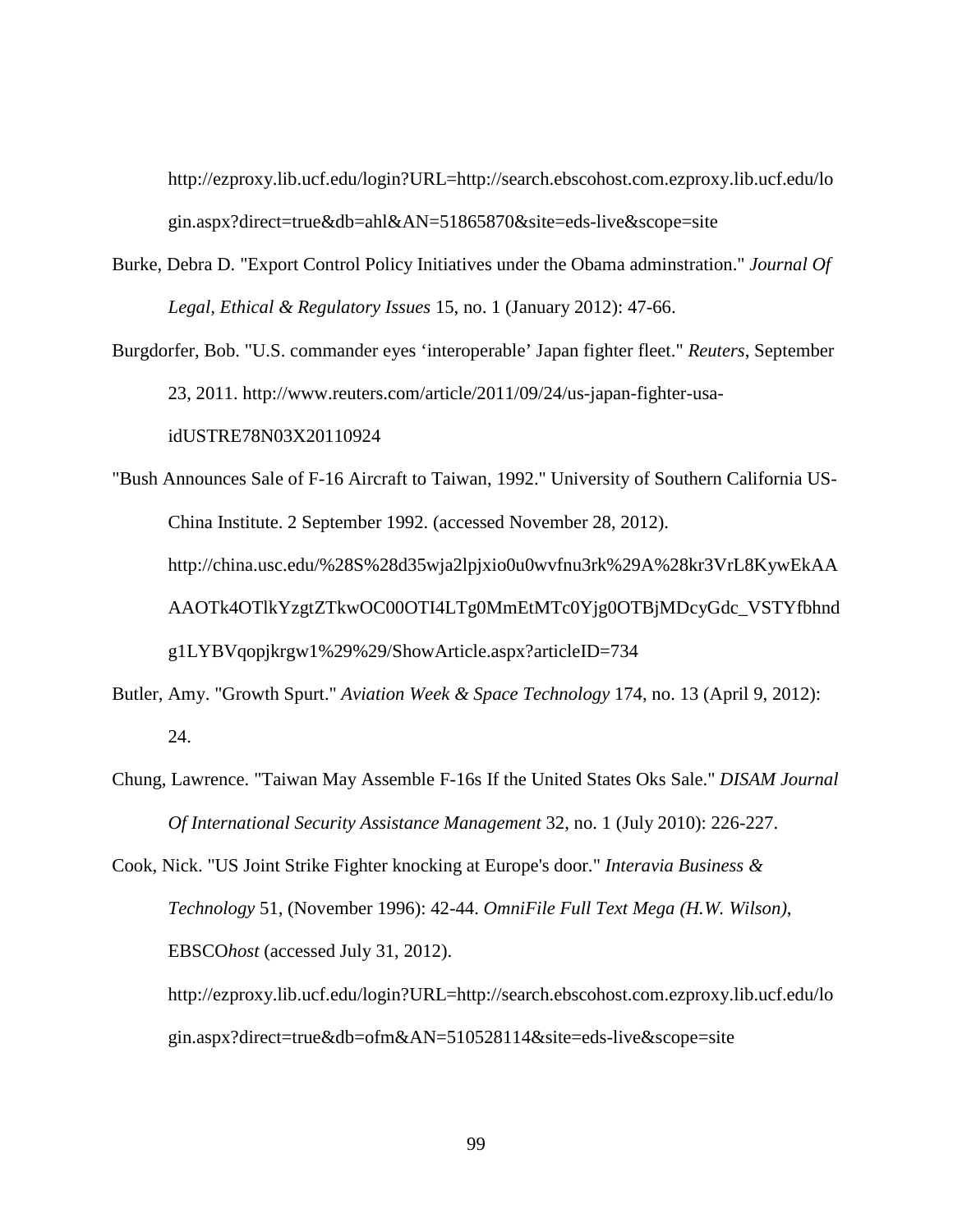Cox, Bob. "Cornyn says he'll push for sale of F-16s to Taiwan." *Fort Worth Star-Telegram*. August 24, 2011. (accessed March 1, 2013). http://docs.newsbank.com.ezproxy.lib.ucf.edu/openurl?ctx\_ver=z39.88- 2004&rft\_id=info:sid/iw.newsbank.com:AWNB:FWTB&rft\_val\_format=info:ofi/fmt:ke v:mtx:ctx&rft\_dat=13952BE42A5259C0&svc\_dat=InfoWeb:aggregated5&req\_dat=0DF 3F8536D9D3C4A

Cox, Bob. "Japan to buy 42 F-35 joint strike fighter - Decision is welcome news to Lockheed in Fort Worth." *Fort Worth Star-Telegram*. December 20, 2011. http://docs.newsbank.com.ezproxy.lib.ucf.edu/openurl?ctx\_ver=z39.88-2004&rft\_id=info:sid/iw.newsbank.com:AWNB:FWTB&rft\_val\_format=info:ofi/fmt:ke v:mtx:ctx&rft\_dat=13BC13A9D56A1610&svc\_dat=InfoWeb:aggregated5&req\_dat=0D F3F8536D9D3C4A

Dawson, Chester. "Japan Weighs Options for Pricey Fighter Jets." *Wall Street Journal - Eastern Edition*, December 05, 2011., A11.

"Defense of Japan 2012." Japan Ministry of Defense, 2012. Part 2, Chapter 3, Section 5.

- Dine, Philip. "New Fight for Jobs Looms As Administration Again Seeks to Stop Buying St. Louis-built F-15s." *St. Louis Post Dispatch*, February 3, 2000, A1.
- Dine, Philip. "St. Louis Area Legislators Urge Sale of F-15 Fighter to South Korea." *St. Louis Post Dispatch*, June 20, 2001, C2.
- Dine, Philip. "White House is Mum on Bush Pushing the F-15." *St. Louis Post Dispatch*, February 28, 2002, C1.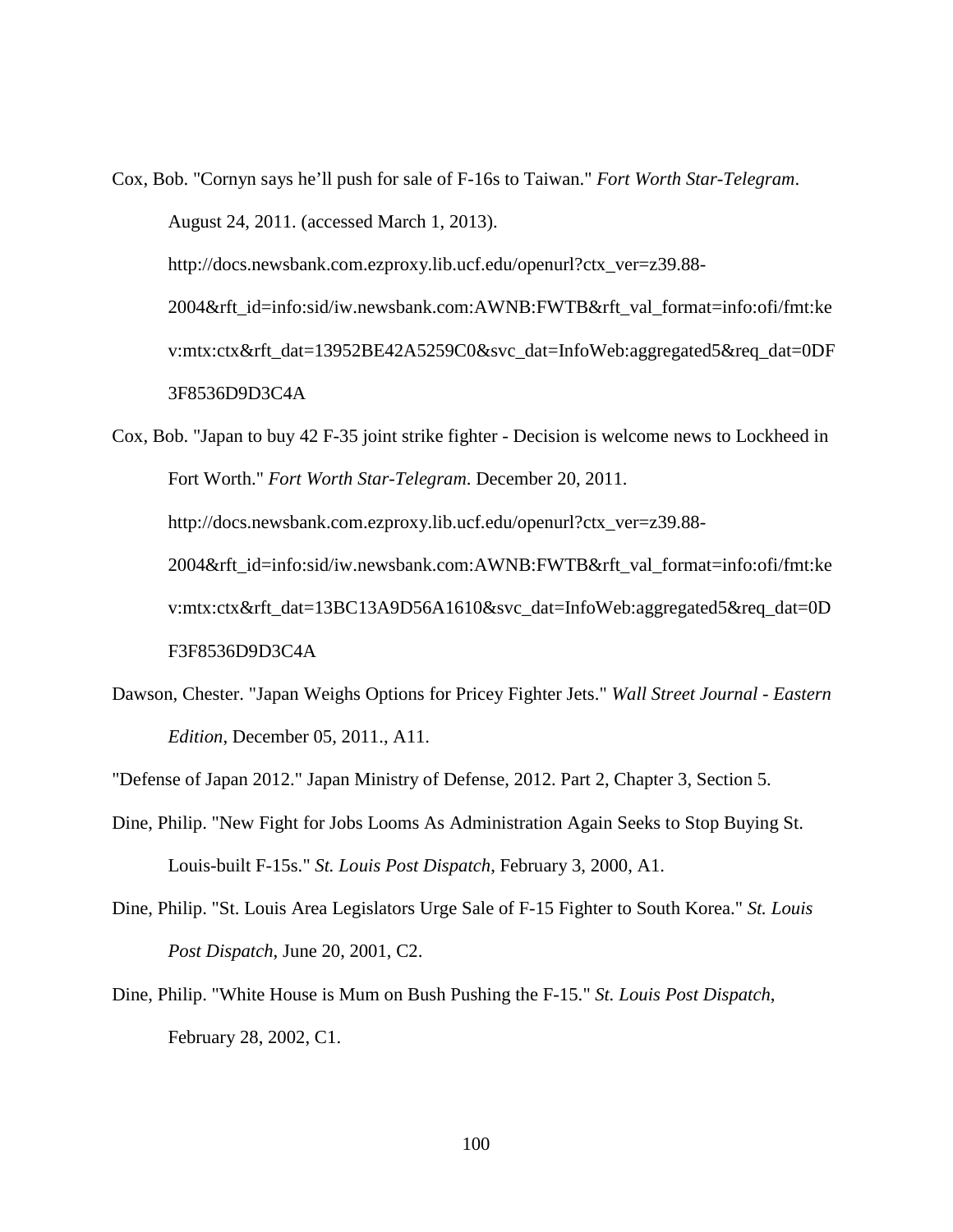- Doyle, John M., David A. Fulghum, and Douglas Barrie. "Production Band-Aid." *Aviation Week & Space Technology* 165, no. 5 (July 31, 2006): 30-33.
- Drew, Christopher. "Obama Wins Crucial Senate Vote on F-22." *The New York Times,* July 21, 2009, 10.

Dye, Thomas. *Understanding Public Policy*. New York: Longman, 2011.

- "F-22 Raptor Sale to Israel Supported by Clinton." Arms Control Today 31, no. 2 (March 2001). (accessed November 28, 2012). http://www.armscontrol.org/node/2910
- "F-35 order tab set at \$10 billion." *The Japan Times,* May 5, 2012. (accessed December 12, 2012). http://www.japantimes.co.jp/news/2012/05/05/national/f-35-order-tab-set-at-10 billion/#.UT8v01d5c6Y
- "Factsheet: F-16 Fighting Falcon." *United States Air Force*, May 21, 2012. (accessed October 12, 2012). http://www.af.mil/information/factsheets/factsheet.asp?id=103
- Fairbank, Katie. "S. Korea orders 20 F-16 jets Lockheed deal worth about \$800 million." *The Dallas Morning News*, July 27, 2000, 1D.
- French, Howard. "Japanese order for F-22s could keep program going, save Conn. jobs, Larson says." *Journal Inquirer*, June 10, 2009. (accessed February 2, 2013). http://docs.newsbank.com.ezproxy.lib.ucf.edu/openurl?ctx\_ver=z39.88- 2004&rft\_id=info:sid/iw.newsbank.com:AWNB:MJIB&rft\_val\_format=info:ofi/fmt:kev: mtx:ctx&rft\_dat=1292409D4C3818F8&svc\_dat=InfoWeb:aggregated5&req\_dat=0DF3F 8536D9D3C4A
- Fulghum, David A. "Japan Still Eyes F-22." *Aviation Week & Space Technology* 171, no. 9 (September 7, 2009): 39.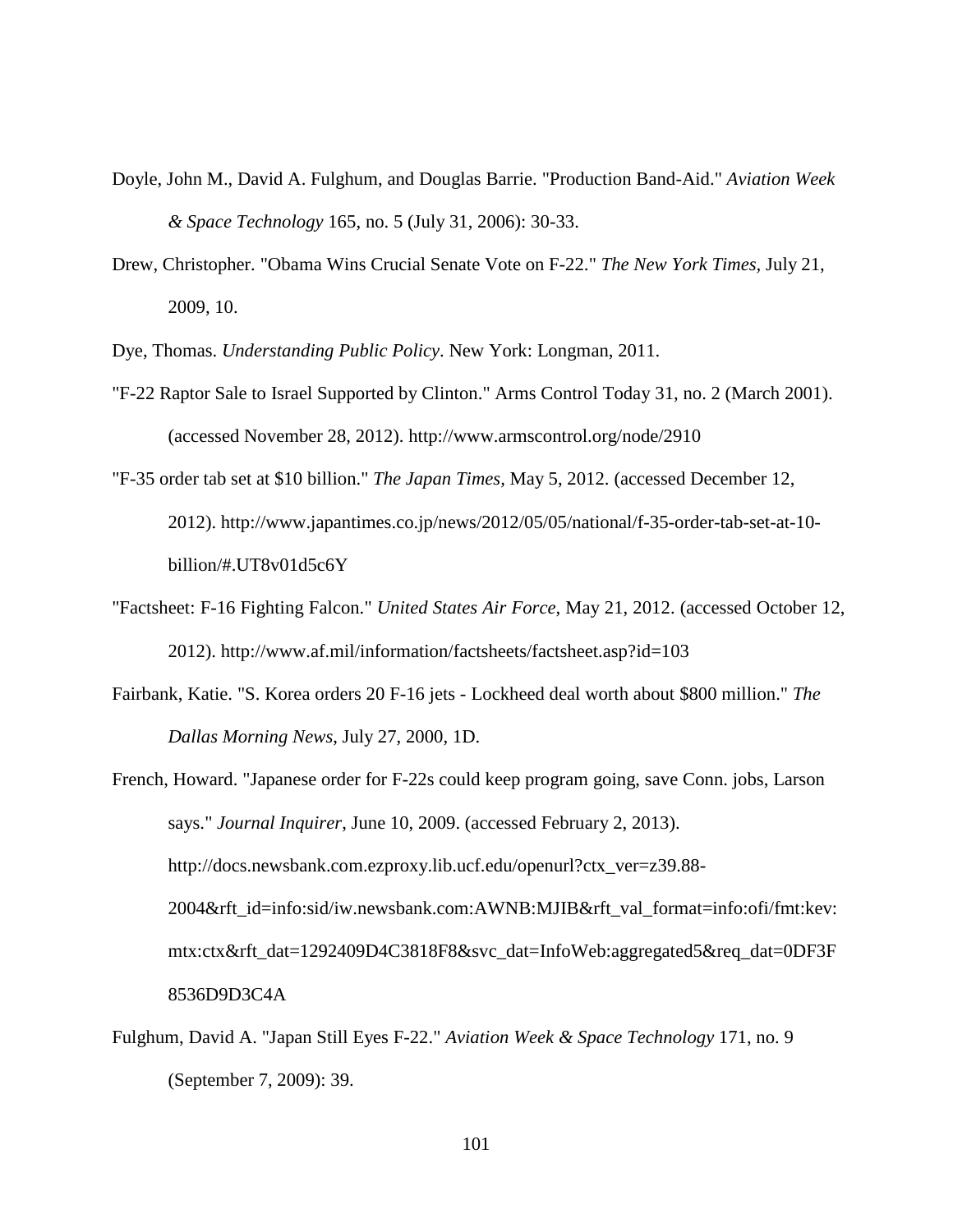- "General Dynamics: Congressional Committees." *OpenSecrets.org*. Center for Responsive Politics. http://www.opensecrets.org/orgs/congcmtes.php?id=D000000165&cycle=1990
- "General Dynamics: Recipients." *OpenSecrets.org*. Center for Responsive Politics. http://www.opensecrets.org/orgs/toprecips.php?id=D000000165&type=P&sort=A&cycle =1990
- Gertz, Bill. "Inside the Ring." *The Washington Times*, May 18, 2007. (accessed December 9, 2012). http://www.washingtontimes.com/news/2007/may/18/20070518-120156- 5953r/?page=all#pagebreak
- Glaser, Charles. "Will China's Rise Lead to War?" *Foreign Affairs* 90, no 2. (April 2011): 80-91.
- Glover, Carolyn. "S. Korea, U.S. begin major exercise." The United States Air Force (USAF). August 19, 2011. (accessed January 24, 2013).

http://www.af.mil/news/story.asp?id=123268809

Grimmett, Richard. "Arms Sales: Congressional Review Process." Congressional Research Service (CRS). February 1, 2012, 1-6. (accessed July 3, 2012).

http://www.fas.org/sgp/crs/weapons/RL31675.pdf

- H.AMDT.295, 105th Cong. (1997).
- H.R. 2479, 96th Cong. (1979).
- H.R. 2992, 112th Cong. (2011).
- Hayashi, Yuka. "Frequency of Japan Fighter Jet Scrambles Rises Sharply in Oct-Dec." *The Wall Street Journal*, January 24, 2013. (accessed March 1, 2013). http://online.wsj.com/article/BT-CO-20130124-706988.html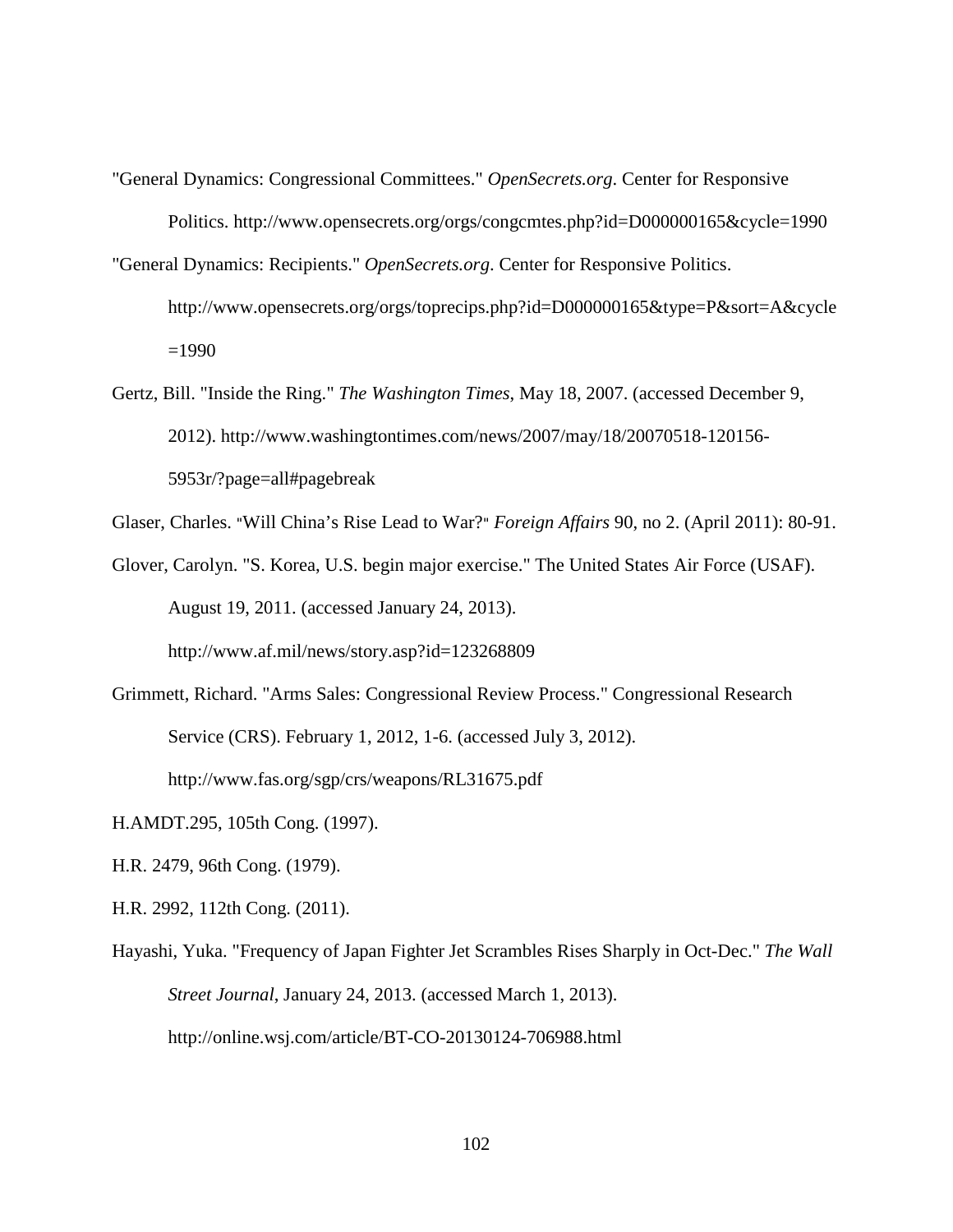- Herndon, David. "USAF, ROKAF put Max Thunder into full swing." The United States Air Force (USAF). May 12, 2009. (accessed January 24, 2013). http://www.af.mil/news/story.asp?id=123148828
- "Howard McKeon Campaign Fund." Federal Election Commission, November 26, 2012. (accessed December 20, 2012). http://query.nictusa.com/cgi-bin/com\_rcvd/C00258244
- Hutchinson, George A. "View Towards Change: The United States-Republic of Korea Arms Trade Relationship Through the Post-Cold War." *Air Force Journal Of Logistics* 23, no. 1 (Spring 1999): 4.
- "Japan Air Force to participate in joint drill with US, Australia in Guam." *BBC Monitoring Asia Pacific,* January 20, 2012. (accessed December 12, 2012). http://www.lexisnexis.com.ezproxy.lib.ucf.edu/lnacui2api/api/version1/getDocCui?lni=5 4S8-S7F1-JC8S-

C3KJ&csi=10962&hl=t&hv=t&hnsd=f&hns=t&hgn=t&oc=00240&perma=true

"Japan, US set to hold first joint drills using F-22A fighters." *BBC Monitoring Asia Pacific,*  April 23, 2007. (accessed December 12, 2012). http://www.lexisnexis.com.ezproxy.lib.ucf.edu/lnacui2api/api/version1/getDocCui?lni=4

NJP-GB30-TX34-

N2SM&csi=10962&hl=t&hv=t&hnsd=f&hns=t&hgn=t&oc=00240&perma=true

- "Kay Granger Campaign Fund." Federal Election Commission, November 26, 2012. (accessed December 20, 2012). http://query.nictusa.com/cgi-bin/com\_rcvd/C00310532/
- Klamper, Amy. "Aerospace Exporters Ask Bush To Resist Protectionism." *Congress Daily*, December 10, 2004, 2.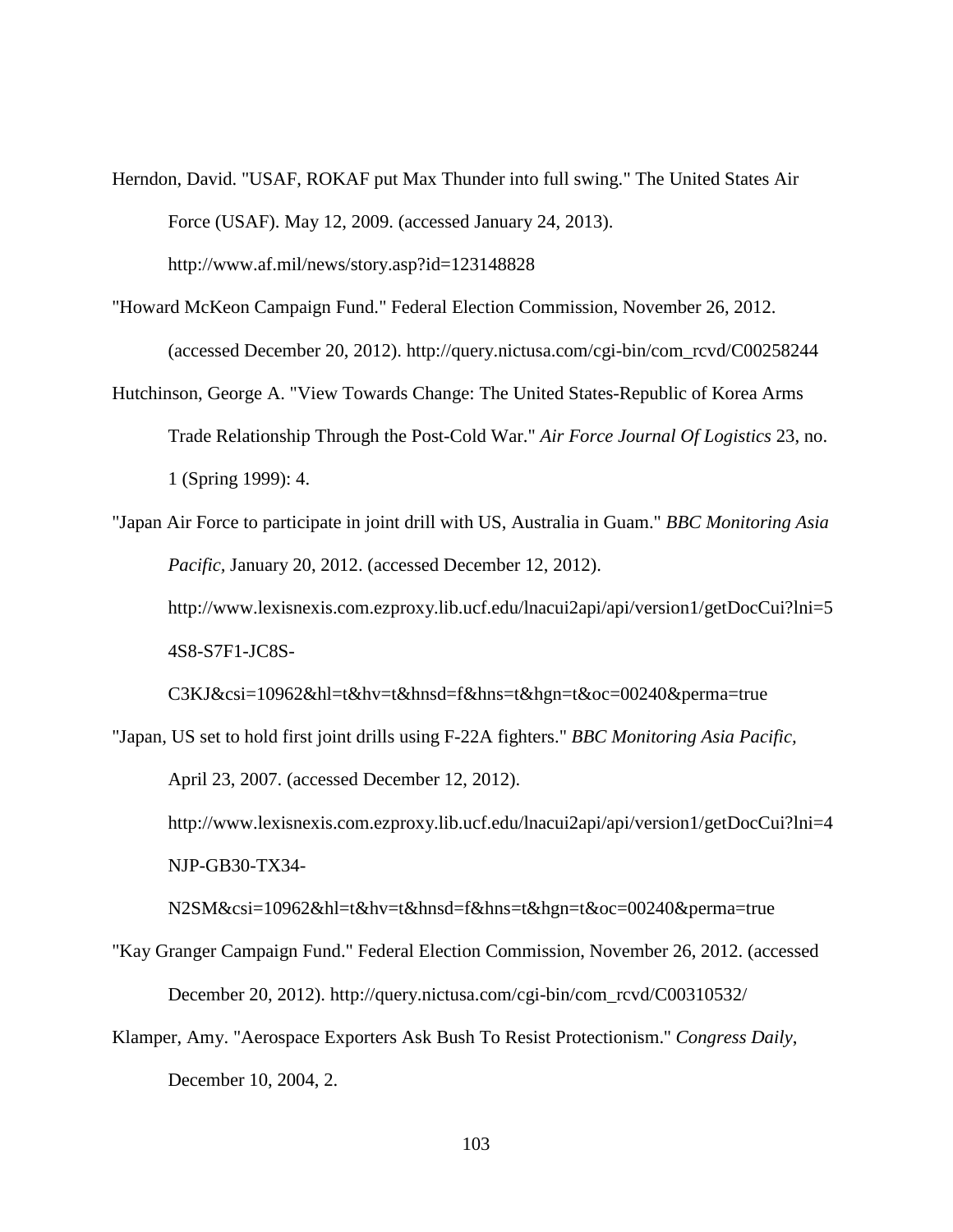Koenig, Robert. "Warning on S. Korea F-16 Deal." *St. Louis Post Dispatch*, 9D. August 2, 1991.

Konishi, Weston S. "Hurdles to a Japanese F-22." The Japan Times Online. *The Japan Times*, May 16, 2009. (accessed July 1, 2012).

http://www.japantimes.co.jp/text/eo20090516a1.html

- Kopp, Carlo and Peter Goon. "The Strategic Impact of China's J-XX [J-20] Stealth Fighter." *Air Power Australia NOTAM*, January 9, 2011. (accessed December 2, 2012). http://www.ausairpower.net/APA-NOTAM-090111-1.html
- "Lockheed Martin Aims to Sell 500 F-35 jets in Asia-Pacific." *The Associated Press,* February 19, 2008.
- Lorell, Mark. *Troubled Partnership: A History of U.S.-Japan Collaboration on the FS-X Fighter*. Project Air Force. Santa Monica: RAND Corporation, 1995.
- Matthews, William. "Congress split on selling F-22 outside U.S." *Federal Times*, August 28, 2006, 8.
- Mark, Landler. "No New F-16's for Taiwan, But U.S. to Upgrade Fleet." *New York Times*, September 19, 2011, 10.
- Minnick, Wendell. "Taiwan Remains Irked Despite F-16 Upgrade Deal." *Defense News* 27, no. 29 (July 23, 2012): 21.
- Minnick, Wendell. "U.S. Debates Taiwan Request for 66 F-16s." *Defense News*, World Report. August 28, 2006.
- Minnick, Wendell and Jung Sung-ki. "In Asia, Big Market Seen for F-35." *Defense News* 25, no. 28 (July 19, 2010): 16.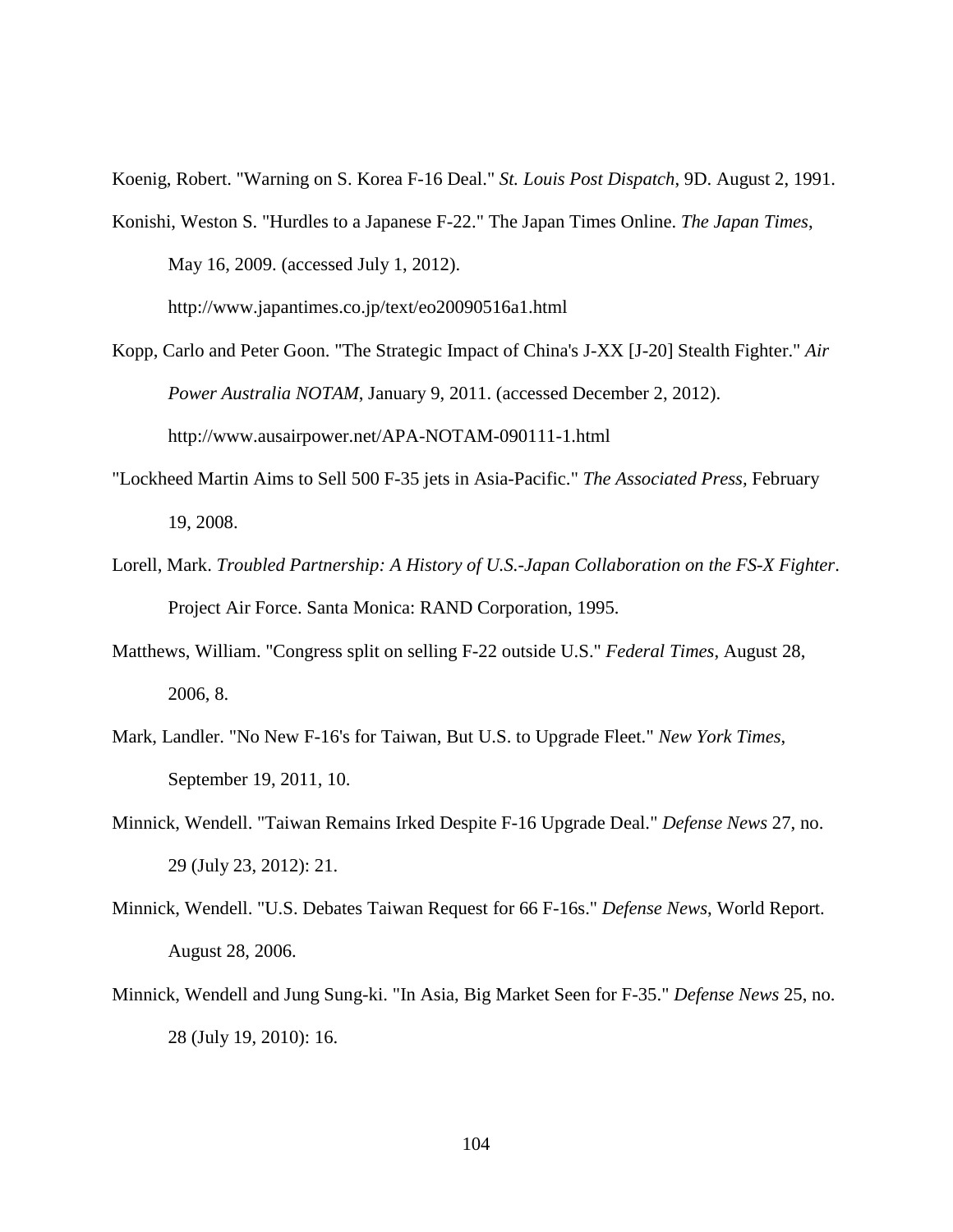Molloy, Matthew. "U.S. Military Aircraft for Sale: Crafting an F-22 Export Policy." School of Advanced Airpower Studies - Air University, June 2000, 30-32.

Majumdar, Dave. "China starts flight operations from first aircraft carrier." *Flightglobal*, November 25, 2012. (accessed December 7, 2012). http://www.flightglobal.com/news/articles/china-starts-flight-operations-from-firstaircraft-carrier-379416/

- Mozur, Paul. "U.S. Says It Is 'Seriously Considering' Selling More F-16 Fighters to Taiwan." *The Wall Street Journal*, April 28, 2012. (accessed March 1, 2013). http://online.wsj.com/article/SB10001424052702304811304577371473786876812.html
- "Mutual Security Act of 1951". Office of the Clerk, U.S. House of Representatives. (accessed December 7, 2012).

http://artandhistory.house.gov/highlights.aspx?action=view&intID=175

- Perrett, Bradley. "Fighter Partner." *Aviation Week & Space Technology* 172, no. 45 (December 13, 2010): 53.
- Quaid, Libby. "Blunt: Despite Setbacks, Prospects Still Good for F-15 Sales to Korea." AP News Archive. *The Associated Press*, January 25, 2002. (accessed March 1, 2013). http://www.apnewsarchive.com/2002/Blunt-SKorea-F-15-Sales-Look-Good/id-2d2266f4c869641efdfa8c31773f5c1c
- Richardson, Michael. "F-16 Sale to Taiwan a '2-Edged Sword'." *The New York Times*, September 4, 1992. (accessed October 12, 2012). http://www.nytimes.com/1992/09/04/news/04iht-race.html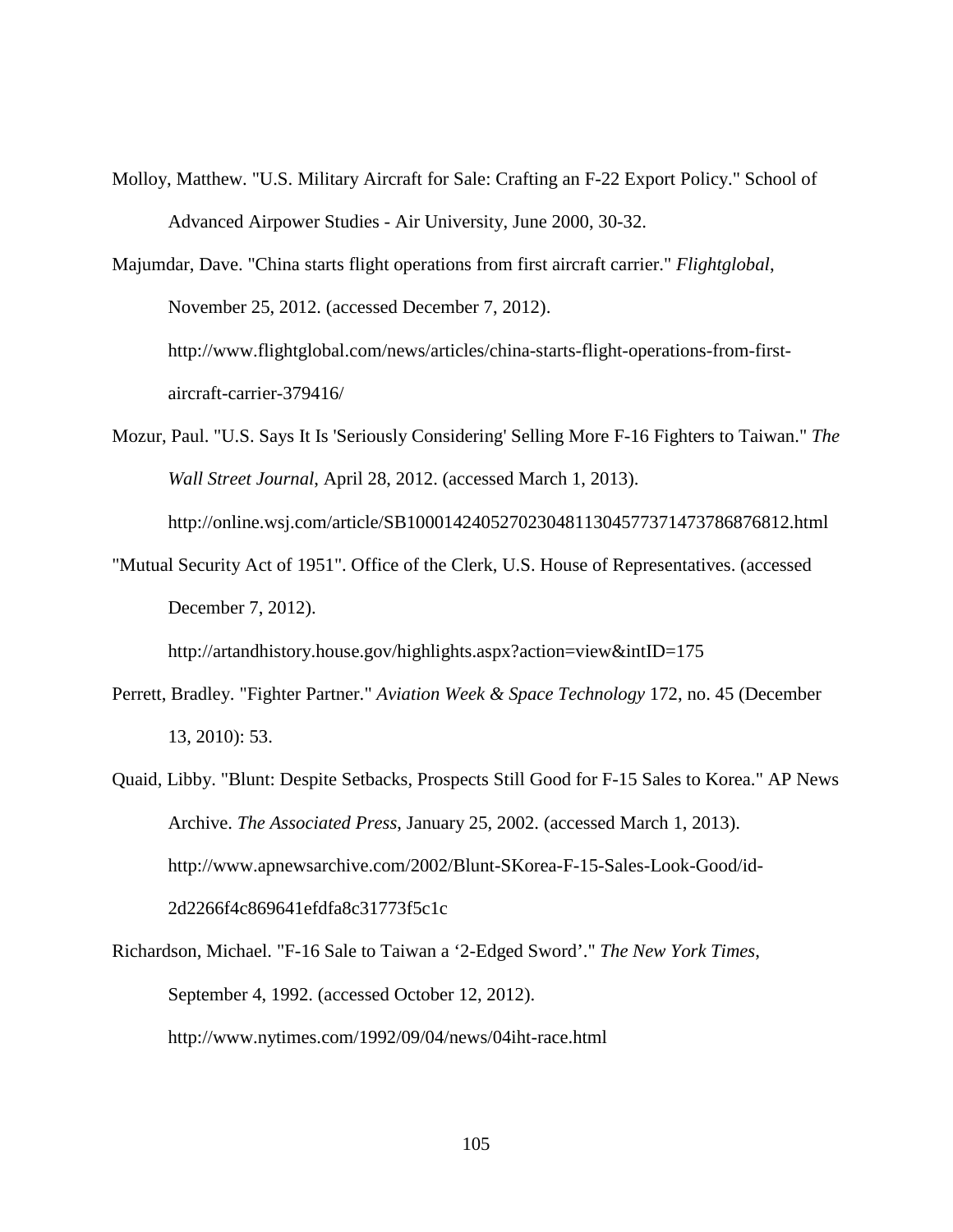Rivers, Brenda P. "JSF Technology Transfers Raise GAO Concern." *Journal Of Electronic Defense* 26, no. 9 (September 2003): 31.

Rogin, Josh. "Inouye: F-22 might still be sold abroad." *Foreign Policy*, September 17, 2009. (accessed December 20, 2012).

http://thecable.foreignpolicy.com/posts/2009/09/17/inouye\_f\_22\_might\_still\_be\_sold\_ab road

Rosenau, James. *Linkage politics: essays on the convergence of national and international systems*. New York: Free Press, 1969.

S. 1539, 112th Cong. (2011).

- Sanger, David. "S. Korea scandal unfolds in \$6 billion F-16s deal." *The New York Times*, A News, 8. July 12, 1993.
- Scobell, Andrew. *Show of Force: The PLA and the 1995-1996 Taiwan Strait Crisis*. Asia Pacific Research Center. January 1999.
- "South Korea to Retire All F-5 Fighter Jets by 2020." *Yonhap News Agency*., July 4, 2010.
- Staaveren, Jacob Van. *Air Operations in the Taiwan Crisis of 1958*. USAF Historical Division Liaison Office. November 1962.

"Sticker Shock: Estimating the Real Cost of Modern Fighter Aircraft." *Defense-aerospace.com*., July 2006. (accessed October 17, 2012). http://www.defenseaerospace.com/dae/articles/communiques/FighterCostFinalJuly06.pdf

Sung-ki, Jung. "F-35 Faces Price, Capability Obstacles in S. Korea." *Defense News* 27, no. 6 (February 13, 2012): 16.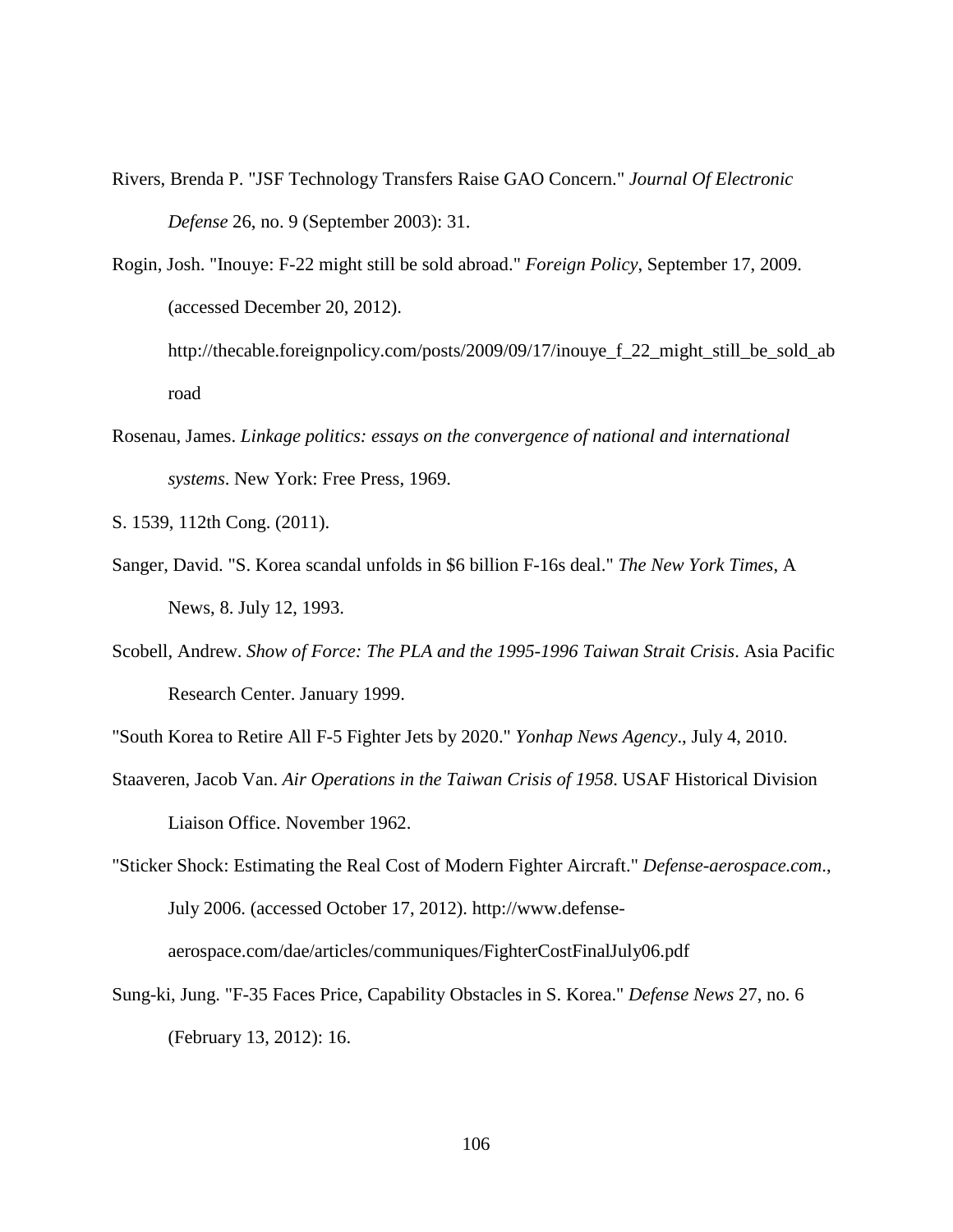- Sung-ki, Jung and Wendell Minnick. "BAE, Lockheed Face Off for Korea, Taiwan F-16 Upgrades." *Defense News*, Asia and Pacific Rim, World News, 1. March 5, 2012.
- Sweetman, Bill, et al. "Not Just Japan." *Aviation Week & Space Technology* 173, no. 45 (December 19, 2011): 29.
- Tae-hoon, Lee. "Russia pulls out of Korea fighter project." *Korea Times*. January 29, 2012. http://www.koreatimes.co.kr/www/news/nation/2012/10/205\_103661.html

"Taiwan Covets Best U.S. Fighter Jets." *United Press International*. March 16, 2009

- "Taiwan Must Get Serious About Defense." *Defense News*. January 27, 2003.
- Thompson, Loren B. "New Details On China's J-20 Fighter Provide More Nuanced View Of Threat." *Lexington Institute*, March 2, 2011. (accessed December 5, 2012). http://www.lexingtoninstitute.org/new-details-on-chinas-j-20-fighter-provide-morenuanced-view-of-threat?a=1&c=1171
- Towle, Michael. "Taiwan hopes election pressure will aid F-16 sale." *Star Telegram*, Business 1. September 19, 1992.
- "Trade Offsets: An Instrument of Government Procurement." *Blue Sky Management & Consultants Ltd.* June 30, 2011.
- Trimble, Stephen. "Seoul kicks off contest for F-16 radar upgrade." *Flightglobal*. November, 23, 2011. (accessed March 2, 2013). http://www.flightglobal.com/news/articles/seoul-kicksoff-contest-for-f-16-radar-upgrade-365207/
- Trimble, Stephen. "South Korea outlines strategy for indigenous fighter." *Flightglobal*. October 27, 2011. (accessed March 2, 2013). http://www.flightglobal.com/news/articles/in-focussouth-korea-outlines-strategy-for-indigenous-fighter-363847/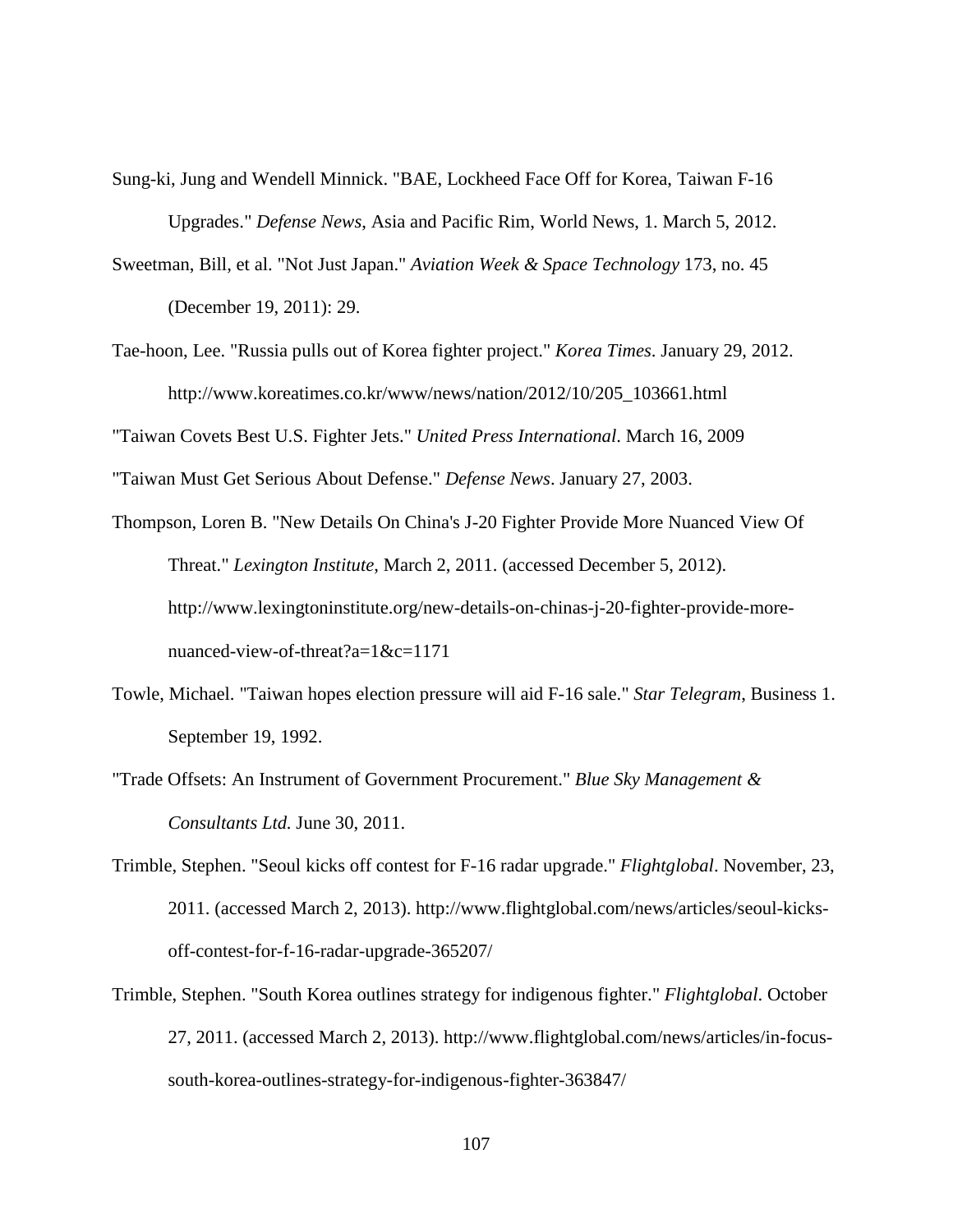- U.S. Congress. House. Committee on Foreign Affairs. *Export Controls, Arms Sales, and Reform: Balancing U.S. Interests*. 112th Cong., 1st session, May 12, 2011, 7-20. (accessed March 26, 2013). http://www.gpo.gov/fdsys/pkg/CHRG-112hhrg66294/pdf/CHRG-112hhrg66294.pdf
- U.S. Congress. House. Committee on Foreign Affairs. *Why Taiwan Matters*. 112th Cong., 1st session, June 16, 2011, 18-36. (accessed March 26, 2013). http://www.gpo.gov/fdsys/pkg/CHRG-112hhrg66902/html/CHRG-112hhrg66902.htm
- U.S. Department of Defense. "Japan F-35 Joint Strike Fighter Aircraft." Defense Security Cooperation Agency. May 1, 2012, 6-18. (accessed March 26, 2013). http://www.gao.gov/assets/660/652948.pdf
- U.S. Department of State. "Defense acquisition and production of F-15 aircraft." United States Treaties and Other International Agreements. March 31, 1992, 17-29. (accessed March 26, 2013). http://www.gao.gov/assets/90/81543.pdf
- U.S. General Accounting Office. "U.S.-Korea Fighter Coproduction Program the F-16 Version." August 1, 1991. 1-7. (accessed January 20, 2012). http://www.gao.gov/assets/110/104069.pdf

Wakatsuki, Yoko and Jethro Mullen. "Japan Scrambles Fighter Jets after Chinese Plane Seen Near Disputed Islands." *CNN Wire*, December 13, 2012. (accessed March 1, 2013) http://docs.newsbank.com.ezproxy.lib.ucf.edu/openurl?ctx\_ver=z39.88-2004&rft\_id=info:sid/iw.newsbank.com:AWNB:CWN6&rft\_val\_format=info:ofi/fmt:ke v:mtx:ctx&rft\_dat=143269D609DE7958&svc\_dat=InfoWeb:aggregated5&req\_dat=0DF 3F8536D9D3C4A